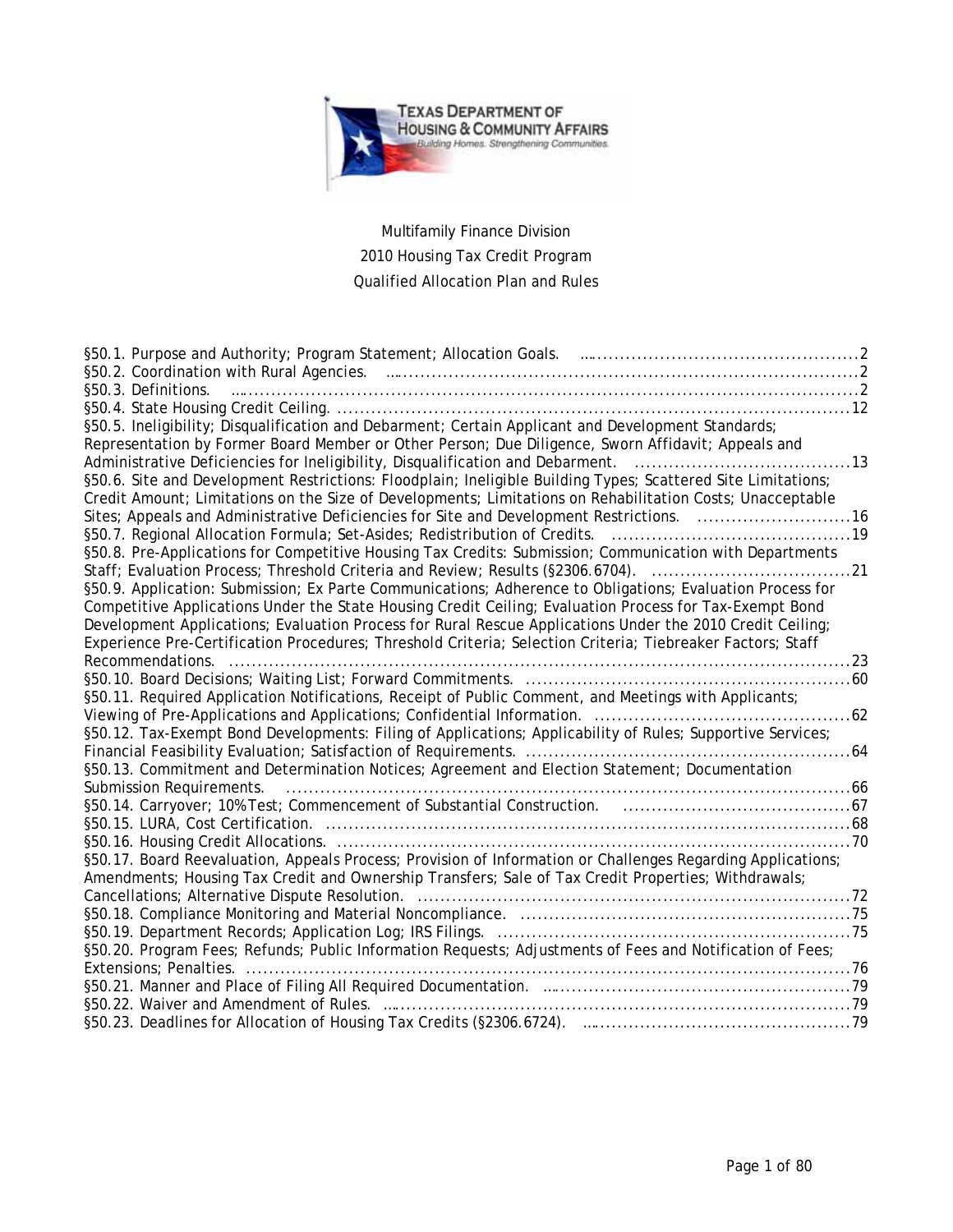## **§50.1. Purpose and Authority; Program Statement; Allocation Goals.**

**(a) Purpose and Authority**. The rules in this chapter apply to the allocation by the Texas Department of Housing and Community Affairs (the Department) of Housing Tax Credits authorized by applicable federal income tax laws. The Internal Revenue Code of 1986, §42, (the "Code") as amended, provides for credits against federal income taxes for owners of qualified low-income rental housing Developments. That section provides for the allocation of the available tax credit amount by state housing credit agencies. Pursuant to Chapter 2306, Subchapter DD, of the Texas Government Code, the Department is authorized to make Housing Credit Allocations for the State of Texas. As required by §42(m)(1) of the Code, the Department developed this Qualified Allocation Plan (QAP) which is set forth in §§50.1 - 50.23 of this chapter. Sections in this chapter establish procedures for applying for and obtaining an allocation of Housing Tax Credits, along with ensuring that the proper Threshold Criteria, Selection Criteria, priorities and preferences are followed in making such allocations.

**(b) Program Statement**. The Department shall administer the program to encourage the development and preservation of appropriate types of rental housing for households that have difficulty finding suitable, accessible, affordable rental housing in the private marketplace; maximize the number of suitable, accessible, affordable residential rental units added to the state's housing supply; prevent losses for any reason to the state's supply of suitable, accessible, affordable residential rental units by enabling the Rehabilitation of rental housing or by providing other preventive financial support; and provide for the participation of for-profit organizations and provide for and encourage the participation of nonprofit organizations in the acquisition, development and operation of accessible affordable housing developments in rural and urban communities. (§2306.6701)

**(c) Allocation Goals**. It is the policy of this Department and the Board, as expressed through these provisions, to encourage diversity through broad geographic allocation of tax credits within the state, and in accordance with the regional allocation formula; to promote maximum utilization of the available tax credit amount; and to allocate credits among as many different entities as practicable without diminishing the quality of the housing that is being built. The processes and criteria utilized to implement this policy are described in §§50.7, 50.8 and 50.9 of this chapter, without in any way limiting the effect or applicability of all other provisions of this title. (General Appropriation Act, Article VII, Rider 8(e))

# **§50.2. Coordination with Rural Agencies.**

To ensure maximum utilization and optimum geographic distribution of tax credits in rural areas, and to provide for sharing of information, efficient procedures, and fulfillment of Development requirements in rural areas, the Department will coordinate on existing, Rehabilitation, and New Construction housing Developments financed by TRDO-USDA; and will administer the Rural Regional Allocation with the Texas Department of Rural Affairs (TDRA), formerly known as the Office of Rural and Community Affairs. Through participation in hearings and meetings, TDRA will assist in developing all Threshold, Selection and Underwriting Criteria applied to Applications eligible for the Rural Regional Allocation. The Criteria will be approved by that Agency. To ensure that the Rural Regional Allocation receives a sufficient volume of eligible Applications, the Department and TDRA shall coordinate the implementation outreach, training, and rural area capacity building efforts. (§2306.6723)

# **§50.3. Definitions.**

The following words and terms, when used in this chapter, shall have the following meanings, unless the context clearly indicates otherwise.

(1) **Adaptive Reuse--**The renovation or rehabilitation of an existing non-residential building or structure (e.g., school, warehouse, office, hospital, etc.), including physical alterations that modify the building's previous or original intended use. If any Units are built outside the original building footprint or foundation, the Development will be considered New Construction and not Adaptive Reuse. A clubhouse or nonresidential building may be outside the original footprint or foundation and still be considered Adaptive Reuse. The number of floors or stories may be increased in a building as long as the total number of Units for the Development does not exceed 80 Units in a Rural Area or 252 Units in an Urban Area.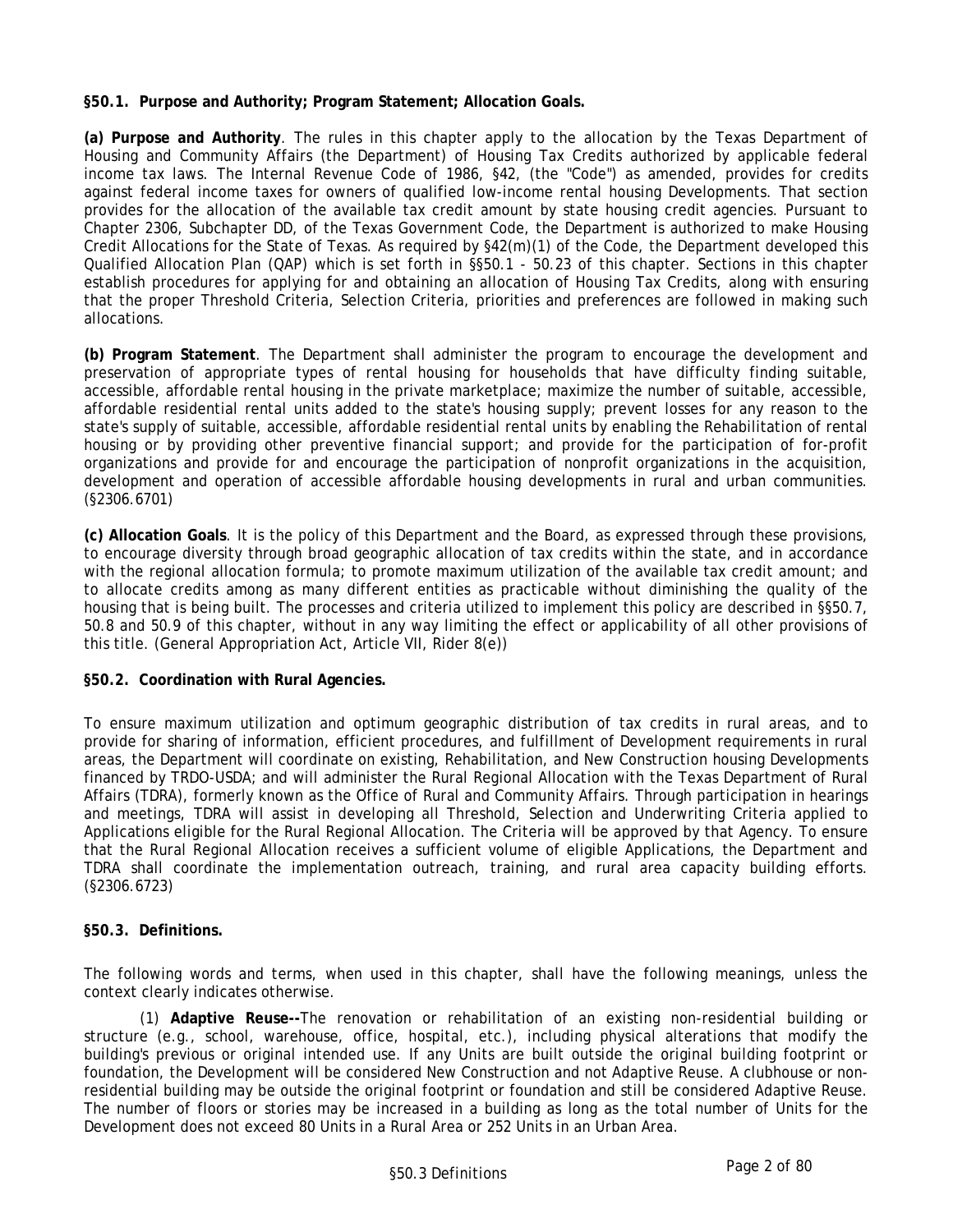(2) **Administrative Deficiencies--**As referenced in §§50.5, 50.6, 50.8 and 50.9, is defined as information requested by the Department that is required to clarify or correct inconsistencies in an Application. An Administrative Deficiency is a deficiency or inconsistency, in the Department's reasonable judgement, that may be cured by supplemental information or explanation which will not necessitate a substantial reassessment or re-evaluation of the Application.

(3) **Affiliate--**An individual, corporation, partnership, joint venture, limited liability company, trust, estate, association, cooperative or other organization or entity of any nature whatsoever that directly, or indirectly through one or more intermediaries, Controls, is Controlled by, or is under common Control with any other Person, and specifically shall include parents or subsidiaries. Affiliates also include all General Partners, Special Limited Partners and Principals with an ownership interest unless the entity is an experienced Developer as described in §50.9(h)(9)(D) of this chapter (relating to Threshold Criteria).

(4) **Agreement and Election Statement--**A document in which the Development Owner elects, irrevocably, to fix the Applicable Percentage with respect to a building or buildings, as that in effect for the month in which the Department and the Development Owner enter into a binding agreement as to the housing credit dollar amount to be allocated to such building or buildings.

(5) **Applicable Fraction--**The fraction used to determine the Qualified Basis of the qualified lowincome building, which is the smaller of the Unit fraction or the floor space fraction, all determined as provided in §42(c)(1) of the Code.

(6) **Applicable Percentage--**The percentage used to determine the amount of the Housing Tax Credit for any Development (New Construction, Reconstruction, and/or Rehabilitation), as defined more fully in §42(b) of the Code.

(A) For purposes of the Application, the Applicable Percentage will be projected at:

(i) the greater of 9% or the current applicable percentage for 70% present value credits for new buildings, pursuant to §42(b) of the Code for the month in which the Application is submitted to the Department; or

(ii) 15 basis points over the current applicable percentage for 30% present value credits associated with acquisition and with qualified Tax-Exempt Bond Developments, pursuant to §42(b) of the Code for the month in which the Application is submitted to the Department.

(B) For purposes of making a credit recommendation at any other time, the Applicable Percentage will be based in order of priority on:

(i) The percentage indicated in the Agreement and Election Statement, if executed; or

(ii) The actual applicable percentage as determined by §42(b) of the Code, if all or part of the Development has been placed in service and for any buildings not placed in service the percentage will be the actual percentage as determined by §42(b) of the Code for the most current month; or

(iii) The percentage as calculated in subparagraph (A) of this paragraph if the Agreement and Election Statement has not been executed and no buildings have been placed in service.

(7) **Applicant--**Any Person or Affiliate of a Person who files a Pre-Application or an Application with the Department requesting a Housing Credit Allocation. (§2306.6702)

(8) **Application--**An application, in the form prescribed by the Department, filed with the Department by an Applicant, including any exhibits or other supporting material. (§2306.6702)

(9) **Application Acceptance Period--**That period of time during which Applications for a Housing Credit Allocation from the State Housing Credit Ceiling may be submitted to the Department, December 8, 2009 through March 1, 2010, as more fully described in §§50.8 - 50.12 of this chapter. For Tax-Exempt Bond Developments this period is the date the Volumes 1 and 2 are submitted or the date the reservation is issued by the Texas Bond Review Board, whichever is earlier.

(10) **Application Round--**The period beginning on the date the Department begins accepting Applications and continuing until all available Housing Tax Credits are allocated, but not extending past the last day of the calendar year. (§2306.6702) For purposes of this section, this definition applies to Housing Tax Credits allocated with the State Housing Credit Ceiling.

(11) **Application Submission Procedures Manual--**The manual produced and amended from time to time by the Department which sets forth procedures, forms, and guidelines for the filing of Pre-Applications and Applications for Housing Tax Credits.

(12) **Area--**

(A) The geographic area contained within the boundaries of:

(i) An incorporated place; or

(ii) Census Designated Place (CDP) as established by the U.S. Census Bureau for the most recent Decennial Census.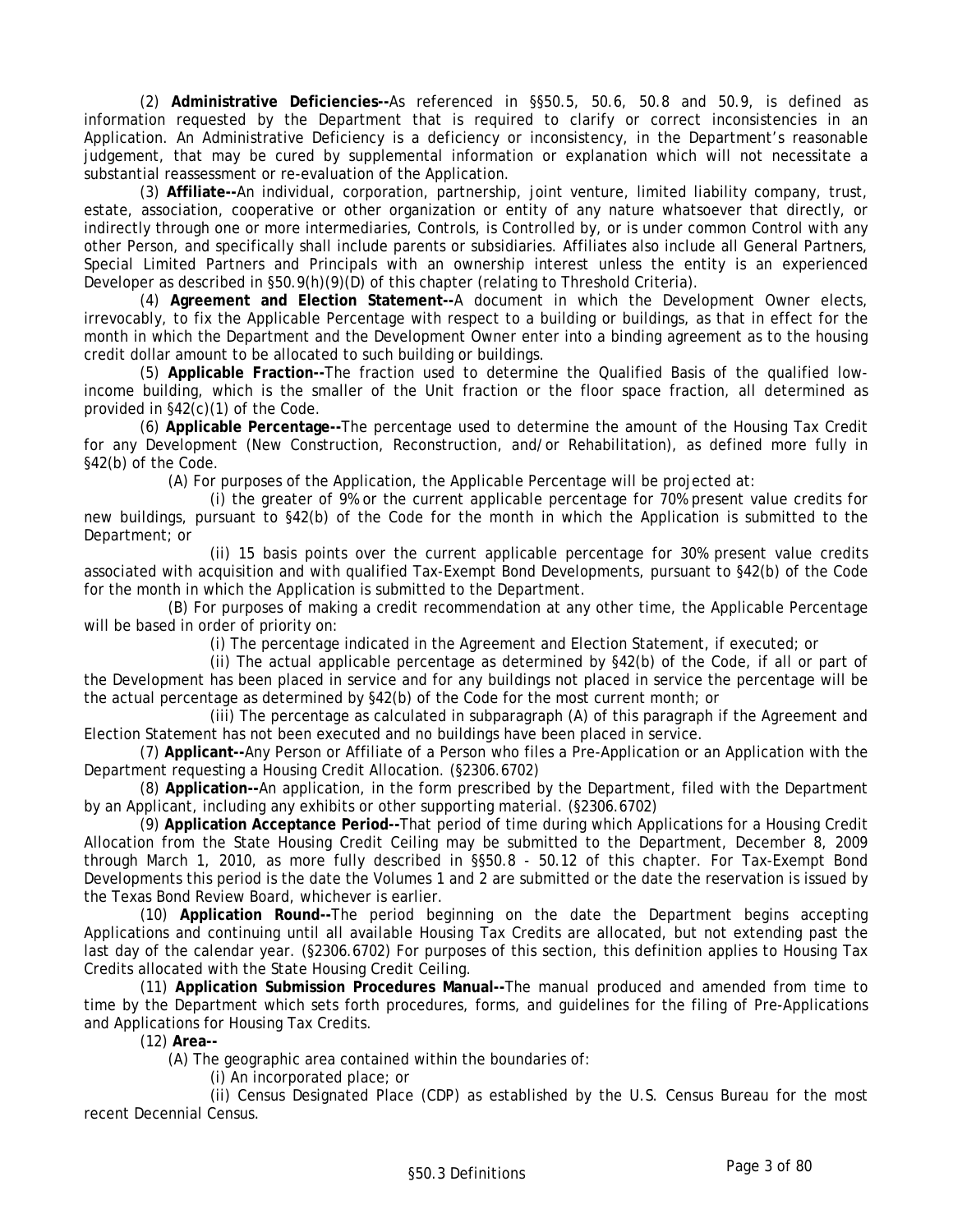(B) For Developments located outside the boundaries of an incorporated place or CDP, the Development shall take up the Area characteristics of the incorporated place or CDP whose boundary is nearest to the Development site.

(13) **Area Median Gross Income (AMGI)--**Area median gross household income, as determined for all purposes under and in accordance with the requirements of §42 of the Code.

(14) **At-Risk Development--**A Development that: (§2306.6702)

(A) has received the benefit of a subsidy in the form of a below-market interest rate loan, interest rate reduction, rental subsidy, Section 8 housing assistance payment, rental supplement payment, rental assistance payment, or equity incentive under at least one of the following federal laws, as applicable:

(i) Sections 221(d)(3) and (5), National Housing Act (12 U.S.C. §17151);

(ii) Section 236, National Housing Act (12 U.S.C. §1715z-1);

(iii) Section 202, Housing Act of 1959 (12 U.S.C. §1701q);

(iv) Section 101, Housing and Urban Development Act of 1965 (12 U.S.C. §1701s);

(v) The Section 8 Additional Assistance Program for housing Developments with HUD-Insured and HUD-Held Mortgages administered by the United States Department of Housing and Urban Development;

(vi) The Section 8 Housing Assistance Program for the Disposition of HUD-Owned Projects administered by the United States Department of Housing and Urban Development;

(vii) Sections 514, 515, and 516, Housing Act of 1949 (42 U.S.C. §§1484, 1485, and 1486); or

(viii) Section 42, of the Internal Revenue Code of 1986 (26 U.S.C. §42); and

(B) Is subject to the following conditions:

(i) The stipulation to maintain affordability in the contract granting the subsidy is nearing expiration (expiration will occur within two (2) calendar years of July 31 of the year the Application is submitted); or

(ii) The federally insured mortgage on the Development is eligible for prepayment or is nearing the end of its mortgage term (the term will end within two calendar years of July 31 of the year the Application is submitted).

(C) An Application for a Development that includes the demolition of the existing Units which have received the financial benefit described in subparagraph (A) of this paragraph will not qualify as an At-Risk Development unless the redevelopment will include the same site.

(D) Developments must be at risk of losing all affordability from all of the financial benefits available on the Development, provided such benefit constitutes a subsidy, described in subparagraph (A) of this paragraph on the site. However, Developments that have an opportunity to retain or renew any of the financial benefit described in subparagraph (A) of this paragraph must retain or renew all possible financial benefit to qualify as an At-Risk Development.

(E) Nearing expiration on a requirement to maintain affordability includes Developments eligible to request a qualified contract under §42 of the Code. Evidence must be provided in the form of a copy of the recorded LURA, the first years' IRS Forms 8609 for all buildings showing Part II completed and, if applicable, documentation from the original application regarding the right of first refusal.

 (15) **Bedroom--**A portion of a Unit which is no less than 100 square feet; has no width or length less than 8 feet; is self contained with a door (or the unit is a "loft" design with an open sleeping area of 100 square feet or more); has at least one window that provides exterior access; and has at least one closet that is not less than 2 feet deep and 3 feet wide and high enough to accommodate 5 feet of hanging space. A den, study or other similar space that could reasonably function as a bedroom and meets this definition is considered a bedroom.

(16) **Board--**The governing Board of the Department. (§2306.004)

 (17) **Carryover Allocation--**An allocation of current year tax credit authority by the Department pursuant to the provisions of §42(h)(1)(C) of the Code and Treasury Regulations, §1.42-6.

 (18) **Carryover Allocation Document--**A document issued by the Department, and executed by the Development Owner, pursuant to §50.14(a) of this chapter.

 (19) **Carryover Allocation Procedures Manual--**The manual produced and amended from time to time by the Department which sets forth procedures, forms, and guidelines for filing Carryover Allocation requests.

 (20) **Code--**The Internal Revenue Code of 1986, as amended from time to time, together with any applicable regulations, rules, rulings, revenue procedures, information statements or other official pronouncements issued thereunder by the United States Department of the Treasury or the Internal Revenue Service.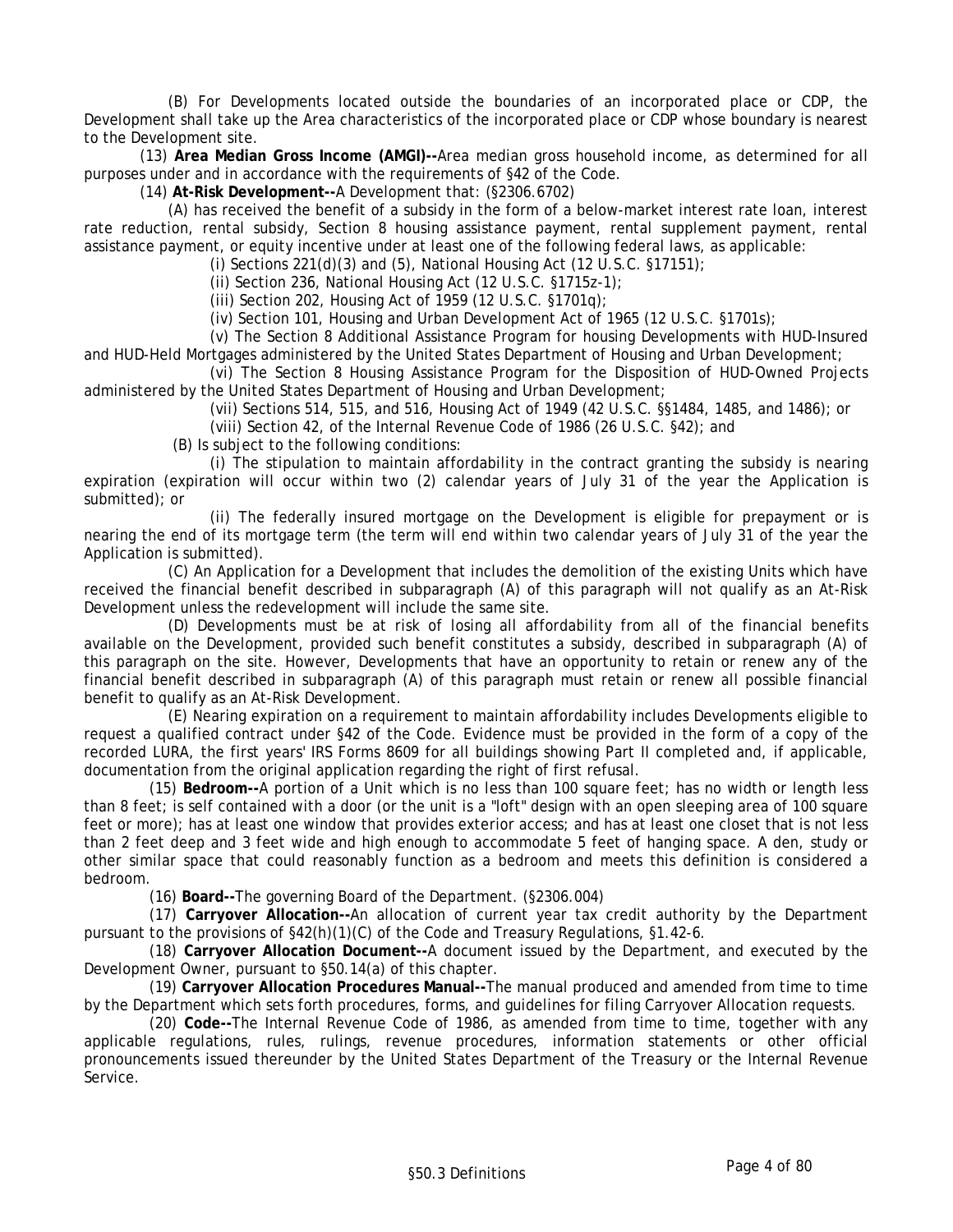(21) **Colonia--**A geographic Area that is located in a county some part of which is within 150 miles of the international border of this state, that consists of 11 or more dwellings that are located in close proximity to each other in an area that may be described as a community or neighborhood, and that: (§2306.581)

(A) Has a majority population composed of individuals and families of low-income and very lowincome, based on the federal Office of Management and Budget poverty index, and meets the qualifications of an economically distressed Area under §17.921, Texas Water Code; or

(B) Has the physical and economic characteristics of a colonia, as determined by the Department.

(22) **Commitment Notice--**A notice issued by the Department to a Development Owner pursuant to §50.13 of this chapter and also referred to as the "commitment."

(23) **Community Revitalization Plan--**A published document under any name, approved and adopted by the local Governing Body by ordinance, resolution, or vote that targets specific geographic areas for revitalization and development of residential developments.

(24) **Competitive Housing Tax Credits--**Tax credits available from the State Housing Credit Ceiling.

(25) **Compliance Period--**With respect to a building, the period of fifteen (15) taxable years, beginning with the first taxable year of the Credit Period pursuant to  $\S42(i)(1)$  of the Code.

(26) **Control (including the terms "Controlling," "Controlled by," and/or "under common Control with")--**The possession, directly or indirectly, of the power to direct or cause the direction of the management and policies of any Person, whether through the ownership of voting securities, by contract or otherwise, including specifically ownership of more than 50% of the General Partner interest in a limited partnership, or designation as a managing member of a limited liability company.

(27) **Cost Certification Procedures Manual--**The manual produced, and amended from time to time, by the Department which sets forth procedures, forms, and guidelines for filing requests for IRS Form(s) 8609 for Developments placed in service under the Housing Tax Credit Program.

(28) **Credit Period--**With respect to a building within a Development, the period of ten (10) taxable years beginning with the taxable year the building is placed in service or, at the election of the Development Owner, the succeeding taxable year, as more fully defined in §42(f)(1) of the Code.

(29) **Department--**The Texas Department of Housing and Community Affairs, an agency of the State of Texas, established by Chapter 2306, Texas Government Code, including Department employees and/or the Board. (§2306.004)

(30) **Determination Notice--**A notice issued by the Department to the Development Owner of a Tax-Exempt Bond Development which states that the Development may be eligible to claim Housing Tax Credits without receiving an allocation of Housing Tax Credits from the State Housing Credit Ceiling because it satisfies the requirements of this QAP; sets forth conditions which must be met by the Development before the Department will issue the IRS Form(s) 8609 to the Development Owner; and specifies the Department's determination as to the amount of tax credits necessary for the financial feasibility of the Development and its viability as a rent restricted Development throughout the extended use period.  $(\S42(m)(1)(D))$ 

(31) **Developer--**Any Person entering into a contract with the Development Owner to provide development services with respect to the Development and receiving a fee for such services (which fee cannot exceed the limits identified in §50.9(d)(6)(B) of this chapter) and any other Person receiving any portion of such fee, whether by subcontract or otherwise.

(32) **Development--**A proposed qualified and/or approved low-income housing project, as defined by §42(g) of the Code, for Adaptive Reuse, New Construction, reconstruction, or Rehabilitation, that consists of one or more buildings containing multiple Units, and that, if the Development shall consist of multiple buildings, is financed under a common plan and is owned by the same Person for federal tax purposes, and the buildings of which are either:

(A) Located on a single site or contiguous site; or

(B) Located on scattered sites and contain only rent-restricted units. (§2306.6702)

(33) **Development Consultant--**Any Person (with or without ownership interest in the Development) who provides professional services relating to the filing of an Application, Carryover Allocation Document, and/or cost certification documents.

(34) **Development Funding--**

(A) a loan or grant; or

(B) an in-kind contribution, including a donation of real property, a fee waiver for a building permit or for water or sewer service, or a similar contribution that:

(i) provides an economic benefit; and

(ii) results in a quantifiable cost reduction for the applicable Development. (§2306.004(4-a))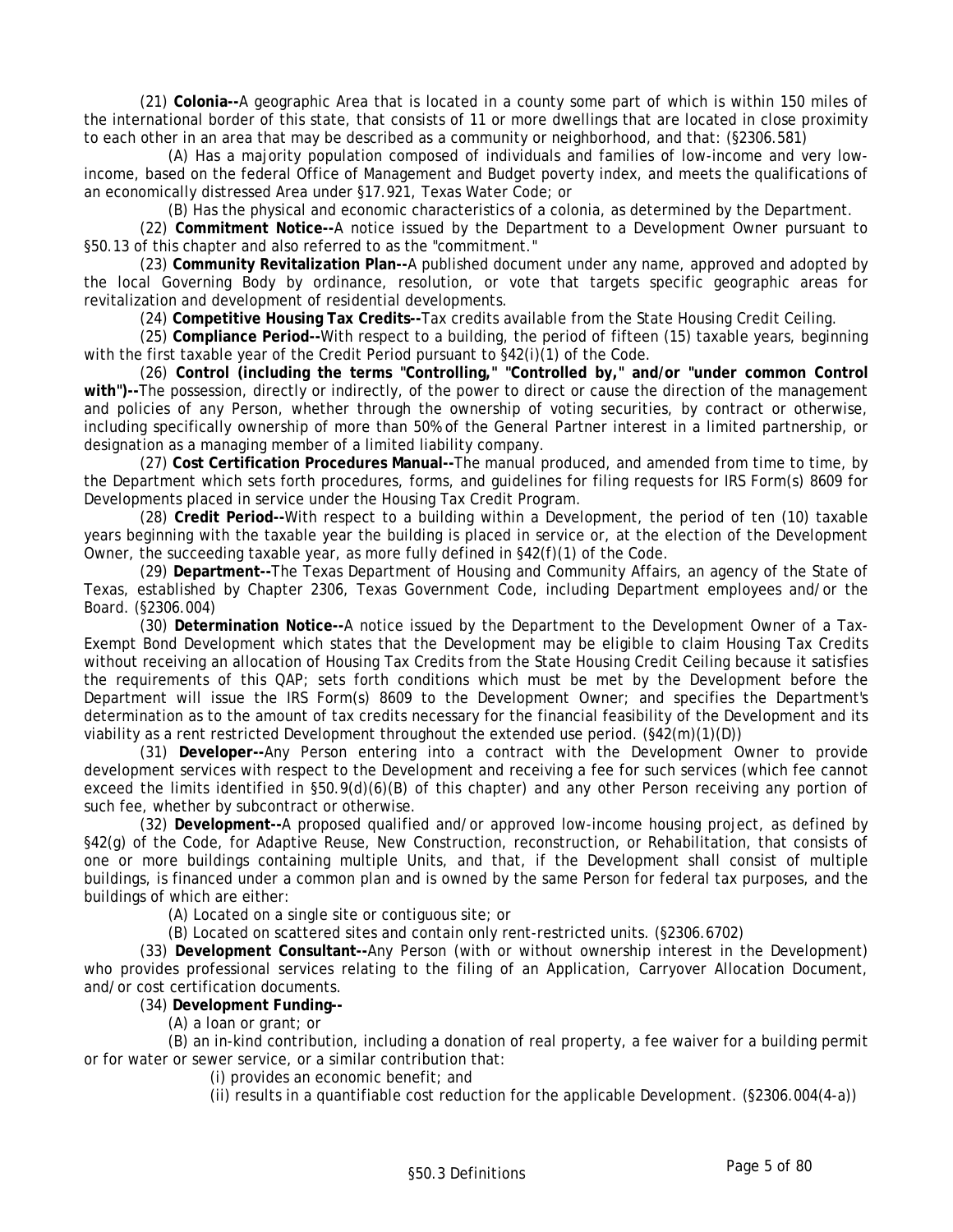(35) **Development Owner--**Any Person, General Partner, or Affiliate of a Person who owns or proposes a Development or expects to acquire Control of a Development under a purchase contract or ground lease approved by the Department. (§2306.6702)

(36) **Development Site--**The area, or if scattered site areas, for which the Development is proposed to be located and which is to be under the Applicant's control pursuant to §50.9(h)(7)(A) of this chapter (relating to Threshold Criteria).

(37) **Development Team--**All Persons or Affiliates thereof that play a role in the Development, construction, Rehabilitation, management and/or continuing operation of the subject Property, which will include any Development Consultant and Guarantor.

(38) **Disaster Area--**An area that has been declared as a disaster pursuant to §418.014 of the Texas Government Code.

(39) **Economically Distressed Area--**Consistent with §17.921 of the Texas Water Code, an Area in which:

(A) Water supply or sewer services are inadequate to meet minimal needs of residential users as defined by Texas Water Development Board rules;

(B) Financial resources are inadequate to provide water supply or sewer services that will satisfy those needs; and

(C) An established residential subdivision was located on June 1, 1989, as determined by the Texas Water Development Board.

(40) **Eligible Basis--**With respect to a building within a Development, the building's Eligible Basis as defined in §42 of the Code.

(41) **Executive Award and Review Advisory Committee ("The Committee")--**A Departmental committee as set forth in Chapter 2306 of the Texas Government Code. (§2306.1112)

(42) **Existing Residential Development--**Any Development Site which contains four (4) or more existing residential Units at the time the Volume I is submitted to the Department.

(43) **Extended Housing Commitment--**An agreement between the Department, the Development Owner and all successors in interest to the Development Owner concerning the extended housing use of buildings within the Development throughout the extended use period as provided in §42(h)(6) of the Code. The Extended Housing Commitment with respect to a Development is expressed in the LURA applicable to the Development.

(44) **General Contractor--**One who contracts for the construction or Rehabilitation of an entire Development, rather than a portion of the work. The General Contractor hires subcontractors, such as plumbing contractors, electrical contractors, etc., coordinates all work, and is responsible for payment to the subcontractors. This party may also be referred to as the "contractor."

(45) **General Partner--**That partner, or collective of partners, identified as the general partner of the partnership that is the Development Owner and that has general liability for the partnership. In addition, unless the context shall clearly indicate the contrary, if the Development Owner in question is a limited liability company, the term "General Partner" shall also mean the managing member or other party with management responsibility for the limited liability company.

(46) **Governing Body--**The elected body of public officials or tribal entity, responsible for the enactment, implementation and enforcement of local rules and the implementation and enforcement of applicable laws for its respective jurisdiction.

(47) **Governmental Entity--**Includes federal or state agencies, departments, boards, bureaus, commissions, authorities, and political subdivisions, special districts, tribal governments and other similar entities.

(48) **Governmental Instrumentality--**A legal entity such as a housing authority of a city or county, a housing finance corporation, or a municipal utility, or a tribal designated housing entity, which is created by a local political subdivision under statutory authority and which instrumentality is authorized to transact business for the political subdivision.

(49) **Grant--**Financial assistance that is awarded in the form of money to a housing sponsor or Development for a specific purpose and that is not required to be repaid. A Grant includes a forgivable loan. (§2306.004)

(50) **Guarantor--**Any Person that provides, or is anticipated to provide, a guaranty for the equity or debt financing for the Development.

(51) **High Opportunity Area--**an area that includes:

(A) existing major bus transfer centers and/or regional or local commuter rail transportation stations that are accessible to all residents including Persons with Disabilities; or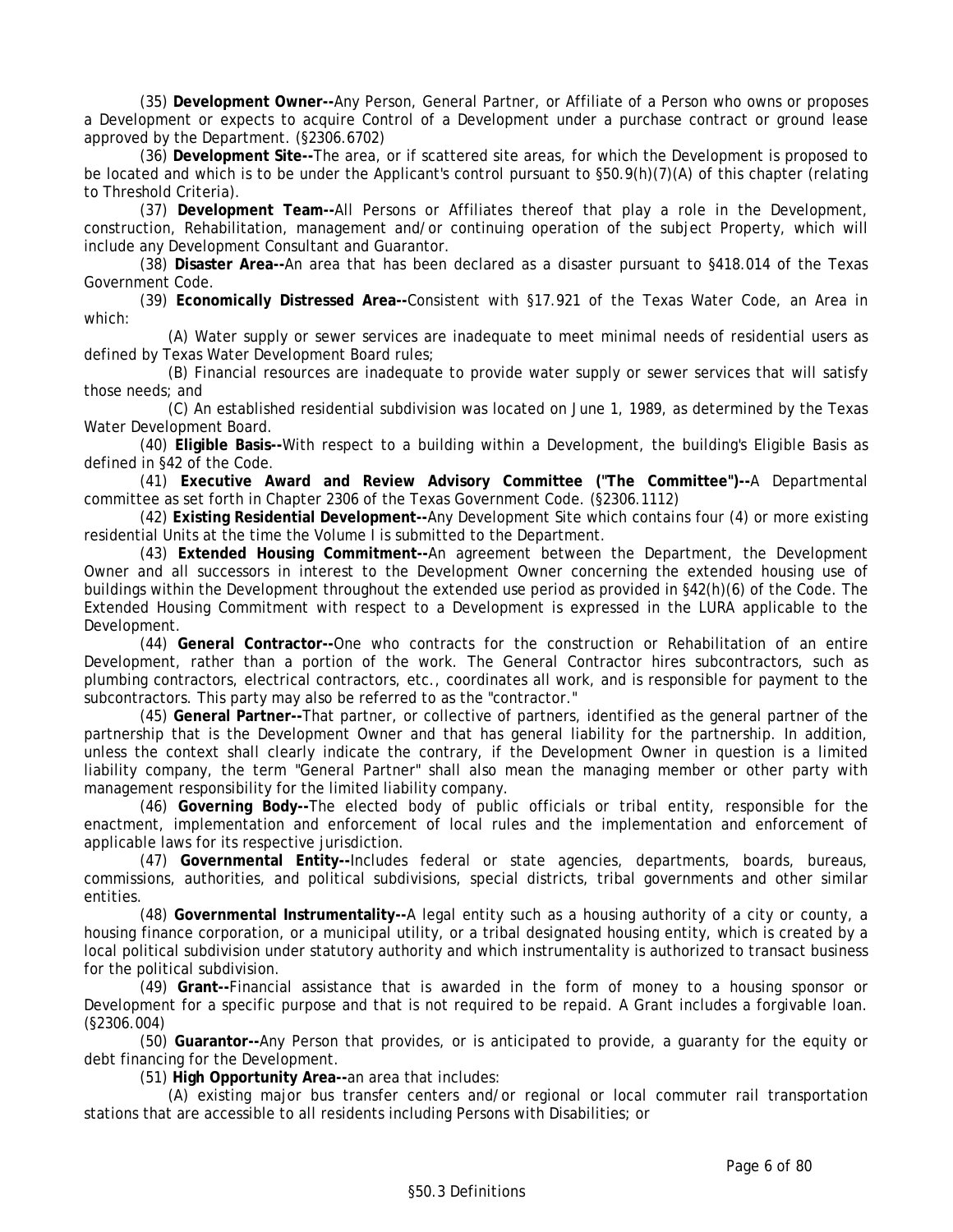(B) a census tract which has an AMGI that is higher than the AMGI of the county or place in which the census tract is located; or

(C) a school attendance zone that has an academic rating of "Exemplary" or "Recognized" rating (as determined by the Texas Education Agency) as of the first day of the Application Submission Acceptance Period; or

(D) a census tract that has no greater than 10% poverty population according to the most recent census data (these census tracts are designated in the 2010 Housing Tax Credit Site Demographic Characteristics Report).

(52) **Historically Underutilized Businesses (HUB)--**Any entity defined as a historically underutilized business with its principal place of business in the State of Texas in accordance with Chapter 2161, Texas Government Code.

(53) **Housing Credit Agency--**A Governmental Entity charged with the responsibility of allocating Housing Tax Credits pursuant to §42 of the Code. For the purposes of this chapter, the Department is the sole "Housing Credit Agency" of the State of Texas.

(54) **Housing Credit Allocation--**An allocation by the Department to a Development Owner for a specific Application of Housing Tax Credits in accordance with the provisions of this chapter.

(55) **Housing Credit Allocation Amount--**With respect to a Development or a building within a Development, that amount the Department determines to be necessary for the financial feasibility of the Development and its viability as a Development throughout the affordability period and which it allocates to the Development.

(56) **Housing Tax Credit ("tax credits")--**A tax credit allocated, or for which a Development may qualify, under the Housing Tax Credit Program, pursuant to the §42 of the Code. (§2306.6702)

(57) **HUD--**The United States Department of Housing and Urban Development, or its successor.

(58) **Ineligible Building Types--**Those Developments which are ineligible, pursuant to this QAP, for funding under the Housing Tax Credit Program, as follows:

(A) Hospitals, nursing homes, trailer parks, dormitories (or other buildings that will be predominantly occupied by students) or other facilities which are usually classified as transient housing (other than certain specific types of transitional housing for the homeless and Single Room Occupancy units, as provided in the §42(i)(3)(B)(iii) and (iv) of the Code) are not eligible. However, structures formerly used as hospitals, nursing homes or dormitories are eligible for Housing Tax Credits if the Development involves the conversion of the building to a non-transient multifamily residential Development. Refer to IRS Revenue Ruling 98-47 for clarification of assisted living;

(B) Any Qualified Elderly Development or age restricted buildings in Intergenerational Housing Developments of two stories or more that does not include elevator service for any Units or living space above the first floor;

(C) Any Qualified Elderly Development or age restricted buildings in Intergenerational Housing Developments with any Units having more than two bedrooms with the exception of up to three employee Units reserved for the use of the manager, maintenance, and/or security officer. These employee Units must be specifically designated as such;

(D) Any Development with any building(s) with four or more stories that does not include an elevator;

(E) Any Qualified Elderly Development or age restricted buildings in Intergenerational Housing Developments proposing more than 70% two-bedroom Units;

(F) Any Development that violates the Integrated Housing Rule of the Department, §1.15 of this title;

(G) Any Development located in an Urban Area involving any New Construction of additional Units (other than a Qualified Elderly Development, a Development composed entirely of single family dwellings, and certain specific types of transitional housing for the homeless and Single Room Occupancy units, as provided in  $\S42(i)(3)(B(iii)$  and (iv) of the Code) in which any of the designs in clauses (i) - (iv) of this subparagraph are proposed. For Applications involving a combination of single family detached dwellings and multifamily dwellings, the percentages in this subparagraph do not apply to the single family detached dwellings, but they do apply to the multifamly dwellings. For Intergenerational Housing Applications, the percentages in this subparagraph do not apply to buildings that are restricted by the age requirements of a Qualified Elderly Development, but they do apply to the other multifamily buildings. An Application may reflect a total of Units for a given bedroom size greater than the percentages in clauses (i) - (iv) of this subparagraph to the extent that the increase is only to reach the next highest number divisible by four;

(i) More than 30% of the total Units are one bedroom Units; or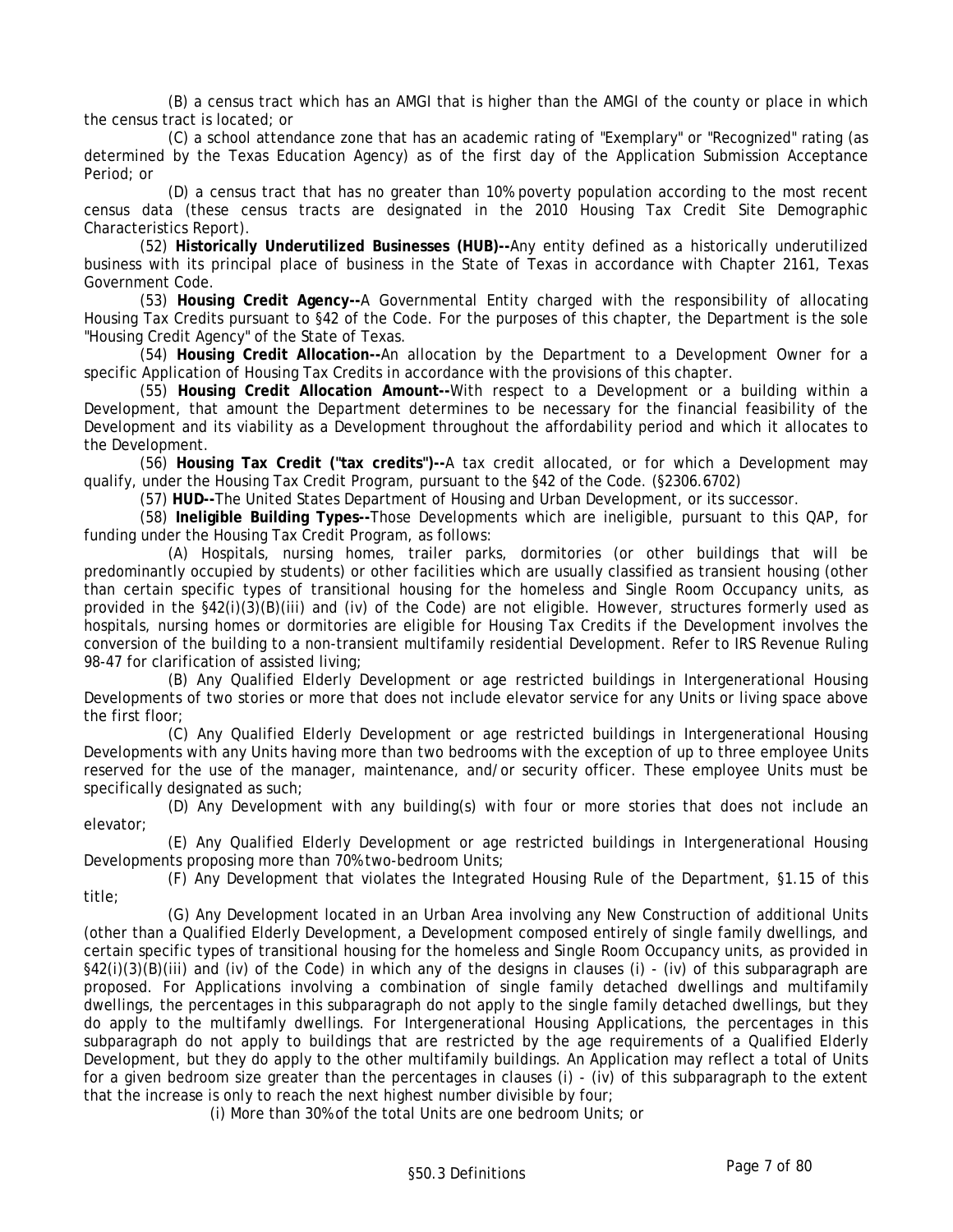(ii) More than 55% of the total Units are two bedroom Units; or

(iii) More than 40% of the total Units are three bedroom Units; or

(iv) More than 5% of the total Units in the Development with four or more bedrooms.

(H) Any Development that includes age restricted units that are not consistent with the Intergenerational Housing definition and policy or the definition of a Qualified Elderly Development; or

(I) Any Development that contains residential Units that violates the general public use requirement under Treasury Regulation §1.42-9.

(59) **Intergenerational Housing--**Housing that includes specific Units that are restricted to the age requirements of a Qualified Elderly Development and specific Units that are not age restricted in the same Development that:

(A) Have separate and specific buildings exclusively for the age restricted Units;

(B) Have specific leasing offices and leasing personnel for the age restricted Units;

(C) Have separate and specific entrances, and other appropriate security measures for the age restricted Units;

(D) Provide shared social service programs that encourage intergenerational activities but also provide separate amenities for each age group;

(E) Share the same Development Site;

(F) Are developed and financed under a common plan and owned by the same Person for federal tax purposes; and

(G) Meet the requirements of the federal Fair Housing Act.

(60**) IRS--**The Internal Revenue Service, or its successor.

(61) **Land Use Restriction Agreement (LURA)--**An agreement between the Department and the Development Owner which is binding upon the Development Owner's successors in interest, that encumbers the Development with respect to the requirements of this chapter, Chapter 2306, Texas Government Code, and the requirements of §42 of the Code. (§2306.6702)

(62) **Local Political Subdivision--**A county or municipality (city or tribal reservation) in Texas. For purposes of §50.9(i)(5) of this chapter, a local political subdivision may act through a Government Instrumentality such as a housing authority, housing finance corporation, or municipal utility even if the Government Instrumentality's creating statute states that the entity is not itself a "political subdivision."

(63) **Low-Income Unit--**sometimes referred to as a tax credit Unit, that is a Unit that is income and rent restricted at no greater than 60% of AMGI and is included in the Applicable Fraction for the Housing Tax Credit program.

(64) **Managing General Partner--**A general partner of a partnership that is vested with the authority to take actions that are binding on behalf of the partnership and the other partners. The term Managing General Partner can also be used for a Managing Member of a limited liability company where so designated to bind the limited liability company and its members under its Agreement or any other person that has such powers in fact, regardless of their organizational title.

(65) **Material Deficiency--**As referenced in §§50.5, 50.6, 50.8 and 50.9, is defined as any individual Administrative Deficiency or group of Administrative Deficiencies which, if addressed, would require, in the Department's reasonable judgement, a substantial reassessment or re-evaluation of the Application or which, are so numerous and pervasive that they indicate a failure by the Applicant to submit a substantively complete and accurate Application. (§2306.6708)

(66) **Material Noncompliance--**As defined in Chapter 60, Subchapter A of this title.

(67) **Minority Owned Business--**A business entity at least 51% of which is owned by members of a minority group or, in the case of a corporation, at least 51% of the shares of which are owned by members of a minority group, and that is managed and Controlled by members of a minority group in its daily operations. Minority group includes women, African Americans, American Indians, Asian Americans, and Mexican Americans and other Americans of Hispanic origin. (§2306.6734)

(68) **Neighborhood Organization--**An organization that is composed of persons living near one another within the organization's defined boundaries for the neighborhood and that has a primary purpose of working to maintain or improve the general welfare of the neighborhood. A neighborhood organization includes a homeowners' association or a property owners' association. (§2306.001(23-a))

(69**) Net Rentable Area (NRA)--**The unit space that is available exclusively to the tenant and is typically heated and cooled by a mechanical HVAC system. NRA is measured to the outside of the studs of a unit or to the middle of walls in common with other units. NRA does not include common hallways, stairwells, elevator shafts, janitor closets, electrical closets, balconies, porches, patios, or other areas not actually available to the tenants for their furnishings, nor does NRA include the enclosing walls of such areas.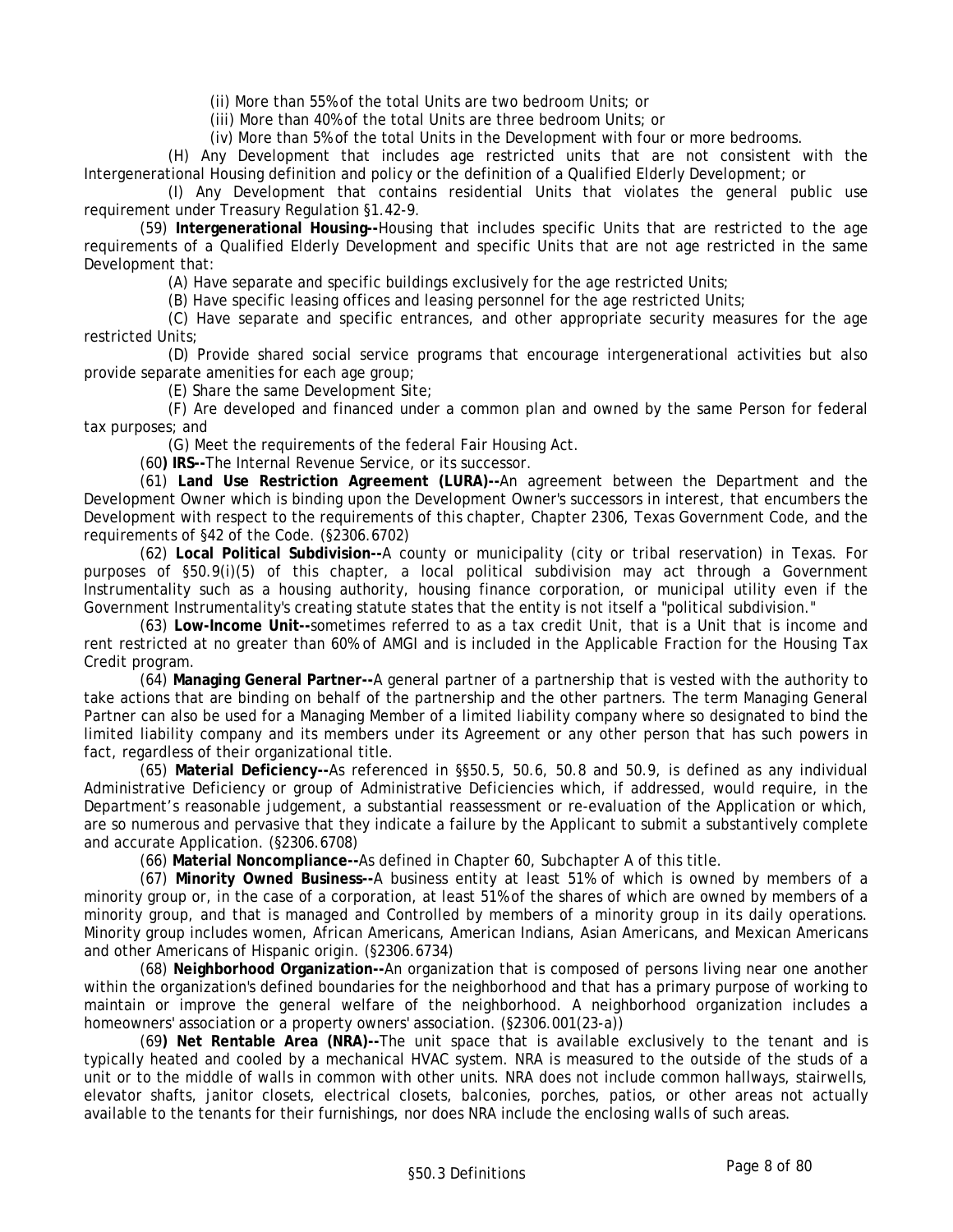(70**) New Construction--**Any construction of a Development or a portion of a Development that does not meet the definition of Rehabilitation (which includes Reconstruction).

 (71) **Person--**Without limitation, any natural person, corporation, partnership, limited partnership, joint venture, limited liability company, trust, estate, association, cooperative, government, political subdivision, agency or instrumentality or other organization or entity of any nature whatsoever and shall include any group of Persons acting in concert toward a common goal, including the individual members of the group.

(72) **Persons with Disabilities--**A person who:

(A) Has a physical, mental or emotional impairment that:

(i) Is expected to be of a long, continued and indefinite duration;

(ii) Substantially impedes his or her ability to live independently; and

(iii) Is of such a nature that the disability could be improved by more suitable housing conditions;

(B) Has a developmental disability, as defined in the Developmental Disabilities Assistance and Bill of Rights Act (42 U.S.C. §15002); or

(C) Has a disability, as defined in 24 CFR §5.403.

(73) **Persons with Special Needs--**Persons with alcohol and/or drug addictions, Colonia residents, Persons with Disabilities, victims of domestic violence, persons with HIV/AIDS, homeless populations and migrant farm workers.

(74) **Pre-Application--**A preliminary application, in a form prescribed by the Department, filed with the Department by an Applicant prior to submission of a Competitve Housing Tax Credit Application, for an allocation from the State Housing Credit Ceiling, including any required exhibits or other supporting material, as more fully described in this chapter. (§2306.6704)

(75) **Pre-Application Acceptance Period--**That period of time during which Competitive Housing Tax Credit Pre-Applications for a Housing Credit Allocation from the State Housing Credit Ceiling may be submitted to the Department, December 8, 2009 through January 8, 2010.

(76) **Principal--**The term Principal is defined as Persons that will exercise Control over a partnership, corporation, limited liability company, trust, or any other private entity. In the case of:

(A) Partnerships, Principals include all General Partners, Special Limited Partners and Principals with ownership interest;

(B) Corporations, Principals include any officer authorized by the board of directors to act on behalf of the corporation, including the president, vice president, secretary, treasurer and all other executive officers, and each stock holder having a 10% or more interest in the corporation; and

(C) Limited liability companies, Principals include all managing members, members having a 10% or more interest in the limited liability company or any officer authorized to act on behalf of the limited liability company.

(77) **Property--**The real estate and all improvements thereon which are the subject of the Application (including all items of personal property affixed or related thereto), whether currently existing or proposed to be built thereon in connection with the Application.

(78) **Qualified Allocation Plan (QAP)--**This Plan as adopted.

(79) **Qualified Basis--**With respect to a building within a Development, the building's Eligible Basis multiplied by the Applicable Fraction, within the meaning of §42(c)(1) of the Code.

(80) **Qualified Census Tract--**Any census tract which is so designated by the Secretary of HUD in accordance with §42(d)(5)(C)(ii) of the Code.

(81) **Qualified Elderly Development--**A Development which meets the requirements of the federal Fair Housing Act, and:

(A) Is intended for, and solely occupied by, individuals sixty-two (62) years of age or older; or

(B) Is intended and operated for occupancy by at least one individual fifty-five (55) years of age or older per Unit, where at least 80% of the total housing Units are occupied by at least one individual who is fifty-five (55) years of age or older; and where the Development Owner publishes and adheres to policies and procedures which demonstrate an intent by the owner and manager to provide housing for individuals fifty-five (55) years of age or older. (42 U.S.C. §3607(b))

(82) **Qualified Market Analyst--**A real estate appraiser certified or licensed by the Texas Appraiser Licensing and Certification Board, a real estate consultant, or other professional currently active in the subject property's market area who demonstrates competency, expertise, and the ability to render a high quality written report. The individual's performance, experience, and educational background will provide the general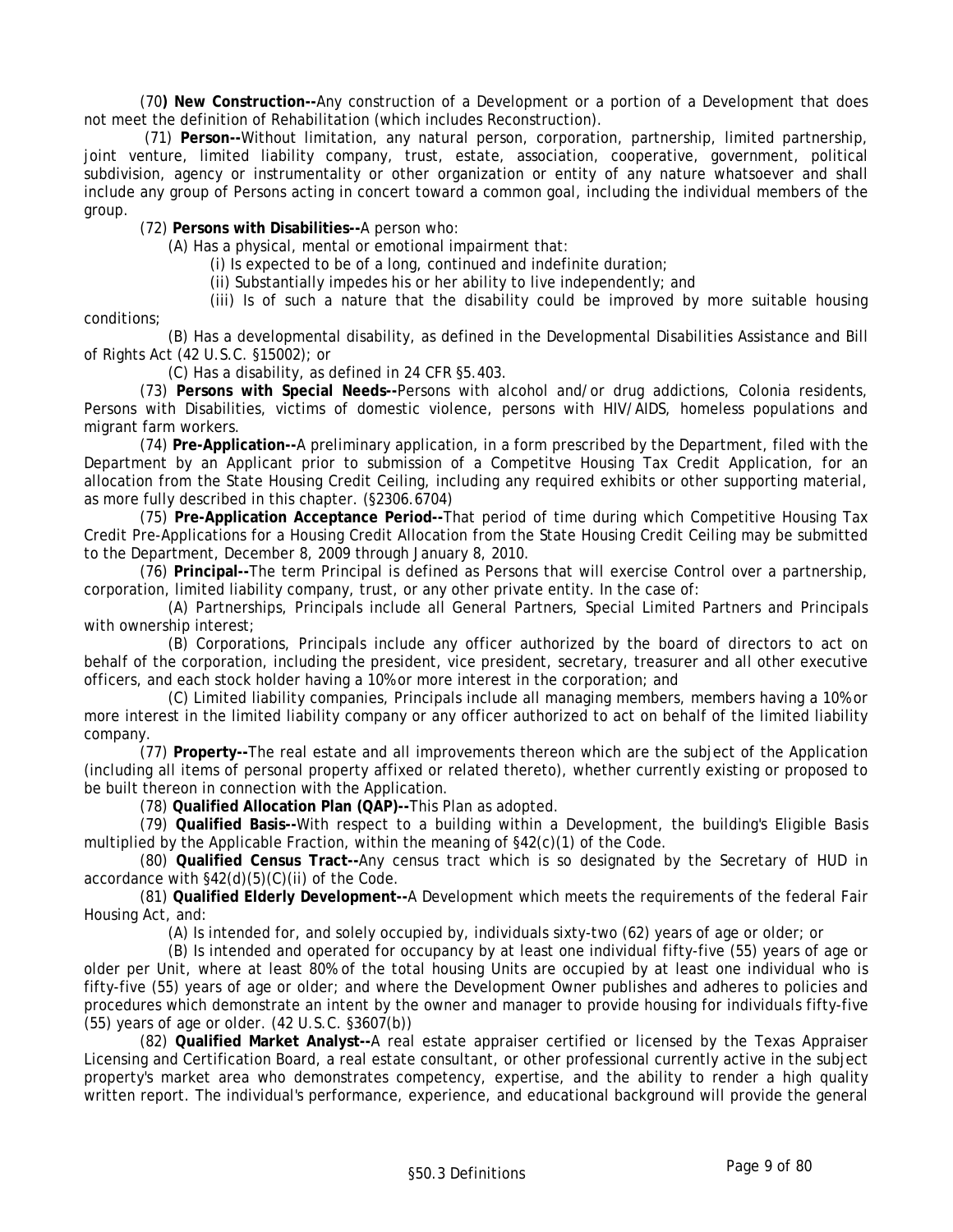basis for determining competency as a Market Analyst. Competency will be determined by the Department, in its sole discretion. The Qualified Market Analyst must be a Third Party.

(83) **Qualified Nonprofit Organization--**An organization that is described in §501(c)(3) or (4) of the Code, as these cited provisions may be amended from time to time, that is exempt from federal income taxation under the Code, §501(a), that is not affiliated with or Controlled by a for profit organization, and includes as one of its exempt purposes the fostering of low-income housing within the meaning of §42(h)(5)(C) of the Code. A Qualified Nonprofit Organization may select to compete in one or more of the Set-Asides, including, but not limited to, the nonprofit Set-Aside, the At-Risk Development Set-Aside and the TRDO-USDA Allocation. (§2306.6729)

(84) **Qualified Nonprofit Development--**A Development in which a Qualified Nonprofit Organization (directly or through a partnership or wholly-owned subsidiary):

(A) Holds a controlling interest in the Development proposed to be financed from the nonprofit allocation pool (§2306.6729); and

(B) Owns an interest in the Development and materially participates (within the meaning of §469(h) of the Code, as it may be amended from time to time) in its development and operation throughout the Compliance Period, and otherwise meets the requirements of §42(h)(5) of the Code. (§2306.6729)

(85) **Reference Manual--**That certain manual, and any amendments thereto, produced by the Department which sets forth reference material pertaining to the Housing Tax Credit Program.

(86) **Rehabilitation--**The improvement or modification of an Existing Residential Development through alteration, incidental addition or enhancement. The term includes the demolition of an Existing Residential Development and the reconstruction of a Development on the Development Site, but does not include Adaptive Reuse. Rehabilitation includes repairs necessary to correct the results of deferred maintenance, the replacement of principal fixtures and components, improvements to increase the efficient use of energy, and installation of security devices. Reconstruction, for these purposes, includes the demolition of one or more residential buildings in an Existing Residential Development and the re-construction of the Units on the Development Site. Developments proposing Adaptive Reuse or proposing to increase the total number of Units in the Existing Residential Development are not considered Rehabilitation or reconstruction.

(87) **Related Party--**As defined, (§2306.6702)

(A) The following individuals or entities:

(i) The brothers, sisters, spouse, ancestors, and descendants of a person within the third degree of consanguinity, as determined by Chapter 573 of the Texas Government Code;

(ii) A person and a corporation, if the person owns more than 50% of the outstanding stock of the corporation;

(iii) Two or more corporations that are connected through stock ownership with a common parent possessing more than 50% of:

(I) The total combined voting power of all classes of stock of each of the corporations

that can vote;

both trusts;

venture;

(II) The total value of shares of all classes of stock of each of the corporations; or

(III) The total value of shares of all classes of stock of at least one of the corporations, excluding, in computing that voting power or value, stock owned directly by the other corporation;

(iv) A grantor and fiduciary of any trust;

(v) A fiduciary of one trust and a fiduciary of another trust, if the same person is a grantor of

(vi) A fiduciary of a trust and a beneficiary of the trust;

(vii) A fiduciary of a trust and a corporation if more than 50% of the outstanding stock of the corporation is owned by or for:

(I) The trust; or

(II) A person who is a grantor of the trust;

(viii) A person or organization and an organization that is tax-exempt under the Code, §501(a), and that is controlled by that person or the person's family members or by that organization;

(ix) A corporation and a partnership or joint venture if the same persons own more than:

(I) 50% of the outstanding stock of the corporation; and

(II) 50% of the capital interest or the profits' interest in the partnership or joint

(x) An S corporation and another S corporation if the same persons own more than 50% of the outstanding stock of each corporation;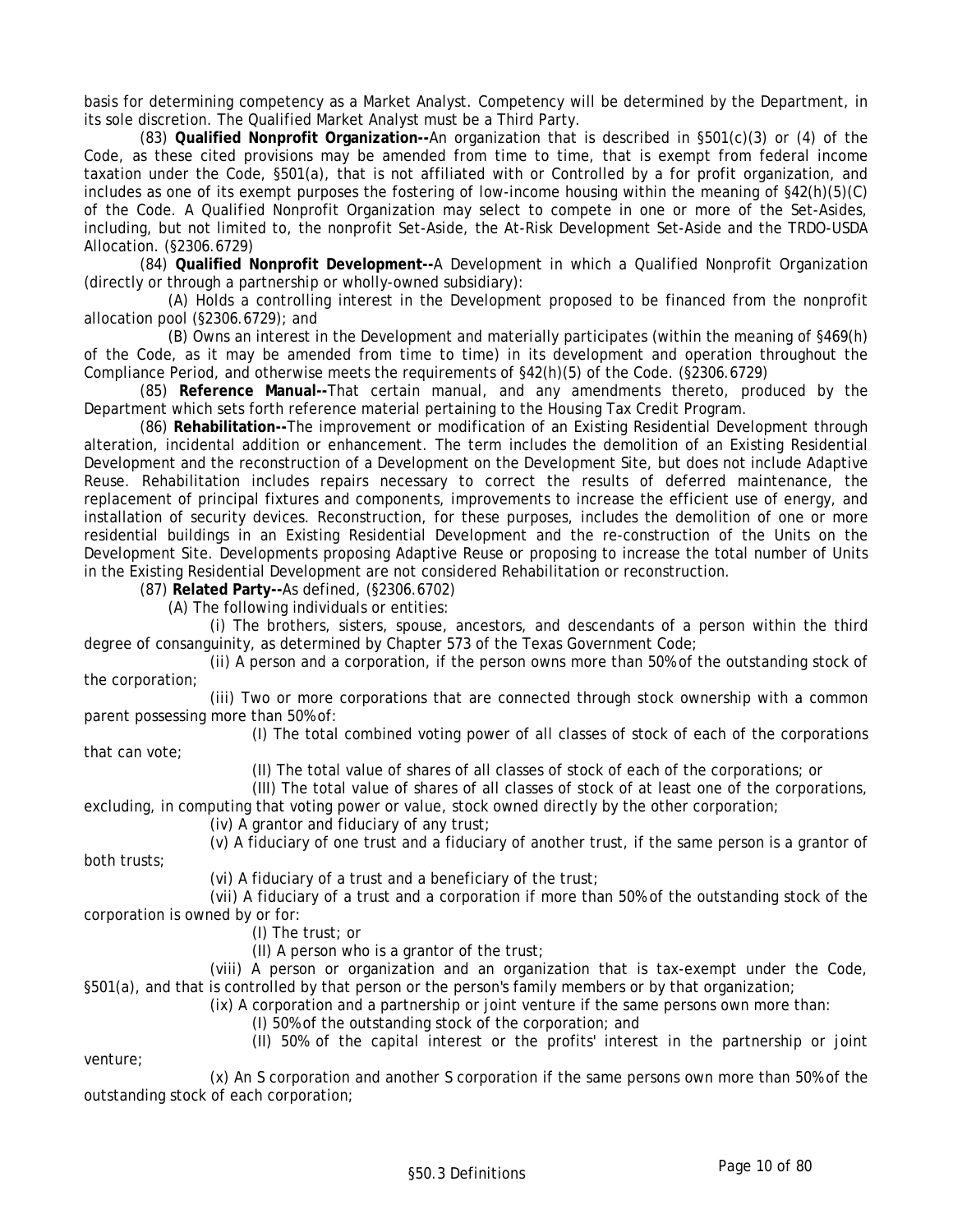(xi) An S corporation and a C corporation if the same persons own more than 50% of the outstanding stock of each corporation;

(xii) A partnership and a person or organization owning more than 50% of the capital interest or the profits' interest in that partnership; or

(xiii) Two partnerships, if the same person or organization owns more than 50% of the capital interests or profits' interests.

(B) Nothing in this definition is intended to constitute the Department's determination as to what relationship might cause entities to be considered "related" for various purposes under the Code.

(88) **Residential Rental Development--**For purposes of this definition, Residential Rental Development does not include: hotels, motels dormitories, fraternity or sorority houses, rooming houses, hospitals, nursing homes, sanitariums, rest homes, trailer parks and courts for use on a transient basis. Residential Rental Development means:

(A) A property that meets specific requirements including occupancy of Low-Income Tenants during the affordability period when Units must be continually rented or available for rent;

(B) A building or structure, together with functionally related and subordinate facilities, containing one or more Units that are available to members of the general public; and

(C) A property that does not provide continual or frequent nursing, medical or psychiatric services.

(89) **Rules--**The Department's Housing Tax Credit Program Qualified Allocation Plan and Rules as presented in this chapter.

(90) **Rural Area--**An Area that is located (this definition is not the same as Rural Projects as defined in §520 of the Housing Act of 1949 for purposes of determining rural income as described in H.R 3221):

(A) Outside the boundaries of a primary metropolitan statistical area or a metropolitan statistical area;

(B) Within the boundaries of a primary metropolitan statistical area or a metropolitan statistical area, if the statistical area has a population of 25,000 or less and does not share a boundary with an Urban Area; or

(C) In an Area that is eligible for funding by Texas Rural Development Office or the United States Department of Agriculture (TRDO-USDA), other than an Area that is located in a municipality with a population of more than 50,000. (§2306.004)

(91) **Rural Development--**A Development or proposed Development that is located in a Rural Area, other than rural New Construction Developments with more than 80 Units.

(92) **Selection Criteria--**Criteria used to determine housing priorities of the State under the Housing Tax Credit Program as specifically defined in §50.9(i) of this chapter.

(93) **Set-Aside--**A reservation of a portion of the available Housing Tax Credits under the State Housing Credit Ceiling to provide financial support for specific types of housing or geographic locations or serve specific types of Applications or Applicants as permitted by the Qualified Allocation Plan on a priority basis. (§2306.6702)

(94) **Single Room Occupancy (SRO)--**A single efficiency unit that contains sanitary facilities but may or may not include food preparation facilities and is intended for occupancy by one person.

(95) **Special Management Districts--**Those districts named under Chapters 3801 to 3853, Texas Special District Local Laws Code, Subtitle C.

(96) **State Housing Credit Ceiling--**The limitation on the aggregate amount of Housing Credit Allocations that may be made by the Department during any calendar year, as determined from time to time by the Department in accordance with §42(h)(3)(C) of the Code and/or additional ceiling provided by The Housing and Economic Recovery Act of 2008, H.R 3221.

(97) **Student Eligibility--**Per §42(i)(3)(D) of the Code, A Unit shall not fail to be treated as a low-income Unit merely because it is occupied:

(A) By an individual who is:

(i) A student and receiving assistance under Title IV of the Social Security Act (42 U.S.C. §§601 et seq.); or

(ii) Enrolled in a job training program receiving assistance under the Job Training Partnership Act (29 U.S.C.S. §§1501 et seq., generally; for full classification, consult U.S.C.S. Tables volumes) or under other similar federal, state, or local laws; or

(B) Entirely by full-time students if such students are:

(i) Single parents and their children and such parents and children are not dependents (as defined by §152 of the Code) of another individual; or

(ii) Married and file a joint return.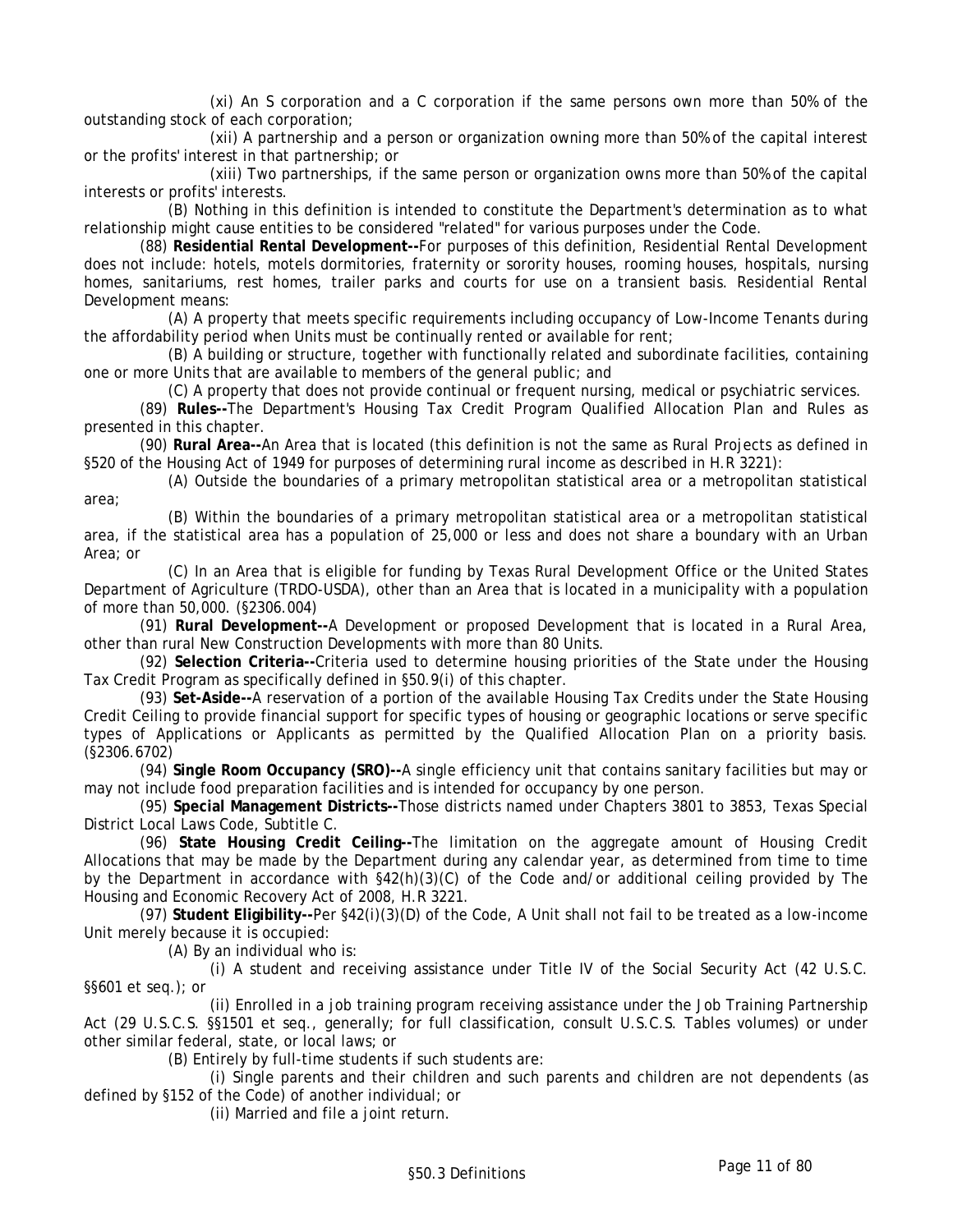(98) **Supportive Housing--**Residential Rental Developments intended for occupancy by individuals or households transitioning from homelessness, at risk of homelessness, or in need of specialized and specific social services.

(99) **Tax-Exempt Bond Development--**A Development requesting or having been awarded Housing Tax Credits and which receives a portion of its financing from the proceeds of tax-exempt bonds which are subject to the state volume cap as described in §42(h)(4) of the Code, such that the Development does not receive an allocation of tax credit authority from the State Housing Credit Ceiling.

(100) **Texas Department of Rural Affairs (TDRA)--**as established by Chapter 487 of the Texas Government Code.

(101) **Third Party--**A Third Party is a Person who is not:

(A) An Applicant, General Partner, Developer, or General Contractor; or

(B) An Affiliate or a Related Party to the Applicant, General Partner, Developer or General Contractor; or

(C) Receiving any portion of the fees from the Development.

(102) **Threshold Criteria--**Criteria used to determine whether the Development satisfies the minimum level of acceptability for consideration as specifically defined in §50.9(h) of this chapter. (§2306.6702)

(103) **Total Housing Development Cost--**The total of all costs incurred or to be incurred by the Development Owner in acquiring, constructing, rehabilitating and financing a Development, as determined by the Department based on the information contained in the Application. Such costs include reserves and any expenses attributable to commercial areas. Costs associated with the sale or use of Housing Tax Credits to raise equity capital shall also be included in the Total Housing Development Cost. Such costs include but are not limited to syndication and partnership organization costs and fees, filing fees, broker commissions, related attorney and accounting fees, appraisal, engineering, and the environmental site assessment.

(104) **TRDO-USDA--**Texas Rural Development Office (TRDO) of the United States Department of Agriculture (USDA) serving the State of Texas (also known as USDA Rural Development and formerly known as TxFmHA) or its successor.

(105) **Unit--**Any residential rental unit consisting of an accommodation including a single room used as an accommodation on a non-transient basis, that contains complete physical facilities and fixtures for living, sleeping, eating, cooking (such as a microwave), and sanitation. (§2306.6702)

(106) **Urban Area--**The Area that is located within the boundaries of a primary metropolitan statistical area or a metropolitan statistical area other than an Area described in paragraph (90)(B) of this section or eligible for funding as described in paragraph (90)(C) of this section.

(107) **Urban Core--**A compact and contiguous geographical area that is located in a Metropolitan Statistical Area within the city limits of a city with a population of no less than 150,000 composed of adjacent block groups in which at least 90% of the land not in public ownership is zoned to accommodate a mix of medium or high density residential and commercial uses and at least 50% of such land is actually being used for such purposes based on high density residential structures and/or commercial structures already constructed.

#### **§50.4. State Housing Credit Ceiling.**

The Department shall determine the State Housing Credit Ceiling for each calendar year as provided in §42(h)(3)(C) of the Code, using such information and guidance as may be made available by the Internal Revenue Service and/or The Housing and Economic Recovery Act of 2008, H.R. 3221 and H.R. 1424. The Department shall publish each such determination in the *Texas Register* within thirty (30) days after the receipt of such information as is required for that purpose by the Internal Revenue Service. The aggregate amount of commitments of Housing Credit Allocations made by the Department during any calendar year shall not exceed the State Housing Credit Ceiling for such year as provided in §42 of the Code. As permitted by §42(h)(4) of the Code, Housing Credit Allocations made to Tax-Exempt Bond Developments are not included in the State Housing Credit Ceiling.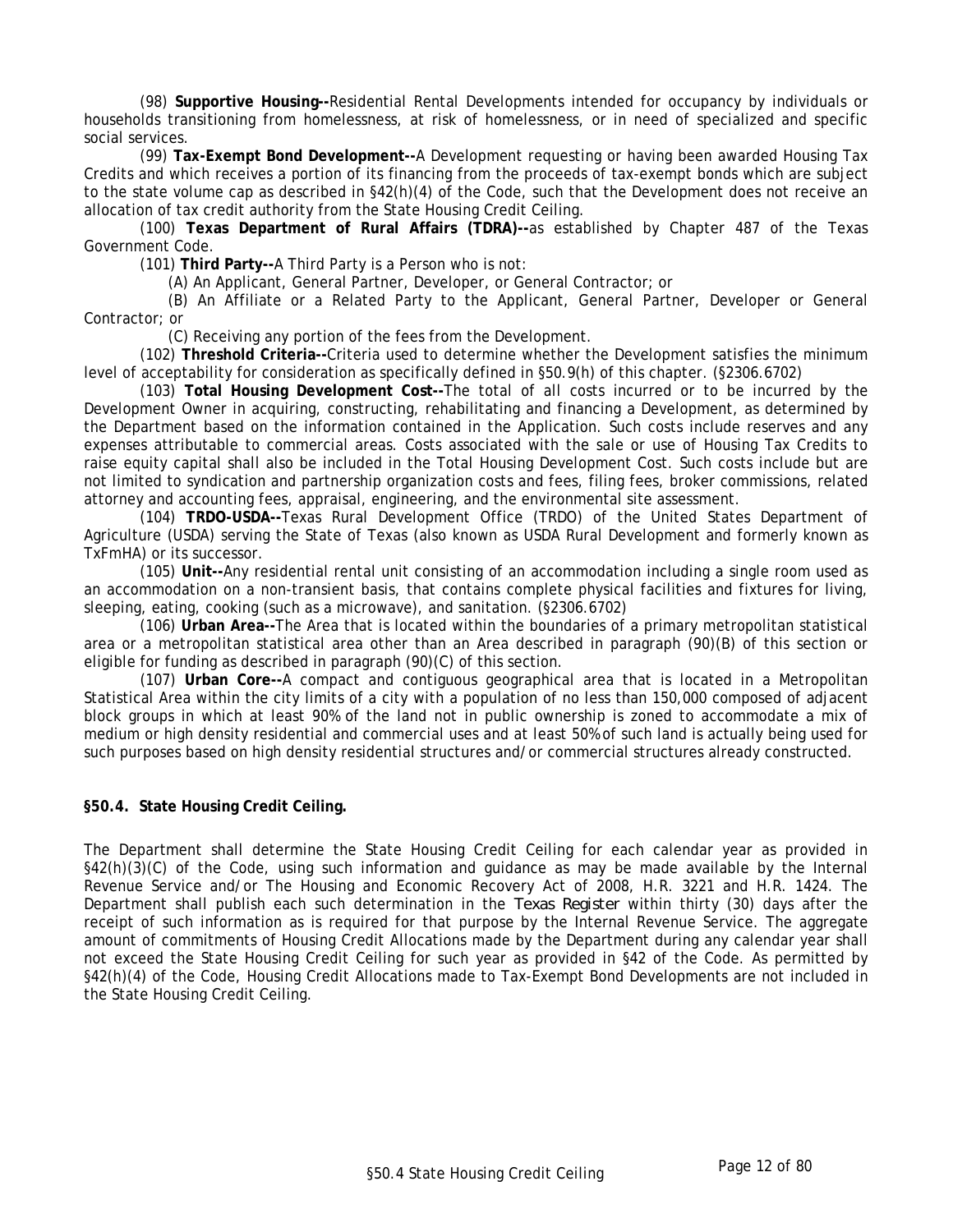**§50.5. Ineligibility; Disqualification and Debarment; Certain Applicant and Development Standards; Representation by Former Board Member or Other Person; Due Diligence, Sworn Affidavit; Appeals and Administrative Deficiencies for Ineligibility, Disqualification and Debarment.** 

(a) Ineligibility. An Application is ineligible if:

(1) The Applicant, Development Owner, Developer or Guarantor has been or is barred, suspended, or terminated from procurement in a state or federal program or listed in the List of Parties Excluded from Federal Procurement or Non-Procurement Programs; or (§2306.6721(c)(2))

(2) The Applicant, Development Owner, Developer or Guarantor has been convicted of a state or federal felony crime involving fraud, bribery, theft, misrepresentation of material fact, misappropriation of funds, or other similar criminal offenses within fifteen (15) years preceding the Application deadline; or

(3) The Applicant, Development Owner, Developer or Guarantor at the time of Application is: subject to an enforcement or disciplinary action under state or federal securities law or by the NASD; is subject to a federal tax lien; or is the subject of an enforcement proceeding with any Governmental Entity; or

(4) The Applicant, Development Owner, Developer or Guarantor with any past due audits has not submitted those past due audits to the Department in a satisfactory format. A Person is not eligible to receive a commitment of Housing Tax Credits from the Department if any audit finding or questioned or disallowed cost is unresolved as of June 1 of each year, or for Tax-Exempt Bond Developments or other Applications not applying for Housing Tax Credits, but applying only under other Multifamily Programs (HOME, Housing Trust Fund, etc.) no later than thirty (30) days after Volume III of the Application is submitted; or (§2306.6703(a)(1))

(5) At the time of Application or at any time during the two-year period preceding the date the Application Round begins (or for Tax-Exempt Bond Developments any time during the two-year period preceding the date the Application is submitted to the Department), the Applicant or a Related Party is or has been:

(A) A member of the Board; or

(B) The Executive Director, a Deputy Executive Director, the Director of Multifamily Finance Production, the Director of Portfolio Management and Compliance, the Director of Real Estate Analysis, or a manager over Housing Tax Credits employed by the Department; (§2306.6703(a)(2))

(6) The Applicant proposes to replace in less than fifteen (15) years any private activity bond financing of the Development described by the Application, unless:

(A) The Applicant proposes to maintain for a period of thirty (30) years or more 100% of the Development Units supported by Housing Tax Credits as rent-restricted and exclusively for occupancy by individuals and families earning not more than 50% of the Area Median Gross Income, adjusted for family size; and

(B) At least one-third of all the units in the Development are public housing units or Section 8 Development-based units; or

(C) The applicable private activity bonds will be redeemed only in an amount consistent with their proportionate amortization; or

(D) If the redemption of the applicable private activity bonds will occur in the first five years of the operation of the development and complies with §429(h)(4), Internal Revenue Code of 1986:

 (i) on the date the certificate of reservation is issued, the Bond Review Board determines that there is not a waiting list for private activity bonds in the same priority level established under §1372.0321 Texas Government Code, or, if applicable, in the same uniform state service region, as referenced in §1372.0231 Texas Government Code, that is served by the proposed development; and

 (ii) the applicable private activity bonds will be redeemed according to underwriting, if any, established by the Department. (2306.6703)

(7) The Development is located in a municipality or in a valid Extra Territorial Jurisdiction (ETJ) of a municipality, or if located completely outside a municipality, a county, that has more than twice the state average of units per capita supported by Housing Tax Credits or private activity bonds at the time the Application Round begins (or for Tax-Exempt Bond Developments at the time the reservation is made by the Texas Bond Review Board) unless the Applicant: (§2306.6703(a)(4))

(A) Has obtained prior approval of the Development from the Governing Body of the appropriate municipality or county containing the Development; and

(B) Has included in the Application a written statement of support from that Governing Body. This statement must reference this rule and authorize an allocation of Housing Tax Credits for the Development;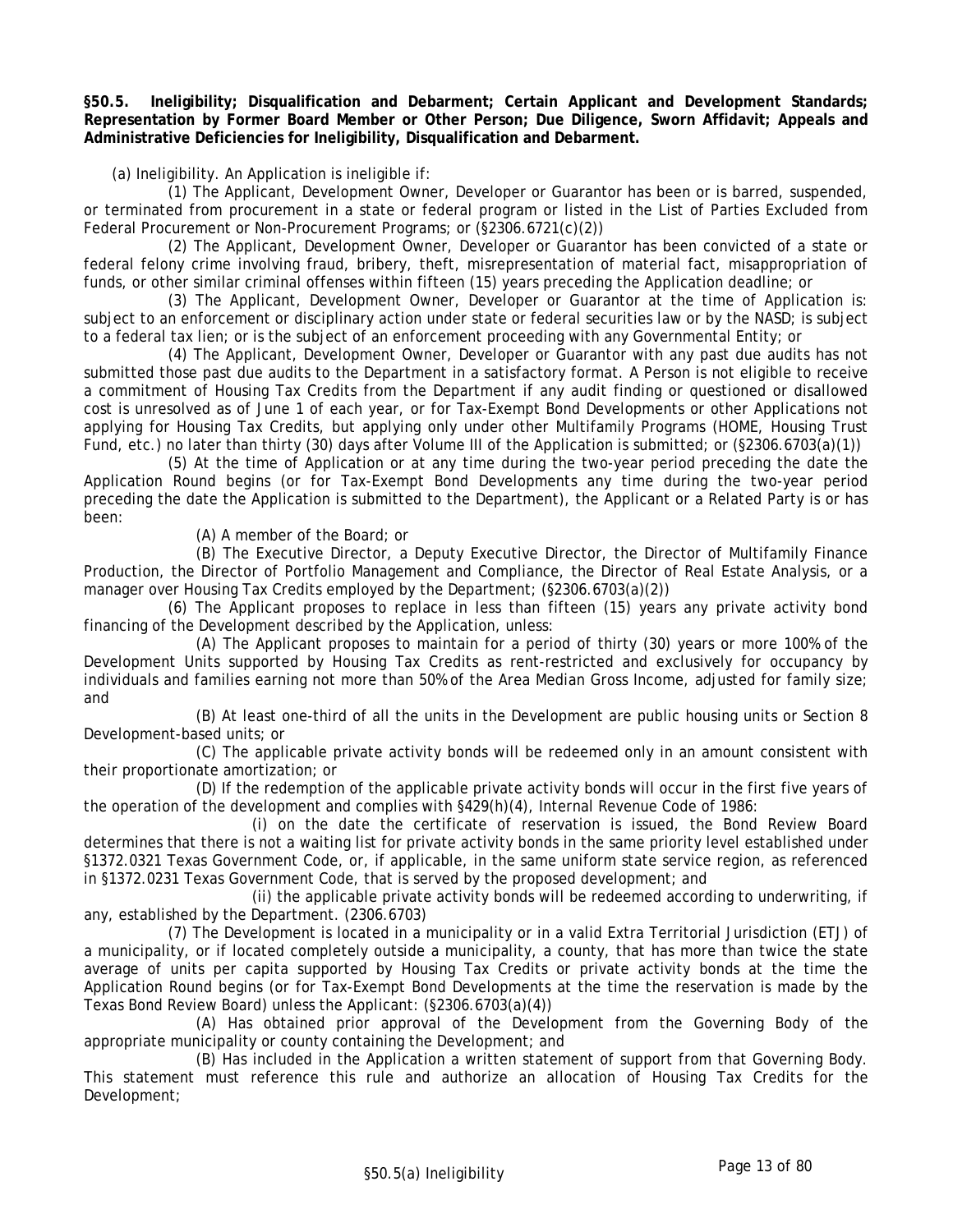(C) For purposes of this paragraph, evidence under subparagraphs (A) and (B) of this paragraph must be received by the Department no later than April 1, 2010 (or for Tax-Exempt Bond Developments no later than fourteen (14) days before the Board meeting where the credits will be considered) and may not be more than one year old from the date the Volume 1 is submitted to the Department; or

(8) The Applicant proposes to construct a new Development proposing New Construction or Adaptive Reuse (excluding New Construction of non-residential buildings) that is located one linear mile (measured by a straight line on a map) or less from a Development that: (§2306.6703(a)(3))

(A) Serves the same type of household as the new Development, regardless of whether the Development serves families, elderly individuals, or another type of household (Intergenerational Housing is not a type of household as it relates to this restriction); and

(B) Has received an allocation of Housing Tax Credits (including Tax-Exempt Bond Developments) for any New Construction at any time during the three-year period preceding the date the Application Round begins (or for Tax-Exempt Bond Developments the three-year period preceding the date the Volume I is submitted); and

(C) Has not been withdrawn or terminated from the Housing Tax Credit Program;

(D) An Application is not ineligible under this paragraph if:

(i) The Development is using federal HOPE VI funds received through the United States Department of Housing and Urban Development; locally approved funds received from a public improvement district or a tax increment financing district; funds provided to the state under the Cranston-Gonzalez National Affordable Housing Act (42 U.S.C. §§12701 et seq.); or funds provided to the state and participating jurisdictions under the Housing and Community Development Act of 1974 (42 U.S.C. §§5301 et seq.); or

(ii) The Development is located in a county with a population of less than one million; or

(iii) The Development is located outside of a metropolitan statistical area; or

(iv) The Governing Body, of the Local Political Subdivision where the Development is to be located has by vote specifically allowed the construction of a new Development located within one linear mile or less from a Development described under subparagraphs (A) - (C) of this paragraph. For purposes of this clause, evidence of the Governing Body vote or evidence required by this subparagraph must be received by the Department no later than April 1, 2010 (or for Tax-Exempt Bond Developments no later than fourteen (14) days before the Board meeting where the credits will be committed) and may not be more than one (1) year old.

(E) In determining when an existing Development received an allocation as it relates to the application of the three-year period, the Development will be considered from the date the Board took action on approving the allocation of tax credits. In dealing with ties between two or more Developments as it relates to this rule, refer to §50.9(j) of this chapter.

(9) A Development is proposed to be located adjacent to or within 300 feet of a sexually-oriented business. For purposes of this paragraph, a sexually-oriented business shall be defined as stated in §243.002 of the Texas Government Code.

(10) The Application is submitted after the Application submission deadline (time or date); includes an electronic submission that is unreadable by the Department's computer system; has an entire Volume of the Application missing; or has a Material Deficiency as defined under §50.3(65) of this chapter. If an Application is determined ineligible pursuant to this subsection, the Application will be terminated without further consideration and the Applicant will be notified of such termination. To the extent that a review was able to be performed, specific reasons for the Department's determination of ineligibly will be included in the termination letter to the Applicant.

(11) More than \$2 million in annual competitive housing tax credits has been requested for a single Application.

(b) **Disqualification and Debarment**. The Department will disqualify an Application, and/or debar a Person, if it is determined by the Department that any issues identified in the paragraphs of this subsection exist. The Department may debar a Person for one (1) year from the date of debarment, or until the violation causing the debarment has been remedied, whichever term is longer, if the Department determines the facts warrant it. Causes for disqualification and debarment include: (§2306.6721)

(1) The provision of fraudulent information, knowingly falsified documentation, or other intentional or negligent material misrepresentation in the Application or other information submitted to the Department at any stage of the evaluation or approval process; or

(2) The Applicant, Development Owner, Developer or Guarantor or anyone that has Controlling ownership interest in the Development Owner, Developer or Guarantor, or any Affiliate that Controls - one or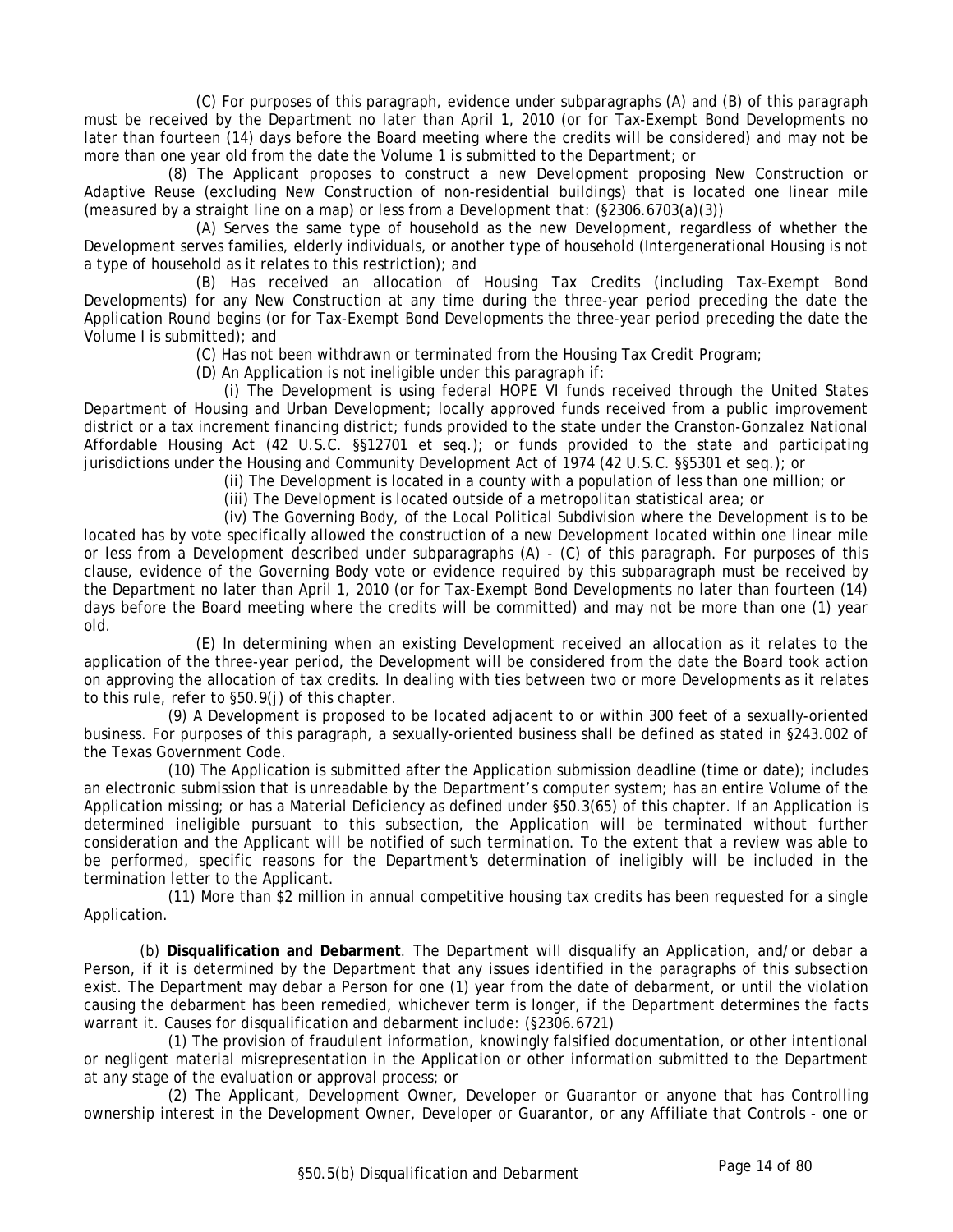more other rent restricted rental housing properties in the state of Texas administered by the Department is in Material Noncompliance with the LURA (or any other document containing an Extended Housing Commitment) or the program rules in effect for such property as further described in Chapter 60 of this title; (§2306.6721(c)(3)) or

(3) The Applicant, Development Owner, Developer, or any Guarantor, anyone that has Controlling ownership interest in the Development Owner, Developer or Guarantor, or any Affiliate of such entity that is active in the ownership or Control has been a Principal of any entity that failed to make all loan payments to the Department in accordance with the terms of the loan, as amended, or was otherwise in default with any provisions of any loans from the Department; or

(4) The Applicant or the Development Owner that is active in the ownership or Control of one or more tax credit properties in the state of Texas has failed to pay in full any fees or penalties within thirty (30) days of when they were billed by the Department, as further described in §50.20 (relating to Program Fees; Refunds; Public Information Requests; Adjustments of Fees and Notification of Fees; Extensions; Penalties) of this chapter; or

(5) An Applicant or a Related Party and any Person who is active in the construction, Rehabilitation, ownership, or Control of the proposed Development, including a General Partner or contractor, and a Principal or Affiliate of a General Partner or contractor, or an individual employed as a consultant, lobbyist or attorney by an Applicant or a Related Party, communicates with any Board member during the period of time beginning on the date Applications are filed in an Application Round and ending on the date the Board makes a final decision with respect to the approval of any Application in that Application Round, unless the communication takes place at any board meeting or public hearing held with respect to that Application but not during a recess or other non-record portion of the meeting or hearing. Communication with Department staff must be in accordance with §50.9(b) (relating to ExParte Communications) of this chapter; violation of the communication restrictions of §50.9(b) of this chapter is also a basis for disqualification and/or debarment; (§2306.1113) or

(6) It is determined by the Department's General Counsel that there is evidence that establishes probable cause to believe that an Applicant, Development Owner, Developer, or any of their employees or agents has violated a state revolving door or other standard of conduct or conflict of interest statute, including §2306.6733, Texas Government Code, or a section of Chapter 572, Texas Government Code, in making, advancing, or supporting the Application; or

(7) Applicants may be ineligible as further described in §50.5 (relating to . Ineligibility; Disqualification and Debarment; Certain Applicant and Development Standards; Representation by Former Board Member or Other Person; Due Diligence, Sworn Affidavit; Appeals and Administrative Deficiencies for Ineligibility, Disqualification and Debarment) of this chapter; or

(8) The Applicant, Development Owner, Developer, Guarantor, or any Affiliate of such entity whose previous funding contracts or commitments have been partially or fully deobligated during the twelve (12) months prior to the submission of the Application and through the date of final allocation due to a failure to meet contractual obligations; or

(9) The Applicant, Development Owner, Developer, Guarantor, or any Affiliate of such entity whose pre-development award of non-tax credit funds from the Department has not been repaid for the Development at the time of Carryover Allocation or Bond closing.

(c) **Certain Applicant and Development Standards**. Notwithstanding any other provision of this chapter, the Department may not allocate tax credits to a Development proposed by an Applicant if the Department determines that: (§2306.223)

(1) The Development is not necessary to provide needed decent, safe, and sanitary housing at rental prices that individuals or families of low and very low-income or families of moderate income can afford;

(2) The Development Owner undertaking the proposed Development will not supply well-planned and well-designed housing for individuals or families of low and very low-income or families of moderate income;

(3) The Development Owner is not financially responsible;

(4) The Development Owner has contracted, or will contract for the proposed Development with, a Developer that:

(A) Is on the Department's debarred list, including any parts of that list that are derived from the debarred list of the United States Department of Housing and Urban Development;

(B) Has breached a contract with a public agency and failed to cure that breach; or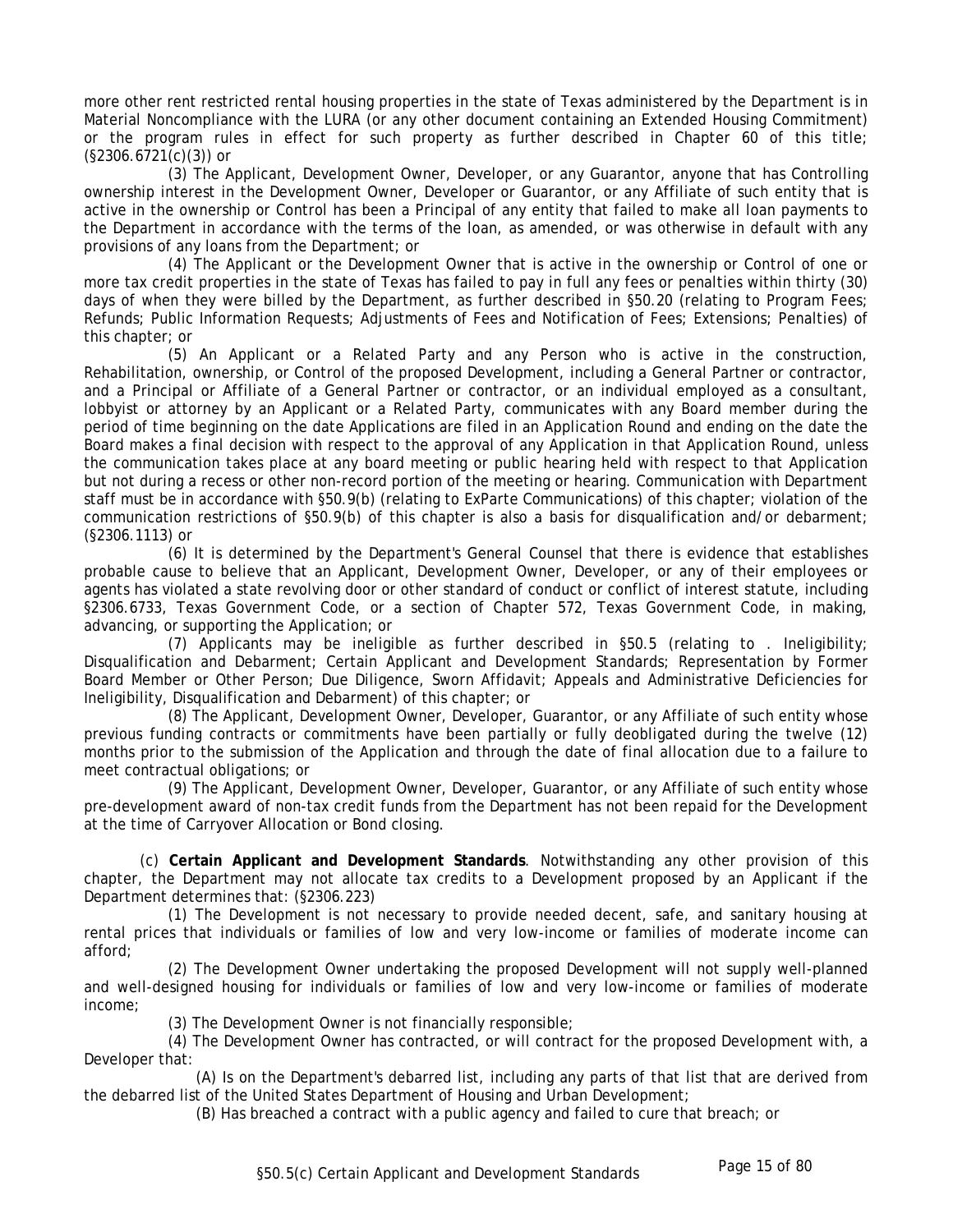(C) Misrepresented to a subcontractor the extent to which the Developer has benefited from contracts or financial assistance that has been awarded by a public agency, including the scope of the Developer's participation in contracts with the agency and the amount of financial assistance awarded to the Developer by the agency;

(5) The financing of the housing Development is not a public purpose and will not provide a public benefit; and/or

(6) The Development will be undertaken outside the authority granted by this chapter to the Department and the Development Owner.

## (d) **Representation by Former Board Member or Other Person**. (§2306.6733)

(1) A former Board member or a former executive director, deputy executive director, director of multifamily finance production, director of portfolio management and compliance, director of real estate analysis or manager over Housing Tax Credits previously employed by the Department may not:

(A) For compensation, represent an Applicant or one of its Related Parties for an allocation of tax credits before the second anniversary of the date that the Board member's, director's, or manager's service in office or employment with the Department ceased; or

(B) Represent any Applicant or a Related Party of an Applicant or receive compensation for services rendered on behalf of any Applicant or Related Party regarding the consideration of an Application in which the former board member, director, or manager participated during the period of service in office or employment with the Department, either through personal involvement or because the matter was within the scope of the board member's, director's, or manager's official responsibility; or for compensation, communicate directly with a member of the legislative branch to influence legislation on behalf of an Applicant or Related Party before the second anniversary of the date that the board member's, director's, or manager's service in office or employment with the Department ceased.

(2) A Person commits a criminal offense if the Person violates §2306.6733. An offense under this section is a Class A misdemeanor.

(e) **Due Diligence, Sworn Affidavit**. In exercising due diligence in considering information of possible ineligibility, possible grounds for disqualification and debarment, Applicant and Development standards, possible improper representation or compensation, or similar matters, the Department may request a sworn affidavit or affidavits from the Applicant, Development Owner, Developer, Guarantor, or other Persons addressing the matter. If an affidavit determined to be sufficient by the Department is not received by the Department within seven (7) business days of the date of the request by the Department, the Department may terminate the Application.

(f) **Appeals and Administrative Deficiencies for Ineligibility, Disqualification and Debarment**. An Applicant or Person found ineligible, disqualified, debarred or otherwise terminated under subsections (a) - (e) of this section will be notified in accordance with the Administrative Deficiency process described in §50.9(d)(4) of this chapter. They may also utilize the appeals process described in §50.17(b) of this chapter. (§2306.6721(d))

**§50.6. Site and Development Restrictions: Floodplain; Ineligible Building Types; Scattered Site Limitations; Credit Amount; Limitations on the Size of Developments; Limitations on Rehabilitation Costs; Unacceptable Sites; Appeals and Administrative Deficiencies for Site and Development Restrictions.** 

(a) **Floodplain**. Any Development proposing New Construction or Reconstruction and located within the one-hundred (100) year floodplain as identified by the Federal Emergency Management Agency (FEMA) Flood Insurance Rate Maps must develop the site so that all finished ground floor elevations are at least one foot above the flood plain and parking and drive areas are no lower than six inches below the floodplain, subject to more stringent local requirements. If no FEMA Flood Insurance Rate Maps are available for the proposed Development, flood zone documentation must be provided from the local government with jurisdiction identifying the one-hundred (100) year floodplain. No buildings or roads that are part of a Development proposing Rehabilitation or Adaptive Reuse, with the exception of Developments with federal funding assistance from HUD or TX USDA-RHS, will be permitted in the one-hundred (100) year floodplain unless they already meet the requirements established in this subsection for New Construction, or if the local political subdivision has undertaken mitigation efforts and can establish that the property is no longer within the onehundred (100) year floodplain.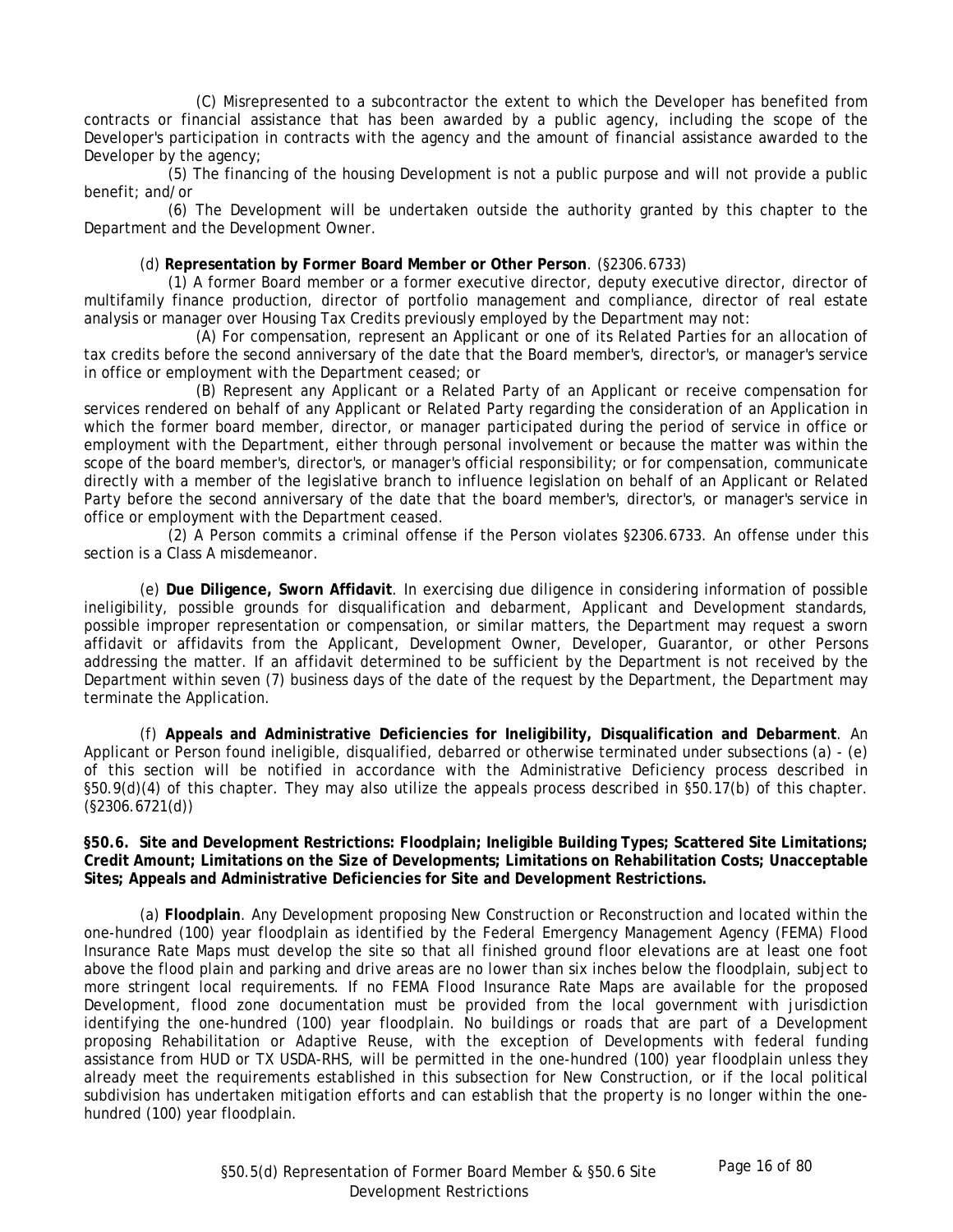(b) **Ineligible Building Types**. Applications involving Ineligible Building Types as defined in §50.3(58) of this chapter will not be considered for allocation of tax credits.

(c) **Scattered Site Limitations**. Consistent with §50.3(32) of this chapter, a Development must be financed under a common plan, be owned by the same Person for federal tax purposes, and the buildings may be either located on a single site or contiguous site, or be located on scattered sites and contain only rentrestricted units. Tax-Exempt Bond Developments are permitted to be located on multiple sites consistent with Chapter 1372 of the Texas Government Code and as further clarified by the Texas Bond Review Board.

(d) **Credit Amount**. The Department shall issue tax credits only in the amount needed for the financial feasibility and viability of a Development throughout the affordability period. The issuance of tax credits or the determination of any allocation amount in no way represents or purports to warrant the feasibility or viability of the Development by the Department, or that the Development will qualify for and be able to claim Housing Tax Credits. An Applicant may not request more than \$2 million in annual tax credits for any given Application. The Department shall not allocate more than \$2 million of tax credits in any given Application Round to any Applicant, Developer, Related Party or Guarantor; Competitive Housing Tax Credits approved by the Board during the 2010 calendar year, including commitments from the 2010 Credit Ceiling and forward commitments from the 2010 Credit Ceiling, are applied to the credit cap limitation for the 2010 Application Round. In order to evaluate this \$2 million limitation, Nonprofit entities, public housing authorities, publicly traded corporations, individual board members, and executive directors must provide the documentation required in the Application with regard to this requirement. In order to encourage the capacity enhancement of Developers with less capacity the Department will prorate the credit amount allocated in situations where an inexperienced Developer partners with an experienced Developer. The Department will prorate the credits ascribed to each Developer based on the higher of: the percentage ownership of the Applicant, Developer, Related Party or Guarantor or the proportional percentage of the Developer fee received. In the event the percentages of ownership and developer fees are equal, the Department will prorate the credits based on that percentage. To be considered for this provision, a copy of a Joint Venture Agreement or similar document between the Developers must be provided. At a minimum the document must clearly state the structural decision making process for the Development and provide direction to the Department in the event of a conflict who may withdraw or terminate the Application. The decision making structure must also be clearly stated when the credit limit form is completed and if the Joint Venture Agreement and the credit limit form conflict, the credit limit form will control. Tax-Exempt Bond Development Applications are not subject to these Housing Tax Credit limitations, and Tax-Exempt Bond Development Applications will not count towards the total limit on tax credits per Applicant. The limitation does not apply: (§2306.6711(b))

(1) To an entity which raises or provides equity for one or more Developments, solely with respect to its actions in raising or providing equity for such Developments (including syndication related activities as agent on behalf of investors);

(2) To the provision by an entity of "qualified commercial financing" within the meaning of the Code (without regard to the 80% limitation thereof);

(3) To a Qualified Nonprofit Organization or other not-for-profit entity, to the extent that the participation in a Development by such organization consists only of the provision of loan funds, grants or social services; and

(4) To a Development Consultant with respect to the provision of consulting services, provided the Development Consultant fee received for such services does not exceed 10% of the fee to be paid to the Developer (or 20% for Qualified Nonprofit Developments), or \$150,000, whichever is greater.

#### (e) **Limitations on the Size of Developments**.

(1) The minimum Development size will be 16 Units if the Development involves Housing Tax Credits. The minimum Development size will be 4 Units if the funding source only involves the Housing Trust Fund or HOME Program.

(2) Rural Developments involving any New Construction or Adaptive Reuse (excluding New Construction of non-residential buildings) will be limited to 80 Units (this includes individual Tax-Exempt Bond Developments). Rural Developments involving only Rehabilitation (excluding reconstruction) do not have a limitation as to the number of Units.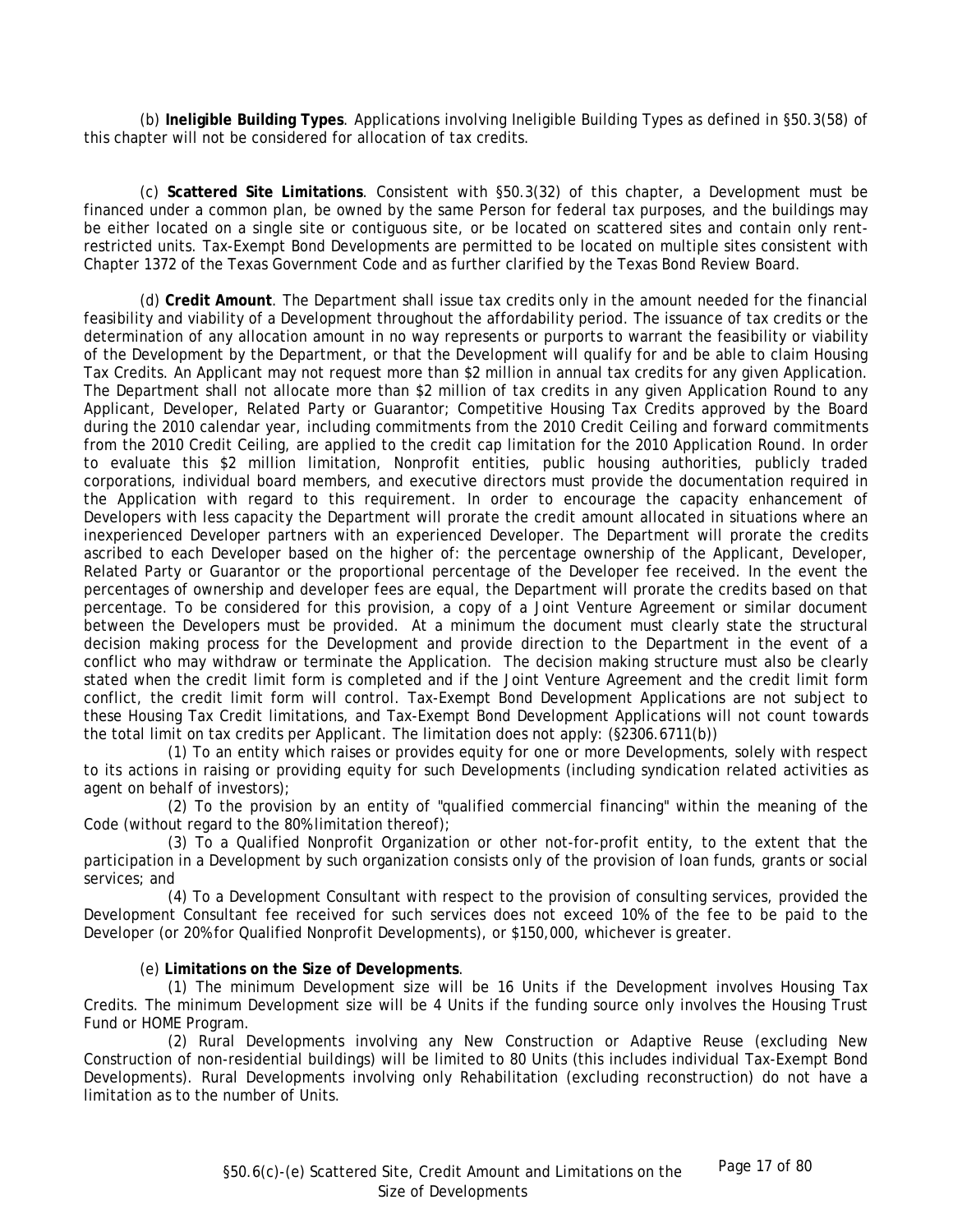(3) Urban Developments involving any New Construction or Adaptive Reuse (excluding New Construction of non-residential buildings), in the Competitive Housing Tax Credit Application Round will be limited to 252 total Units, wherein the maximum Department administered Units will be limited to 200 Units. Tax-Exempt Bond Developments will be limited to 252 restricted and total Units. These maximum Unit limitations also apply to those Developments which involve a combination of Rehabilitation, Reconstruction, and New Construction. Only Developments that consist solely of acquisition/Rehabilitation or Rehabilitation may exceed the maximum Unit restrictions.

(4) For Applications that are proposing an additional phase to an existing tax credit Development; that are otherwise adjacent to an existing tax credit Development; or that are proposing a Development on a contiguous site to another Application awarded in the same program year, the combined Unit total for the existing and proposed Developments may not exceed the maximum allowable Development size set forth in this subsection unless:

(A) the first phase of the Development has been completed and has attained Sustaining Occupancy (as defined in §1.31 of this title) for at least six (6) months; or

(B) a resolution from the Governing Body of the city or county, in which the proposed Development is located, dated on or before the date the Application is submitted, is submitted with the Application. Such resolution must state that there is a need for additional Units and that the Governing Body has reviewed a market study, the conclusion of which supports the need for additional Units; or

(C) the proposed Development is intended to provide replacement of previously existing affordable Units on the Development Site or that were originally located within a one mile radius from the Development Site; provided, however, the combined number of Units in the proposed Development may not exceed the number of Units being replaced. Documentation of such replacement units must be provided.

(f) **Limitations on the Location of Developments**. Staff will only recommend, and the Board may only allocate, Housing Tax Credits from the State Housing Credit Ceiling to more than one Development from the State Housing Credit Ceiling in the same calendar year if the Developments are, or will be, located more than one linear mile apart as determined by the Department. If the Board forward commits credits from the following year's State Housing Credit Ceiling, the Development is considered to be in the calendar year in which the Board votes, not in the year of the State Housing Credit Ceiling. This limitation applies only to communities contained within counties with populations exceeding one million (which for calendar year 2010 are Harris, Dallas, Tarrant and Bexar Counties). For purposes of this chapter, any two sites not more than one linear mile apart are deemed to be "in a single community." (§2306.6711(f)) This restriction does not apply to the allocation of Housing Tax Credits to Developments financed through the Tax-Exempt Bond program, including the Tax-Exempt Bond Development Applications under review and existing Tax-Exempt Bond Developments in the Department's portfolio. (§2306.67021)

(g) **Limitations of Development in Certain Census Tracts**. Staff will not recommend and the Board will not allocate Housing Tax Credits for a Competitive Housing Tax Credit or Tax-Exempt Bond Development located in a census tract that has more than 30% Housing Tax Credit Units per total households in the census tract as established by the U.S. Census Bureau for the most recent Decennial Census unless the Applicant:

(1) In an Area whose population is less than 100,000;

(2) Proposes only reconstruction or Rehabilitation (excluding New Construction of non-residential buildings); or

(3) Submits to the Department an approval of the Development referencing this rule in the form of a resolution from the Governing Body of the appropriate municipality or county containing the Development. For purposes of this paragraph, evidence of the local government approval must be received by the Department no later than April 1, 2010 for Competitive Housing Tax Credit Applications (or for Tax-Exempt Bond Development Applications no later than fourteen (14) days before the Board meeting where the credits will be committed). These ineligible census tracts are outlined in the 2010 Housing Tax Credit Site Demographic Characteristics Report.

(h) **Developments Proposing to Qualify for a 30% increase in Eligible Basis**. Staff will only recommend a 30% increase in Eligible Basis (paragraphs (3) and (4) of this subsection only apply to Competitive Housing Tax Credits allocated from the State Credit Ceiling) if:

(1) The Development proposing to build in a Hurricane Rita Gulf Opportunity Zone (Rita GO Zone), which was designated as a Difficult to Develop Area as determined by H.R. 4440, is able to be placed in service by December 31, 2010 (or date as revised by the Internal Revenue Service) as certified in the Application;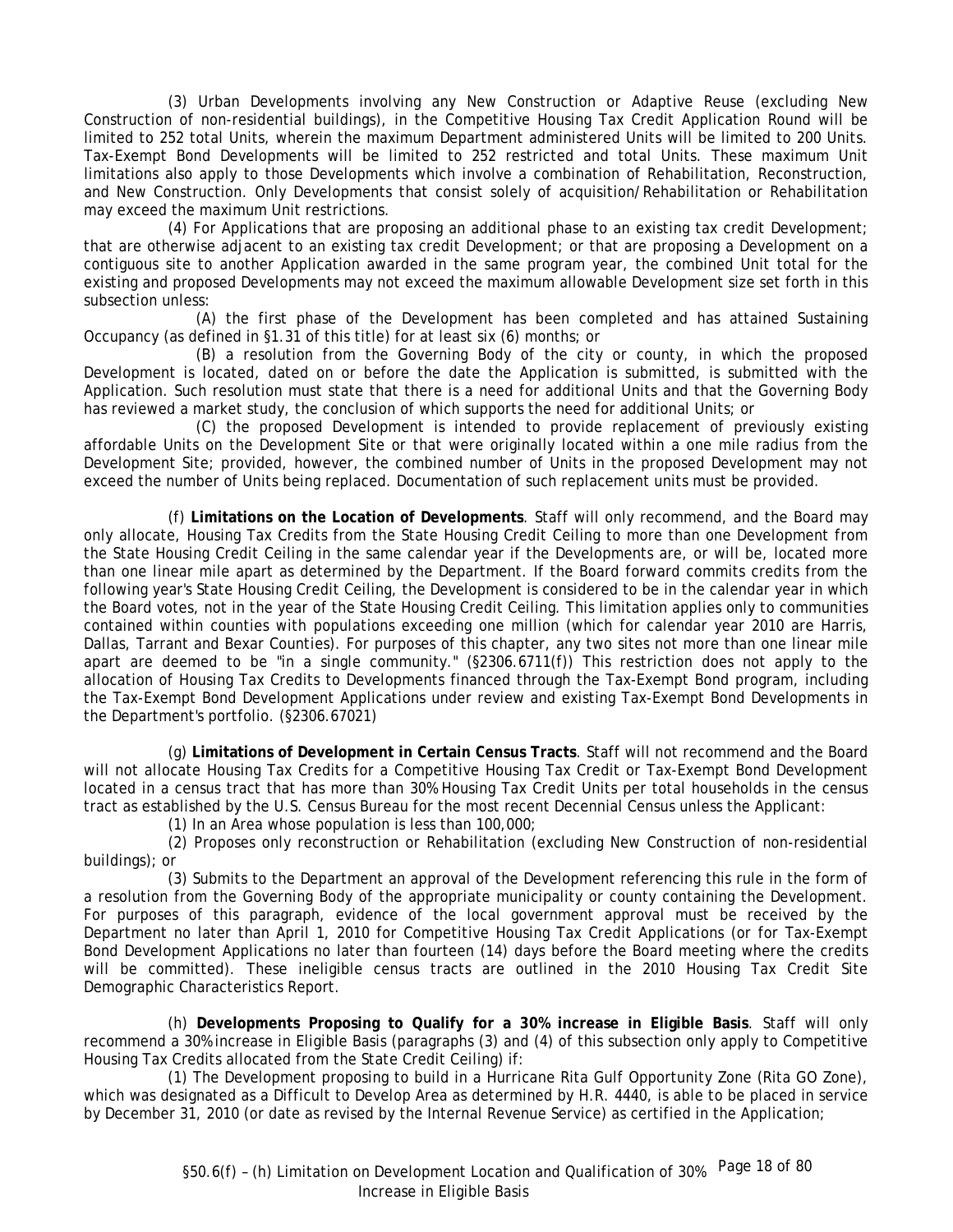(2) The Development is located in a Qualified Census Tract that has less than 40% Housing Tax Credit Units per households in the tract as established by the U.S. Census Bureau for the most recent Decennial Census. Developments located in a Qualified Census Tract that has in excess of 40% Housing Tax Credit Units per households in the tract are not eligible to qualify for a 30% increase in Eligible Basis, which would otherwise be available for the Development Site pursuant to §42(d)(5)(C) of the Code, unless the Development is proposing only Reconstruction or Rehabilitation (excluding New Construction of non-residential buildings). These ineligible Qualified Census Tracts are outlined in the 2010 Housing Tax Credit Site Demographic Characteristics Report;

(3) The Development qualifies for and receives Renewable Energy Tax Credits. For purposes of this paragraph, the Application will be required to include an architect's letter or contractor bid as evidence that the Applicant will be eligible to request Renewable Energy Tax Credits in its income tax filings. Applicant will be required to show proof of receipt of the Renewable Energy Tax Credits at the time of Cost Certification; or

(4) Pursuant to the authority granted by H.R. 3221, the Development meets one of the criteria described in subparagraphs (A) - (D) of this paragraph:

(A) Any Rural Development;

(B) Developments proposing at least 50% of the total number of Units for Supportive Housing;

(C) Developments proposing to provide 10% of the Low-Income Units, that will serve individuals and families at or below 30% of AMGI, in excess of those that are proposed in §50.9(i)(3) of this chapter; or

(D) Developments proposed in High Opportunity Areas as provided in clauses (i) - (iv) of this subparagraph:

(i) A Development that is proposed to be located within one-quarter mile of existing major bus transfer centers and/or regional or local commuter rail transportation stations that are accessible to all residents including Persons with Disabilities;

(ii) A Development that is proposed to be located in a census tract which has an AMGI that is higher than the AMGI of the county or place in which the census tract is located as of the first day of the Application Acceptance Period;

(iii) A Development (serving families with children) that is proposed to be located in a school attendance zone that has an academic rating of "Exemplary" or "Recognized" rating (as determined by the Texas Education Agency) as of the first day of the Application Submission Acceptance Period; or

(iv) A Development that is proposed in a census tract that has no greater than 10% poverty population according to the most recent census data (these census tracts are designated in the 2010 Housing Tax Credit Site Demographic Characteristics Report).

 (5) The Development proposing to build in a Hurricane Ike eligible county as designated by the Emergency Economic Stabilization Act of 2008, H.R. 1424 and Presidential Declaration FEMA-1791-DR and is able to place in service by December 31, 2012 (or the date as revised by the Internal Revenue Service) as certified in the Application.

(i) **Rehabilitation Costs**. Developments involving Rehabilitation must establish that the Rehabilitation will substantially improve the condition of the housing and will involve at least \$15,000 per Unit in direct hard costs (including site work, contingency, contractor profit, overhead and general requirements) unless financed with TRDO-USDA in which case the minimum is \$9,000.

(j) **Unacceptable Sites**. Developments will be ineligible if the Development is located on a site that is determined to be unacceptable by the Department. This determination will be made at the sole discretion of the Department, but only after discussion with the Applicant regarding the features of the site considered to be unacceptable.

(k) **Appeals and Administrative Deficiencies for Site and Development Restrictions**. An Application or Development found to be in violation under subsections (a) - (j) of this section will be notified in accordance with the Administrative Deficiency process described in §50.9(d)(4) of this chapter. They may also utilize the appeals process described in §50.17(b) of this chapter.

**§50.7. Regional Allocation Formula; Set-Asides; Redistribution of Credits.** 

(a) **Regional Allocation Formula**. (§2306.1115 as required by §2306.111(d) of the Texas Government Code.) The Department uses a regional distribution formula developed by the Department and commented on by the public to distribute credits from the State Housing Credit Ceiling to all Urban Areas and Rural Areas.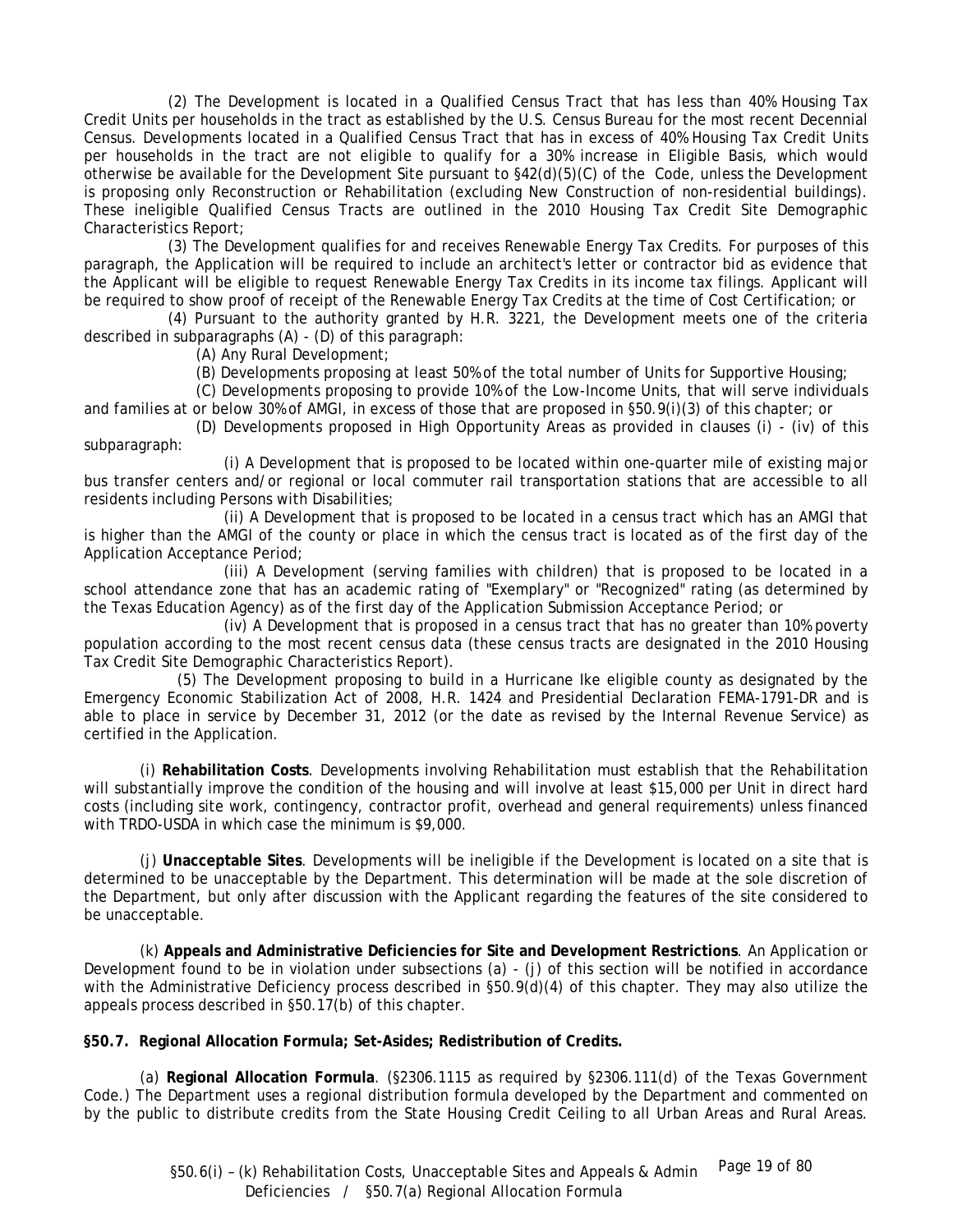This formula establishes separate targeted tax credit amounts for Rural Areas and Urban Areas within each of the Uniform State Service Regions. Each Uniform State Service Region's targeted tax credit amount will be published on the Department's website. The regional allocation for Rural Areas is referred to as the Rural Regional Allocation and the regional allocation for Urban Areas is referred to as the Urban Regional Allocation. Developments qualifying for the Rural Regional Allocation must meet the Rural Development definition. The Regional Allocation target will reflect that at least 20% of the State Housing Credit Ceiling for each calendar year shall be allocated to Developments in Rural Areas with a minimum of \$500,000 for each Uniform State Service Region. (§2306.111(d)(3))

(b) **Set-Asides**. An Applicant may elect to compete in as many of the following Set-Asides for which the proposed Development qualifies: (§2306.111(d))

(1) At least 10% of the State Housing Credit Ceiling for each calendar year shall be allocated to Qualified Nonprofit Developments which meet the requirements of §42(h)(5) of the Code. Qualified Nonprofit Organizations must have the Controlling interest in the Development Owner applying for this Set-Aside. If the Application is filed on behalf of a limited partnership, the Qualified Nonprofit Organization must be the Managing General Partner. If the Application is filed on behalf of a limited liability company, the Qualified Nonprofit Organization must be the controlling Managing Member. Additionally, a Qualified Nonprofit Development submitting an Application in the nonprofit Set-Aside must have the nonprofit entity or its nonprofit Affiliate or subsidiary be the Developer or a co-Developer as evidenced in the development agreement; (§2306.6729 and §2306.6706(b))

(2) At least 5% of the State Housing Credit Ceiling for each calendar year shall be allocated to Developments which are financed through TRDO-USDA, that meet the definition of a Rural Development, do not exceed 80 Units if proposing any New Construction (excluding New Construction of non-residential buildings), and have filed an "Intent to Request 2010 Housing Tax Credits" form by the Pre-Application submission deadline. (§2306.111(d)(2)) If an Application in this Set-Aside involves Rehabilitation it will be attributed to, and come from the, At-Risk Development Set-Aside; if an Application in this Set-Aside involves New Construction it will be attributed to and come from the applicable Uniform State Service Region. Developments financed through TRDO-USDA's §538 Guaranteed Rural Rental Housing Program, in whole or in part, will not be considered under this Set-Aside. Any Rehabilitation or Reconstruction of an existing §515 Development that retains the §515 loan and restrictions will be considered under the At-Risk Development and TRDO-USDA Set-Asides, unless such Development is also financed through TRDO-USDA's §538 Guaranteed Rural Rental Housing Program. Commitments of 2010 Competitive Housing Tax Credits issued by the Board in 2010 will be applied to each Set-Aside, Rural Regional Allocation, Urban Regional Allocation and/or TRDO-USDA Set-Aside for the 2010 Application Round as appropriate;

(3) At least 15% of the State Housing Credit Ceiling for each calendar year will be allocated under the At-Risk Development Set-Aside and will be deducted from the State Housing Credit Ceiling prior to the application of the regional formula required under subsection (a) of this section. Through this Set-Aside, the Department, to the extent possible, shall allocate credits to Applications involving the preservation of Developments designated as At-Risk Developments as defined in §50.3(14) of this chapter. (§2306.6714) To qualify as an At-Risk Development, the Applicant must provide evidence that it either is not eligible to renew, retain or preserve any portion of the financial benefit described in §50.3(14)(A) of this chapter, or provide evidence that it will renew, retain or preserve the financial benefit described in §50.3(14)(A) of this chapter; and must have filed an "Intent to Request 2010 Housing Tax Credits" form by the Pre-Application submission deadline. Up to 5% of the State Credit Ceiling associated with this Set-Aside may be given priority to Rehabilitation Developments funded with TRDO.

(c) **Redistribution of Credits**. (§2306.111(d)) If any amount of Housing Tax Credits remain after the initial commitment of Housing Tax Credits among the Set-Asides, Rural Regional Allocation and Urban Regional Allocation, the Department may redistribute the credits amongst the different regions and Set-Asides depending on the quality of Applications submitted as evaluated under the factors described in §50.9(d) of this chapter, the need to most closely achieve regional allocation goals and then the level of demand exhibited in the Uniform State Service Regions during the Application Round, except that, if there are any tax credits set aside for Developments in a Rural Area in a specific Uniform State Service Region that remain after the allocation under §50.9(d)(5)(C) of this chapter, those tax credits shall be made available in any other Rural Area in the state, first, and then to Developments in Urban areas of any uniform state service region. (§2306.111(d)(3)) As described in subsection (b)(1) and (2) of this section, no more than 90% of the State's Housing Credit Ceiling for the calendar year may go to Developments which are not Qualified Nonprofit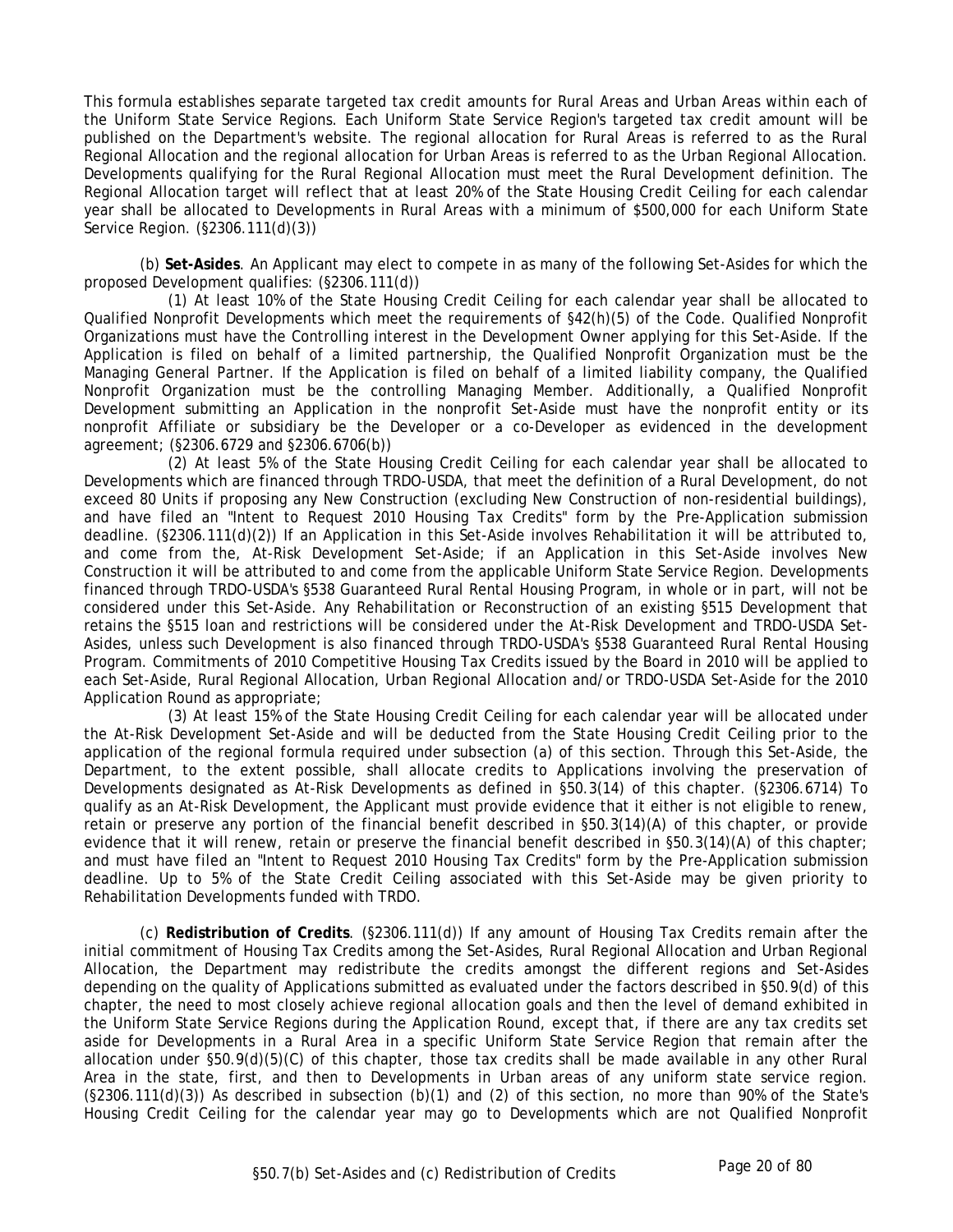Developments. If credits will be transferred from a Uniform State Service Region which does not have enough qualified Applications to meet its regional credit distribution amount, then those credits will be apportioned to the other Uniform State Service Regions.

**§50.8. Pre-Applications for Competitive Housing Tax Credits: Submission; Communication with Departments Staff; Evaluation Process; Threshold Criteria and Review; Results. (§2306.6704)** 

(a) **Pre-Application Submission**. Any Applicant requesting a Housing Credit Allocation may submit a Pre-Application to the Department during the Pre-Application Acceptance Period, December 8, 2009 through January 8, 2010, along with the required Pre-Application Fee as described in §50.20 of this chapter. Only one Pre-Application may be submitted by an Applicant for each site under the State Housing Credit Ceiling. The Pre-Application submission is a voluntary process. While the Pre-Application Acceptance Period is open, Applicants may withdraw their Pre-Application and subsequently file a new Pre-Application utilizing the original Pre-Application Fee that was paid as long as no evaluation was performed by the Department. The Department is authorized though not required to request the Applicant to provide additional information it deems relevant to clarify information contained in the Pre-Application or to submit documentation for items it considers to be Administrative Deficiencies. The rejection of a Pre-Application shall not preclude an Applicant from submitting an Application with respect to a particular Development or site at the appropriate time.

(b) **Communication with the Department**. Applicants that submit a Pre-Application are restricted from communication with Department staff as provided in §50.9(b) of this chapter. (§2306.1113)

(c) **Pre-Application Evaluation Process**. Eligible Pre-Applications will be evaluated for Pre-Application Threshold Criteria. Applications that are associated with a TRDO-USDA Development are not exempt from Pre-Application and are eligible to compete for the Pre-Application points further outlined in §50.9(i)(14) of this chapter. Pre-Applications that are found to have Administrative Deficiencies will be handled in accordance with §50.9(d)(4) of this chapter. Department review at this stage is limited and not all issues of eligibility and threshold are reviewed at Pre-Application. Acceptance by staff of a Pre-Application does not ensure that an Applicant satisfies all Application eligibility, Threshold or documentation requirements. The Department is not responsible for notifying an Applicant of potential areas of ineligibility or threshold deficiencies at the time of Pre-Application.

(d) **Pre-Application Threshold Criteria and Review**. Applicants submitting a Pre-Application will be required to submit information demonstrating their satisfaction of the Pre-Application Threshold Criteria. The Pre-Applications not meeting the Pre-Application Threshold Criteria will be terminated and the Applicant will receive a written notice to the effect that the Pre-Application Threshold Criteria have not been met. The Department shall not be responsible for the Applicant's failure to meet the Pre-Application Threshold Criteria and any failure of the Department's staff to notify the Applicant of such inability to satisfy the Pre-Application Threshold Criteria shall not confer upon the Applicant any rights to which it would not otherwise be entitled. The Pre-Application Threshold Criteria include:

(1) Submission of a "Pre-Application Submission Form" and "Certification of Pre-Application Itemized Self-Score." The Applicant may not change the Self-Score unless requested by the Department in a Deficiency Notice;

(2) Evidence of property control through March 1, 2010 as evidenced by the documentation required under §50.9(h)(7)(A) of this chapter; and

(3) Evidence in the form of a certification that all of the notifications required under this paragraph have been made. Requests for Neighborhood Organizations under subparagraph (A) of this paragraph must be made by the deadlines described in subparagraph (A)(i) of this paragraph; notifications under subparagraph (C) of this paragraph must be made prior to the close of the Pre-Application Acceptance Period. (§2306.6704) Evidence of notification must meet the requirements identified in subparagraph (B) of this paragraph to all of the individuals and entities identified in subparagraph (B) of this paragraph. (§2306.6704)

(A) The Applicant must request a list of Neighborhood Organizations on record with the county and state whose boundaries include the proposed Development Site as follows:

(i) No later than December 8, 2009, the Applicant must e-mail, fax or mail with registered receipt (email or fax to be "receipt confirmed") a completed "Neighborhood Organization Request" letter as provided in the Pre-Application to the local elected official for the city and county where the Development is proposed to be located. If the Development is located in an Area that has district based local elected officials,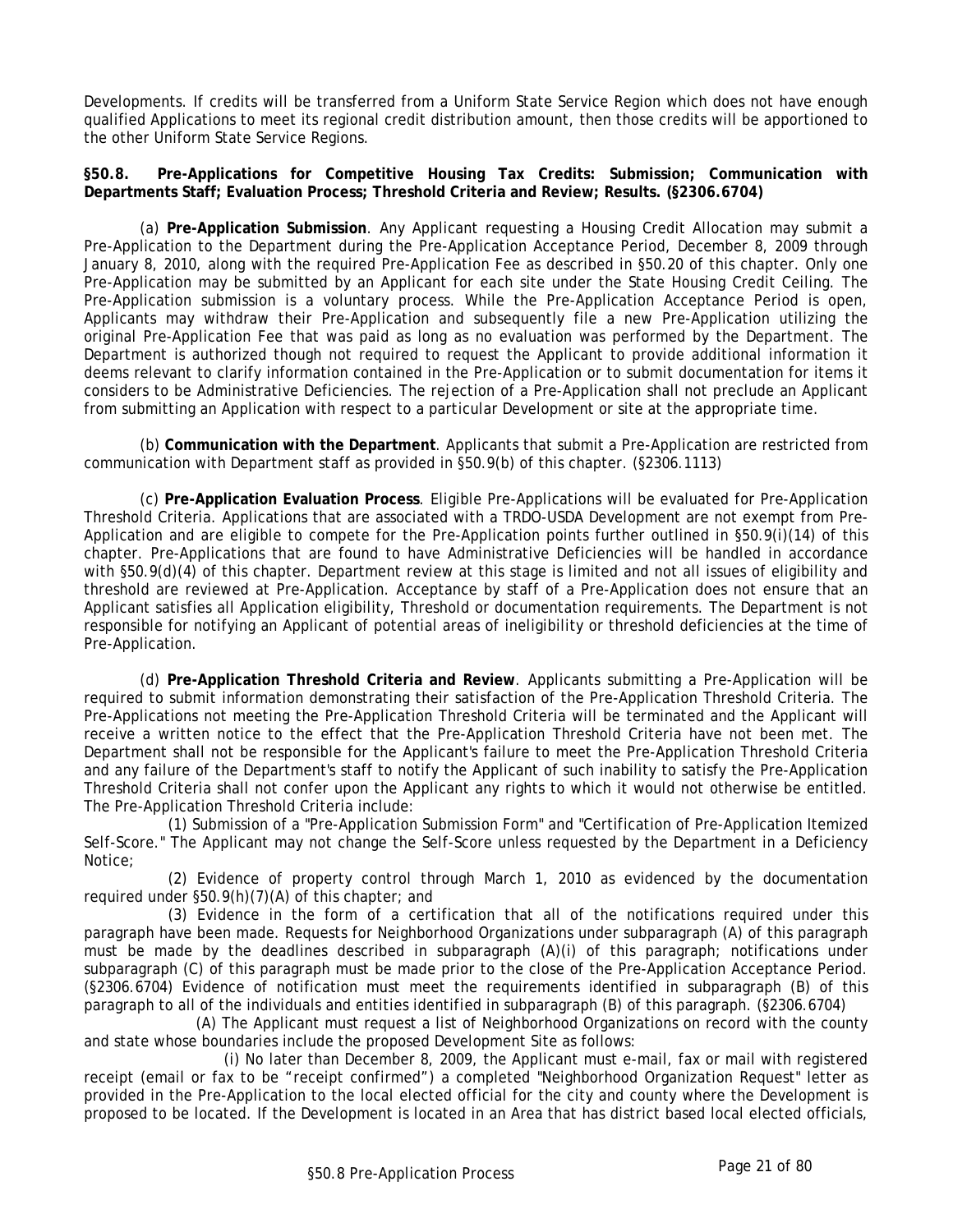or both at-large and district based local elected officials, the request must be made to the city council member or county commissioner representing that district; if the Development is located an Area that has only at-large local elected officials, the request must be made to the mayor or county judge for the jurisdiction. If the Development is not located within a city or is located in the Extra Territorial Jurisdiction (ETJ) of a city, the county local elected official must be contacted. In the event that local elected officials refer the Applicant to another source, the Applicant must request Neighborhood Organizations from that source in the same format;

(ii) If no reply letter is received from the local elected officials by January 1, 2010, then the Applicant must certify to that fact in the "Pre-Application Notification Certification Form" provided in the Pre-Application;

(iii) The Applicant must list all Neighborhood Organizations on record with the county or state whose boundaries include the proposed Development Site as provided by the local elected officials, or that the Applicant has knowledge of (regardless of whether the organization is on record with the county or state) as of the Pre-Application Submission in the "Pre-Application Notification Certification Form" provided in the Pre-Application.

(B) Not later than the date the Pre-Application is submitted, notification must be sent to all of the following individuals and entities by e-mail, fax or mail with registered receipt return or similar tracking mechanism in the format required in the "Pre-Application Notification Template" provided in the Pre-Application. Developments located in an Extra Territorial Jurisdiction (ETJ) of a city are not required to notify city officials, however, are required to notify county officials. Evidence of Notification is required in the form of a certification in the "Pre-Application Notification Certification Form" provided in the Pre-Application, although it is encouraged that Applicants retain proof of delivery of the notifications, to the persons or entities prescribed in clauses (i) - (ix) of this subparagraph, in the event that the Department requires proof of Notification. Evidence of proof of delivery is demonstrated by signed receipt for mail or courier delivery and confirmation of receipt by the recipient for facsimile and electronic mail. Officials to be notified are those officials in office at the time the Pre-Application is submitted.

(i) Neighborhood Organizations on record with the state or county whose boundaries include the proposed Development Site as identified in subparagraph (A)(iii) of this paragraph;

(ii) Superintendent of the school district containing the Development;

(iii) Presiding officer of the board of trustees of the school district containing the

Development;

(iv) Mayor of any municipality containing the Development;

(v) All elected members of the Governing Body of any municipality containing the

Development;

- (vi) Presiding officer of the Governing Body of the county containing the Development;
- (vii) All elected members of the Governing Body of the county containing the Development;
- (viii) State senator of the district containing the Development; and
- (ix) State representative of the district containing the Development.

(C) Each such notice must include, at a minimum, all of the following:

(i) The Applicant's name, address, individual contact name and phone number;

(ii) The Development name, address, city and county;

(iii) A statement informing the entity or individual being notified that the Applicant is submitting a request for Housing Tax Credits with the Texas Department of Housing and Community Affairs;

(iv) Statement of whether the Development proposes New Construction, reconstruction, Adaptive Reuse or Rehabilitation;

(v) The type of Development being proposed (single family homes, duplex, apartments, townhomes, high-rise etc.) and population being served (family, Intergenerational Housing, or elderly);

(vi) The approximate total number of Units and approximate total number of low-income Units;

(vii) The approximate percentage of Units serving each level of AMGI (e.g. 20% at 50% of AMGI, etc.) and the approximate percentage of Units that are market rate;

(viii) The number of Units and proposed rents (less utility allowances) for the low-income Units and the number of Units and the proposed rents for any market rate Units. Rents to be provided are those that are effective at the time of the Pre-Application, which are subject to change as annual changes in the area median income occur; and

(ix) The expected completion date if credits are awarded.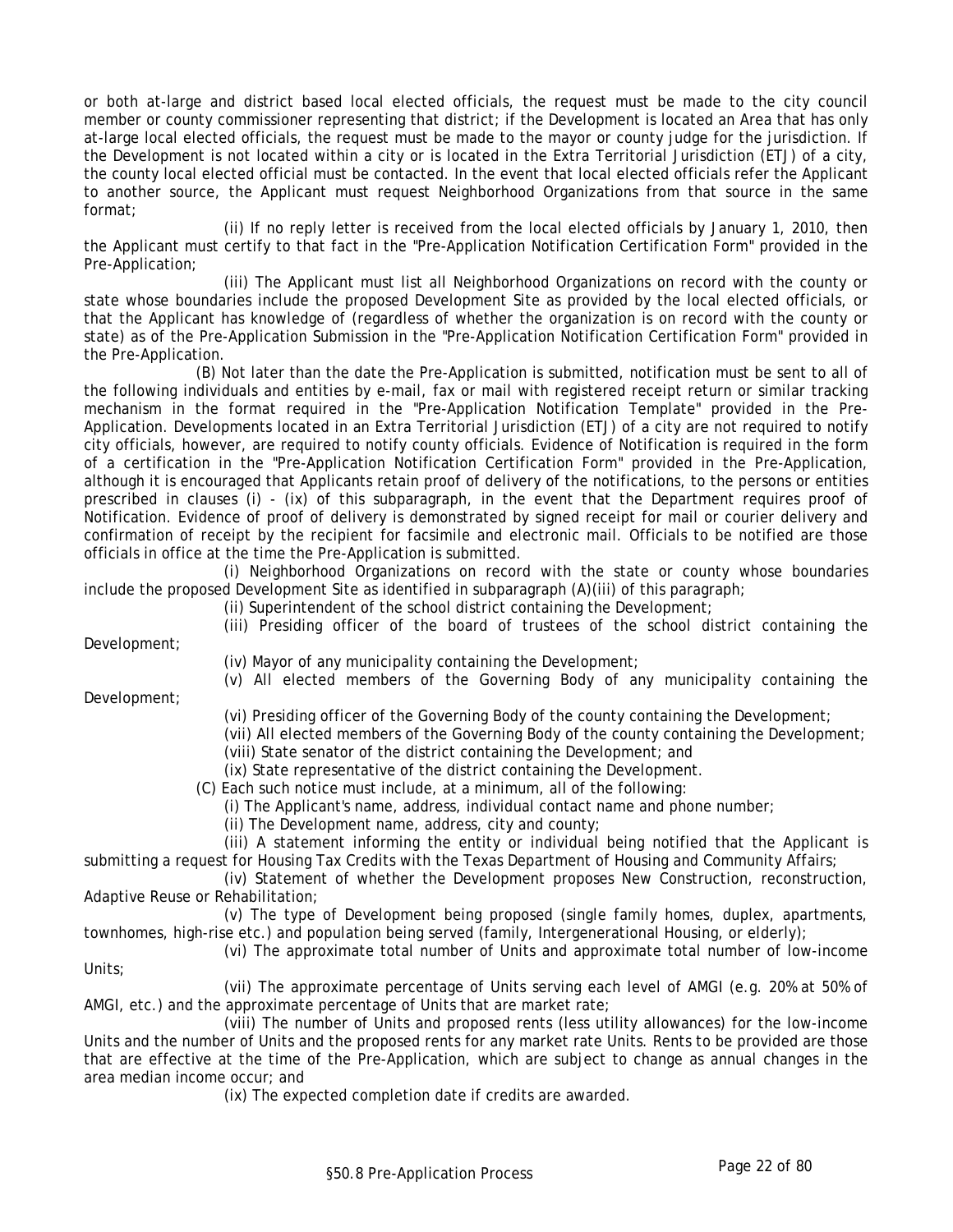(e) **Pre-Application Results**. Only Pre-Applications which have satisfied all of the Pre-Application Threshold Criteria requirements set forth in subsection (d) of this section and §50.9(i)(14) of this chapter, will be eligible for Pre-Application points. The order and scores of those Developments released on the Pre-Application Submission Log do not represent a commitment on the part of the Department or the Board to allocate tax credits to any Development and the Department bears no liability for decisions made by Applicants based on the results of the Pre-Application Submission Log. Inclusion of a Development on the Pre-Application Submission Log does not ensure that an Applicant will receive points for a Pre-Application.

**§50.9. Application: Submission; Communication with Department Employees; Adherence to Obligations; Evaluation Process for Competitive Applications Under the State Housing Credit Ceiling; Evaluation Process for Tax-Exempt Bond Development Applications; Evaluation Process for Rural Rescue Applications Under the 2008 Credit Ceiling; Experience Pre-Certification Procedures; Threshold Criteria; Selection Criteria; Tiebreaker Factors; Staff Recommendations; American Recovery and Reinvestment Act.** 

(a) **Application Submission.** Any Applicant requesting a Housing Credit Allocation or a Determination Notice must submit an Application, and the required Application fee as described in §50.20 of this chapter, to the Department during the Application Acceptance Period. Only complete Applications will be accepted. All required volumes must be submitted as required by the Application Submission Procedures Manual and fully complete for submission with all required copies and received by the Department not later than 5:00 p.m. on the date the Application is due. A bookmarked electronic copy of all required volumes and exhibits, unless otherwise indicated in the Application Submission Procedures Manual, must be submitted in the format of a single file presented in the order as required by the Application Submission Procedures Manual on a CD-R (nonrewritable) clearly labeled with the report type, Development name, and Development location is required for submission and must be received by the Department not later than 5:00 p.m. on the date the Application is due. Only one Application may be submitted for a site in an Application Round. While the Application Acceptance Period is open, an Applicant may withdraw an Application and subsequently file a new Application utilizing the original Pre-Application Fee that was paid as long as no evaluation was performed by the Department. The Department is authorized, but not required, to request the Applicant to provide additional information it deems relevant to clarify information contained in the Application or to submit documentation for items it considers to be an Administrative Deficiency, including ineligibility criteria, site and development restrictions, and threshold and selection criteria documentation. (§2306.6708) An Applicant may not change or supplement any part of an Application in any manner after the filing deadline, and may not add any Set-Asides, increase the requested credit amount, or revise the Unit mix (both income levels and bedroom mixes), except in response to a direct request from the Department to remedy an Administrative Deficiency as further described in §50.3(2) of this chapter or by amendment of an Application after a commitment or allocation of tax credits as further described in §50.17(d) of this chapter.

(b) **Ex Parte Communications**.

(1) During the period beginning on the first date of the Application Acceptance Period and ending on the date the Board makes a final decision with respect to the approval of any Application in that Application Round, a member of the Board may not communicate with the following Persons:

(A) an Applicant or Related Party; and

(B) any Person who is:

(i) active in the construction, rehabilitation, ownership, or Control of the proposed Development, including:

(I) a General Contractor; and

(II) a Developer; and

(III) a General Partner, Principal or Affiliate of a General Partner or General

Contractor; or

(ii) employed as a consultant, lobbyist, or attorney by an Applicant or a Related Party.

(2) During the period beginning on the first date of the Application Acceptance Period and ending on the date the Board makes a final decision with respect to the approval of any Application in that Application Round, an employee of the Department may communicate about any Application with the following Persons:

(A) the Applicant or a Related Party; and

(B) any Person who is:

(i) active in the construction, rehabilitation, ownership, or Control of the proposed Development, including: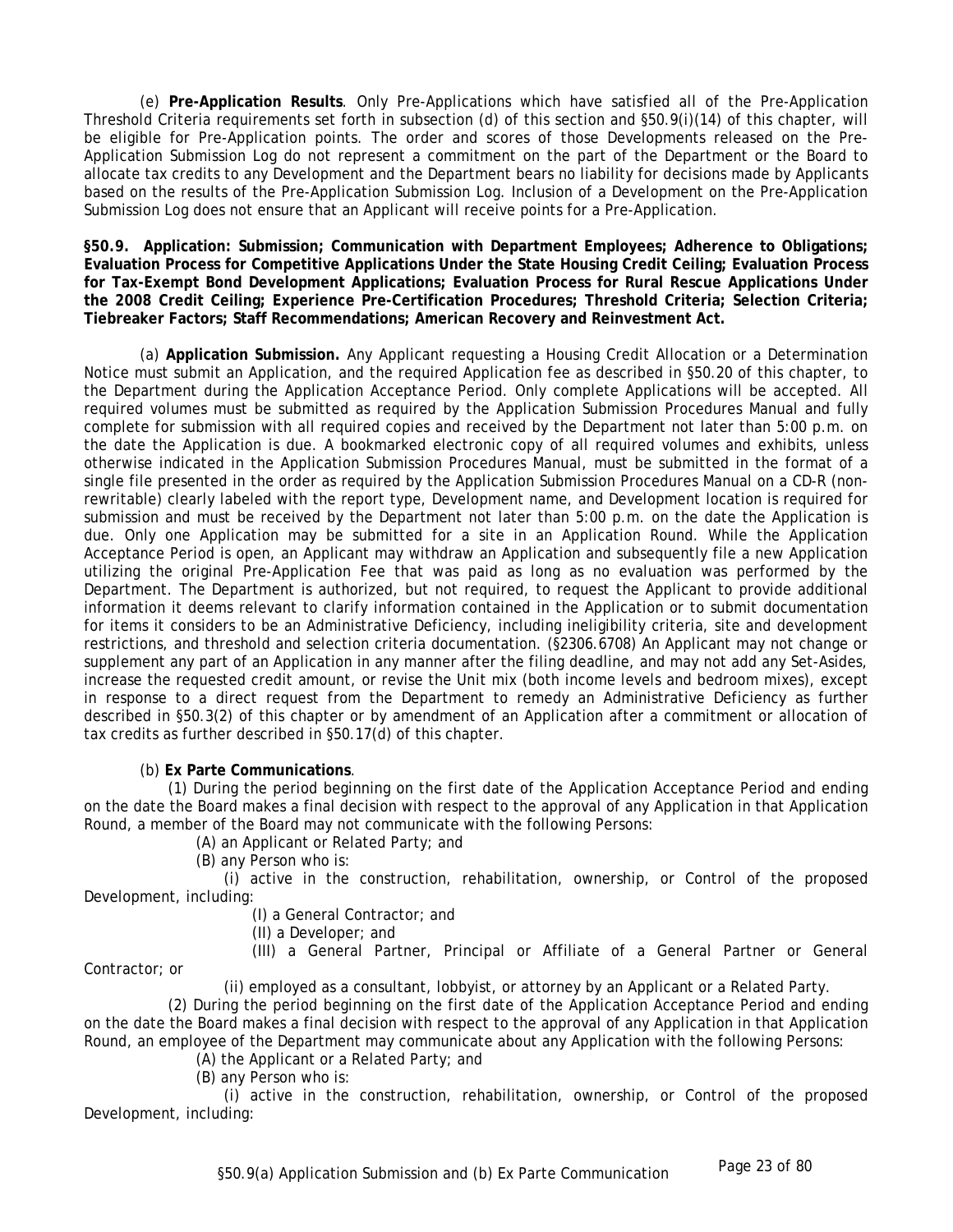(I) a General Partner or General Contractor; and

(II) a Developer; and

(III) a Principal or Affiliate of a General Partner or General Contractor; or

(ii) employed as a consultant, lobbyist or attorney by the Applicant or a Related Party.

(3) A communication under paragraph (2) of this subsection may be oral or in any written form, including electronic communication through the Internet, and must satisfy the following conditions:

(A) the communication must be restricted to technical or administrative matters directly affecting the Application;

(B) the communication must occur or be received on the premises of the Department during established business hours; and

(C) a record of the communication must be maintained and included with the Application for purposes of Board review and must contain the following information:

(i) the date, time, and means of communication;

(ii) the names and position titles of the Persons involved in the communication and, if applicable, the Person's relationship to the Applicant;

(iii) the subject matter of the communication; and

(iv) a summary of any action taken as a result of the communication.

(4) Notwithstanding paragraph (1) or (2) of this subsection, a Board member or Department employee may communicate without restriction with a Person listed in paragraph (1) or (2) of this subsection during any Board meeting or public hearing held with respect to the Application, but not during a recess or other non-record portion of the meeting or hearing.

(5) Paragraph (1) of this subsection does not prohibit the Board from participating in social events at which a Person with whom communications are prohibited may or will be present, provided that all matters related to Applications to be considered by the Board will not be discussed.

(c) **Adherence to Obligations.** (§2306.6720, General Appropriation Act, Article VII, Rider 8(a)) All representations, undertakings and commitments made by an Applicant in the Application process for a Development, whether with respect to Threshold Criteria, Selection Criteria or otherwise, shall be deemed to be a condition to any Commitment Notice, Determination Notice, or Carryover Allocation for such Development, the violation of which shall be cause for cancellation of such Commitment Notice, Determination Notice, or Carryover Allocation by the Department, and if concerning the ongoing features or operation of the Development, shall be enforceable even if not reflected in the LURA. All such representations are enforceable by the Department and the tenants of the Development, including enforcement by administrative penalties for failure to perform, as stated in the representations and in accordance with the LURA. If a Development Owner does not produce the Development as represented in the Application; does not receive approval for an amendment to the Application by the Department prior to implementation of such amendment; or does not provide the necessary evidence for any points received by the required deadline:

(1) The Development Owner must provide a plan to the Department, for approval and subsequent implementation, that incorporates additional amenities to compensate for the non-conforming components; and

(2) The Board will opt either to terminate the Application and rescind the Commitment Notice, Determination Notice or Carryover Allocation Agreement as applicable or the Department must:

(A) Reduce the score for Applications for Competitive Housing Tax Credits that are submitted by an Applicant or Affiliate related to the Development Owner of the non-conforming Development by up to ten points for the two Application Rounds concurrent to, or following, the date that the non-conforming aspect, or lack of financing, was recognized by the Department of the need for the amendment; the placed in service date; or the date the amendment is accepted by the Board;

(B) Prohibit eligibility to apply for Housing Tax Credits for a Tax-Exempt Bond Development that are submitted by an Applicant or Affiliate related to the Development Owner of the non-conforming Development for up to twenty-four (24) months from the date that the non-conforming aspect, or lack of financing, was recognized by the Department of the need for the amendment; the placed in service date; or the date the amendment is accepted by the Board, less any time delay caused by the Department;

(C) In addition to, or in lieu of, the penalty in subparagraph (A) or (B) of this paragraph, the Board may assess a penalty fee of up to \$1,000 per day for each violation.

(3) For amendments approved administratively by the Executive Director, the penalties in paragraph (2) of this subsection will not be imposed.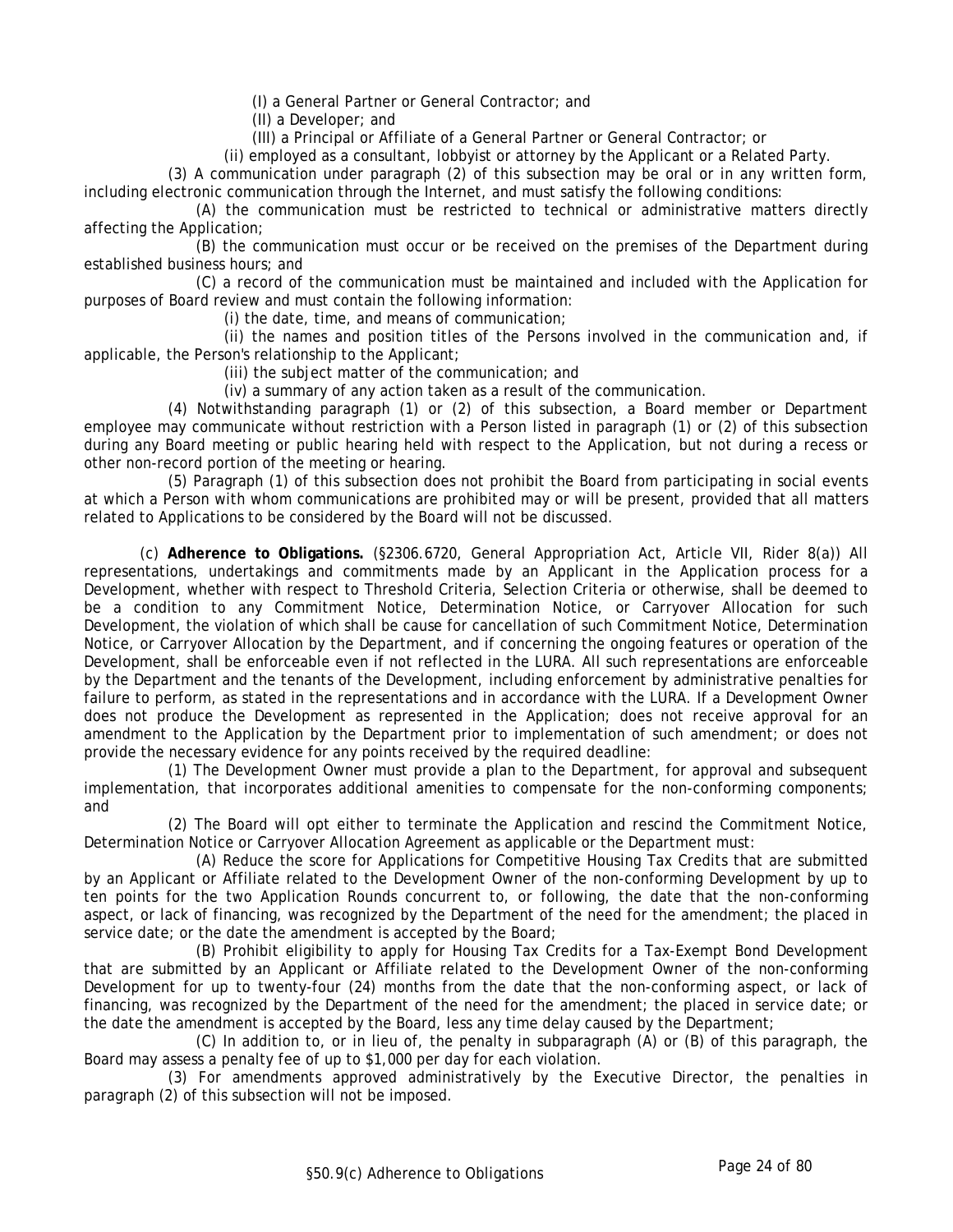(d) **Evaluation Process for Competitive Applications Under the State Housing Credit Ceiling**. Applications submitted for competitive consideration under the State Housing Credit Ceiling will be reviewed according to the process outlined in this subsection. An Application, during any of these stages of review, may be determined to be ineligible as further described in §50.5 of this chapter; Applicants will be promptly notified in these instances.

(1) **Set-Aside and Selection Criteria Review.** All Applications will first be reviewed as described in this paragraph. Applications will be confirmed for eligibility for Set-Asides. Then, each Application will be preliminarily scored according to the Selection Criteria listed in subsection (i) of this section. When a particular scoring criterion involves multiple points, the Department will award points to the proportionate degree, in its determination, to which a proposed Development complied with that criterion. As necessary to complete this process only, Administrative Deficiencies may be issued to the Applicant. This process will generate a preliminary Department score for every Application.

(2) **Application Review Assessment.** Each Application will be assessed based on either the Applicant's self-score or the Department's preliminary score, region, and any Set-Asides that the Application indicates it is eligible for, consistent with paragraph (5) of this subsection. Those Applications that appear to be most competitive will be reviewed in detail for Eligibility and Threshold Criteria during the Application Round.

(3) **Eligibility and Threshold Criteria Review.** Applications that appear to be most competitive will be evaluated for eligibility under  $\S50.5(a)(7)$  - (9), (b) - (f) and  $\S50.6$  of this chapter. The remaining portions of the Eligibility Review under §50.5 of this chapter will be performed in the Compliance Evaluation and Eligibility Review as described under paragraph (7) of this subsection. The most competitive Applications will also be evaluated against the Threshold Criteria under subsection (h) of this section. The same portions of the Threshold Criteria review may be performed in the Underwriting Evaluation and Criteria review for financial feasibility by the Department's Real Estate Analysis Division as described under paragraph (6) of this subsection. Applications not meeting Threshold Criteria will be notified of any Administrative Deficiencies, in each event the Applicant will be given an opportunity to correct such deficiencies. Applications not meeting Threshold Criteria after receipt and review of the Administrative Deficiency response will be terminated and the Applicant will be provided a written notice to that effect. The Department shall not be responsible for the Applicant's failure to meet the Threshold Criteria, and any failure of the Department's staff to notify the Applicant of such inability to satisfy the Threshold Criteria shall not confer upon the Applicant any rights to which it would not otherwise be entitled. Not all Applications will be reviewed in detail for Threshold Criteria. To the extent that the review of Threshold Criteria documentation, or submission of Administrative Deficiency documentation, alters the score assigned to the Application, an Applicant will be notified of its final score.

(4) **Administrative Deficiencies.** If an Application contains Administrative Deficiencies pursuant to §50.3(2) of this chapter which, in the determination of the Department staff, require clarification or correction of information submitted at the time of the Application, the Department staff may request clarification or correction of such Administrative Deficiencies. Because the review for Eligibility, Selection, Threshold Criteria, and review for financial feasibility by the Department's Real Estate Analysis Division may occur separately, Administrative Deficiency requests may be made during any of these reviews. The Department staff will request clarification or correction in a deficiency notice in the form of an e-mail, or if an e-mail address is not provided in the Application, by facsimile, and a telephone call (only if there has not been confirmation of the receipt of the e-mail within twenty-four (24) hours) to the Applicant and one other party identified by the Applicant in the Application advising that such a request has been transmitted. If Administrative Deficiencies are not clarified or corrected to the satisfaction of the Department by 5:00 p.m. on the fifth business day following the date of the deficiency notice, then for competitive Applications under the State Housing Credit Ceiling, five points shall be deducted from the Selection Criteria score for each additional day the deficiency remains unresolved. If Administrative Deficiencies are not clarified or corrected by 5:00 p.m. on the seventh business day following the date of the deficiency notice, then the Application shall be terminated. The time period for responding to a deficiency notice begins at the start of the business day following the deficiency notice date. Deficiency notices may be sent to an Applicant prior to or after the end of the Application Acceptance Period. This Administrative Deficiency process applies to requests for information made by the Real Estate Analysis Division review.

(5) **Subsequent Evaluation of Applications and Methodology for Award Recommendations to the Board.** The Department will assign, as herein described, Developments for review for financial feasibility by the Department's Real Estate Analysis Division--in general these will be those Applications identified as most competitive and that meet the requirements of Eligibility and Threshold. However, an Application may be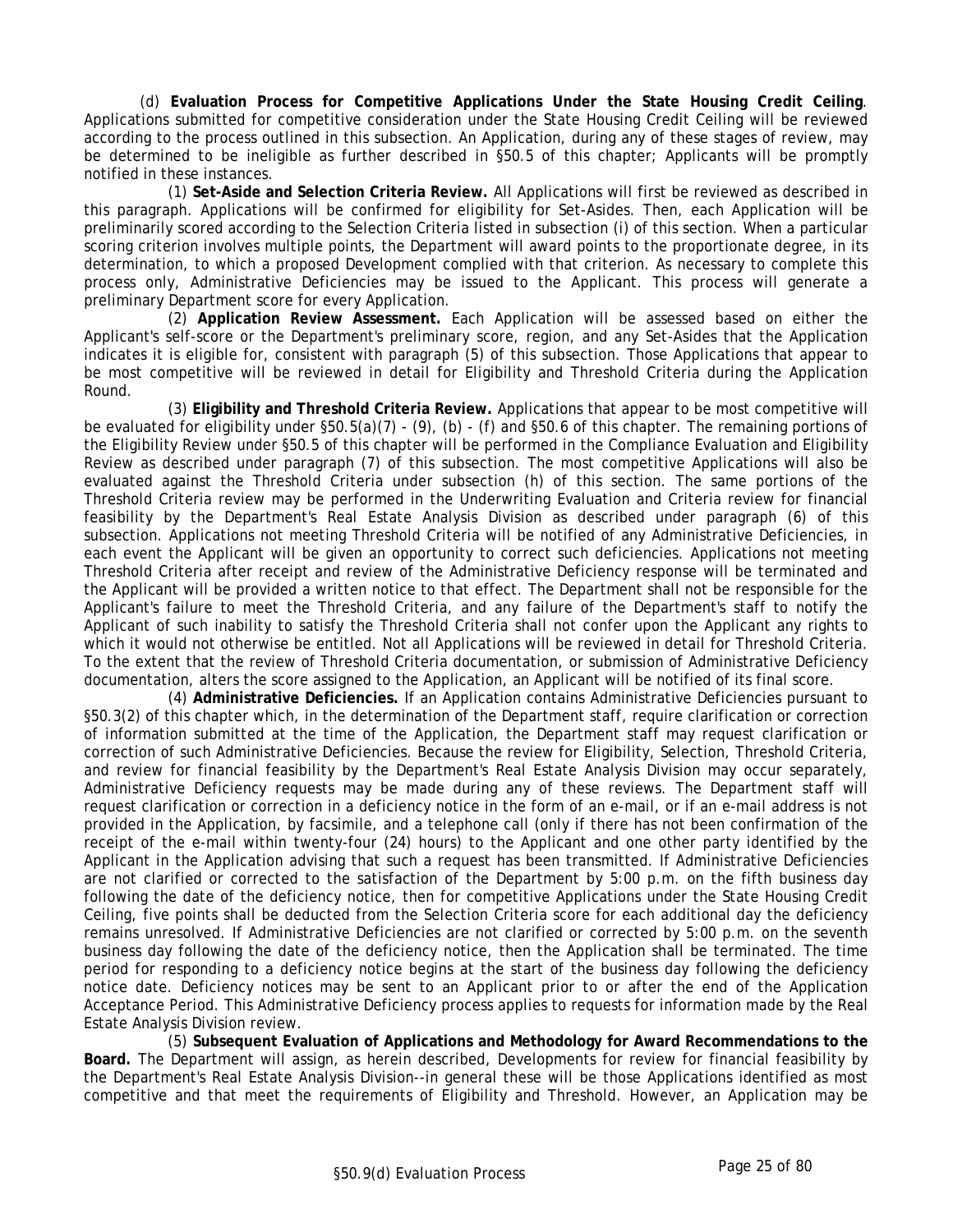reviewed by the Real Estate Analysis Division prior to the completion of the Eligibility and Threshold reviews. This procedure will also be used in making recommendations to the Board as follows:

(A) Assignments will be determined by separately selecting the Applications with the highest scores in the At-Risk Set-Aside Statewide until the minimum requirements stated in §50.7(b) of this chapter are attained;

(B) Assignments will then be determined by selecting the Applications with the highest scores in the TRDO-USDA Allocation until the minimum requirements stated in §50.7(b) of this chapter are attained. If an Application in this Set-Aside involves Rehabilitation it will be attributed to, and come from the, At-Risk Set-Aside; if an Application in this Set-Aside involves New Construction it will be attributed to and come from the applicable Uniform State Service Region;

(C) Remaining funds within each Uniform State Service Region will then be selected based on the highest scoring Developments in each of the 26 sub-regions, regardless of Set-Aside, in accordance with the requirements under §50.7(a) of this chapter, without exceeding the credit amounts available for a Rural Regional Allocation and Urban Regional Allocation in each region. To the extent that Applications in the At-Risk and TRDO-USDA Set-Asides are not competitive enough within their respective Set-Asides, they will also be able to compete, with no Set-Aside preference, within their appropriate sub-region;

(D) If there are any tax credits set-aside for Developments in a Rural Area in a specific Uniform State Service Region that remain after allocation under subparagraph (C) of this paragraph those tax credits shall then be made available in any other Rural Area in the state to the Application in the most underserved Rural sub-region as compared to the Region's Rural Allocation. (§2306.111(d)(3)) This will be referred to as the Rural collapse;

(E) If there are any tax credits remaining in any sub-region after the Rural collapse, in the Rural Regional Allocation or Urban Regional Allocation, they then will be combined and made available to the Application in the most underserved sub-region as compared to the sub-region's allocation. This will be referred to as the statewide collapse;

(F) Staff will ensure that at least 10% of the State Housing Credit Ceiling is allocated to Qualified Nonprofit Organizations to satisfy the Nonprofit Set-Aside. If 10% is not met through the existing competitive process, then the Department will add the highest scoring Application by a Qualified Nonprofit Organization statewide until the 10% Nonprofit Set-Aside is met. Staff will ensure that at least 20% of the State Housing Credit Ceiling is allocated to Rural Developments. If this 20% minimum is not met through the existing competitive process, then the Department will add the highest scoring Rural Development Application statewide until the 20% Rural Development Set-Aside is met. Selection for each of the Set-Asides will take precedence over selection for the Rural Regional Allocation and Urban Regional Allocation. Funds for the Rural Regional Allocation or Urban Regional Allocation within a region, for which there are no eligible feasible Applications, will be redistributed as provided in §50.7(c) of this chapter, relating to Redistribution of Credits. If the Department determines that an allocation recommendation would cause a violation of the \$2 million limit described in §50.6(d) of this chapter, relating to Credit Amount, the Department will make its recommendation by selecting the Development(s) that most effectively satisfies(y) the Department's goals in meeting Set-Aside and regional allocation goals. Based on Application rankings, the Department shall continue to underwrite Applications until the Department has processed enough Applications satisfying the Department's underwriting criteria to enable the allocation of all available Housing Tax Credits according to regional allocation goals and Set-Aside categories. To enable the Board to establish a Waiting List, the Department shall underwrite as many additional Applications as necessary to ensure that all available Competitive Housing Tax Credits are allocated within the period required by law.  $((§2306.6710(a) - (f); §2306.111))$ 

(6) **Underwriting Evaluation and Criteria.** The Department shall underwrite an Application to determine the financial feasibility of the Development and an appropriate level of Housing Tax Credits. In determining an appropriate level of Housing Tax Credits, the Department shall, at a minimum, evaluate the cost of the Development based on acceptable cost parameters as adjusted for inflation and as established by historical final cost certifications of all previous Housing Tax Credit allocations for the county in which the Development is to be located; if certifications are unavailable for the county, then the metropolitan statistical area in which the Development is to be located; or if certifications are unavailable under the county or the metropolitan statistical area, then the Uniform State Service Region in which the Development is to be located. Underwriting of a Development will include a determination by the Department, pursuant to §42 of the Code, that the amount of Housing Tax Credits recommended for commitment to a Development is necessary for the financial feasibility of the Development and its long-term viability as a qualified rent restricted housing property. In making this determination, the Department will use the Underwriting Rules and Guidelines, §1.32 of this title. An Applicant may not change or supplement any part of an Application in any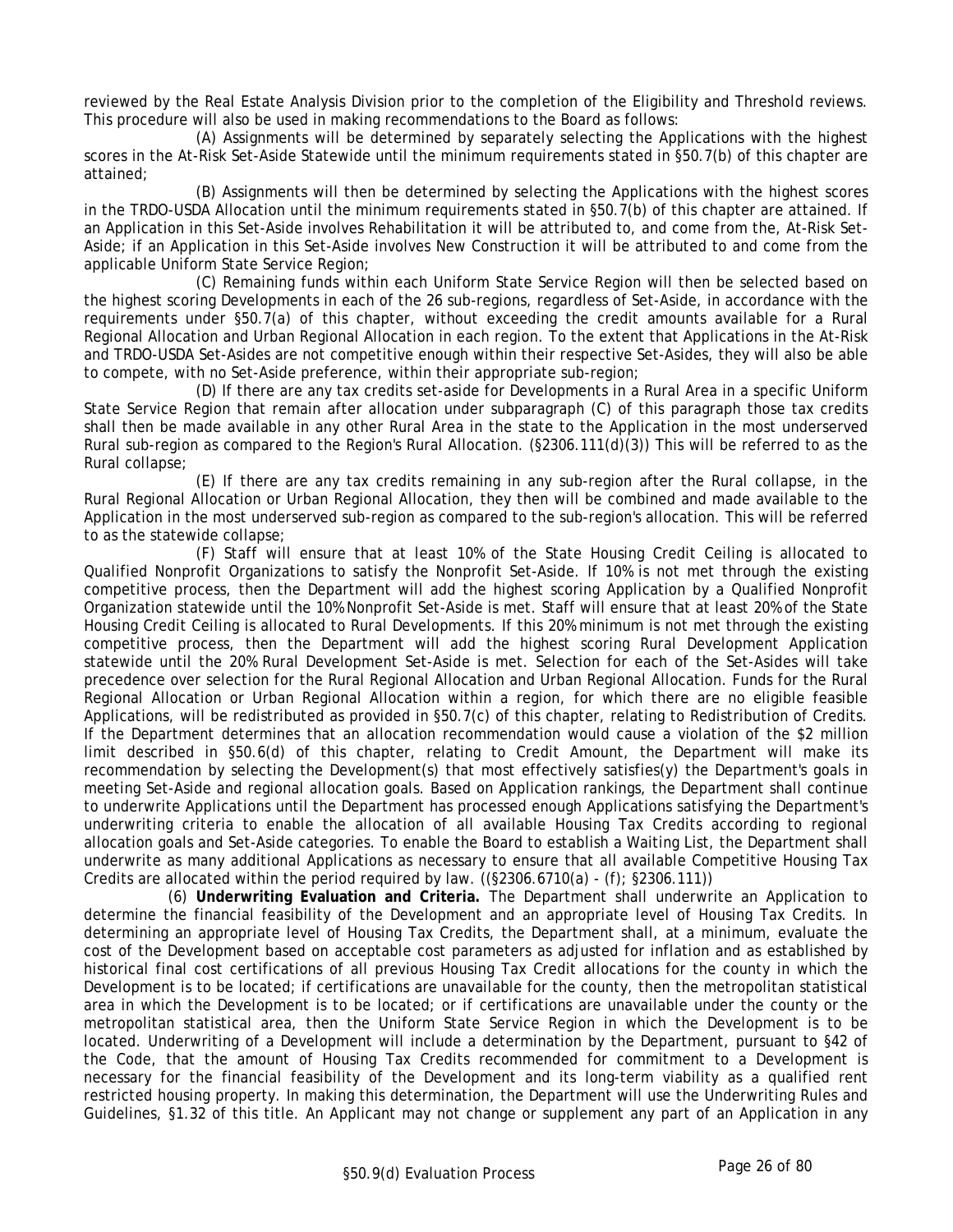manner after the filing deadline, and may not add any set-asides, change their credit amount, or revise their unit mix (both income levels and bedroom mixes), except in response to a direct request from Department staff to remedy an Administrative Deficiency as further described in §50.3(2) of this chapter or by amendment of an Application after a commitment or allocation of tax credits as further described in §50.17(d) of this chapter. To the extent that the review of Administrative Deficiency documentation during this review alters the score assigned to the Application, Applicants will be re-notified of their final score. Receipt of feasibility points under subsection (i)(1) of this section does not ensure that an Application will be considered feasible during the feasibility evaluation by the Real Estate Analysis Division and conversely, a Development may be found feasible during the feasibility evaluation by the Real Estate Analysis Division even if it did not receive points under subsection (i)(1) of this section. (§2306.6710 and §2306.11)

(A) The Department may have an external party perform the underwriting evaluation to the extent it determines appropriate. The expense of any external underwriting evaluation shall be paid by the Applicant prior to the commencement of the aforementioned evaluation.

(B) The Department will reduce the Applicant's estimate of Developer's and/or General Contractor fees in instances where these exceed the fee limits determined by the Department. In the instance where the General Contractor is an Affiliate of the Development Owner and both parties are claiming fees, General Contractor's overhead, profit, and general requirements, the Department shall be authorized to reduce the total fees estimated to a level that it determines to be reasonable under the circumstances. Further, the Department shall deny or reduce the amount of Housing Tax Credits allocated with respect to any portion of costs which it deems excessive or unreasonable. Excessive or unreasonable costs may include Developer fee attributable to Related Party acquisition costs. The Department also may require bids or Third Party estimates in support of the costs proposed by any Applicant. The Developer's fee limits will be calculated as follows:

(i) New construction, the Developer fee cannot exceed 15% of the project's Total Eligible Basis, less Developer fees, or 20% of the project's Total Eligible Basis, less Developer fees if the Development proposes 49 total Units or less; and

(ii) Acquisition/rehabilitation Developments, the acquisition portion of the Developer fee cannot exceed 15% of the existing structures acquisition basis, less Developer fee if the Development proposes 50 total Units or more, or 20% of the project's Total Eligible Basis, less Developer fees if the Development proposes 49 total Units or less, and will be limited to 4% credits. The rehabilitation portion of the Developer fee cannot exceed 15% of the total rehabilitation basis, less Developer fee if the Development proposes 50 total Units or more, or 20% of the project's Total Eligible Basis, less Developer fees if the Development proposes 49 total Units or less.

(7) **Compliance Evaluation and Eligibility Review.** After the Department has determined which Developments will be reviewed for financial feasibility, those same Developments will be reviewed for evaluation of the compliance status by the Department's Portfolio Management and Compliance Division, in accordance with Chapter 60 of this title, and will be evaluated in detail for eligibility under §50.5(a) - (f) of this chapter.

(8) **Site Evaluation.** Site conditions shall be evaluated through a physical site inspection by the Department or its assigns. Such inspection will evaluate the Development Site based upon the criteria set forth in the Site Evaluation form provided in the Application and the inspector shall provide a written report of such site evaluation. The evaluations shall be based on the condition of the surrounding neighborhood, including appropriate environmental and aesthetic conditions and proximity to retail, medical, recreational, and educational facilities, and employment centers. The site's appearance to prospective tenants and its accessibility via the existing transportation infrastructure and public transportation systems shall be considered. "Unacceptable" sites include, without limitation, those containing a non-mitigable environmental factor that may adversely affect the health and safety of the residents. For Developments applying under the TRDO-USDA Set-Aside, the Department may rely on the physical site inspection performed by TRDO-USDA.

(e) **Evaluation Process for Tax-Exempt Bond Development Applications**. Applications submitted for consideration as Tax-Exempt Bond Developments will be reviewed according to the process outlined in this subsection. An Application, during any of these stages of review, may be determined to be ineligible as further described in §50.5 of this chapter; Applicants will be promptly notified in these instances.

(1) **Eligibility and Threshold Criteria Review.** All Tax-Exempt Bond Development Applications will first be reviewed as described in this paragraph. Tax-Exempt Bond Development Applications will be confirmed for eligibility under §50.5 and §50.6 of this chapter and Applications will be evaluated in detail against the Threshold Criteria. Tax-Exempt Bond Development Applications found to be ineligible and/or not meeting Threshold Criteria will be notified of any Administrative Deficiencies, in each event the Applicant will be given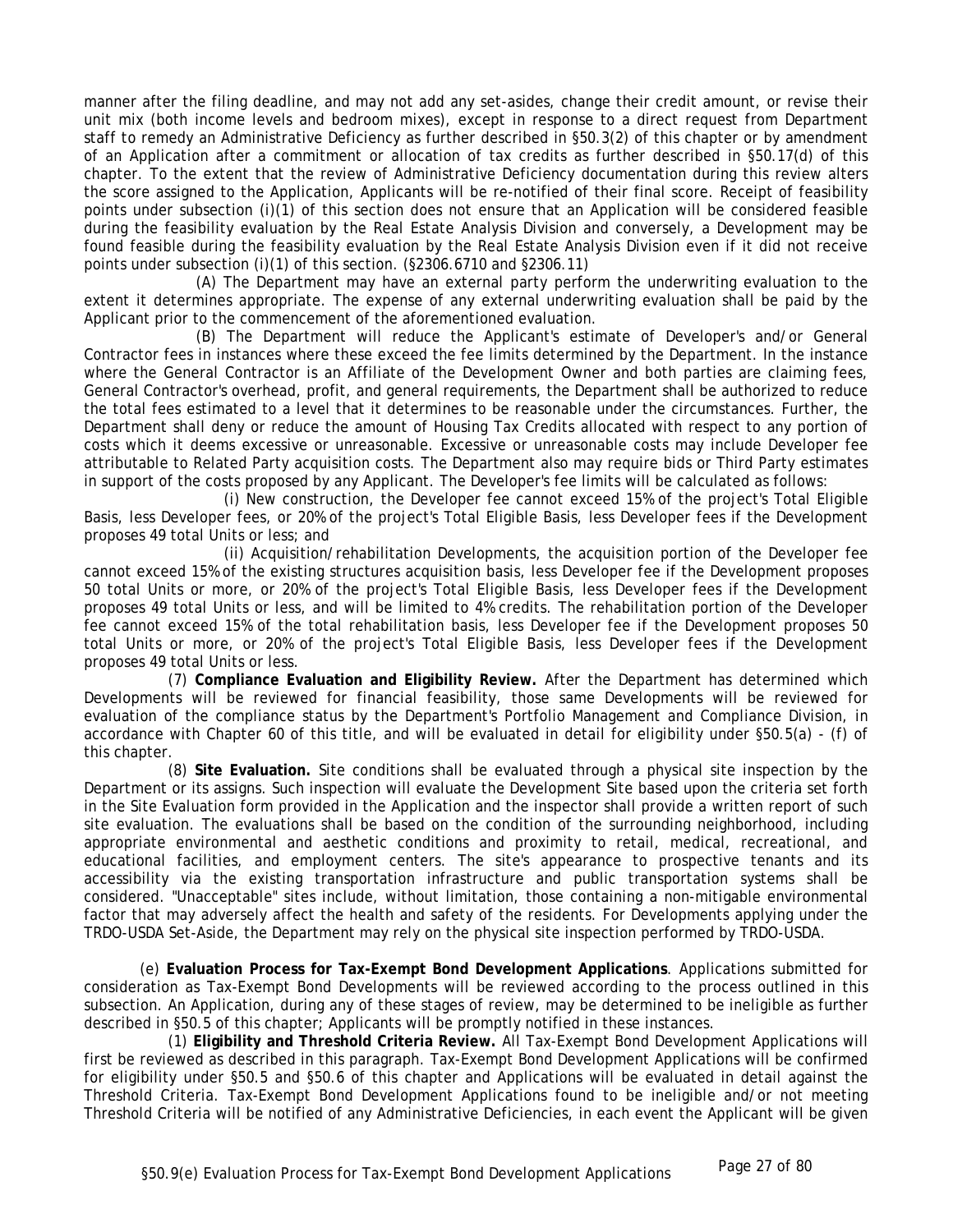an opportunity to correct such deficiencies. Applications not meeting the Threshold Criteria after receipt and review of the Administrative Deficiency response will be terminated and the Applicant will be provided a written notice to that effect. The Department shall not be responsible for the Applicant's failure to meet the Threshold Criteria, and any failure of the Department's staff to notify the Applicant of such inability to satisfy the Threshold Criteria shall not confer upon the Applicant any rights to which it would not otherwise be entitled.

(2) **Administrative Deficiencies.** If an Application contains deficiencies which, in the determination of the Department staff, require clarification or correction of information submitted at the time of the Application, the Department staff may request clarification or correction of such Administrative Deficiencies. Because the review for Eligibility, Threshold Criteria, and review for financial feasibility by the Department's Real Estate Analysis Division may occur separately, Administrative Deficiency requests may be made during any of these reviews. The Department staff will request clarification or correction in a deficiency notice in the form of an e-mail, or if an e-mail address is not provided in the Application, by facsimile, and a telephone call (only if there has not been confirmation of the receipt of the e-mail within twenty-four (24) hours) to the Applicant and one other party identified by the Applicant in the Application advising that such a request has been transmitted. All Administrative Deficiencies shall be clarified or corrected to the satisfaction of the Department within five (5) business days. Failure to resolve all outstanding deficiencies by 5:00 p.m. on the fifth business day following the date of the deficiency notice will result in a penalty fee of \$500 for each business day the deficiency remains unresolved. Applications with unresolved deficiencies after 5:00 p.m. on the tenth day following the date of the deficiency notice will be terminated. The Applicant will be responsible for the payment of fees accrued pursuant to this paragraph regardless of any termination pursuant to §50.5(b)(4) of this chapter. The time period for responding to a deficiency notice begins at the start of the business day following the deficiency notice date. Deficiency notices may be sent to an Applicant prior to or after the end of the Application Acceptance Period. The Application will not be presented to the Board for consideration until all outstanding fees have been paid. This Administrative Deficiency process applies equally to the Real Estate Analysis Division review and feasibility evaluation and the same penalty and termination will be assessed.

(3) **Underwriting and Compliance Evaluation and Criteria.** The Department will assign all eligible Tax-Exempt Bond Development Applications meeting the eligibility and threshold requirements for review for financial feasibility by the Department's Real Estate Analysis Division, or the Department may have an external party perform the underwriting evaluation to the extent it determines appropriate. The expense of any external underwriting evaluation shall be paid by the Applicant prior to the commencement of the aforementioned evaluation. The Department or external party shall underwrite an Application to determine the financial feasibility of the Development and an appropriate level of Housing Tax Credits as further described in subsection (d)(6) of this section. Tax-Exempt Bond Development Applications will also be reviewed for evaluation of the compliance status by the Department's Portfolio Management and Compliance Division in accordance with Chapter 60, Subchapter A of this title.

(4) **Site Evaluation.** Site conditions shall be evaluated through a physical site inspection by the Department or its assigns as further described in subsection (d)(8) of this section.

**(f) Evaluation Process for Rural Rescue Applications Under the 2011 Credit Ceiling.** Applications submitted for consideration as Rural Rescue Applications pursuant to §50.10(c) of this chapter under the 2010 Credit Ceiling will be reviewed according to the process outlined in this subsection. A Rural Rescue Application, during any of these stages of review, may be determined to be ineligible as further described in §50.5 of this chapter; Applicants will be promptly notified in these instances.

(1) **Procedures for Intake and Review.**

(A) Applications for Rural Rescue deals may be submitted between March 2, 2010 and November 15, 2010 and must be submitted in accordance with §50.21 of this chapter. A complete Application must be submitted at least forty (40) days prior to the date of the Board meeting at which the Applicant would like the Board to act on the proposed Development. Applications must include the full Application Fee as further described in §50.20(c) of this chapter. Applicants must submit documents in accordance with the procedures set out in the 2010 Application Submission Procedures Manual for Volumes I, II, III and IV. Volume IV, evidencing Selection Criteria, MUST be submitted.

(B) Applicants do not need to participate in the Pre-Application process outlined in §50.8 of this chapter, nor will they need to submit pre-certification documents identified in subsection (g) of this section.

(C) Applications will be processed on a first-come, first-served basis. Applications unable to meet all deficiency and underwriting requirements within thirty (30) days of the request by the Department,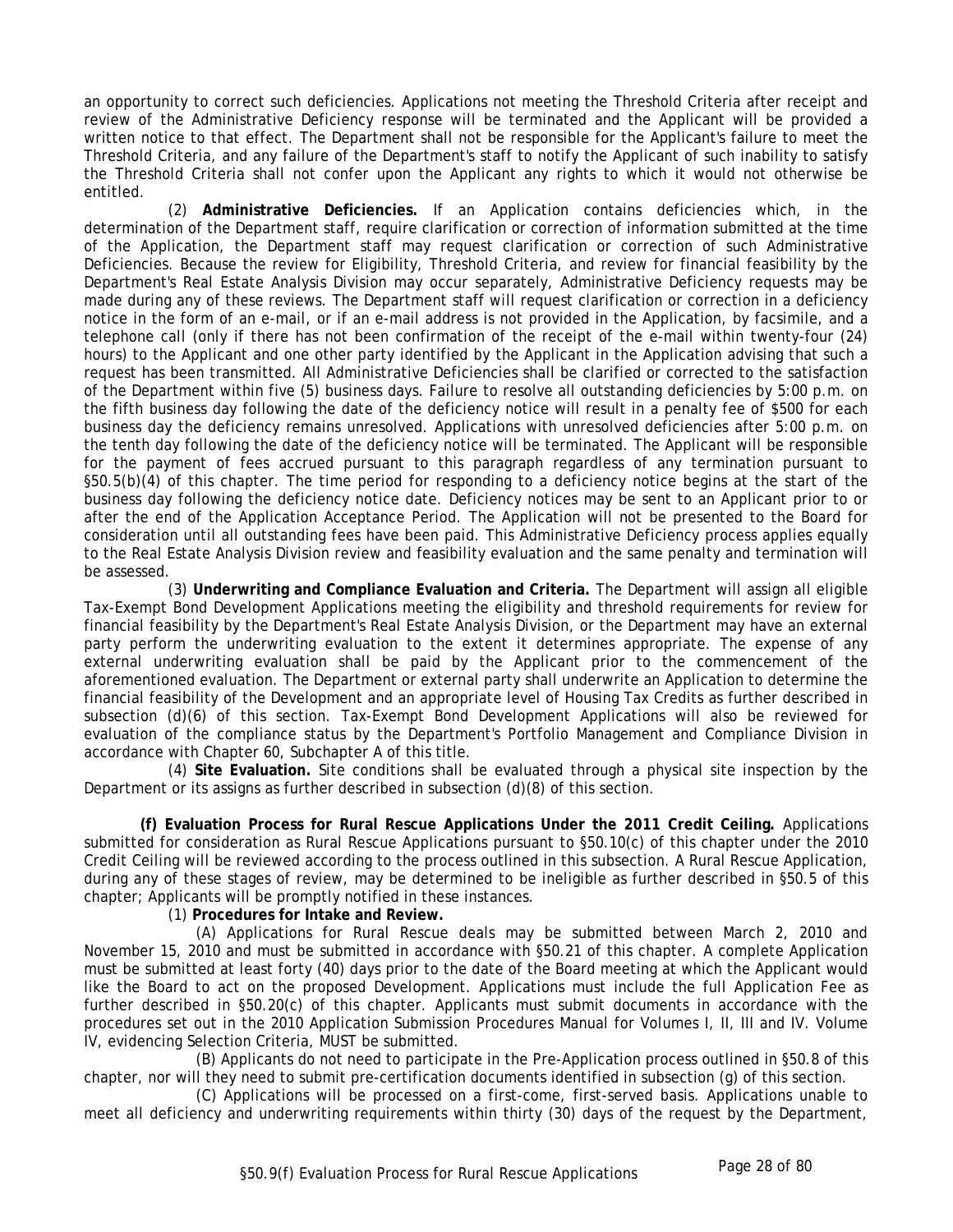will remain under consideration, but will lose their submission status and the next Application in line will be moved ahead in order to expedite those Applications most able to proceed. Applications for Rural Rescue will be processed and evaluated as described in this paragraph. Applications will be reviewed to ensure that the Application is eligible as a rural "rescue" Development as described in paragraph (2) of this subsection.

(D) Prior to the Development being recommended to the Board, TRDO-USDA must provide the Department with a copy of the physical site inspection report performed by TRDO-USDA, as provided in subsection (d)(8) of this section.

(2) **Eligibility Review.** All Rural Rescue Applications will first be reviewed as described in this paragraph and eligibility will be confirmed pursuant to §50.5 and §50.6 of this chapter and the criteria listed in subparagraphs (A) - (C) of this paragraph. Applications found to be ineligible will be notified.

(A) Applications must be funded through TRDO-USDA;

- (B) Applications must able to provide evidence that the loan:
	- (i) has been foreclosed and is in the TRDO-USDA inventory; or
	- (ii) is being foreclosed; or
	- (iii) is being accelerated; or
	- (iv) is in imminent danger of foreclosure or acceleration; or

(v) is for an Application in which two adjacent parcels are involved, of which at least one parcel qualifies under clauses (i) - (iv) of this subparagraph and for which the Application is submitted under one ownership structure, one financing plan and for which there are no market rate units; and

(C) Applicants must be identified as in compliance with TRDO-USDA regulations.

(3) **Threshold Review.** Applications will be evaluated in detail against the Threshold Criteria. Applications found to be ineligible and/or not meeting Threshold Criteria will be notified of any Administrative Deficiencies, in which event the Applicant is given an opportunity to correct such deficiencies. Applications not meeting Threshold Criteria after receipt and review of the Administrative Deficiency response will be terminated and the Applicant will be provided a written notice to that effect. The Department shall not be responsible for the Applicant's failure to meet the Threshold Criteria, and any failure of the Department's staff to notify the Applicant of such inability to satisfy the Threshold Criteria shall not confer upon the Applicant any rights to which it would not otherwise be entitled. Not all Applications will be reviewed in detail for Threshold Criteria.

(4) **Selection Criteria Review.** All Rural Rescue Applications will be evaluated against the Selection Criteria and a score will be assigned to the Application. The minimum score for Selection Criteria is not required to be achieved to be eligible.

(5) **Administrative Deficiencies.** If an Application contains deficiencies which, in the determination of the Department staff, require clarification or correction of information submitted at the time of the Application, the Department staff may request clarification or correction of such Administrative Deficiencies as further described in subsection (d)(4) of this section.

(6) **Underwriting and Compliance Evaluation and Criteria.** The Department will further review all eligible Rural Rescue Applications for financial feasibility by the Department's Real Estate Analysis Division, or the Department may have an external party perform the underwriting evaluation to the extent it determines appropriate and in accordance with the underwriting rules in §§1.31-1.36 of this title. The expense of any external underwriting evaluation shall be paid by the Applicant prior to the commencement of the aforementioned evaluation. The Department or external party shall underwrite an Application to determine the financial feasibility of the Development and an appropriate level of Housing Tax Credits as further described in subsection (d)(6) of this section. Rural Rescue Development Applications will also be reviewed for evaluation of the previous participation by the Department's Portfolio Management and Compliance Division in accordance with Chapter 60 of this title.

(7) **Site Evaluation.** Site conditions shall be evaluated through a physical site inspection by the Department or its assigns as further described in subsection (d)(8) of this section.

(8) **Credit Ceiling and Applicability of this chapter.** All Rural Rescue Applicants will receive their credit allocation out of the 2010 Credit Ceiling and therefore, will be required to follow the rules and guidelines identified in the 2010 Qualified Allocation Plan and Rules (QAP). However, because the 2010 QAP will not be in effect during the time period that the Rural Rescue Applications can be submitted, Applications submitted and eligible under the Rural Rescue Set-Aside will be considered by the Board to have satisfied the requirements of the 2010 QAP and are waived from 2010 QAP requirements that are changes from the 2010 QAP, to the extent permitted by statute.

(9) **Procedures for Recommendation to the Board.** Consistent with subsection (k) of this section, staff will make its recommendation to the Committee. The Committee will make commitment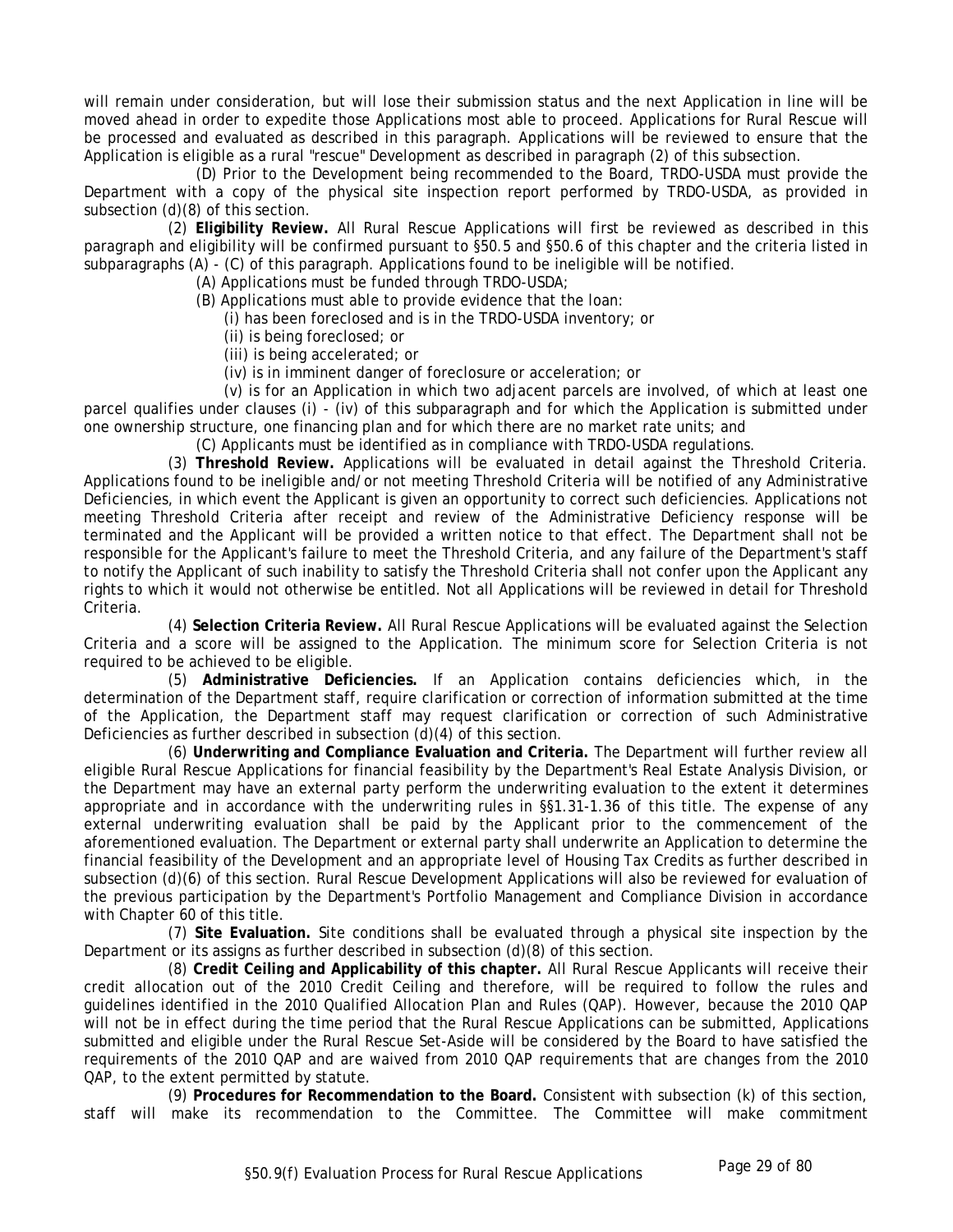recommendations to the Board. Staff will provide the Board with a written, documented recommendation which will address at a minimum the financial and programmatic viability of each Application and a breakdown of which Selection Criteria were met by the Applicant. The Board will make its decision based on §50.10(a) of this chapter (relating to Board Decisions). Any award made to a Rural Rescue Development will be credited against the TRDO-USDA Set-Aside for the 2010 Application Round, as required under subsection (d)(5) of this section.

(10) **Limitation on Allocation.** No more than \$350,000 in credits will be forward committed from the 2010 State Housing Credit Ceiling. To the extent Applications are received that exceed the maximum limitation; staff will prepare the award for Board consideration noting for the Board that the award would require a waiver of this limitation.

(g) **Experience Pre-Certification Procedures**. No later than fourteen (14) days prior to the close of the Application Acceptance Period for Competitive Housing Tax Credit Applications, an Applicant must submit the documents required in this subsection to obtain the required pre-certification. For Applications submitted for Tax-Exempt Bond Applications or Applications not applying for Competitive Housing Tax Credits, but applying only under other Multifamily Programs (HOME, Housing Trust Fund, etc.) all of the documents in this section must be submitted with the Application. Upon receipt of the evidence required under this section, a certification from the Department will be provided to the Applicant for inclusion in its Application(s). Evidence must show that one of the Principals of the Development Owner, General Partner or the Developer have a record of successfully constructing or developing residential units (single family or multifamily) in the capacity of owner, General Partner or Developer. The individual requesting the certification must have completed the same type construction as the Application for tax credits is proposing (i.e. multifamily dwellings or single family residences). If rehabilitation experience is being claimed to qualify for an Application involving New Construction, then the rehabilitation must have been substantial and involved at least \$15,000 of direct hard cost per unit.

(1) The term "successfully" is defined as acting in a capacity as the owner, General Partner, or Developer of:

(A) At least 200 residential units or, if less than 200 residential units, 80% of the total number of Units the Applicant is applying to build (e.g. you must have 40 units successfully built to apply for 50 Units); or

(B) At least 36 residential units if the Development is a Rural Development; or

(C) At least 25 residential units if the Development has 36 or fewer total Units.

(2) One or more of the following documents must be submitted: American Institute of Architects (AIA) Document A111 - Standard Form of Agreement Between Owner & Contractor, AIA Document G704 - Certificate of Substantial Completion, AIA Document G702 – Application and Certificate for Payment, Certificate of Occupancy, IRS Form 8609, HUD Form 9822, development agreements, partnership agreements, or other documentation satisfactory to the Department verifying that the Development Owner's General Partner, partner (or if Applicant is to be a limited liability company, the managing member), Developer or their Principals have the required experience. If submitting the IRS Form 8609, only one form per Development is required. The evidence must clearly indicate:

(A) That the Development has been completed (i.e. Development Agreements, Partnership Agreements, etc. must be accompanied by certificates of completion);

(B) That the names on the forms and agreements tie back to the Development Owner's General Partner, partner (or if Applicant is to be a limited liability company, the managing member), Developer or their Principals as listed in the Application; and

(C) The number of units completed or substantially completed.

(h) **Threshold Criteria**. The following Threshold Criteria listed in this subsection are mandatory requirements that must be submitted at the time of Application submission unless specifically indicated otherwise:

(1) **Completion and submission of the Application**, which includes the entire Uniform Application and any other supplemental forms which may be required by the Department. (§2306.1111)

(2) **Completion and submission of the Site Packet** as provided in the Application.

(3) **Set-Aside Eligibility.** Documentation must be provided that confirms eligibility for all Set-Asides under which the Application is seeking funding as required in the Application.

(4) **Certifications.** The "Certification Form" provided in the Application confirming the following items: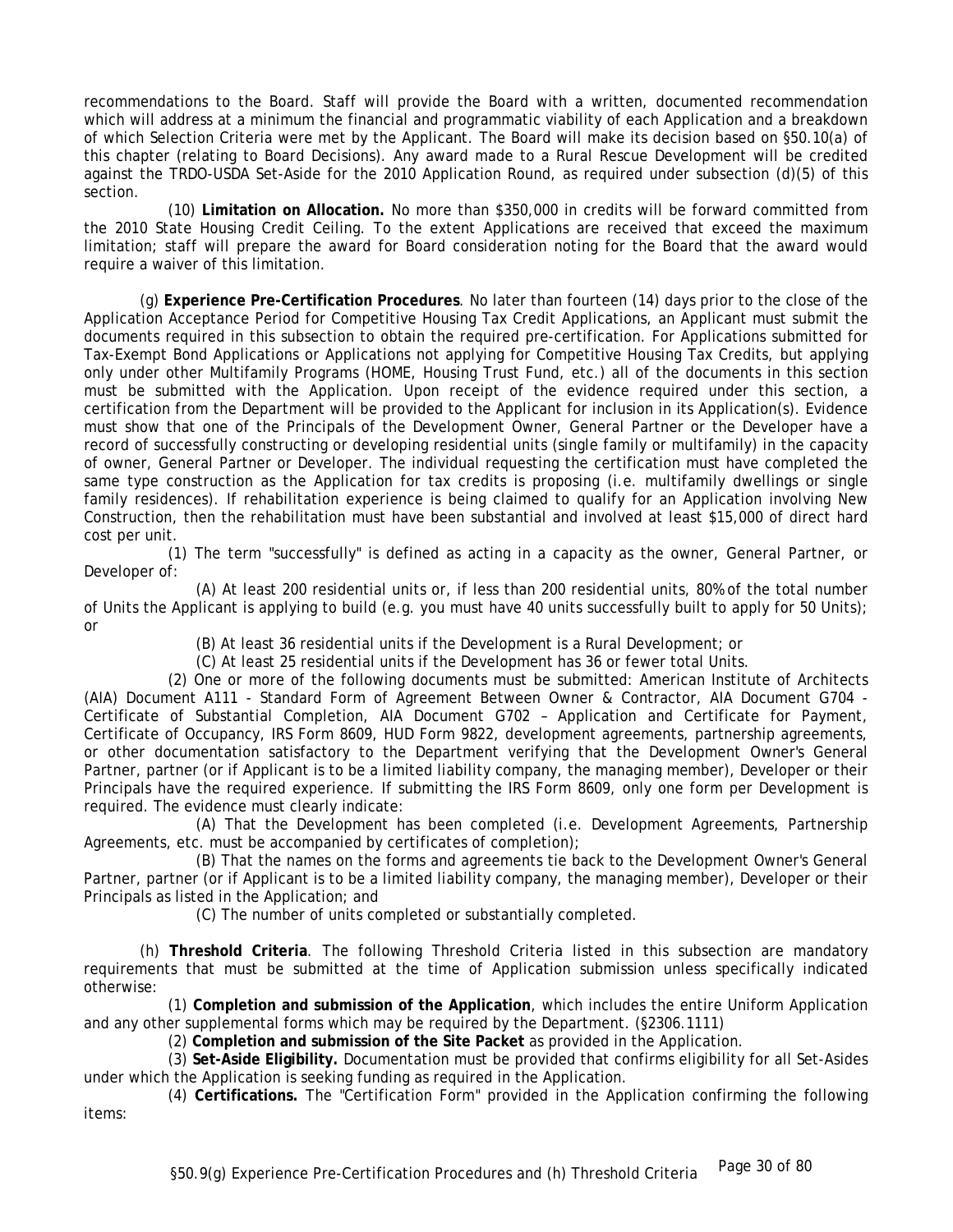(A) A certification of the basic amenities selected for the Development. All Developments must meet at least the minimum threshold of points. These points are not associated with the selection criteria points in subsection (i) of this section. The amenities selected must be made available for the benefit of all tenants. If fees in addition to rent are charged for amenities reserved for an individual tenant's use, then the amenity may not be included among those provided to satisfy this requirement. Developments must provide a minimum number of common amenities in relation to the Development size being proposed. The amenities selected must be selected from clause (ii) of this subparagraph and made available for the benefit of all tenants. Developments proposing Rehabilitation (excluding Reconstruction) or proposing Single Room Occupancy will receive 1.5 points for each point item (do not round). Applications for non-contiguous scattered site housing, including New Construction, reconstruction, Adaptive Reuse, Rehabilitation, and single-family design, will have the threshold test applied based on the number of Units per individual site, and must submit a separate certification for each individual site under control by the Applicant. Any future changes in these amenities, or substitution of these amenities, must be approved by the Department in accordance with §50.17(d) of this chapter (relating to Amendment of Application subsequent to Allocation by Board) and may result in a decrease in awarded credits if the substitution or change includes a decrease in cost, or in the cancellation of a Commitment Notice or Carryover Allocation if all of the Common Amenities claimed are no longer met.

(i) Applications must meet a minimum threshold of points (based on the total number of Units in the Development) as follows:

(I) Total Units are less than 16, 0 points are required to meet Threshold for Single Room Occupancy and 1 point is required to meet threshold for all other Developments;

- (II) Total Units are 16 to 24, 2 points are required to meet Threshold;
- (III) Total Units are 25 to 40, 3 points are required to meet Threshold;
- (IV) Total Units are 41 to 76, 6 points are required to meet Threshold;
- (V) Total Units are 77 to 99, 9 points are required to meet Threshold;
- (VI) Total Units are 100 to 149, 12 points are required to meet Threshold;
- (VII) Total Units are 150 to 199, 15 points are required to meet Threshold; or
- (VIII) Total Units are 200 or more, 18 points are required to meet Threshold.
- (ii) Amenities for selection include those items listed in subclauses (I) (XXV) of this clause.

Both Developments designed for families and Qualified Elderly Developments can earn points for providing each identified amenity unless the item is specifically restricted to one type of Development. All amenities must meet accessibility standards as further described in subparagraphs (D) and (F) of this paragraph. An Application can only count an amenity once, therefore combined functions (a library which is part of a community room) only count under one category. Spaces for activities must be sized appropriately to serve the anticipated population.

- (I) Full perimeter fencing (2 points);
- (II) Controlled gate access (1 point);
- (III) Gazebo w/sitting area (1 point);
- (IV) Accessible walking/jogging path separate from a sidewalk (1 point);
- (V) Community laundry room with at least one front loading washer (1 point);
- (VI) Barbecue grill and picnic table-at least one of each for every 50 Units (1 point);
- (VII) Covered pavilion that includes barbecue grills and tables (2 points);
- (VIII) Swimming pool (3 points);

point);

(IX) Furnished fitness center equipped with a minimum of two of the following fitness equipment options with at least one option per every 40 Units or partial increment of 40 Units: stationary bicycle, elliptical trainer, treadmill, rowing machine, universal gym, multi-functional weight bench, sauna, stair climber, etc. The maximum number of equipment options required for any Development, regardless of number of Units, shall be five (2 points);

(X) Equipped and functioning business center or equipped computer learning center with 1 computer for every 30 Units proposed in the Application, 1 printer for every 3 computers (with minimum of one printer), and 1 fax machine (2 points);

(XI) Furnished Community room (1 point);

(XII) Library with an accessible sitting area (separate from the community room) (1

(XIII) Enclosed sun porch or covered community porch/patio (2 points);

(XIV) Service coordinator office in addition to leasing offices (1 point);

(XV) Senior Activity Room (Arts and Crafts, etc.) (2 points);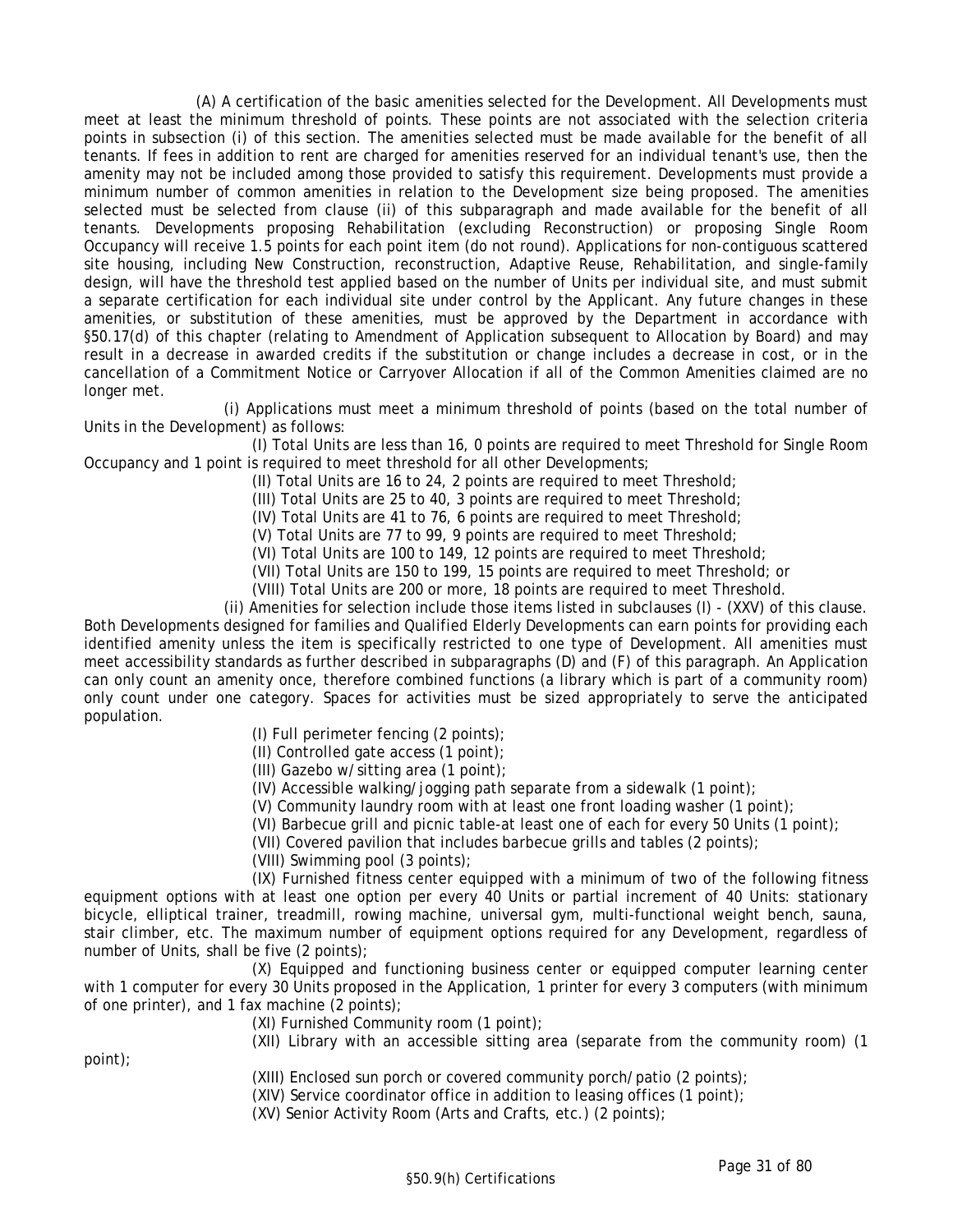(XVI) Health Screening Room (1 point);

(XVII) Secured Entry (elevator buildings only) (1 point);

(XVIII) Horseshoe pit, putting green or shuffleboard court (1 point);

(XIX) Community Dining Room w/full or warming kitchen (3 points);

(XX) One Children's Playscape Equipped for 5 to 12 year olds, or one Tot Lot (1 point);

(XXI) Two Children's Playscapes Equipped for 5 to 12 year olds, two Tot Lots, or one of

each (2 points);

(XXII) Sport Court (Tennis, Basketball or Volleyball) (2 points);

(XXIII) Furnished and staffed Children's Activity Center (3 points);

(XXIV) Community Theater Room equipped with a 52 inch or larger screen with surround sound equipment; DVD player; and theater seating (3 points); or

(XXV) Green Building amenities (Rehabilitation Developments will receive 1.5 points for each point requested for the green building amenities):

(-a-) Passive solar heating/cooling (3 points maximum);

(-1-) Two points if the glazing area on the north- and south-facing walls of the building is at least 50% greater than the sum of the glazing area on the east- and west-facing walls; and the east-west axis of the building is within 15 degrees of due east-west;

(-2-) One point if in addition to the above, if the project utilizes a narrow floor plate (less than 40 feet) and single loaded corridors to optimize daylight penetration and passive ventilation; and solar screens or solar film on all East, West, and South Windows with building oriented to east-west axis within 15 degrees of due east-west, west-south axis within 15 degrees of due west-south, and south-east axis within 15 degrees of due south-east;

(-b-) Water conserving features (2 points maximum, 1 point for each):

(-1-) Install high efficiency toilets using less than or equal to 1.28 gallons/flush

or WaterSense certified.;

(-2-) Install bathroom lavatory faucets and showerheads that do not exceed 2.0

gallons/minute and kitchen faucets that do not exceed 1.5 gallons/minute. Applies to all fixtures throughout the development. Rehab projects may choose to install compliant faucet aerators instead of replacing entire faucets;

(-c-) Provide solar water heaters designed to provide at least 25% of the average energy used to heat domestic water throughout the entire development.) (2 points);

(-d-) Irrigation and landscaping (2 points):

(-1-) collected water (at least 50%) for irrigation purposes;

(-2-) selection of native trees and plants that are appropriate to the site's soils

and microclimate;

(-e-) Sub-metered utility meters (2 points maximum);

(-1-) Sub-metered utility meters on rehab project without existing sub-meters or new construction senior project (2 points); or

(-2-) Sub-metered utility meters on new construction project (excluding new construction senior project) (1 point);

(-f-) Energy efficiency (4 points maximum);

(-1-) Three points if the development uses Energy-Star qualified windows and glass doors exclusively; insulation, and air barriers greater than or equal to Energy Star air barrier and insulation criteria; and HVAC, and domestic hot water heaters, or insulation that exceeds Energy Star standards; or

(-2-) Four points if the project promotes energy efficiency by meeting the requirements of Energy Star for Homes by either complying with the appropriate builder option package or a HERS score of 85;

(-g-) Thermally and draft efficient doors (SHGC of 0.40 or lower and U-value specified by climate zone according to the 2006 IECC) (2 points);

(-h-) Photovoltaic panels for electricity and design and wiring for the use of such panels (3 points maximum);

(-1-) Photovoltaic panels that total 10 kW (1 point);

(-2-) Photovoltaic panels that total 20 kW (2 points);

(-3-) Photovoltaic panels that total 30 kW (3 points);

(-i-)Construction waste management to divert a miniumum of 50% of construction waste from landfills (1 point);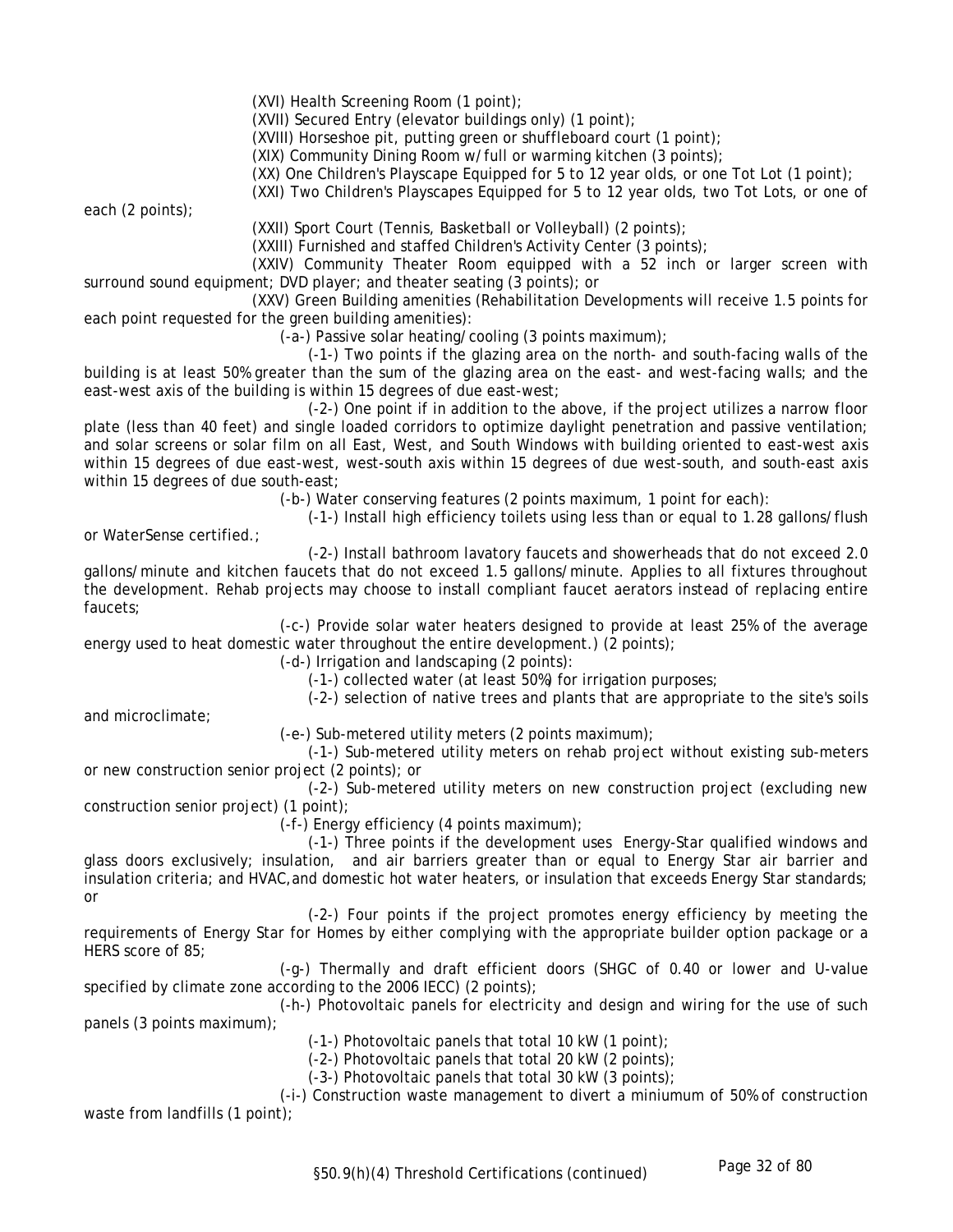(-j-) Implementation of EPA's Best Management Practices for erosion and sedimentation control during construction (1 point);

(-k-) Recycling service provided throughout the compliance period (1 point);

(-l-) Water permeable paving and walkways (at least 20% of walkways and parking)

 $(1$  point);

(-m-) Renewable materials, provide at least one of the following: bamboo flooring, wool carpet, linoleum flooring, straw board cabinetry, poplar OSB, or cotton batt insulation; (1 point)

(-n-) Healthy flooring, provide at least one of the following for 50% of flooring: finished concrete or ceramic tile resilient flooring material that is Floor Score Certified, applied with a Floor Score Certified adhesive and comes with a minimum 7-year wear through warranty; (1 point)

(-o-) Healthy finish materials, use paints, stains, adhesives, and sealants consistent with the Green Seal 11 standard or other applicable Green Seal standards. (1 point)

(B) A certification that the Development will have all of the following Amenities at no charge to the tenants. All New Construction or Reconstruction Units must provide the amenities in clauses (i) - (viii) of this subparagraph. Rehabilitation (excluding Reconstruction) and Adaptive Reuse must provide the amenities in clauses (ii) - (viii) of this subparagraph unless expressly identified as not required. (§2306.187)

(i) All New Construction Units must be wired with RG-6 COAX or better and CAT3 phone cable or better, wired to each bedroom, dining room and living room;

(ii) Blinds or window coverings for all windows;

(iii) Disposal and Energy-Star or equivalently rated dishwasher (not required for TRDO-USDA or SRO Developments);

(iv) Energy-Star or equivalently rated Refrigerator (not required for SRO Developments);

(v) Oven/Range (not required for SRO Developments);

(vi) Exhaust/vent fans (vented to the outside) in bathrooms;

(vii) Energy-Star or equivalently rated ceiling fans in living areas and bedrooms; and

(viii) Energy-Star or equivalently rated lighting in all Units, which may include compact florescent bulbs.

(C) A certification that the Development will meet the minimum threshold for size of Units as provided in clauses (i) - (v) of this subparagraph. These minimum requirements are not associated with the Selection Criteria points in subsection (i) of this section. Developments proposing Rehabilitation (excluding Reconstruction) or Single Room Occupancy will not be subject to the requirements of this subparagraph.

(i) 550 square feet for an efficiency Unit;

(ii) 650 square feet for a one Bedroom Unit that is not in a Qualified Elderly Development nor an age restricted unit in an Intergenerational Development; 550 square feet for aone Bedroom Unit in a Qualified Elderly Development or an age restricted unit in an Intergenerational Development;

(iii) 900 square feet for a two Bedroom Unit that is not in a Qualified Elderly Development nor an age restricted unit in an Intergenerational Development; 700 square feet for atwo Bedroom Unit in a Qualified Elderly Development or an age restricted unit in an Intergenerational Development;

(iv) 1,000 square feet for a three Bedroom Unit; and

(v) 1,200 square feet for a four Bedroom Unit.

(D) A certification that the Development will adhere to the Texas Property Code relating to security devices and other applicable requirements for residential tenancies, and will adhere to local building codes or if no local building codes are in place then to the most recent version of the International Building Code.

(E) A certification that the Applicant is in compliance with state and federal laws, including but not limited to, fair housing laws, including Chapter 301, Property Code, Title VIII of the Civil Rights Act of 1968 (42 U.S.C. §§3601 et seq.), and the Fair Housing Amendments Act of 1988 (42 U.S.C. §§3601 et seq.); the Civil Rights Act of 1964 (42 U.S.C. §§2000a et seq.); the Americans with Disabilities Act of 1990 (42 U.S.C. §§12101 et seq.); the Rehabilitation Act of 1973 (29 U.S.C. §§701 et seq.); Fair Housing Accessibility; the Texas Fair Housing Act; and that the Development is designed consistent with the Fair Housing Act Design Manual produced by HUD, the Code Requirements for Housing Accessibility 2000 (or as amended from time to time) produced by the International Code Council and the Texas Accessibility Standards. (§2306.257; §2306.6705(7))

(F) A certification that the Applicant will attempt to ensure that at least 30% of the construction and management businesses with which the Applicant contracts in connection with the Development are Minority Owned Businesses, and that the Applicant will submit a report at least once in each 90-day period following the date of the Commitment Notice until the Cost Certification is submitted, in a format prescribed by the Department and provided at the time a Commitment Notice is received, on the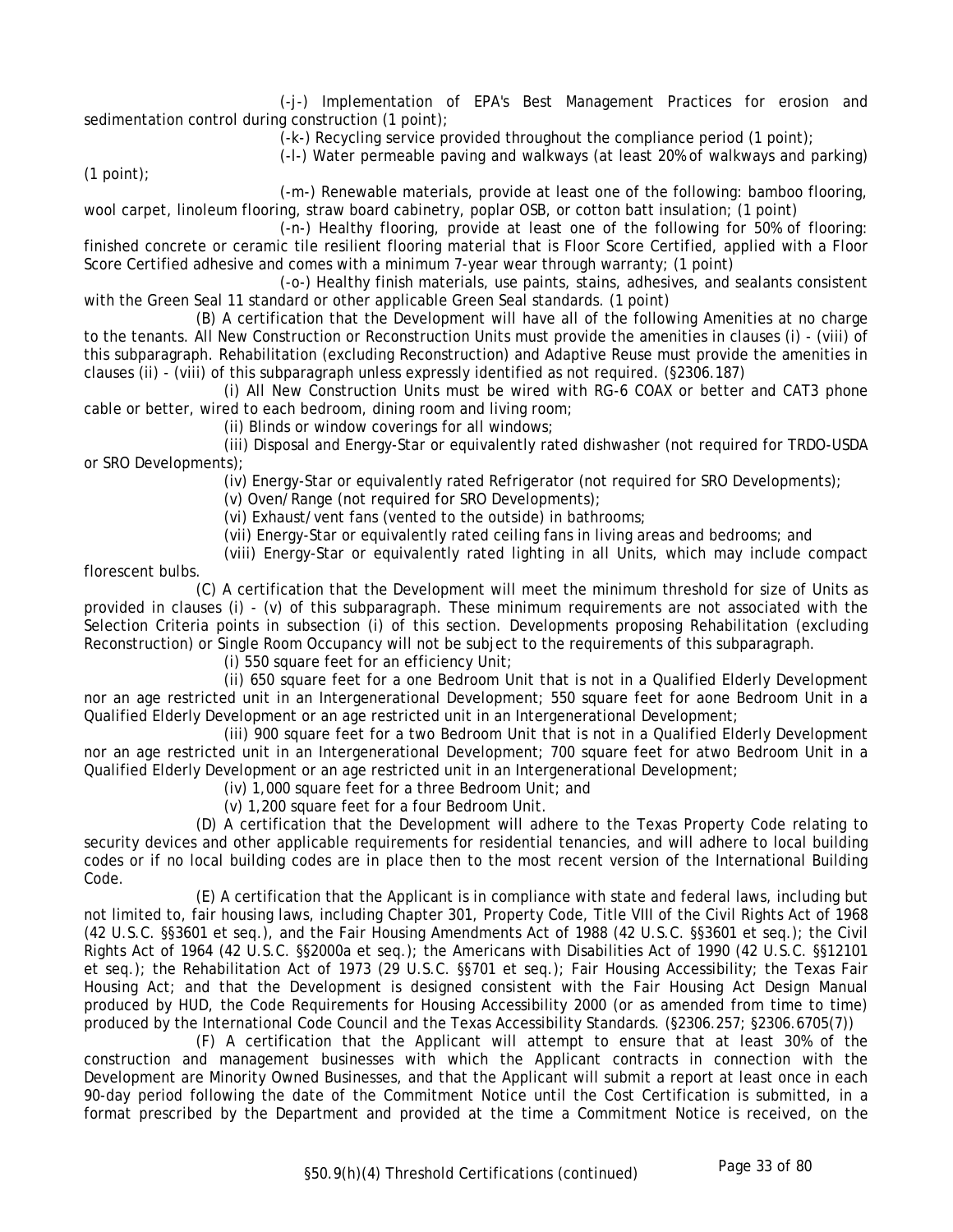percentage of businesses with which the Applicant has contracted that qualify as Minority Owned Businesses. (§2306.6734)

(G) Pursuant to §2306.6722, any Development supported with a Housing Tax Credit allocation shall comply with the accessibility standards that are required under §504, Rehabilitation Act of 1973 (29 U.S.C. §794), and specified under 24 C.F.R. Part 8, Subpart C. The Applicant must provide a certification from the Development engineer, an accredited architect or Department-approved third party accessibility specialist, that the Development will comply with the accessibility standards that are required under §504, Rehabilitation Act of 1973 (29 U.S.C. §794), and specified under 24 C.F.R. Part 8, Subpart C and this subparagraph. (§2306.6722 and §2306.6730)

(H) For Developments involving New Construction (excluding New Construction of nonresidential buildings) where some Units are two-stories or single family design and are normally exempt from Fair Housing accessibility requirements, a minimum of 20% of each Unit type (i.e. one bedroom, two bedroom, three bedroom) must provide an accessible entry level and all common-use facilities in compliance with the Fair Housing Guidelines, and include a minimum of one bedroom and one bathroom or powder room at the entry level. A similar certification will also be required after the Development is completed from an inspector, architect, or accessibility specialist.

(I) A certification that the Development will be equipped with energy saving devices that meet the standard statewide energy code adopted by the state energy conservation office, unless historic preservation codes permit otherwise for a Development involving historic preservation. All Units must be airconditioned. The measures must be certified by the Development architect as being included in the design of each tax credit Unit at the time the 10% Test Documentation is submitted and in actual construction upon Cost Certification. (§2306.6725(b)(1))

(J) A certification that the Development will be built by a General Contractor that satisfies the requirements of the General Appropriation Act, Article VII, Rider 8(c) applicable to the Department which requires that the General Contractor hired by the Development Owner or the Applicant, if the Applicant serves as General Contractor, must demonstrate a history of constructing similar types of housing without the use of federal tax credits.

(K) A certification that the Development Owner agrees to establish a reserve account consistent with §2306.186, Texas Government Code and as further described in §1.37 of this title.

(L) A certification that the Applicant, Developer, or any employee or agent of the Applicant has not formed a Neighborhood Organization for purposes of subsection (i)(2) of this section, has not given money or a gift to cause the Neighborhood Organization to take its position of support or opposition, nor has provided any assistance to a Neighborhood Organization to meet the requirements under subsection (i)(2) of this section which are not allowed under that subsection, as it relates to the Applicant's Application or any other Application under consideration in 2010.

(M) Operate in accordance with the requirements pertaining to rental assistance in Chapter 60 of this title.

(N) A certification that the Development Owner will contract with a Management Company throughout the Compliance Period that will perform criminal background checks on all adult tenants, head and co-head of households.

(5) **Design Items.** This exhibit will provide:

(A) All of the architectural drawings identified in clauses (i) - (iii) of this subparagraph. While full size design or construction documents are not required, the drawings must have an accurate and legible scale and show the dimensions. All Developments involving New Construction, or conversion of existing buildings not configured in the Unit pattern proposed in the Application, must provide all of the items identified in clauses (i) - (iii) of this subparagraph. For Developments involving Rehabilitation for which the Unit configurations are not being altered, only the items identified in clauses (i) and (iii) of this subparagraph are required:

(i) A site plan which:

(I) Is consistent with the number of Units and Unit mix specified in the "Rent Schedule" provided in the Application;

(II) Is consistent with the number of buildings and building type/unit mix specified in the "Building/Unit Configuration" provided in the Application; and

(III) Identifies all residential and common buildings;

(ii) Floor plans and elevations for each type of residential building and each common area building clearly depicting the height of each floor and a percentage estimate of the exterior composition.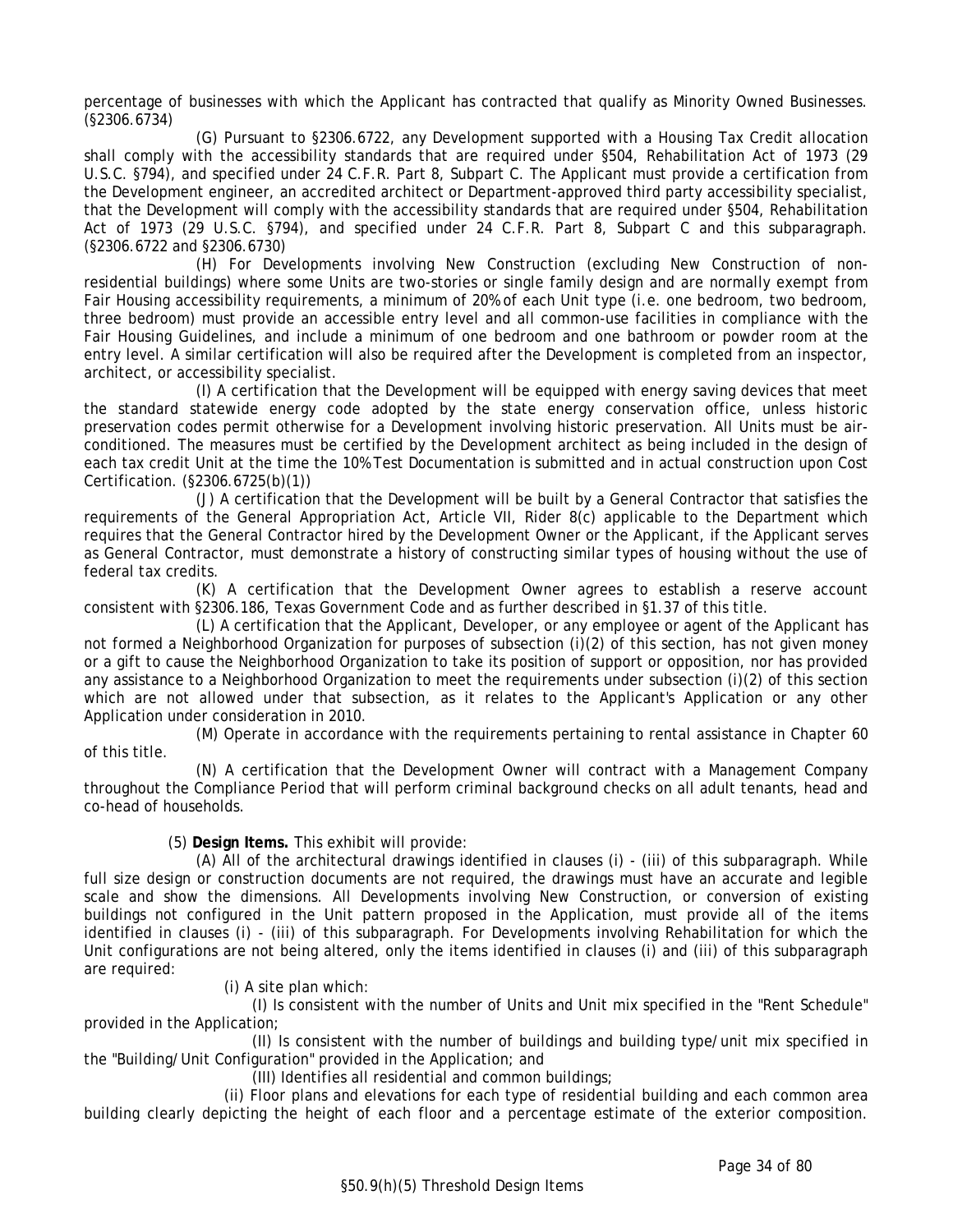Adaptive Reuse Developments, are only required to provide building plans delineating each unit by number, type and area consistent with those in the "Rent Schedule" and pictures of each elevation of the existing building depicting the height of each floor and percentage estimate of the exterior composition; and

(iii) Unit floor plans for each type of Unit. The Net Rentable Areas these Unit floor plans represent should be consistent with those shown in the "Rent Schedule" and "Building/Unit Configuration" provided in the Application. Adaptive Reuse Developments, are only required to provide Unit floor plans for each distinct typical Unit type (i.e. one-bedroom, two-bedroom) and for all Units types that vary in Net Rentable Area by 10% from the typical Unit; and

(B) A boundary survey of the proposed Development Site and of the property to be purchased. In cases where more property is purchased than the proposed Development Site, the survey or plat must show the survey calls for both the larger site and the Development Site. The survey must clearly delineate the flood plain boundary lines and show all easements. The survey does not have to be recent; but it must show the property purchased and the property proposed for the Development Site. In cases where the Development Site is only a part of the site being purchased, the depiction or drawing of the Development Site may be professionally compiled and drawn by an architect, engineer or surveyor.

(6) **Evidence of the Development's development costs and corresponding credit request and syndication information as described in subparagraphs (A) - (G) of this paragraph.**

(A) A written narrative describing the financing plan for the Development, including any nontraditional financing arrangements; the use of funds with respect to the Development; the funding sources for the Development including construction, permanent and bridge loans, rents, operating subsidies, and replacement reserves; and the commitment status of the funding sources for the Development. This information must be consistent with the information provided throughout the Application. (§2306.6705(1))

(B) All Developments must submit the "Development Cost Schedule" provided in the Application. This exhibit must have been prepared and executed not more than six (6) months prior to the close of the Application Acceptance Period.

(C) Provide a letter of commitment from a syndicator that, at a minimum, provides an estimate of the amount of equity dollars expected to be raised for the Development in conjunction with the amount of Housing Tax Credits requested for allocation to the Development Owner, including pay-in schedules, syndicator consulting fees and other syndication costs. No syndication costs should be included in the Eligible Basis. (§2306.6705(2) and (3))

(D) For Developments located in a Qualified Census Tract (QCT) as determined by the Secretary of HUD or otherwise qualifying for a 30% increase in Eligible Basis, pursuant to the §42(d)(5)(C) of the Code or §50.6(h)(3) and (4) of this chapter, if permitted under §50.6(h) of this chapter, Applicants must submit a copy of the census map clearly showing that the proposed Development is located within a QCT. Census tract numbers must be clearly marked on the map, and must be identical to the QCT number stated in the Department's Reference Manual.

(E) Rehabilitation Developments (including reconstruction) and Adaptive Reuse must submit a Property Condition Assessment meeting the requirements of paragraph (14)(C) of this subsection.

(F) If offsite costs are included in the budget as a line item, or embedded in the site acquisition contract, or referenced in the utility provider letters, then the supplemental form "Off Site Cost Breakdown" must be provided.

(G) If projected site work costs include unusual or extraordinary items or exceed \$9,000 per Unit, then the Applicant must provide a detailed cost breakdown prepared by a Third Party engineer or architect, and a letter from a certified public accountant allocating which portions of those site costs should be included in Eligible Basis and which ones may be ineligible.

(7) **Evidence of readiness to proceed as evidenced by at least one of the items under each of subparagraphs (A) - (D) of this paragraph:**

(A) Evidence of Property control in the name of the Development Owner. If the evidence is not in the name of the Development Owner, then the documentation should reflect an expressed ability to transfer the rights to the Development Owner. All of the sellers of the proposed Property for the thirty-six (36) months prior to the first day of the Application Acceptance Period and their relationship, if any, to members of the Development team must be identified at the time of Application (not required at Pre-Application). One of the following items described in clauses (i) - (iii) of this subparagraph must be provided, and if the acquisition can be characterized as an identity of interest transaction as described in §1.32 of this title, items described in clause (iv) of this subparagraph must also be provided: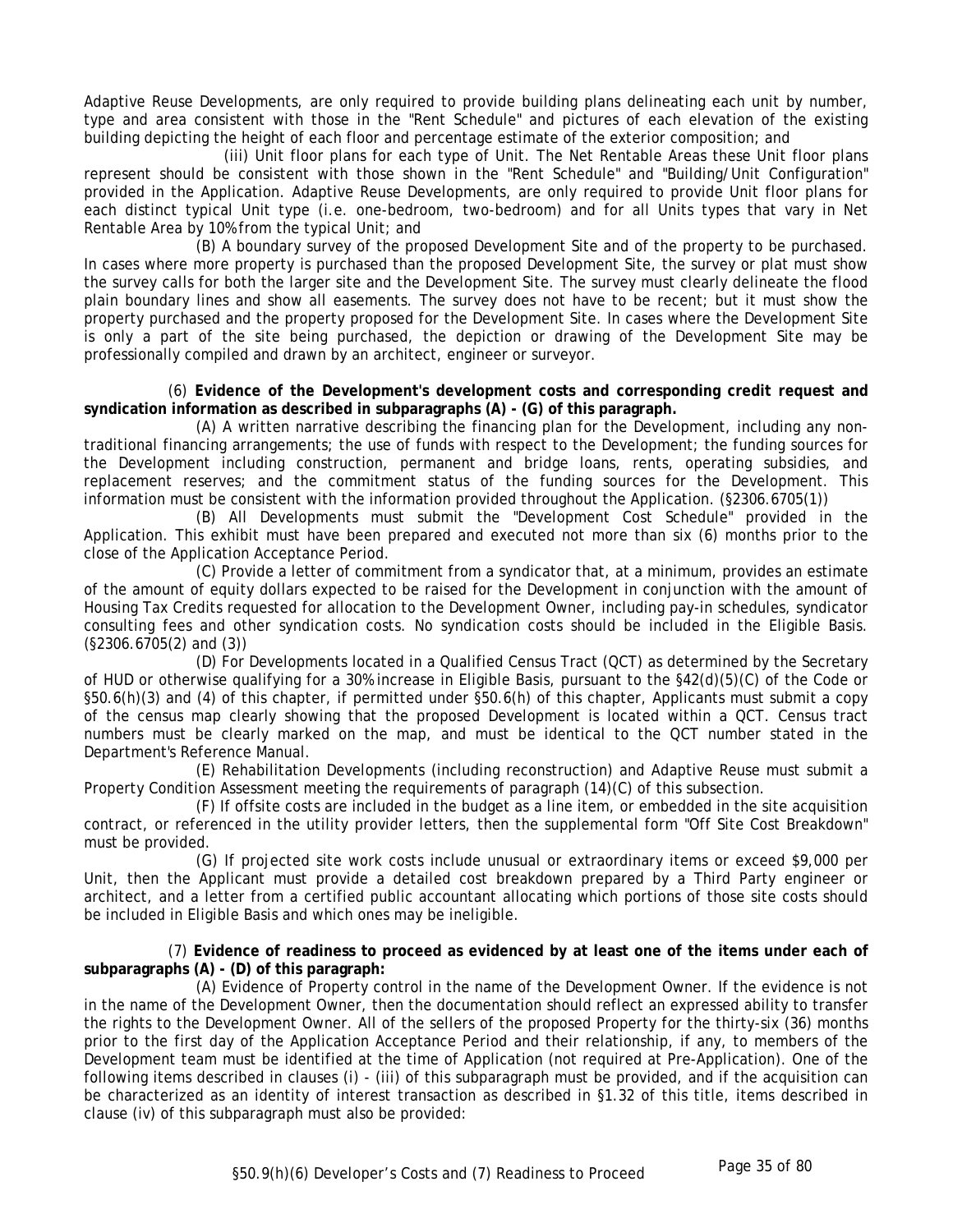(i) A recorded warranty deed with corresponding executed settlement statement, unless required to submit items under clause (iv) of this subparagraph; or

(ii) A contract for lease (the minimum term of the lease must be at least forty-five (45) years) which is valid for the entire period the Development is under consideration for tax credits; or

(iii) A contract for sale, an exclusive option to purchase or a lease which is valid for the entire period the Development is under consideration for tax credits. For Tax Exempt Bond Development Applications, site control must be valid through December 1, 2009 with option to extend through March 1, 2010 (Applications submitted for lottery) or ninety (90) days from the date of the bond reservation with the option to extend through the scheduled TDHCA Board meeting at which the award of Housing Tax Credits will be considered (Applications not submitted for lottery). The potential expiration of site control does not warrant the Application being presented to the TDHCA Board prior to the scheduled meeting.

(iv) If the acquisition can be characterized as an identity of interest transaction, as described in §1.32 of this title, subclauses (I) - (III) of this clause, the Applicant must provide (not required at Pre-Application):

(I) Documentation of the original acquisition cost in the form of a settlement statement or, if a settlement statement is not available, the seller's most recent audited financial statement specifically indicating the asset value for the Development Site; and

(II) If the original acquisition cost evidenced by subclause (I) of this clause is less than the acquisition cost claimed in the Application;

(-a-) An appraisal meeting the requirements of paragraph (14)(D) of this subsection; and

(-b-) Any other verifiable costs of owning, holding, or improving the Property that, when added to the value from subclause (I) of this clause, justifies the Applicant's proposed acquisition amount.

(-1-) For land-only transactions, documentation of owning, holding or improving costs since the original acquisition date may include property taxes, interest expense, a calculated return on equity at a rate consistent with the historical returns of similar risks, the cost of any physical improvements made to the property, the cost of rezoning, replatting or developing the property, or any costs to provide or improve access to the property.

(-2-) For transactions which include existing buildings that will be rehabilitated or otherwise maintained as part of the Development, documentation of owning, holding, or improving costs since the original acquisition date may include capitalized costs of improvements to the property, a calculated return on equity at a rate consistent with the historical returns of similar risks, and allow the cost of exit taxes not to exceed an amount necessary to allow the sellers to be made whole in the original and subsequent investment in the property and avoid foreclosure.

(III) In no instance will the acquisition cost utilized by the underwriter exceed the lesser of the original acquisition cost evidenced by subclause (I) of this clause plus costs identified in subclause (II)(-b-) of this clause, or the "as-is" value conclusion evidenced by subclause (II)(-a-) of this clause.

(v) As described in clauses (ii) and (iii) of this subparagraph, property control must be continuous. Closing on the property is acceptable, as long as evidence is provided that there was no period in which control was not retained.

(B) Evidence from the appropriate local municipal authority that satisfies one of clauses (i) - (iii) of this subparagraph. Documentation may be from more than one department of the municipal authority and must have been prepared and executed not more than six (6) months prior to the close of the Application Acceptance Period. (§2306.6705(5))

(i) For New Construction, Adaptive Reuse or reconstruction Developments, a letter from the chief executive officer of the Local Political Subdivision or another local official with appropriate jurisdiction stating that (For Tax-Exempt Bond Applications the items in subclauses (I) - (III) of this clause must be submitted no later than fourteen (14) days prior to the Board meeting when the housing tax credits will be considered):

(I) The Development is located within the boundaries of a Local Political Subdivision which does not have a zoning ordinance; and either subclause (II) or (III) of this clause;

(II) The letter must state that the Development is consistent with a local consolidated plan, comprehensive plan, or other local planning document that addresses affordable housing; or

(III) The letter must state that there is a need for affordable housing, if no such planning document exists.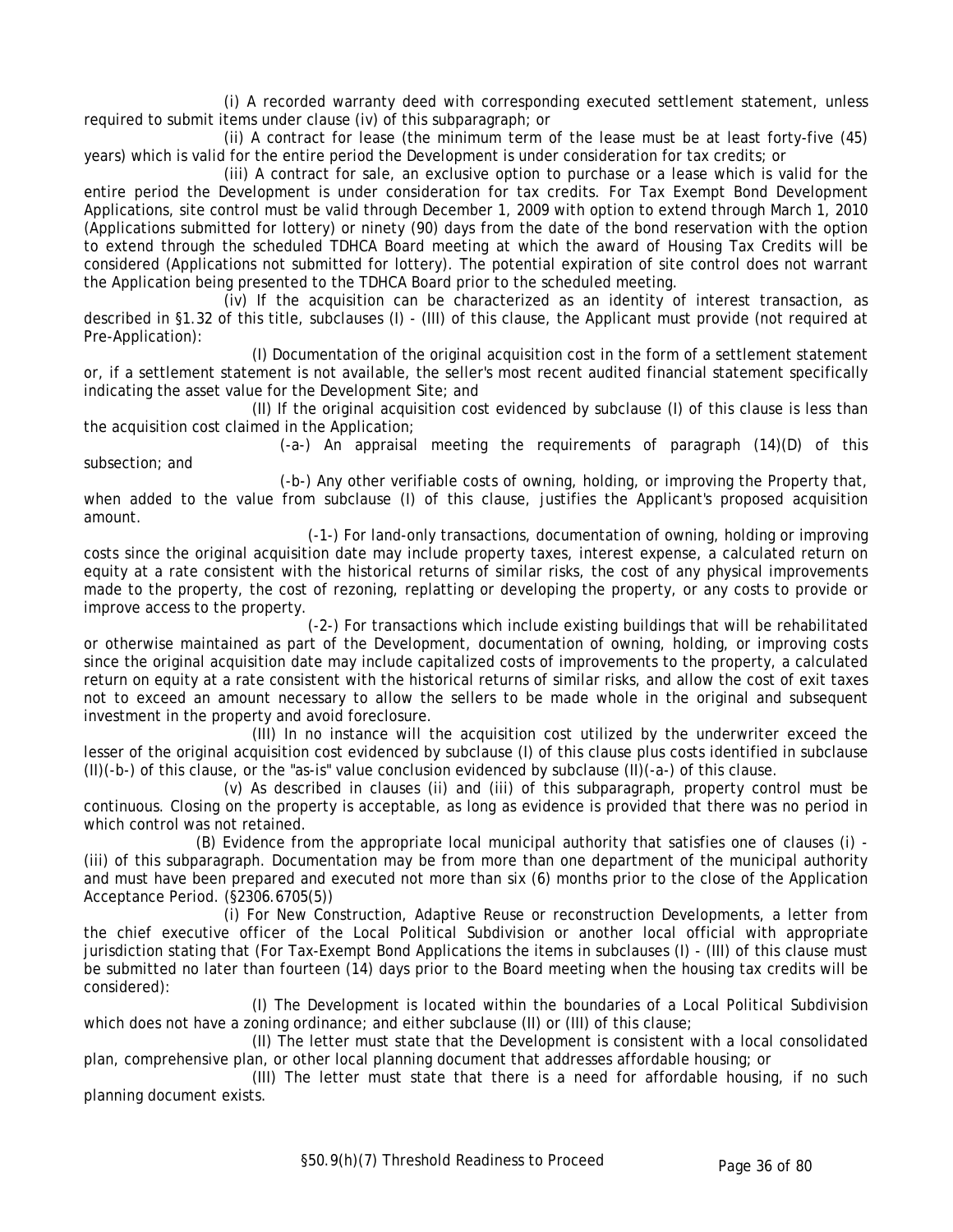(ii) For New Construction or reconstruction Developments, a letter from the chief executive officer of the Local Political Subdivision or another local official with appropriate jurisdiction stating that:

(I) The Development is permitted under the provisions of the zoning ordinance that applies to the location of the Development; or

(II) The Applicant is in the process of seeking the appropriate zoning and has signed and provided to the political subdivision a release agreeing to hold the political subdivision and all other parties harmless in the event that the appropriate zoning is denied. (§2306.6705(1)(B)) The Applicant must also provide at the time of Application a copy of the application for appropriate zoning filed with the local entity responsible for zoning approval and proof of delivery of that application in the form of a signed certified mail receipt, signed overnight mail receipt, or confirmation letter from said official. Final approval of appropriate zoning must be achieved and documentation of acceptable zoning for the Development, as proposed in the Application, must be provided to the Department at the time the Commitment Fee, or Determination Notice Fee, is paid. If this evidence is not provided with the Commitment Fee, any commitment of credits will be rescinded. No extensions may be requested for the deadline for submitting evidence of final approval of appropriate zoning.

(iii) For Rehabilitation Developments, documentation of current zoning is required. If the property is currently a non-conforming use as presently zoned, a letter from the chief executive officer of the political subdivision or another local official with appropriate jurisdiction which addresses the items in subclauses (I) - (IV) of this clause:

(I) A detailed narrative of the nature of non-conformance;

(II) The applicable destruction threshold;

(III) Owner's rights to reconstruct in the event of damage; and

(IV) Penalties for noncompliance.

(C) Evidence of interim and permanent financing sufficient to fund the proposed Total Housing Development Cost less any other funds requested from the Department and any other sources documented in the Application. Any local, state or federal financing identified in this section which restricts household incomes at any AMGI lower than restrictions required pursuant to the Rules must be identified in the Rent Schedule and the local, state or federal income restrictions must include corresponding rent levels that do not exceed 30% of the income limitation in accordance with §42(g) of the Code. The income and corresponding rent restrictions will be imposed by the Housing Tax Credit LURA and monitored throughout the extended use period. Such evidence must be consistent with the sources and uses of funds represented in the Application and shall be provided in one or more of the following forms described in clauses (i) - (iv) of this subparagraph:

(i) Bona fide financing in place as evidenced by:

(I) A valid and binding loan agreement; and

(II) Deed(s) of trust in the name of the Development Owner as grantor; or

(III) For TRDO-USDA §515 Developments involving, an executed TRDO-USDA letter indicating TRDO-USDA has received a Consent Request, also referred to as a Preliminary Submittal, as described in 7 CFR §3560.406 and a copy of the original loan documents; or

(ii) Bona fide commitment or term sheet for the interim and permanent loans issued by a lending institution or mortgage company that is actively and regularly engaged in the business of lending money which is addressed to the Development Owner and which has been executed by the lender (the term of the loan must be for a minimum of fifteen (15) years with at least a thirty (30) year amortization). The commitment must state an expiration date and all the terms and conditions applicable to the financing including the mechanism for determining the interest rate, if applicable, and the anticipated interest rate and any required Guarantors. Such a commitment may be conditional upon the completion of specified due diligence by the lender and upon the award of tax credits; or

(iii) Any federal, state or local gap financing, whether of soft or hard debt, must be identified at the time of Application as evidenced by:

(I) Evidence from the lending agency that an application for funding has been made or a letter from the funding entity indicating that funds for which the Applicant intends to apply for, will become available after March 1, 2010, along with a statement from the Applicant with respect to the loan amount to be applied for and the specific terms requested or to be requested; and

(II) A term sheet which clearly describes the amount and terms of the funding, and the date by which the funding determination will be made and any commitment issued, must be submitted; and

(III) Evidence of application for funding from another Department program is not required except as indicated on the Uniform Application, as long as the Department funding is on a concurrent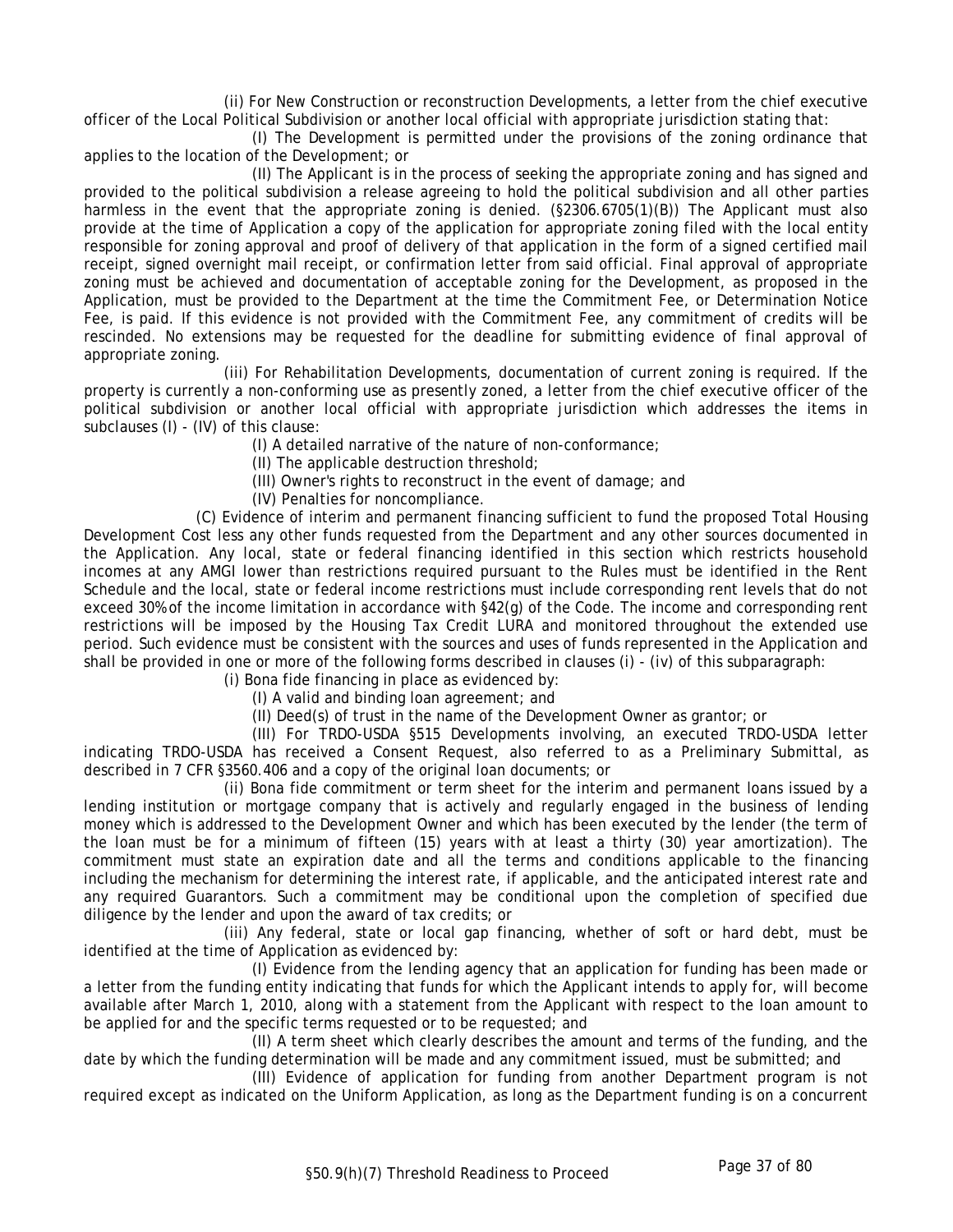funding period with the Application submitted and the Applicant clearly indicates that such an Application has been filed as required by the Application Submission Procedures Manual; and

(IV) If the commitment from any funding source identified in this subparagraph has not been received by the date the Department's Commitment Notice is to be submitted, the Application will be reevaluated for financial feasibility. If the Application is infeasible without the funding source, the Commitment Notice may be rescinded; or

(iv) If the Development will be financed through more than 5% of Development Owner contributions, provide a letter from an Third Party CPA verifying the capacity of the Development Owner to provide the proposed financing with funds that are not otherwise committed together with a letter from the Development Owner's bank or banks confirming that sufficient funds are available to the Development Owner. Documentation must have been prepared and executed not more than six (6) months prior to the close of the Application Acceptance Period.

(D) Provide the documents in clauses (i) - (iii) of this subparagraph:

(i) A copy of the full legal description for the Development Site; and

(ii) A current valuation report from the county tax appraisal district and documentation of the current total property tax rate for the Development Site (unless the site is located on land that is not subject to federal, state or local property taxes); and

(iii) A copy of:

(I) The current title policy (or title status report if on Tribal Land) which shows that the ownership (or leasehold) of the Development Site is vested in the name of the Development Owner; or

(II) a current title commitment with the proposed insured matching the name of the Development Owner and the title of the Development Site vested in the name of the seller or lessor as indicated on the sales contract, option or lease;

(III) If the title policy, title status report, or commitment is more than six (6) months old as of the day the Application Acceptance Period closes, then a letter from the title company/Bureau of Indian Affairs indicating that nothing further has transpired on the policy, title status report or commitment.

(8) **Evidence in the form of a certification of all of the notifications described in the subparagraphs of this paragraph.** Such notices must be prepared in accordance with the "Public Notifications" certification provided in the Application.

(A) Evidence in the form of a certification that the Applicant met the requirements and deadlines identified in clauses (i) - (iii) of this subparagraph. Notification must not be older than three (3) months from the first day of the Application Acceptance Period. (§2306.6705(9)) If evidence of these notifications was submitted with the Pre-Application Threshold for the same Application and satisfied the Department's review of Pre-Application Threshold, then no additional notification is required at Application, except that re-notification is required by tax credit Applicants who have submitted a change in the Application, whether from Pre-Application to Application or as a result of an Administrative Deficiency that reflects a total Unit increase of greater than 10%, a total increase of greater than 10% for any given level of AMGI, or a change to the population being served (elderly, Intergenerational Housing or family). For Applications submitted for Tax-Exempt Bond Developments or Applications not applying for Tax Credits, but applying only under other Multifamily Programs (HOME, Housing Trust Fund, etc.), notifications and proof thereof must not be older than three (3) months prior to the date the Volume III of the Application is submitted.

(i) The Applicant must request a list of Neighborhood Organizations on record with the county and state whose boundaries include the proposed Development Site from local elected officials as follows:

(I) No later than January 20, 2010 for Competitive Housing Tax Credit Applications (or for Tax-Exempt Bond Applications, Rural Rescue, or Applications not applying for Tax Credits, but applying only for other Multifamily Programs such as HOME, Housing Trust Fund, etc., not later than fourteen (14) days prior to submission of the Threshold documentation), the Applicant must e-mail, fax or mail with registered receipt a completed "Neighborhood Organization Request" letter as provided in the Application to the local elected official for the city and county where the Development is proposed to be located. If the Development is located in an Area that has district based local elected officials, or both at-large and district based local elected officials, the request must be made to the city council member or county commissioner representing that district; if the Development is located an Area that has only at-large local elected officials, the request must be made to the mayor or county judge for the jurisdiction. If the Development is not located within a city or is located in the Extra Territorial Jurisdiction (ETJ) of a city, the county local elected official must be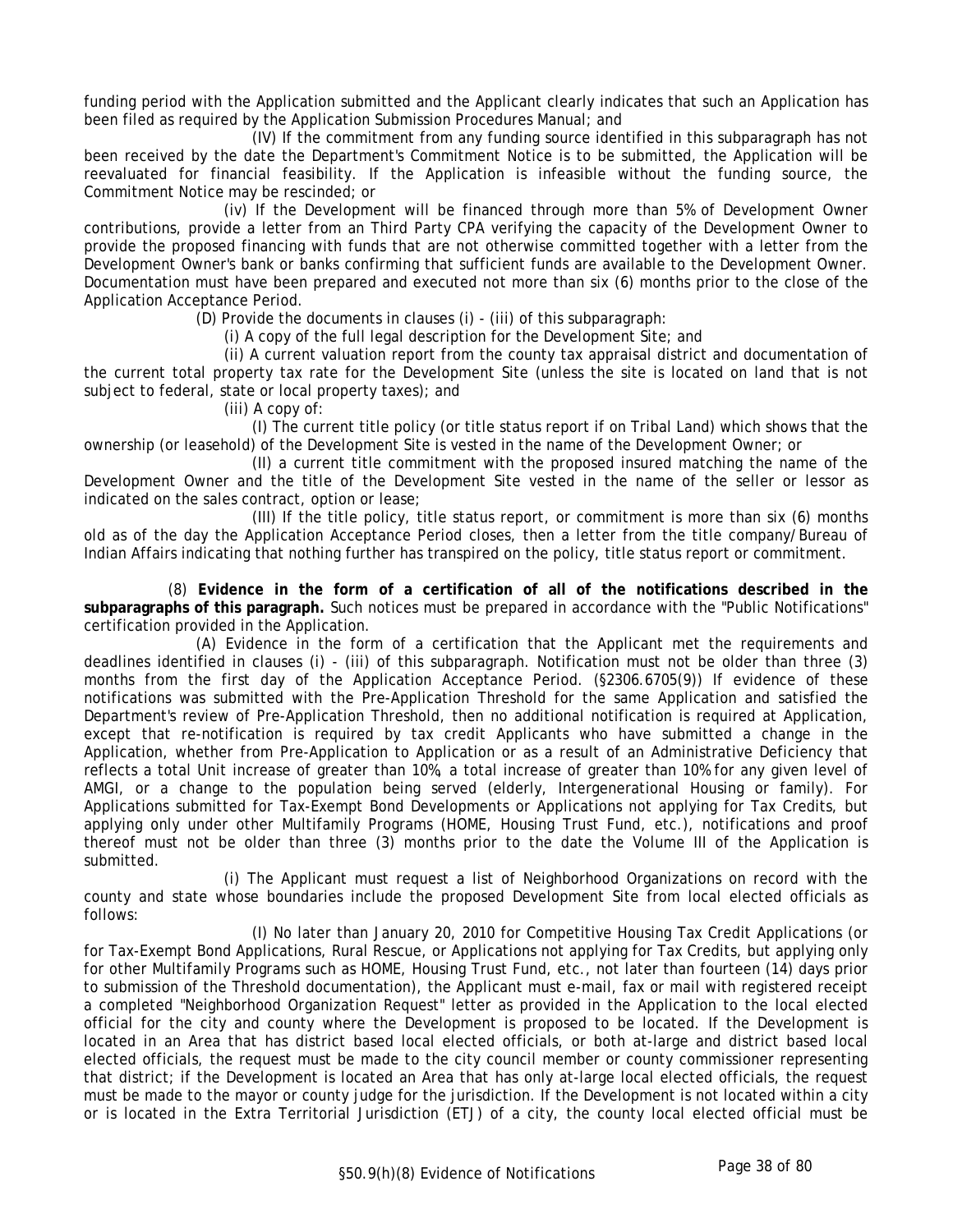contacted. In the event that local elected officials refer the Applicant to another source, the Applicant must request Neighborhood Organizations from that source in the same format;

(II) If no reply letter is received from the local elected officials by February 19, 2010 (or For Tax-Exempt Bond Developments or Applications not applying for Tax Credits, but applying only for other Multifamily Programs such as HOME, Housing Trust Fund, etc., by seven (7) days prior to the submission of the Application), then the Applicant must certify to that fact in the "Application Notification Certification Form" provided in the Application;

(III) The Applicant must list all Neighborhood Organizations on record with the county or state whose boundaries include the proposed Development Site as outlined by the local elected officials, or that the Applicant has knowledge of (regardless of whether the organization is on record with the county or state) as of the submission of the Application, in the "Application Notification Certification Form" provided in the Application.

(ii) Not later than the date the Application is submitted, notification must be sent to all of the following individuals and entities by e-mail, fax or mail with registered receipt return or similar tracking mechanism e-mail, fax or mail with registered receipt in the format required in the "Application Notification Template" provided in the Application. Developments located in an Extra Territorial Jurisdiction (ETJ) of a city are not required to notify city officials, however, are required to notify county officials. Evidence of Notification is required in the form of a certification in the "Application Notification Certification Form" provided in the Application, although it is encouraged that Applicants retain proof of delivery of the notifications, to the persons or entities prescribed in subclauses (I) - (IX) of this clause, in the event that the Department requires proof of Notification. Evidence of proof of delivery is demonstrated by signed receipt for mail or courier delivery and confirmation of receipt by recipient for facsimile and electronic mail. Officials to be notified are those officials in office at the time the Application is submitted.

(I) Neighborhood Organizations on record with the state or county whose boundaries include the proposed Development Site as identified in clause (i)(III) of this subparagraph.

(II) Superintendent of the school district containing the Development;

Development;

(III) Presiding officer of the board of trustees of the school district containing the

(IV) Mayor of the Governing Body of any municipality containing the Development;

(V) All elected members of the Governing Body of any municipality containing the

Development;

Development;

(VI) Presiding officer of the Governing Body of the county containing the Development;

(VII) All elected members of the Governing Body of the county containing the

(VIII) State senator of the district containing the Development; and

(IX) State representative of the district containing the Development.

(iii) Each such notice must include, at a minimum, all of the following:

(I) The Applicant's name, address, individual contact name and phone number;

(II) The Development name, address, city and county;

(III) A statement informing the entity or individual being notified that the Applicant is submitting a request for Housing Tax Credits with the Texas Department of Housing and Community Affairs;

(IV) Statement of whether the Development proposes New Construction, reconstruction, Adaptive Reuse or Rehabilitation;

(V) The type of Development being proposed (single family homes, duplex, apartments, townhomes, high-rise etc.) and population being served (family, Intergenerational Housing or elderly);

(VI) The approximate total number of Units and approximate total number of lowincome Units;

(VII) The approximate percentage of Units serving each level of AMGI (e.g. 20% at 50% of AMGI, etc.) and the approximate percentage of Units that are market rate;

(VIII) The number of Units and proposed rents (less utility allowances) for the lowincome Units and the number of Units and the proposed rents for any market rate Units. Rents to be provided are those that are effective at the time of the Application, which are subject to change as annual changes in the area median income occur; and

(IX) The expected completion date if credits are awarded.

(B) Signage on Property or Alternative. A Public Notification Sign shall be installed on the Development Site prior to the date the Application is submitted unless prohibited by local ordinance or code or restrictive covenants. Scattered site Developments must install a sign on each non-contiguous Development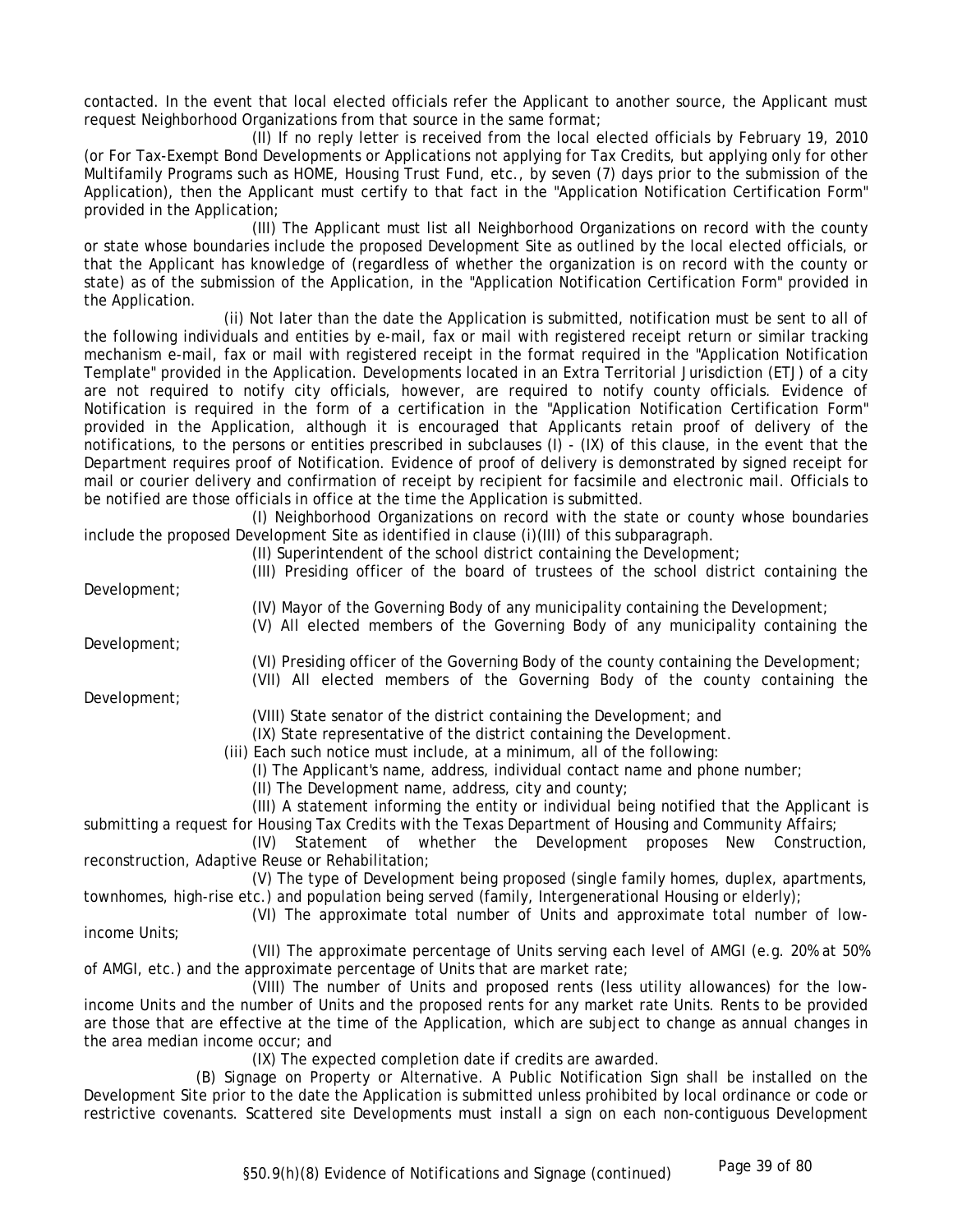Site. For Competitive Housing Tax Credit Applications the date, time and location of the public hearing, as published by the Department and closest to the Development Site, must be included on the sign. For Tax-Exempt Bond Developments, regardless of the Priority of the Application or the Issuer, the sign must be installed within thirty (30) days of the Department's receipt of Volumes I and II. The date, time and location of the bond Tax Exempt Fiscal Responsibility Act (TEFRA) public hearing must be included on the sign no later than thirty (30) days prior to the scheduled public hearing. Evidence submitted with the Application must include photographs of the site with the installed sign. The sign must be at least 4 feet by 8 feet in size and located within twenty feet of, and facing, the main road adjacent to the site. The sign shall be continuously maintained on the site until the day that the Board takes final action on the Application for the Development. The information and lettering on the sign must meet the minimum requirements identified in the Application. For Tax-Exempt Bond Developments, regardless of the issuer, the Applicant must certify to the fact that the sign was installed within thirty (30) days of submission and the date, time and location of the TEFRA hearing is indicated on the sign at least thirty (30) days prior to the date of the scheduled hearing. In areas where the Public Notification Sign is prohibited by local ordinance or code or restrictive covenant, an alternative to installing a Public Notification Sign and at the same required time, the Applicant shall, mail written notification to those addresses described in either clause (i) or (ii) of this subparagraph. This written notification must include the information otherwise required for the sign as provided in the Application. The final Application must include a map of the proposed Development Site and mark the distance required by clause (i) or (ii) of this subparagraph, up to 1,000 feet, showing street names and addresses; a list of all addresses the notice was mailed to; an exact copy of the notice that was mailed; and a certification that the notice was mailed through the U.S. Postal Service and stating the date of mailing. If Public Notification Sign is prohibited by local ordinance or code or restrictive covenant, evidence of the applicable ordinance or code or restrictive covenant must be submitted in the Application.

(i) All addresses required for notification by local zoning notification requirements. For example, if the local zoning notification requirement is notification to all those addresses within 200 feet, then that would be the distance used for this purpose; or

(ii) For Developments located in communities that do not have zoning, communities that do not require a zoning notification or those located outside of a municipality, all addresses located within 1,000 feet of any part of the proposed Development Site.

(C) If any of the Units in the Development are occupied at the time of Application, then the Applicant must certify that it has notified each tenant at the Development of all the information otherwise required on the sign, including the Department's public hearing schedule for comment on submitted Applications.

(9) **Evidence of the Development's proposed ownership structure and the Applicant's previous experience as described in subparagraphs (A) - (D) of this paragraph.**

(A) Chart which clearly illustrates the complete organizational structure of the final proposed Development Owner and of any Developer or Guarantor, providing the names and ownership percentages of all Persons having an ownership interest in the Development Owner or the Developer or Guarantor, as applicable, whether directly or through one or more subsidiaries. Nonprofit entities, public housing authorities, publicly traded corporations, individual board members, and executive directors must be included in this exhibit and trusts must list all beneficiaries that have the legal ability to control or direct activities of the trust and are not just financial beneficiaries.

(B) Each Applicant, Development Owner, Developer or Guarantor, or any entity shown on an organizational chart as described in subparagraph (A) of this paragraph that has ownership interest in the Development Owner, Developer or Guarantor, shall provide the following documentation, as applicable:

(i) For entities that are not yet formed but are to be formed either in or outside of the state of Texas, a certificate of reservation of the entity name from the Texas Office of the Secretary of State; or

(ii) For existing entities whether formed in or outside of the state of Texas, evidence that the entity has the authority to do business in Texas or has applied for such authority in the form of a Certificate of Filing from the Texas Office of the Secretary of State.

(C) Evidence that each entity shown on the organizational chart described in subparagraph (A) of this paragraph that has ownership interest in the Development Owner, Developer or Guarantor, has provided a copy of the completed and executed Previous Participation and Background Certification Form to the Department. Nonprofit entities, public housing authorities and publicly traded corporations are required to submit documentation for the entities involved; documentation for individual board members and executive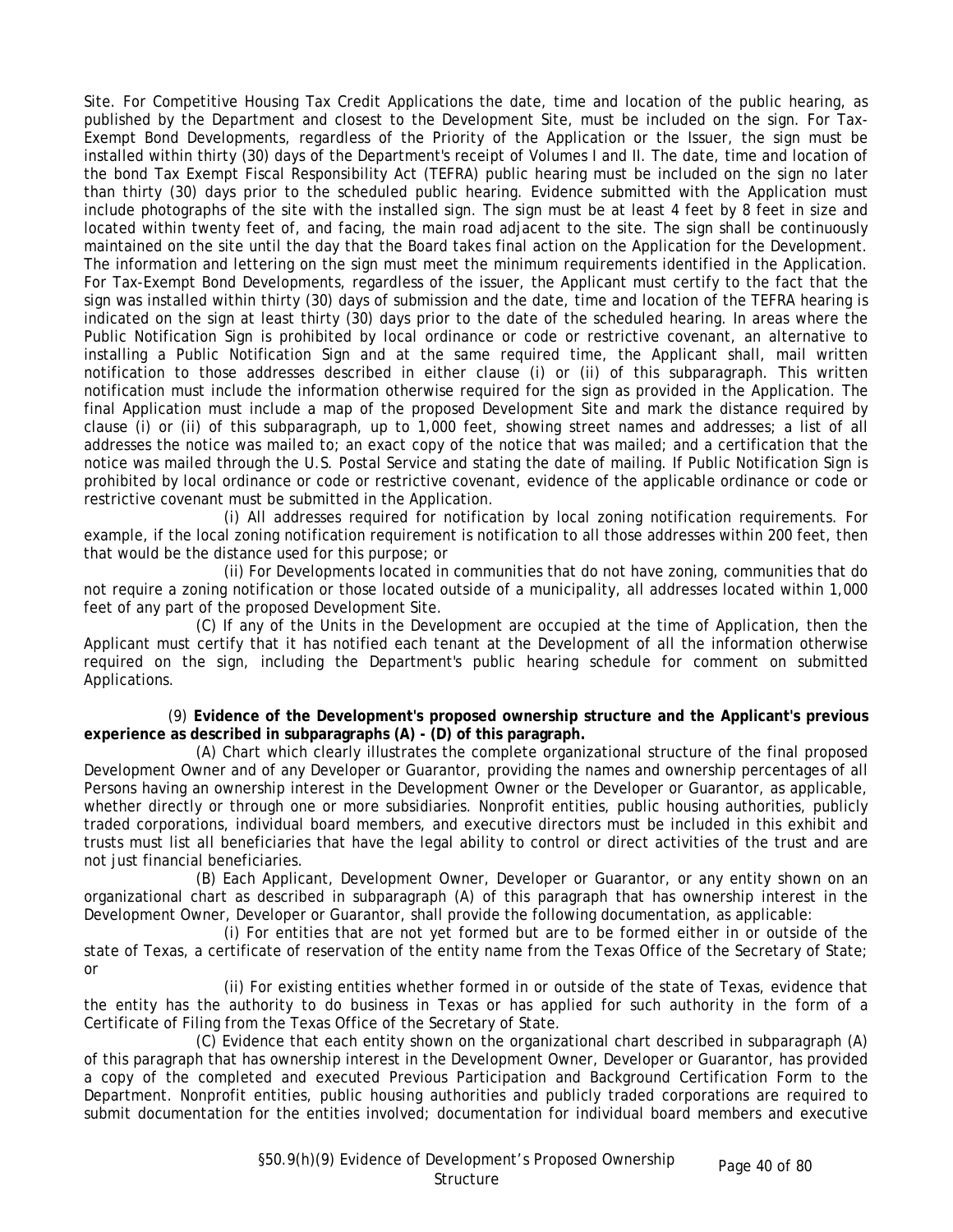directors is required for this exhibit. Any Person receiving more than 10% of the Developer fee will also be required to submit documents for this exhibit. The 2010 versions of these forms, as required in the Uniform Application, must be submitted. Units of local government are also required to submit this document. The form must include a list of all developments that are, or were, previously under ownership or Control of the Person. All participation in any TDHCA funded or monitored activity, including non-housing activities, must be disclosed.

(D) Evidence, in the form of a certification, that one of the Development Owner's General Partners, the Developer or their Principals has a record of successfully constructing or developing residential units in the capacity of owner, General Partner or Developer. Evidence must be a certification from the Department that the Person with the experience satisfies this exhibit, as further described under subsection (g)(1) of this section. Applicants must request this certification at least fourteen (14) days prior to the close of the Application Acceptance Period. Applicants must ensure that the Person whose name is on the certification appears in the organizational chart provided in subparagraph (A) of this paragraph.

(10) **Evidence of the Development's projected income and operating expenses as described in subparagraphs (A) - (D) of this paragraph:**

(A) All Developments must provide a 30-year proforma estimate of operating expenses and supporting documentation used to generate projections (operating statements from comparable properties);

(B) If rental assistance, an operating subsidy, an annuity, or an interest rate reduction payment is proposed to exist or continue for the Development, any related contract or other agreement securing those funds or proof of application for such funds must be provided, which at a minimum identifies the source and annual amount of the funds, the number of Units receiving the funds, and the term and expiration date of the contract or other agreement; (§2306.6705(4))

(C) Applicant must provide documentation from the source of the "Utility Allowance" estimate used in completing the Rent Schedule provided in the Application. This exhibit must clearly indicate which utility costs are included in the estimate;

(D) Occupied Developments undergoing Rehabilitation must also submit the items described in clauses (i) - (iv) of this subparagraph;

(i) The items in subclauses (I) and (II) of this clause are required unless the current property owner is unwilling to provide the required documentation. In that case, submit a signed statement as to the Applicant's inability to provide all documentation as described;

(I) Submit at least one of the following:

(-a-) Historical monthly operating statements of the subject Development for twelve (12) consecutive months ending not more than three (3) months from the first day of the Application Acceptance Period;

(-b-) The two most recent consecutive annual operating statement summaries;

(-c-) The most recent consecutive six (6) months of operating statements and the most recent available annual operating summary;

(-d-) All monthly or annual operating summaries available and a written statement from the seller refusing to supply any other summaries or expressing the inability to supply any other summaries, and any other supporting documentation used to generate projections may be provided; and

(II) A rent roll not more than six (6) months old as of the first day the Application Acceptance Period, that discloses the terms and rate of the lease, rental rates offered at the date of the rent roll, Unit mix, tenant names or vacancy, and dates of first occupancy and expiration of lease;

(ii) A written explanation of the process used to notify and consult with the tenants in preparing the Application; (§2306.6705(6))

(iii) For Intergenerational Housing Applications or Qualified Elderly Developments, identification of the number of existing tenants qualified under the target population elected under this title;

(iv) A relocation plan outlining relocation requirements and a budget with an identified funding source; and (§2306.6705(6))

(v) If applicable, evidence that the relocation plan has been submitted to the appropriate legal or governmental agency. (§2306.6705(6))

# (11) **Applications involving Nonprofit General Partners and Qualified Nonprofit Developments.**

(A) All Applications involving a nonprofit General Partner, regardless of the Set-Aside applied under, in which the Development will receive some financial or tax benefit for the involvement of the nonprofit General Partner, must submit all of the documents described in clauses (i) and (ii) of this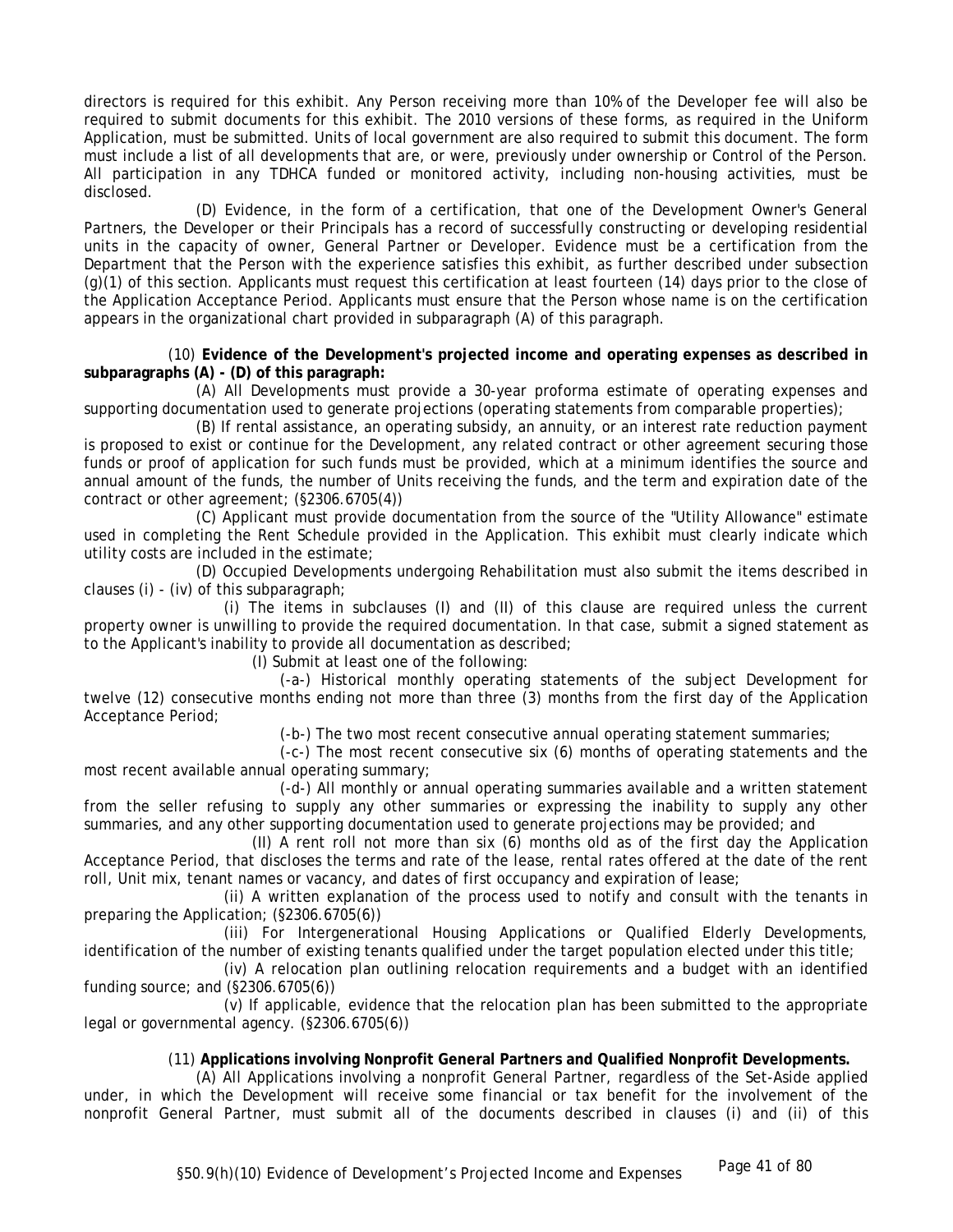subparagraph and indicate the nonprofit status on the carryover documentation and IRS Forms 8609: (§2306.6706)

(i) An IRS determination letter which states that the nonprofit organization is a  $\S501(c)(3)$ 

or (4) entity; and

(ii) The "Nonprofit Participation Exhibit."

(B) Additionally, all Applications applying under the Nonprofit Set-Aside, established under §50.7(b)(1) of this chapter, must also provide the following information with respect to the Qualified Nonprofit Organization as described in clauses (i) - (iii) of this subparagraph.

(i) A Third Party legal opinion stating:

(I) That the nonprofit organization is not affiliated with or Controlled by a for-profit organization and the basis for that opinion; and

(II) That the nonprofit organization is eligible, as further described, for a Housing Credit Allocation from the Nonprofit Set-Aside and the basis for that opinion. Eligibility is contingent upon the non-profit organization Controlling the Development, or if the organization's Application is filed on behalf of a limited partnership, or limited liability company, the Qualified Nonprofit Organization must be the controlling Managing Member; and otherwise meet the requirements of §42(h)(5) of the Code; and

(III) That one of the exempt purposes of the nonprofit organization is to provide lowincome housing; and

(IV) That the nonprofit organization prohibits a member of its board of directors, other than a chief staff member serving concurrently as a member of the board, from receiving material compensation for service on the board; and

(V) That the Qualified Nonprofit Development will have the nonprofit entity or its nonprofit Affiliate or subsidiary be the Developer or co-Developer as evidenced in the development agreement; and

(ii) A copy of the nonprofit organization's most recent audited financial statement; and

(iii) Evidence in the form of a certification that a majority of the members of the nonprofit organization's board of directors principally reside:

(I) In this state, if the Development is located in a Rural Area; or

(II) Not more than ninety (90) miles from the Development, if the Development is not located in a Rural Area.

(12) **Applicants applying for acquisition credits must provide:**

(A) An appraisal meeting the requirements of paragraph (14)(D) of this subsection; and

(B) An "Acquisition of Existing Buildings Form."

(13) **Authorization to Release Credit Information.** The authorization to release credit information must be unbound and clearly labeled. An Authorization to Release Credit Information" must be completed and signed for any General Partner, Developer or Guarantor and any Person that has an ownership interest of 10% or more in the Development Owner, General Partner, Developer, or Guarantor. Nonprofit entities, public housing authorities and publicly traded corporations are only required to submit documentation for the entities involved; documentation for individual board members and executive directors is not required for this exhibit.

(14) **Supplemental Threshold Reports.** All Applications must include documents under subparagraphs (A) and (B) of this paragraph. If required under paragraph (6) of this subsection, a Property Condition Assessment as described in subparagraph (C) of this paragraph must be submitted. If required under paragraph (7) or (12) of this subsection, an appraisal as described in subparagraph (D) of this paragraph must be submitted. All submissions must meet the requirements stated in subparagraphs (E) - (G) of this paragraph.

(A) A Phase I Environmental Site Assessment (ESA) report:

(i) Prepared by a qualified Third Party;

(ii) Dated not more than twelve (12) months prior to the first day of the Application Acceptance Period. In the event that a Phase I Environmental Site Assessment on the Development is more than twelve (12) months old prior to the first day of the Application Acceptance Period, the Applicant must supply the Department with an updated letter or updated report dated not more than three (3) months prior to the first day of the Application Acceptance Period from the Person or organization which prepared the initial assessment confirming that the site has been re-inspected and reaffirming the conclusions of the initial report or identifying the changes since the initial report;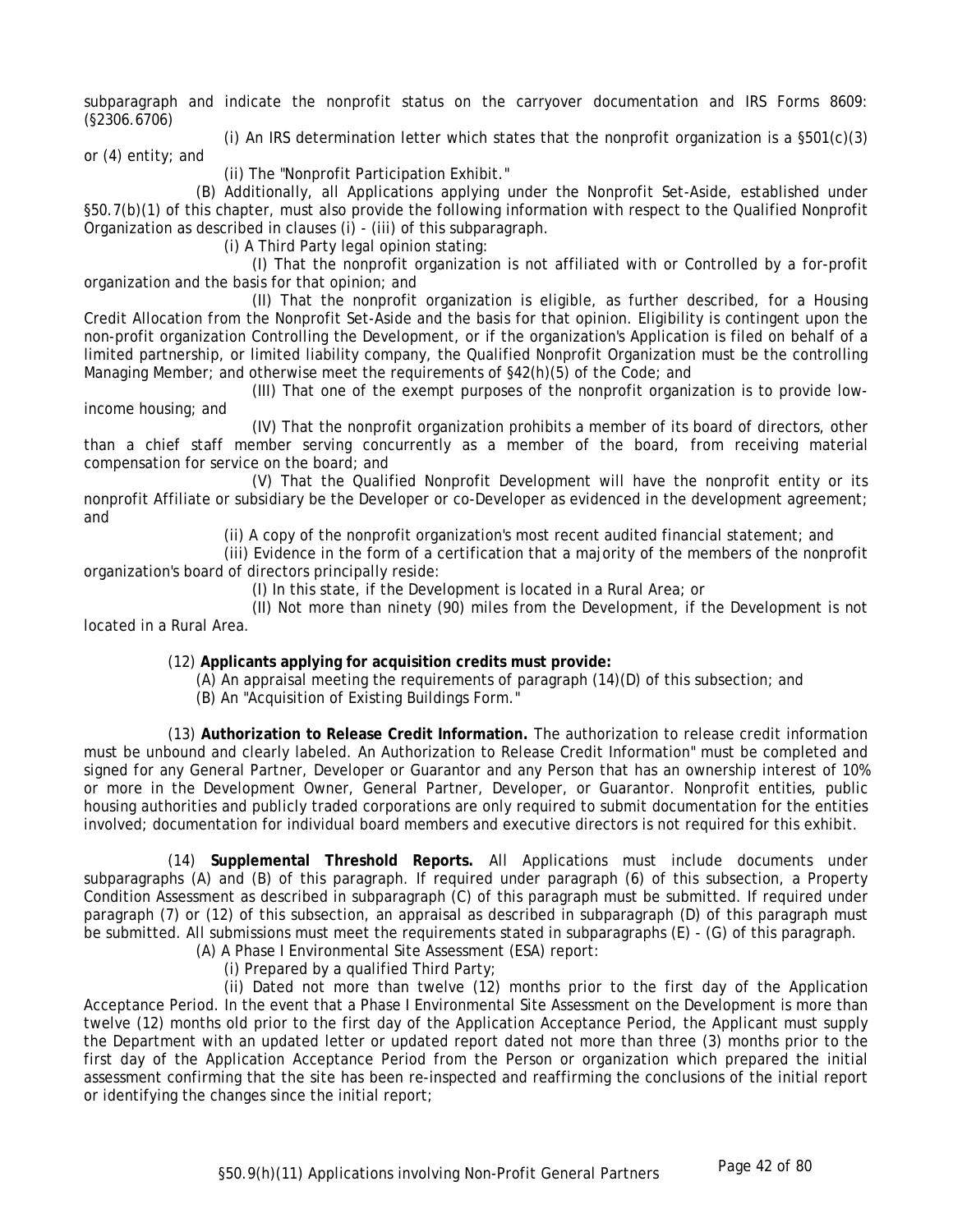(iii) Prepared in accordance with the Department's Environmental Site Assessment Rules and Guidelines, §1.35 of this title; and

(iv) Developments whose funds have been obligated by TRDO-USDA will not be required to supply this information; however, the Applicants of such Developments are hereby notified that it is their responsibility to ensure that the Development is maintained in compliance with all state and federal environmental hazard requirements.

(B) A comprehensive Market Analysis report:

(i) Prepared by a Third Party Qualified Market Analyst approved by the Department in accordance with the approval process outlined in the Market Analysis Rules and Guidelines, §1.33 of this title;

(ii) Dated not more than six (6) months prior to the first day of the Application Acceptance Period. In the event that a Market Analysis is more than six (6) months old prior to the first day of the Application Acceptance Period, the Applicant must supply the Department with an updated Market Analysis from the Person or organization which prepared the initial report; however the Department will not accept any Market Analysis which is more than twelve (12) months old as of the first day of the Application Acceptance Period;

(iii) Prepared in accordance with the methodology prescribed in the Department's Market Analysis Rules and Guidelines, §1.33 of this title; and

(iv) For Applications in the TRDO-USDA Set-Aside proposing acquisition and Rehabilitation with residential structures at or above 80% occupancy at the time of Application Submission, the appraisal, required under paragraph (7) or (12) of this subsection and prepared in accordance with the Uniform Standards of Professional Appraisal Practice and the Department's Appraisal Rules and Guidelines, §1.34 of this title, will satisfy the requirement for a Market Analysis; however the Department may request additional information as needed. (§2306.67055, §42(m)(1)(A)(iii))

(C) A Property Condition Assessment (PCA) report (required for Rehabilitation, reconstruction and Adaptive Reuse Developments):

(i) Prepared by a qualified Third Party;

Period;

(ii) Dated not more than six (6) months prior to the first day of the Application Acceptance (iii) Prepared in accordance with the Department's Property Condition and Assessment

Rules and Guidelines, §1.36 of this title; and

(iv) For Developments which require a capital needs assessment from TRDO-USDA, the capital needs assessment may be substituted and may be more than six (6) months old, as long as TRDO-USDA has confirmed in writing that the existing capital needs assessment is still acceptable and it meets the requirements of §1.36 of this title.

(D) An appraisal report:

(i) Prepared by a qualified Third Party;

(ii) Dated not more than six (6) months prior to the first day of the Application Acceptance Period. In the event that an appraisal is more than six (6) months old prior to the first day of the Application Acceptance Period, the Applicant must supply the Department with an updated appraisal from the Person or organization which prepared the initial report; however the Department will not accept any appraisal which is more than twelve (12) months old as of the first day of the Application Acceptance Period;

(iii) Prepared in accordance with the Uniform Standards of Professional Appraisal Practice and the Department's Appraisal Rules and Guidelines, §1.34 of this title; and

(iv) For Developments that require an appraisal from TRDO-USDA, the appraisal may be more than six (6) months old, as long as TRDO-USDA has confirmed in writing that the existing appraisal is still acceptable.

(E) Inserted at the front of each of these reports must be a transmittal letter from the individual preparing the report that states that the Department is granted full authority to rely on the findings and conclusions of the report. The transmittal letter must also state the report preparer has read and understood the Department rules specific to the report found at §§1.33 - 1.36 of this title.

(F) All Applicants acknowledge by virtue of filing an Application that the Department is not bound by any opinion expressed in the report. The Department may determine from time to time that information not required in the Department's Rules and Guidelines will be relevant to the Department's evaluation of the need for the Development and the allocation of the requested Housing Credit Allocation Amount. The Department may request additional information from the report provider or revisions to the report to meet this need. In instances of non-response by the report provider, the Department may substitute in-house analysis.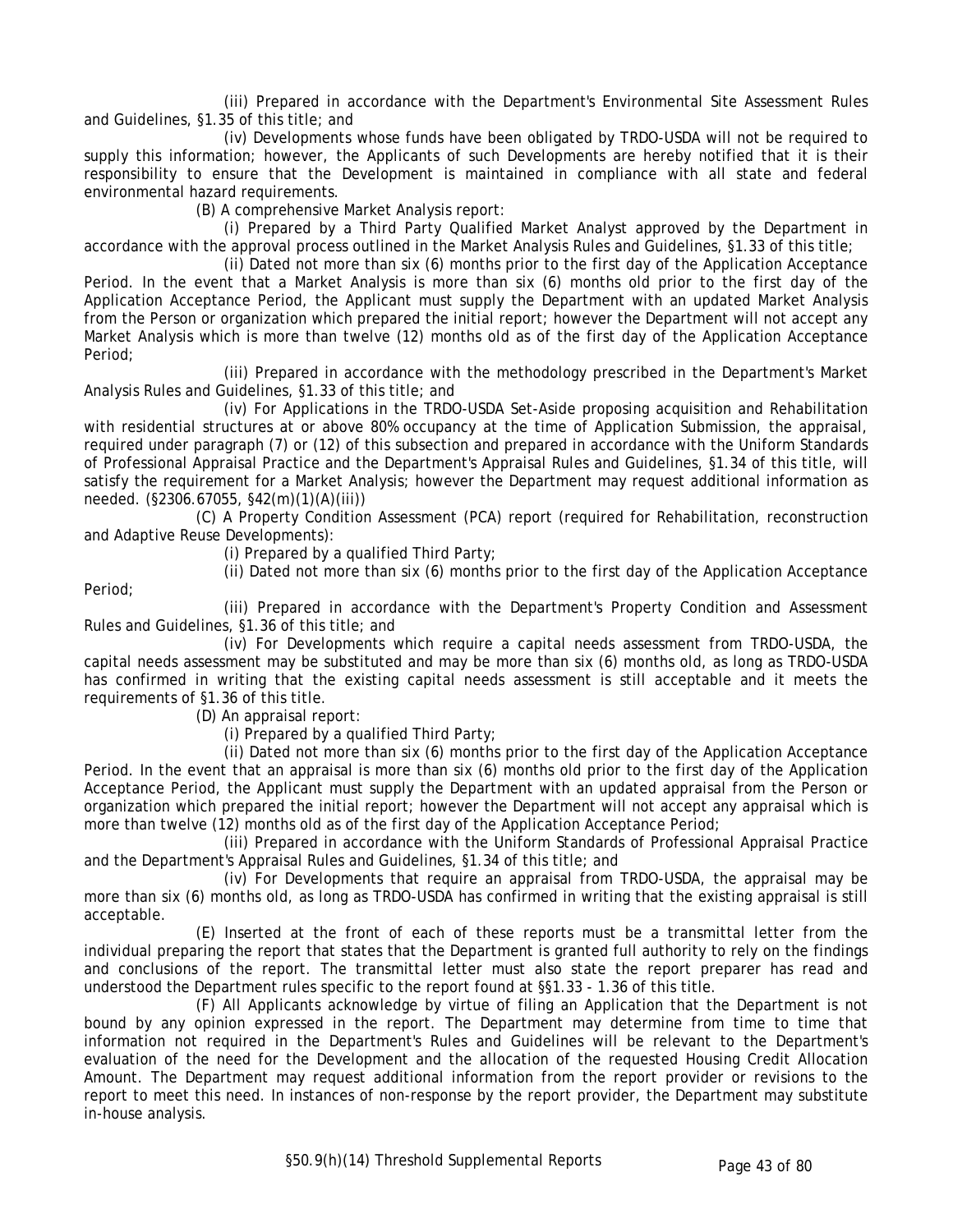(G) The requirements for each of the reports identified in subparagraphs (A) - (C) of this paragraph can be satisfied in either of the methods identified in clause (i) or (ii) of this subparagraph and meet the requirements of clause (iii) of this subparagraph.

(i) Upon Application submission, the documentation for each of these exhibits may be submitted in its entirety; or

(ii) Upon Application submission, the Applicant may provide evidence in the form of an executed engagement letter with the party performing each of the individual reports that the required exhibit has been commissioned to be performed and that the delivery date will be no later than April 1, 2010. In addition to the submission of the engagement letter with the Application, a map must be provided that reflects the Qualified Market Analyst's intended market area. Subsequently, the entire exhibit must be submitted on or before 5:00 p.m. CDT, April 1, 2010. If the entire exhibit is not received by that time, the Application will be terminated and will be removed from consideration;

(iii) A single hard copy of the report and a searchable soft copy in the format of a single file containing all information and exhibits in the hard copy report, presented in the order they appear in the hard copy report on a CD-R clearly labeled with the report type, Development name, and Development location are required.

(15) **Self-Scoring.** Applicant's self-score must be completed on the "Application Self-Scoring Form." An Applicant may not adjust the Application Self Scoring Form, after the submission of the Application, without a request from the Department as a result of an Administrative Deficiency.

(i) **Selection Criteria**. All Applications will be scored and ranked using the point system identified in this subsection. Unless otherwise stated, do not round calculations. Points other than those provided in paragraphs (2) and (6) of this subsection will not be awarded unless requested in the Self Scoring Form. All Applications, with the exception of TRDO-USDA Applications, must receive a final score totaling a minimum of 118, not including any points awarded or deducted pursuant to paragraphs (2) and (6) of this subsection to be eligible for an allocation of Housing Tax Credits. Maximum Total Points: 240.

(1) **Financial Feasibility of the Development.** Financial Feasibility of the Development based on the supporting financial data required in the Application that will include a Development underwriting pro forma from the permanent or construction lender. (§2306.6710(b)(1)(A)) Applications may qualify to receive 28 points for this item. No partial points will be awarded. Evidence will include the documentation required for this exhibit, as reflected in the Application submitted, in addition to the commitment letter required under subsection  $(h)(7)(C)$  of this section. The supporting financial data shall include:

(A) A fifteen year pro forma prepared by the permanent or construction lender:

(i) Specifically identifying each of the first five (5) years and every fifth year thereafter;

(ii) Specifically identifying underlying assumptions including, but not limited to general growth factor applied to income and expense; and

(iii) Indicating that the Development maintains a minimum 1.15 debt coverage ratio throughout the initial fifteen (15) years proposed for all third party lenders that require scheduled repayment; and

(B) A statement in the commitment letter, or other form deemed acceptable by the Department, indicating that the lender's assessment finds that the Development will be feasible for fifteen (15) years.

(C) For Developments receiving financing from TRDO-USDA, the form entitled "Sources and Uses Comprehensive Evaluation for Multi-Family Housing Loans" or other form deemed acceptable by the Department shall meet the requirements of this section.

(2) **Quantifiable Community Participation from Neighborhood Organizations on Record with the State or County and Whose Boundaries Contain the Proposed Development Site.** Points will be awarded based on written statements of support or opposition from Neighborhood Organizations on record with the state or county in which the Development is to be located and whose boundaries contain the proposed Development site. (§2306.6710(b)(1)(B); §2306.6725(a)(2)) It is possible for points to be awarded or deducted based on written statements from organizations that were not identified by the process utilized for notification purposes under subsection  $(h)(8)(A)(ii)$  of this section if the organization provides the information and documentation required in subparagraphs (A) - (C) of this paragraph. It is also possible that neighborhood organizations that were initially identified as appropriate organizations for purposes of the notification requirements will subsequently be determined by the Department not to meet the requirements for scoring. If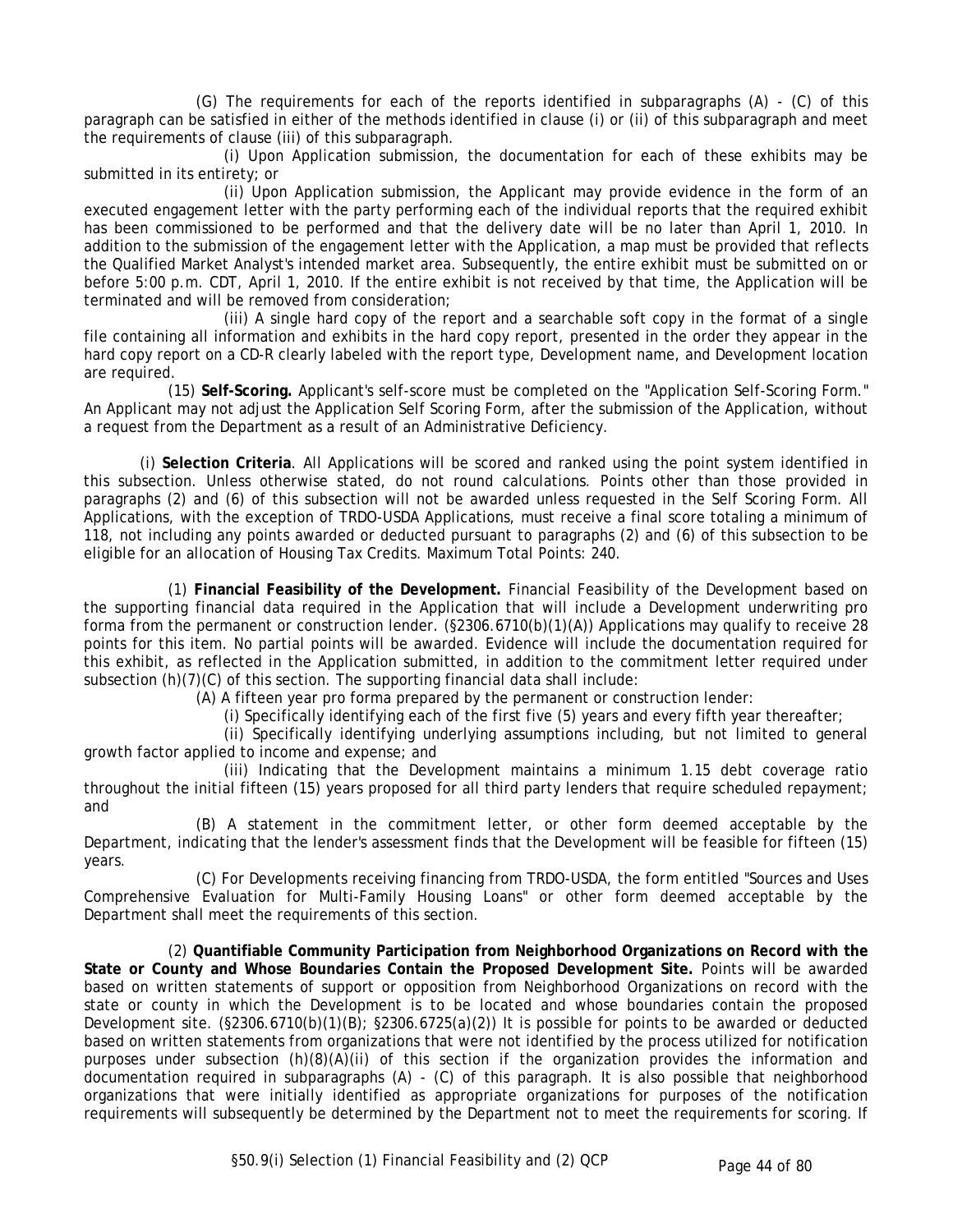an organization is determined not to be qualified under this paragraph, the organization may qualify under paragraph (18)(B) of this subsection.

(A) Basic Submission Requirements for Scoring. Each Neighborhood Organization may submit one letter (and enclosures) that represents the organization's input. In order to receive a point score, the letter (and enclosures) must be received, by the Department, or postmarked, if mailed by the U.S. Postal Service, no later than March 1, 2010, for letters relating to Applications that submitted a Pre-Application, or April 1, 2010 if a Pre-Application was not submitted. Letters should be addressed to the Texas Department of Housing and Community Affairs, "Attention: Director of Multifamily Finance (Neighborhood Input)." Letters received after the applicable deadline will be summarized for the Board's information and consideration, but will not affect the score for the Application. The organization's letter (and enclosures) must:

(i) State the name and location of the proposed single Development;

(ii) Certify that the letter is signed by the persons with the authority to sign on behalf of the neighborhood organization, and provide:

(I) the street and/or mailing addresses;

(II) day and evening phone numbers;

(III) and e-mail addresses and/or facsimile numbers for the signers of the letter and one additional contact for the organization;

 (iii) Certify that the organization has boundaries, and that the boundaries in effect March 1, 2010 contain the proposed Development Site;

(iv) Certify that the organization meets the definition of "Neighborhood Organization" as defined in §50.3(68) of this chapter. For the purposes of this section, a "Neighborhood Organization" is defined as an organization of persons living near one another within the organization's defined boundaries in effect March 1, 2010 that contain the proposed Development site and that has a primary purpose of working to maintain or improve the general welfare of the neighborhood. "Neighborhood Organizations" include homeowners associations, property owners associations, and resident councils in which the council is commenting on the Rehabilitation or reconstruction of the property occupied by the residents. "Neighborhood Organizations" do not include broader based "community" organizations;

(v) Include documentation showing that the organization is on record as of March 1, 2010 with the state or county in which the Development is proposed to be located. The receipt of a QCP letter, by the Department on or before March 1, 2010, that meets the requirements outlined in the QCP neighborhood information packet and the 2010 QAP, will constitute being on record with the State. The Neighborhood Organization letter must be signed by two officials or board members of the Neighborhood Organization and must include in its letter, a contact name with a mailing address and phone number of the persons signing the letter; one additional contact for the organization a written description and map of the organization's geographical boundaries; and proof that the boundaries described were in effect as of March 1, 2010. This request must be received no later than March 1, 2010. Acceptance of this documentation will be subject to Department approval. The Department is permitted to issue a deficiency notice for this registration process and if satisfied, the organization will still be deemed to be timely placed on record with the state;

(vi) Accurately certify that the Neighborhood Organization was not formed by any Applicant, Developer, or any employee or agent of any Applicant (the seller of land is not considered, with the exception of an identity of interest, to be an agent of the Application) in the 2010 Competitive Housing Tax Credit Application Round, that the organization and any member did not accept money or a gift to cause the Neighborhood Organization to take its position of support or opposition, and has not provided any assistance other than education and information sharing to the Neighborhood Organization to meet the requirements of this subparagraph for any Application in the Application Round (i.e. hosting a public meeting, providing the "TDHCA Information Packet for Neighborhoods" to the Neighborhood Organization, or referring the Neighborhood Organization to TDHCA staff for guidance). Applicants may not provide any "production" assistance to meet these requirements for any Application in the Application Round (i.e. use of fax machines owned by the Applicant, use of legal counsel related to the Applicant, or assistance drafting a letter for the purposes of this subparagraph). Any deficiency notices issued to the Neighborhood Organization will also be sent to the Applicant for information purposes only. Applicants may not provide delivery assistance of any communication between the Neighborhood Organization and the Department and Applicants may not assist the Neighborhood Organization in preparing its response to a deficiency notice. Applicants may provide information about the deficiency notice process or deadlines to a Neighborhood Organization;

(vii) A Neighborhood Organization must take reasonable measures to provide notice to persons eligible to join or participate in the affairs of the organization of that right. Examples of reasonable measure would be giving notice in a newsletter distributed where residents will likely see them; posting notice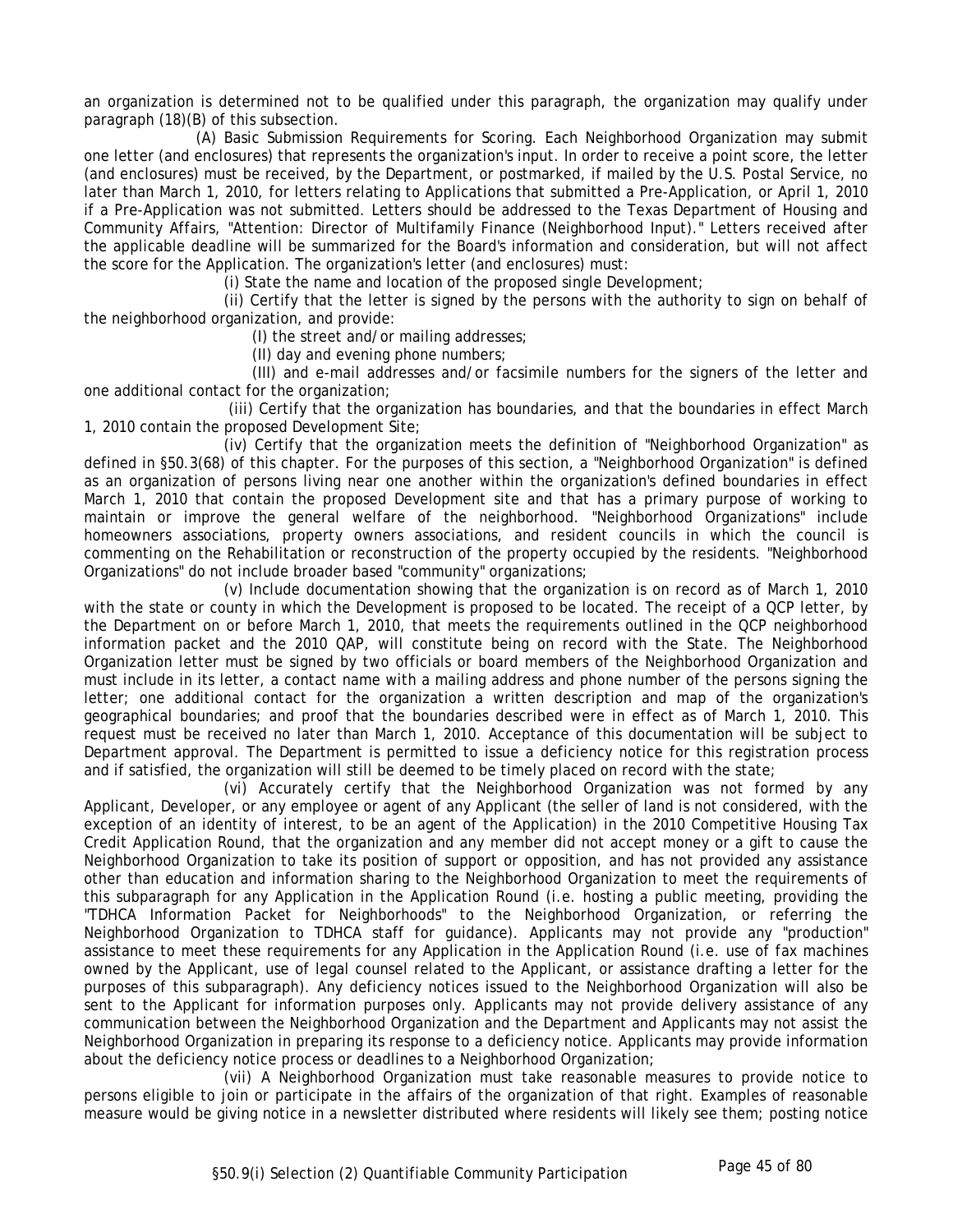(in compliance with local signage requirements). Neighborhood Organizations must also comply, as applicable, with their own bylaws, other constitutive or governing documents.

(viii) While not required, the organization is encouraged to hold a meeting to which all the members of the organization are invited to consider whether the organization should support, oppose, or be neutral on the proposed Development, and to have the membership vote on whether the organization should support, oppose, or be neutral on the proposed Development. The organization is also encouraged to invite the Developer or Applicant to this meeting; and

(ix) Letters from Neighborhood Organizations, and subsequent correspondence from Neighborhood Organizations, may not be provided via the Applicant which includes facsimile and e-mail communication.

(B) Scoring of Letters (and Enclosures). The input must clearly and concisely state each reason for the Neighborhood Organization's support for or opposition to the proposed Development.

(i) The score awarded for each letter for this exhibit will range from a maximum of +24 for the position support to +12 for the neutral position to 0 for a position of opposition. The number of points to be allocated to each organization's letter will be based on the organization's letter and evidence enclosed with the letter. The final score will be determined by the Executive Director. The Department may investigate a matter and contact the Applicant and Neighborhood Organizations for more information. The Department may consider any relevant information specified in letters from other Neighborhood Organizations regarding a Development in determining a score.

(ii) The Department highly values quality public input addressed to the merits of a Development. Input that points out matters that are specific to the neighborhood, the proposed site, the proposed Development, or Developer are valued. If a proposed Development is permitted by the existing or pending zoning or absence of zoning, concerns addressed by the allowable land use that are related to any multifamily development may generally be considered to have been addressed at the local level through the land use planning process. Input concerning positive efforts or the lack of efforts by the Applicant to inform and communicate with the neighborhood about the proposed Development is highly valued. If the Neighborhood Organization refuses to communicate with the Applicant the efforts of the Applicant will not be considered negative. Input that evidences unlawful discrimination against classes of persons protected by Fair Housing law or the scoring of which the Department determines to be contrary to the Department's efforts to affirmatively further fair housing will not be considered.

(iii) In general, letters that meet the requirements of this paragraph and:

(I) Establish at least one reason for support or opposition will be scored the maximum points for either support (+24 points) or opposition (zero); or

(II) That do not establish a reason for support or opposition or that are unclear will be considered ineligible and scored as neutral (+12 points).

(iv) If an Application receives multiple eligible letters, the average score of all eligible letters will be applied to the Application.

(v) Applications for which no letters from Neighborhood Organizations are scored will receive a neutral score of +12 points.

(C) Basic Submission Deficiencies. The Department is authorized but not required to request that the Neighborhood Organization provide additional information or documentation the Department deems relevant to clarify information contained in the organization's letter (and enclosures). If the Department determines to request additional information from an organization, it will do so by e-mail or facsimile to the email addresses or facsimile number provided with the organization's letter. If the deficiencies are not clarified or corrected in the Department's determination within five (5) business days from the date the e-mail or facsimile is sent to the organization, the organization's letter will not be considered further for scoring and the organization will be so advised. This potential deficiency process does not extend any deadline required above for the "Quantifiable Community Participation" process. An organization may not submit additional information or documentation after the applicable deadlines except in response to an e-mail or facsimile from the Department specifically requesting additional information.

(3) **The Income Levels of Tenants of the Development. Applications may qualify to receive up to 22 points for qualifying under only one of subparagraphs (A) - (F) of this paragraph.** To qualify for these points, the household incomes must not be higher than permitted by the AMGI level (must round to the next highest whole Unit, no less than one Unit). If a Development includes market rate or non-restricted Units, to qualify for these points at least 10% of all the Units that are not Low-Income Units (i.e. market rate or nonrestricted Units) in the Development must be set-aside with incomes at or below 80% of AMGI. The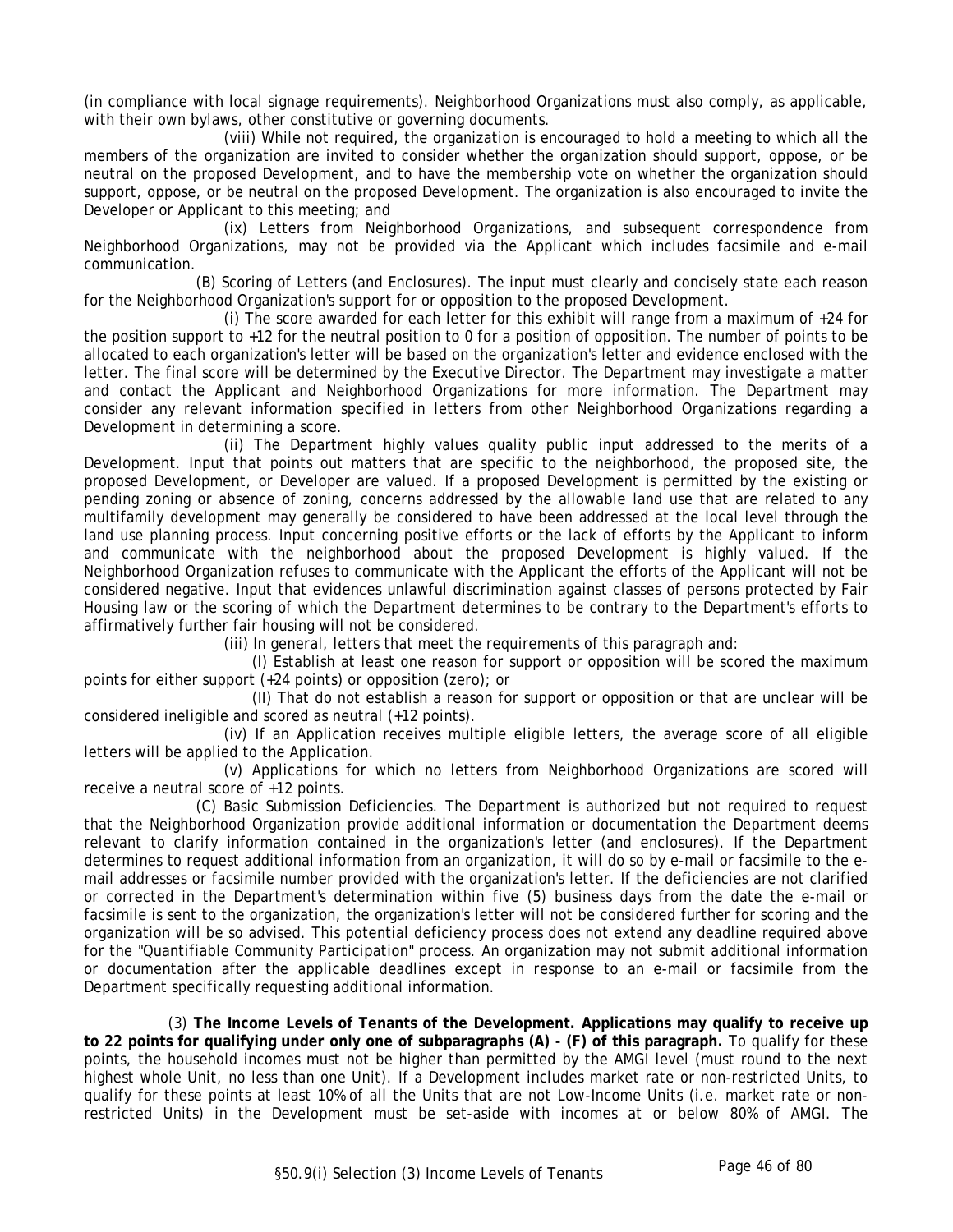Development Owner, upon making selections for this exhibit, will set aside Units at the levels of AMGI and will maintain the percentage of such Units continuously over the compliance and extended use period as specified in the LURA. These income levels require corresponding rent levels that do not exceed 30% of the income limitation in accordance with  $\S42(q)$ , Internal Revenue Code.  $(\S\S2306.111(q)(3)(B)$ ; 2306.111(g)(3)(E); 2306.6710(b)(1)(C); 2306.6710(e); and 42(m)(1)(B)(ii)(I))

(A) 22 points if at least 80% of the Low-Income Units in the Development are set-aside with incomes at or below 50% of AMGI; or

(B) 22 points if at least 40% of the Low-Income Units in the Development are set-aside with incomes at or below a combination of 50% and 30% of AMGI in which at least 5% of the Low-Income Units are at or below 30% of AMGI; or

(C) 20 points if at least 60% of the Low-Income Units in the Development are set-aside with incomes at or below 50% of AMGI; or

(D) 18 points if at least 10% of the Low-Income Units in the Development are set-aside with incomes at or below 30% of AMGI; or

(E) 16 points if at least 40% of the Low-Income Units in the Development are set-aside with incomes at or below 50% of AMGI; or

(F) 14 points if at least 35% of the Low-Income Units in the Development are set-aside with incomes at or below 50% of AMGI.

(4) **The Size and Quality of the Units (Development Characteristics).** Applications may qualify to receive up to 20 points. Applications may qualify for points under both subparagraphs (A) and (B) of this paragraph. (§2306.6710(b)(1)(D) and §42(m)(1)(C)(iii))

(A) Size of the Units. Applications may qualify to receive 6 points. The Development must meet the minimum requirements identified in this subparagraph to qualify for points. Six points for this item will be automatically granted for Applications involving Rehabilitation (excluding Reconstruction), Developments receiving funding from TRDO-USDA, or Developments proposing Single Room Occupancy without meeting these square footage minimums if requested in the Self Scoring Form. The square feet of all of the Units in the Development, for each type of Unit, must be at least the minimum noted in clauses (i) - (v) of this subparagraph. Changes to an Application during any phase of the review process that decreases the square footage below the minimums noted in clauses (i) - (v) of this subparagraph, will be re-evaluated and may result in a reduction of the Application score.

(i) 600 square feet for an efficiency Unit;

(ii) 700 square feet for a one Bedroom Unit that is not in a Qualified Elderly Development nor an age restricted unit in an Intergenerational Development; 600 square feet for a one Bedroom Unit in a Qualified Elderly Development or an age restricted unit in an Intergenerational Development;

(iii) 950 square feet for a two Bedroom Unit that is not in a Qualified Elderly Development nor an age restricted unit in an Intergenerational Development; 750 square feet for a two Bedroom Unit in a Qualified Elderly Development or an age restricted unit in an Intergenerational Development;

(iv) 1,050 square feet for a three Bedroom Unit; and

(v) 1,250 square feet for a four Bedroom Unit.

(B) Quality of the Units. Applications may qualify to receive 14 points. Applications in which Developments provide specific amenity and quality features in every Unit at no extra charge to the tenant will be awarded points based on the point structure provided in clauses (i) - (xix) of this subparagraph, not to exceed 14 points in total. Applications involving scattered site Developments must have all of the Units located with a specific amenity to count for points. Applications involving Rehabilitation (excluding reconstruction) or Single Room Occupancy may receive 1.5 points for each point item, not to exceed 14 points in total (do not round).

(i) Covered entries (1 point);

(ii) Nine foot ceilings in living room and all bedrooms (at minimum) (1 point);

(iii) Microwave ovens (1 point);

(iv) Self-cleaning or continuous cleaning ovens (1 point);

(v) Ceiling fixtures in all rooms (light with ceiling fan in living area and all bedrooms) (1

point);

- (vi) Refrigerator with icemaker (1 point);
- (vii) Laundry connections (2 points);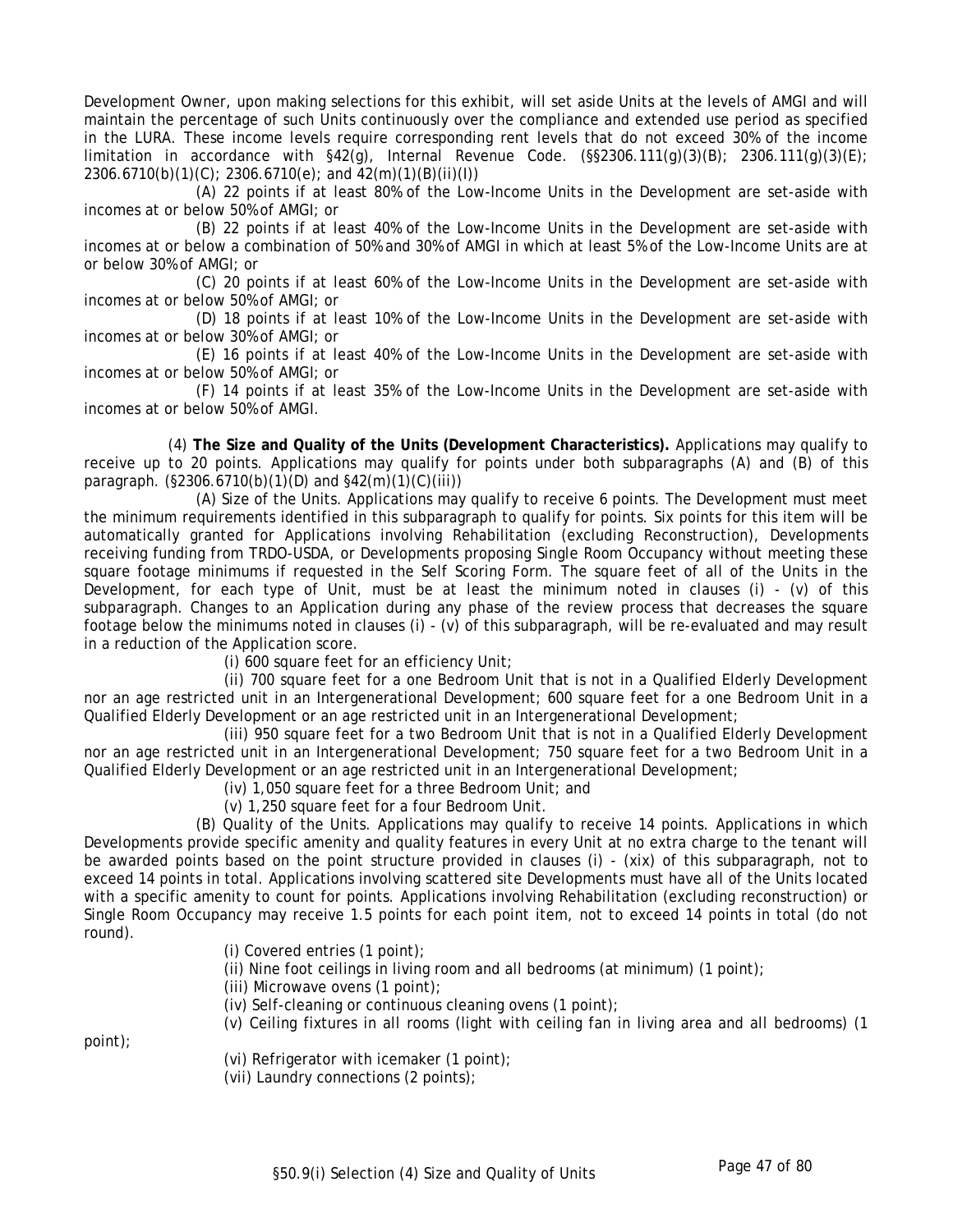(viii) Storage room or closet, of approximately 9 square feet or greater, which does not include bedroom, entryway or linen closets - does not need to be in the Unit but must be on the property site (1 point);

(ix) Laundry equipment (washers and dryers) for each individual unit including a front loading washer and dryer in required UFAS compliant Units (3 points);

 $(x)$  Thirty (30) year architectural shingle roofing (1 point);

(xi) Covered patios or covered balconies (1 point);

(xii) Covered parking (including garages) of at least one covered space per Unit (2 points);

(xiii) 100% masonry on exterior, which can include stucco, cementitious board products, concrete brick and mortarless concrete masonry, but not EIFS synthetic stucco (3 points) (Applicants may not select this item if item (xiv) of this subclause is selected);

(xiv) Greater than 75% masonry on exterior, which can include stucco and cementitious board products, concrete brick and mortarless concrete masonry, but not EIFS synthetic stucco (1 point) (Applicants may not select this item if item (xiii) of this subclause is selected);

(xv) Use of energy efficient alternative construction materials (for example, Structural Insulated Panel construction) with wall insulation at a minimum of R-20 (3 points);

(xvi) R-15 Walls / R-30 Ceilings (rating of wall system) (3 points);

(xvii) 14 SEER HVAC or evaporative coolers in dry climates for New Construction, Adaptive Reuse, and reconstruction or radiant barrier in the attic for Rehabilitation (excluding reconstruction) (3 points);

> (xviii) High Speed Internet service to all Units at no cost to residents (2 points); or (xix) Fire sprinklers in all Units (2 points).

(5) **The Commitment of Development Funding by Local Political Subdivisions.** Applications may qualify to receive up to 18 points for qualifying under this paragraph provided for under Development Funding. (§2306.6710(b)(1)(E))

(A) Basic Submission Requirements for Scoring. Evidence of the following must be submitted in accordance with the Application Submission Procedures Manual (ASPM).

(i) The loans, grant(s) or in-kind contribution(s) must be attributed to the Total Housing Development Costs, as defined in this chapter, unless otherwise stipulated in this section.

(ii) An Applicant may submit enough sources to substantiate the point request, and all sources must be included in the Sources and Uses form. For example, if an Applicant is requesting 18 points, five sources may be submitted if each is for an amount equal to 1% of the Total Housing Development Cost.

(iii) An Applicant may substitute any source in response to a Deficiency Notice or after the Application has been submitted to the Department.

(iv) A loan does not qualify as an eligible source unless it has a minimum term of the later of 1-year or the Placed in Service date, and the interest rate must be at the Applicable Federal Rate (AFR) or below (at the time of loan closing).

(v) In-kind contributions such as donation of land, tax exemptions, or waivers of fees such as building permits, water and sewer tap fees, or similar contributions are only eligible for points if the in-kind contribution provides a tangible economic benefit that results in a quantifiable Total Housing Development Cost reduction to benefit the Development. The quantified value of the Total Housing Development Cost reduction may only include the value during the period the contribution or waiver is received and/or assessed. Donations of land must be under the control of the Applicant, pursuant to subsection (h)(7) of this section to qualify. The value of in-kind contributions may only include the time period between award, or August 2, 2010 and the Development's Placed in Service date, with the exception of contributions of land. The full value of land contributions, as established by the appraisal required pursuant to clause (viii) of this subparagraph will be counted. Contributions in the form of tax exemptions or abatements may only count for points if the contribution is in addition to any tax exemption or abatement required under statute.

(vi) To the extent that a Notice of Funding Availability (NOFA) is released and funds are available, funds from TDHCA's HOME Investment Partnerships (HOME) Program will qualify if a resolution, dated on or before the date the Application Acceptance Period ends, is submitted with the Application from the Governing Body of the Local Political Subdivision authorizing the Applicant to act on behalf of the Governing Body of the Local Political Subdivision in applying for HOME Funds from TDHCA for the particular Application. TDHCA's HOME funds may be substituted for a source originally submitted with the Application, provided the HOME funds substituted are from a NOFA released after the Application Acceptance Period ends and a resolution is submitted with the substitution documentation from the Governing Body of the Local Political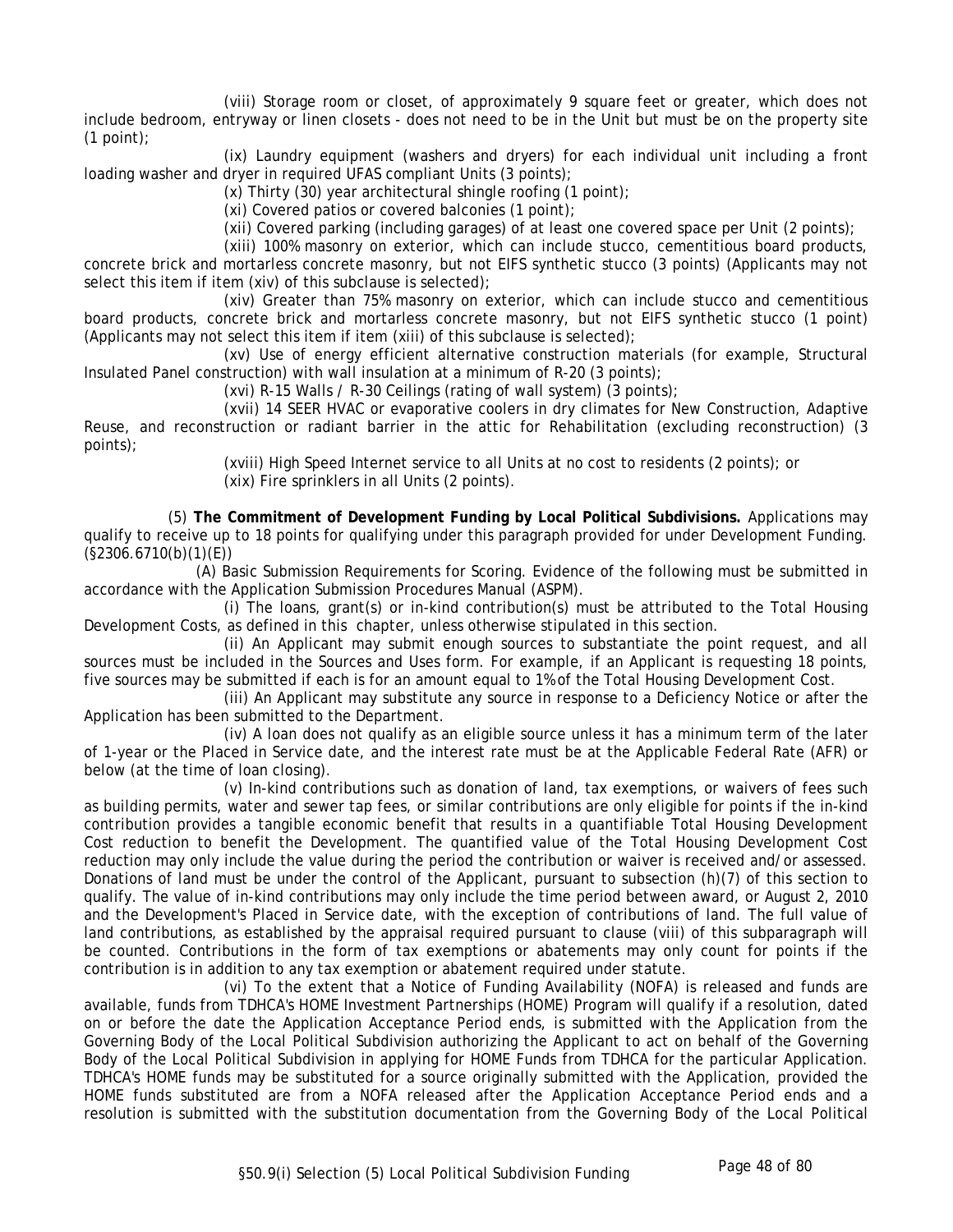Subdivision authorizing the Applicant to act on behalf of the Local Political Subdivision in applying for HOME Funds from TDHCA for the particular Application.

(vii) Development based rental subsidies may qualify under this section if evidence of the remaining value of the contract remaining as of December  $31<sup>st</sup>$  of the application year is submitted from the Local Political Subdivision. The value of the contract does not include past subsidies.

(viii) Evidence to be submitted with the Application must include a copy of the commitment of funds; a copy of the application to the funding entity and a letter from the funding entity indicating that the application was received; or a letter from the funding entity indicating that funds for which the Applicant intends to apply for, will become available after March 1, 2010, along with a statement from the Applicant with respect to the loan amount to be applied for and the specific terms requested or to be requested. For in-kind contributions, evidence must be submitted in the Application from Local Political Subdivision substantiating the value of the in-kind contributions. For in-kind contributions of land, evidence of the value of the contribution must be in the form of an appraisal.

(ix) If not already provided, at the time the executed Commitment Notice is required to be submitted, the Applicant or Development Owner must provide evidence of a commitment approved by the Governing Body of the Local Political Subdivision for the Development Funding to the Department. If the funding commitment from the Local Political Subdivision has not been received by the date the Department's Commitment Notice is to be submitted, the Application will be evaluated to determine if the loss of these points would have resulted in the Department's not committing the tax credits. If the loss of points would have made the Application noncompetitive, the Commitment Notice will be rescinded and the credits reallocated. If the Application would still be competitive even with the loss of points and the loss would not have impacted the recommendation for an award, the Application will be reevaluated for financial feasibility. If the Application is infeasible without the Local Political Subdivision's Development Funding, the Commitment Notice will be rescinded and the credits reallocated.

(x) Funding commitments from a Local Political Subdivision will not be considered final unless the Local Political Subdivision attests to the fact that any funds committed were not first provided to the Local Political Subdivision by the Applicant, the Developer, Consultant, Related Party or any individual or entity acting on behalf of the proposed Application, unless the Applicant itself is a Local Political Subdivision or subsidiary.

(B) Scoring. Points will be determined on a sliding scale based on the percentage of the Total Housing Development Costs of the Development, as reflected in the in the Development Cost Schedule. If a revised Development Cost Schedule is submitted to the Department in response to a deficiency notice at anytime during the review process, the Revised Development Cost Schedule will be utilized for this calculation, and Applicants will be notified of the revised score, consistent with subsection (e) of this section. Do not round for the following calculations. The "total contribution" is the total combined value of qualifying loan(s), grants or in-kind contributions from a Local Political Subdivision pursuant to subparagraph (A) of this paragraph.

(i) A total contribution equal to or greater than 1% (for Urban Developments) and 0.5% (for Rural Developments and Developments located in non-participating jurisdictions) of the Total Housing Development Cost of the Development receives 6 points; or

(ii) A total contribution equal to or greater than 2.5% (for Urban Developments) and 1.5% (for Rural Developments and Developments located in non-participating jurisdictions) of the Total Housing Development Cost of the Development receives 12 points; or

(iii) A total contribution equal to or greater than 5% (for Urban Developments) and 3% (for Rural Developments and Developments located in non-participating jurisdictions) of the Total Housing Development Cost of the Development receives 18 points.

(6) **The Level of Community Support from State Representative or State Senator.** The level of community support for the Application, evaluated on the basis of written statements received from the State Representative or State Senator that represents the district containing the proposed Development Site.  $(S2306.6710(b)(1)(F)$  and  $S2306.6725(a)(2))$  Applications may qualify to receive 14 points for this item. Letters must identify the specific Development and must clearly state support for or opposition to the specific Development. This documentation will be accepted with the Application or through delivery to the Department from the Applicant or the State Representative or Senator on or before 5:00 p.m. (CDT) April 1, 2010. A State Representative or State Senator may withdraw (in writing) a letter that is submitted by the April 1st deadline on or before June 15, 2010 but may not submit a new letter. The previous position of support or opposition that is withdrawn will be scored as neutral (0 points). State Representatives or Senators to be considered are those State Representatives or Senators in office at the time the Application is submitted. Letters of support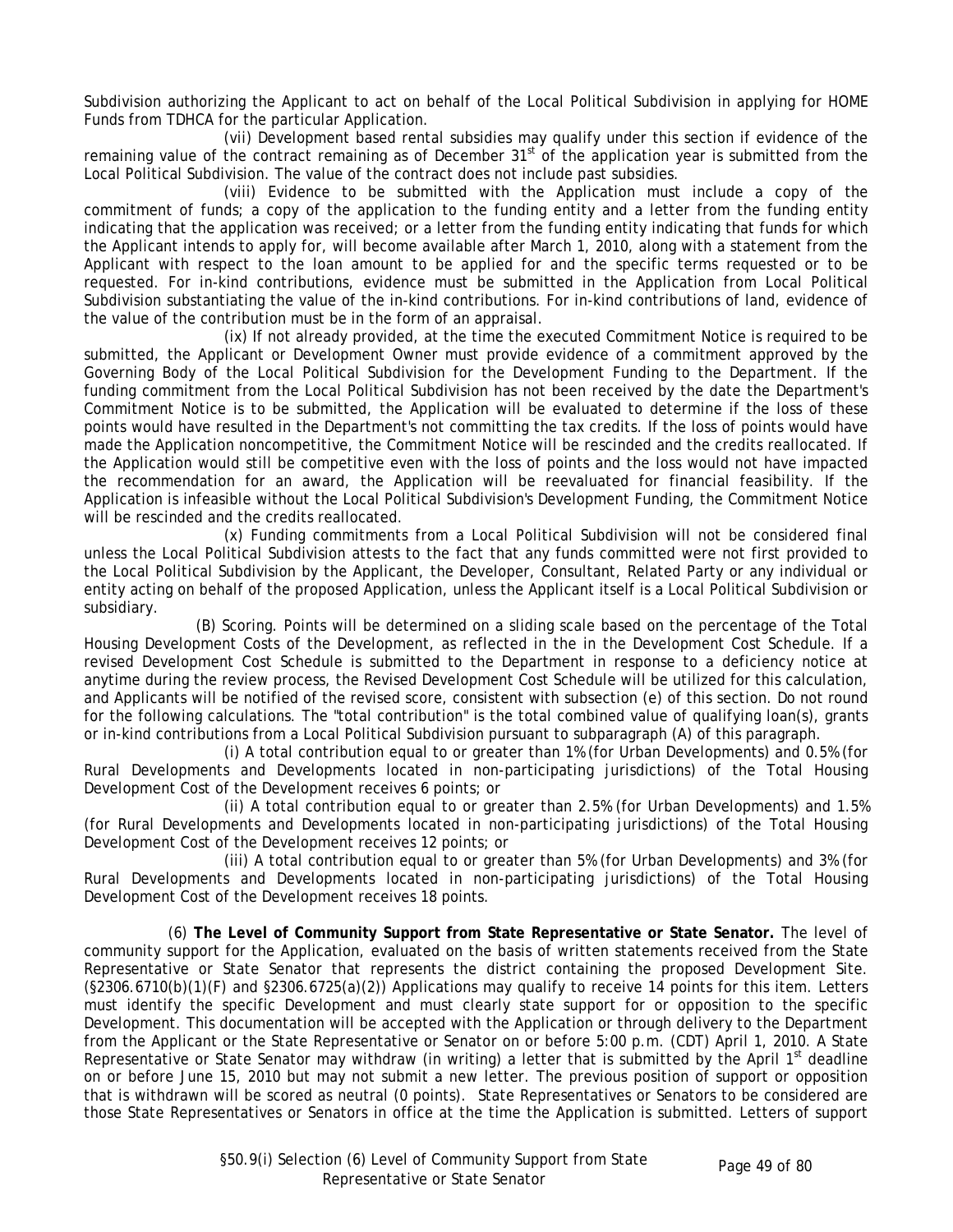from State Representatives or Senators that do not represent the district containing the proposed Development Site will not qualify for points under this Exhibit. Neutral letters, or letters that do not specifically refer to the Development, will receive neither positive nor negative points. Letters from State of Texas Representative or Senator: support letters are +14 points; opposition letters are -14 points for a maximum of either 14 or -14 points. If one letter is received in support and one letter is received in opposition the score would be 0 points.

(7) **The Rent Levels of the Units.** Applications may qualify to receive up to 12 points for qualifying under this exhibit. (§2306.6710(b)(1)(G)) Provided the Application has qualified for points under paragraph (i)(3) of this subsection, Income Levels of Tenants of the Development, an Application may qualify for points under this subsection by providing additional Low-Income Units at 50% of AMGI (must round up to the next whole Unit, not less than one Unit), as follows:

(A) An Application may receive 12 points if the Development provides an additional 10% of all Low-Income Units in excess of those committed in subsection (i)(3) of this section at rents and incomes at or below 50% of AMGI; or

(B) An Application may receive 6 points if the Development provides an additional 5% of all Low-Income Units in excess of those committed in paragraph (3) of this subsection at rents and incomes at or below 50% of AMGI.

(8) **The Cost of the Development by Square Foot (Development Characteristics).** Applications may qualify to receive 10 points for this item. (§2306.6710(b)(1)(H); §42(m)(1)(C)(iii)) For this exhibit, costs shall be defined as construction costs, including site work, direct hard costs, contingency, contractor profit, overhead and general requirements, as represented in the Development Cost Schedule. This calculation does not include indirect construction costs. The calculation will be costs per square foot of Net Rentable Area (NRA). For the purposes of this paragraph only, if a building is in a Qualified Elderly Development or is an age restricted building in an Intergenerational Housing Development with an elevator or a high rise building with four or more stories serving any population, the NRA may include elevator served interior corridors. If the proposed Development is a Single Room Occupancy Development, the NRA may include elevator served interior corridors and may include up to 50 square feet of common area per Unit. As it relates to this paragraph, an interior corridor is a corridor that is enclosed, heated and/or cooled and otherwise finished space. The calculations will be based on the cost listed in the Development Cost Schedule and NRA shown in the Rent Schedule of the Application. Developments qualify for 10 points if their costs do not exceed \$95 per square foot for Qualified Elderly, single family design, transitional, and Single Room Occupancy Developments (transitional housing for the homeless and Single Room Occupancy units as provided in §42(i)(3)(B)(iii) and (iv) of the Code), unless located in a "First Tier County" in which case their costs do not exceed \$97 per square foot; and \$85 for all other Developments, unless designated as "First Tier" by the Texas Department of Insurance, in which case their costs do not exceed \$87 per square foot. For 2008, the First Tier counties are Aransas, Brazoria, Calhoun, Chambers, Galveston, Jefferson, Kenedy, Kleberg, Matagorda, Nueces, San Patricio, and Willacy. There are also specifically designated First Tier communities in Harris County that are east of State Highway 146, and evidence in the Application must include a map with the Development Site designated clearly within the community. These communities are Pasadena, Morgan's Point, Shoreacres, Seabrook and La Porte. Intergenerational Housing Developments will receive 10 points if costs described above do not exceed the square footage limit for elderly and non-elderly Units as determined by using the NRA attributable to the respective elderly and non-elderly Units. The Department will determine if points will be awarded by multiplying the NRA for elderly Units by the applicable square footage limit for the elderly Units and adding that total to the result of the multiplication of the NRA for family Units by the applicable nonelderly square footage limit. If this maximum cost amount is equal to, or greater than the total of the costs identified above for the Application, points will be awarded (10 points).

(9) **The Services to be Provided to Tenants of the Development.** Applications may qualify to receive up to 8 points. (§2306.6710(b)(1)(I) and §2306.6725(a)(1))

(A) The Applicant must certify that the Development will provide a combination of special supportive services appropriate for the proposed tenants. The provision of supportive services will be included in the LURA as selected from the list of services identified in this paragraph. No fees may be charged to the tenants for any of the services. Services must be provided on-site or transportation to off-site services must be provided (maximum of 7 points). The same service may not be used for more than one scoring item. Applications will be awarded points for selecting services listed in clause (i) – (xvii):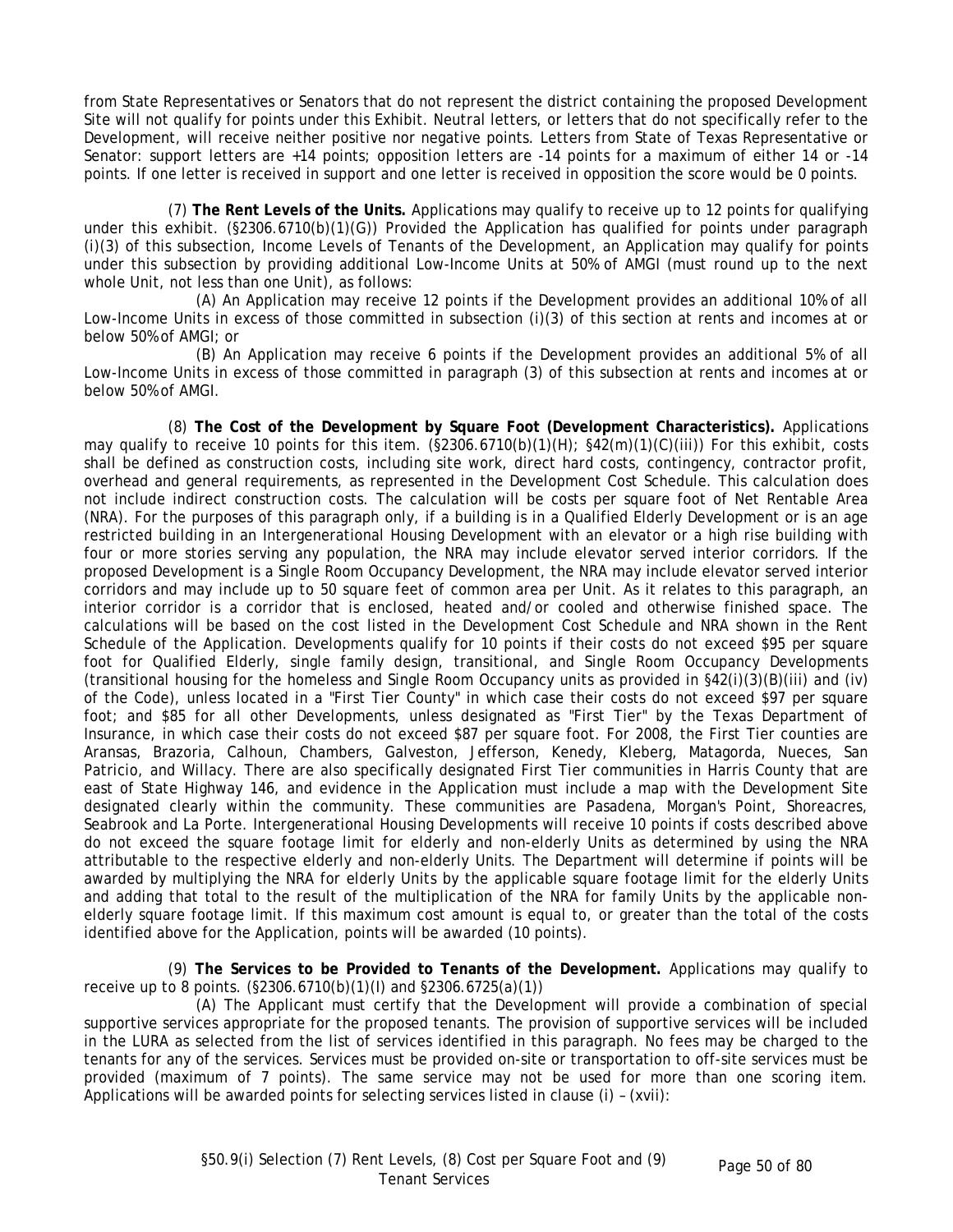(i) Joint use library center, as evidenced by a written agreement with the local school

district (2 points);

- (ii) child care (2 points);
- (iii) transportation (1 point);
- (iv) basic adult education (1 point);
- (v) legal assistance(1 point);
- (vi) counseling services (1 point);
- (vii) GED preparation (1 point);
- (viii) English as a second language classes (1 point);
- (ix) vocational training (1 point);
- (x) home buyer education (1 point);
- (xi) credit counseling (1 point);
- (xii) financial planning assistance or courses (1 point);
- (xiii) health screening services (1 point);
- (xiv) health and nutritional courses (1 point);
- (xv) organized team sports programs or youth programs (1 point);
- (xvi) scholastic tutoring (1 point); and

(xvii) 1 point for any other programs described under Title IV-A of the Social Security Act (42 U.S.C. §§601 et seq.) which enables children to be cared for in their homes or the homes of relatives; ends the dependence of needy families on government benefits by promoting job preparation, work and marriage; prevents and reduces the incidence of out-of wedlock pregnancies; and encourages the formation and maintenance of two-parent families; or any other services approved in writing by the Department.

(B) In addition, Applications will receive 1 point for providing Notary Public Services to tenants at no cost to the tenant during regular business hours. If this point is selected, this requirement will be included in the LURA.

(10) **Declared Disaster Areas.** (§2306.6710(b)(1)) Applications may receive 7 points, if at time the complete Application is submitted or at any time within the two-year period preceding the date of submission, the proposed Development site is located in a Disaster Area as defined in §50.3(38) of this chapter.

(11) **Rehabilitation, (which includes reconstruction) or Adaptive Reuse.** Applications may qualify to receive 3 points. Applications proposing to build solely Rehabilitation (excluding New Construction of nonresidential buildings), solely reconstruction (excluding New Construction of non-residential buildings), or solely Adaptive Reuse qualify for points.

(12) **Housing Needs Characteristics.** (§42(m)(1)(C)(ii)) Applications may qualify to receive up to 6 points (if the Development Site is located in an Area with a certain Affordable Housing Need Score). Each Application may receive a score if correctly requested in the self score form based on objective measures of housing need in the Area where the Development is located. This Affordable Housing Need Score for each Area will be published in a Site Demographic Characteristics table in the Reference Manual.

(13) **Community Revitalization (Development Characteristics) (§42(m)(1)(C)(iii)) or Historic Preservation.** Applications may qualify to receive 6 points for either subparagraph (A) or (B) of this paragraph.

(A) The Development includes the use of an Existing Residential Development and proposes any Rehabilitation or any Reconstruction that is part of a Community Revitalization Plan. Evidence of the Community Revitalization Plan (such evidence must include an ordinance, resolution, or otherwise recorded documentation of a vote taken by the local elected Governing Body specifically adopting the Community Revitalization Plan) and a letter from the chief executive officer or other local official with appropriate jurisdiction of the local Governing Body stating that the Development Site is located within the targeted development areas outlined in the Community Revitalization Plan must be submitted; or

(B) The Development includes the use of an existing building that is designated as historic by a federal or state Entity and proposes Rehabilitation (including reconstruction) or Adaptive Reuse. The Development itself must have the designation; points in this subparagraph are not available for Developments simply located within historic districts or areas that do not have a designation on the building. The Development must include the historic building. Evidence will include proof of the historic designation from the appropriate Governmental Entity.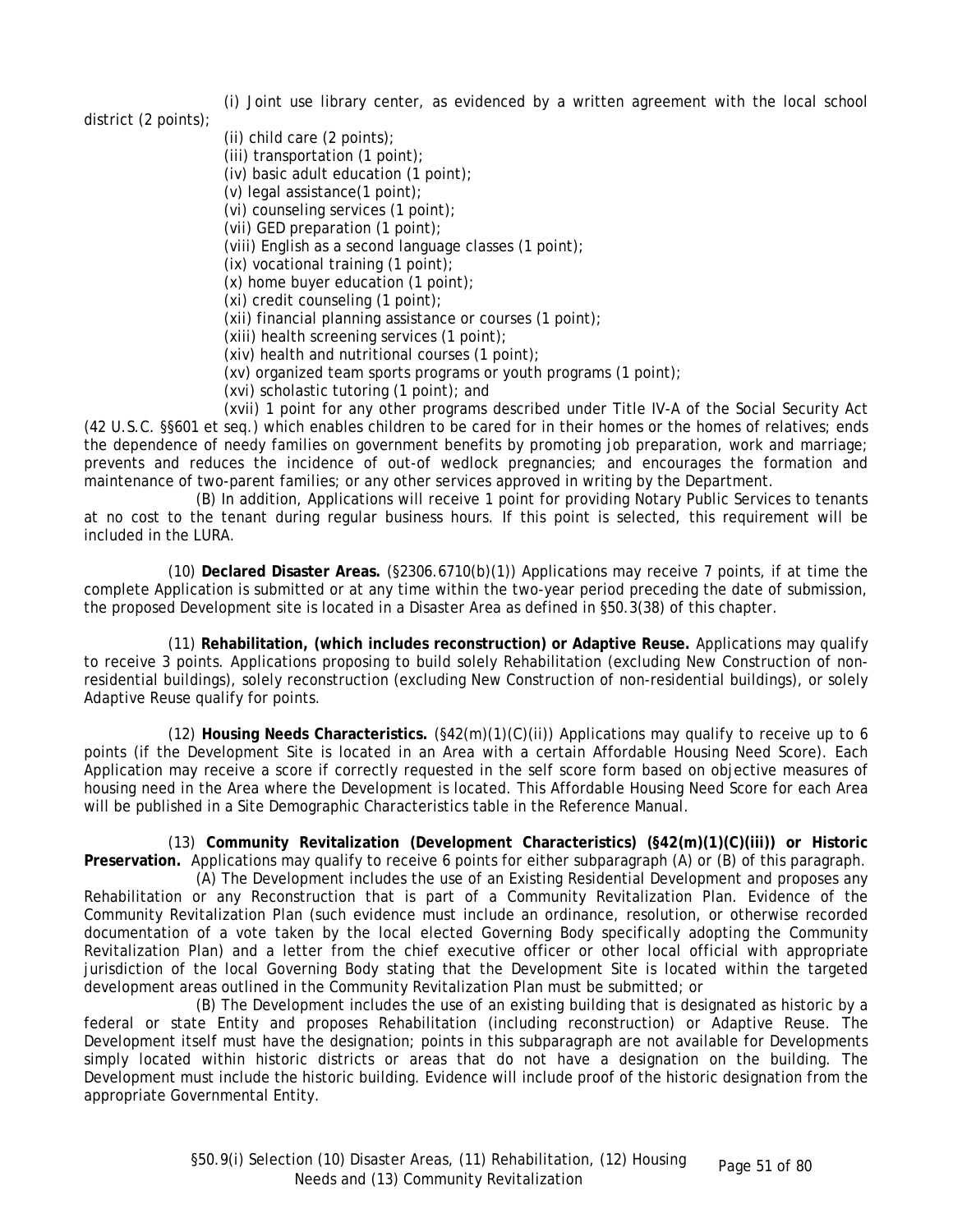(14) **Pre-Application Participation Incentive Points.** (§2306.6704) Applications that submitted a Pre-Application during the Pre-Application Acceptance Period and meet the requirements of this paragraph will qualify to receive 6 points for this item. To be eligible for these points, the Application must:

(A) Be for the identical Development Site, or reduced portion of the Development Site as the proposed Development Site under control in the Pre-Application;

(B) Have met the Pre-Application Threshold Criteria;

(C) Be serving the same target population (family, Intergenerational Housing, or elderly) as in the Pre-Application;

(D) Be applying for the same Set-Asides as indicated in the Pre-Application (Set-Asides can be dropped between Pre-Application and Application, but no Set-Asides can be added); and

(E) Be awarded by the Department an Application score that is not more than 5% greater or less than the number of points awarded by the Department at Pre-Application, with the exclusion of points for support and opposition under paragraphs (2), (6), and (18) of this of this subsection. The Application score used to determine whether the Application score is 5% greater or less than the number of points awarded at Pre-Application will also include all point losses under subsection (d)(4) of this section. An Applicant must choose, at the time of Application either clause (i) or (ii) of this subparagraph:

(i) To request the Pre-Application points and have the Department cap the Application score at no greater than the 5% increase regardless of the total points accumulated in the scoring evaluation. This allows an Applicant to avoid penalty for increasing the point structure outside the 5% range from Pre-Application to Application; or

(ii) To request that the Pre-Application points be forfeited and that the Department evaluate the Application as requested in the self-scoring sheet.

(15) **Economic Development Initiatives.** A Development that is located in one of the following two areas may qualify to receive 4 points. For the purpose of this paragraph, "area" shall mean the boundaries of any zone or community in subparagraph (A) of this paragraph or the area in which funds in subparagraph (B) of this paragraph must be used:

(A) A Designated State or Federal Empowerment/Enterprise Zone, Urban Enterprise Community, or Urban Enhanced Enterprise Community. To be eligible for these points, Applicants must submit a letter and a map of the zoned area from a city/county official stating that the proposed Development is located within such a designated zone or area; is eligible to receive the state or federal economic development grants or loans associated with such designations; and the city/county still has available funds in such program. The letter should be no older than six (6) months from the first day of the Application Acceptance Period. (General Appropriation Act, Article VII, Rider 3; §2306.127); or

(B) An area that has received an award within the three year period prior to November 1, 2009, from the Texas Capital Fund, Texas or Federal Enterprise Zone Fund, Texas Leverage Fund, Industrial Revenue Bond Program, Emerging Technologies, Skills Development, Rural Business Enterprise Grants, Certified Development Company Loans, or Micro Loan Program or other state or federally funded economic development initiatives approved by the Department (This excludes limited highway improvement and roadwork projects, but does include broader regional transportation initiatives targeted to expanding economic development). Grants that qualify in these areas are included in the Application Reference Manual;

(C) Points under subparagraphs (A) and (B) of this paragraph will not be granted if more than 3 Developments received an award of Housing Tax Credits in the applicable area in the seven (7) years prior to the Application Acceptance Period. The Applicant must provide receipt of funds to the area by evidence of a map of the designated area for such funding and documentation of the recipient of the award of funds or a letter from the entity granting such funds stating that funds were awarded in the designated area.

(16) **Development Location.** (§2306.6725(a)(4); §42(m)(1)(C)(i)) Applications may qualify to receive 4 points. Evidence, not more than six (6) months old from the first day of the Application Acceptance Period, that the Development Site is located within one of the geographical areas described in subparagraphs (A) - (F) of this paragraph. Areas qualifying under any one of the subparagraphs (A) - (F) of this paragraph will receive 4 points. An Application may only receive points under one of the subparagraphs (A) - (F) of this paragraph.

(A) A geographical Area which is an Economically Distressed Area; a Colonia; or a Difficult Development Area (DDA) as specifically designated by the Secretary of HUD at the time of Application submission (these census tracts are designated in the 2010 Housing Tax Credit Site Demographic Characteristics included in the application materials). (§2306.127)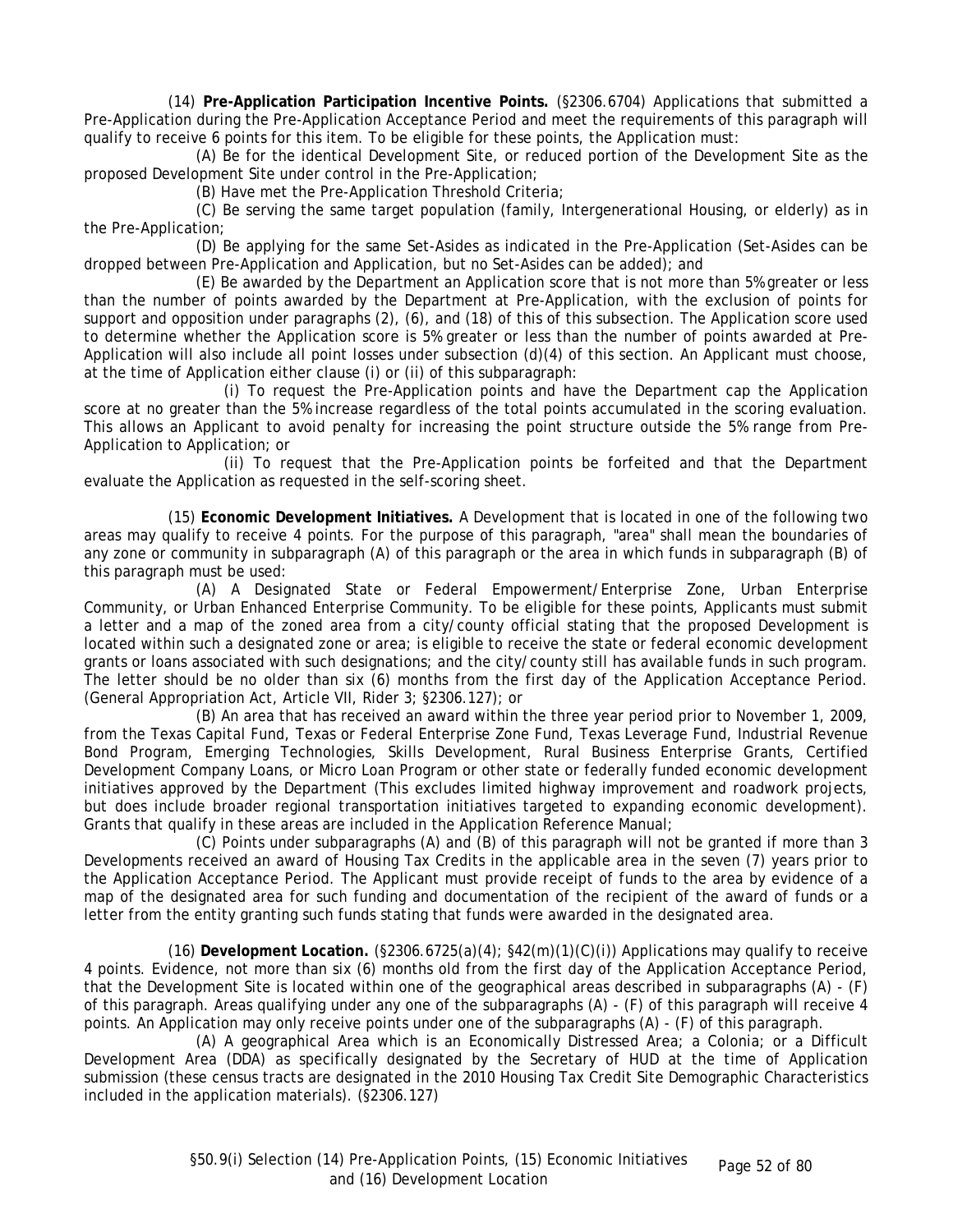(B) The Development is located in a county that has received an award within the three (3) years prior to November 1, 2009, within the past three (3) years, from the Texas Department of Agriculture's Rural Municipal Finance Program or Real Estate Development and Infrastructure Program. Cities which have received one of these awards are categorized as awards to the county as a whole so Developments located in a different city than the city awarded, but in the same county, will still be eligible for these points.

(C) The Development is located in a census tract which has a median family income (MFI), as published by the United States Bureau of the Census (U.S. Census) that is higher than the median family income for the county in which the census tract is located. This comparison shall be made using the most recent data available as of the date the Application Round opens the year preceding the applicable program year. Developments eligible for these points must submit evidence documenting the median income for both the census tract and the county. These Census Tracts are outlined in the 2008 Housing Tax Credit Site Demographic Characteristics Report.

(D) The proposed Development will serve families with children (at least 70% of the Units must have an eligible bedroom mix of two bedrooms or more) and is proposed to be located in an elementary school attendance zone of an elementary school that has an academic rating of "Exemplary" or "Recognized," or comparable rating if the rating system changes. The date for consideration of the attendance zone is that in existence as of the opening date of the Application Round and the academic rating is the most current rating determined by the Texas Education Agency as of that same date. (§42(m)(1)(C)(vii))

(E) The proposed Development will expand affordable housing opportunities for low-income families with children outside of poverty areas. This must be demonstrated by showing that the Development will serve families with children (at least 70% of the Units must have an eligible bedroom mix of two bedrooms or more) and that the census tract in which the Development is proposed to be located has no greater than 10% poverty population according to the most recent census data. Intergenerational Developments may qualify for points if 70% of the non-elderly Units in the Development have an eligible bedroom mix of two bedrooms or more. (§42(m)(1)(C)(vii)) These Census Tracts are outlined in the 2010 Housing Tax Credit Site Demographic Characteristics Report.

(F) The proposed Development is located in an Urban Core, on a site where the proposed use is not prohibited by the Local Political Subdivision via ordinance or regulation.

(17) **Green Building Initiatives.** Application may qualify to receive up to 6 points for providing green building amenities (points under this paragraph may not be requested for the same items utilized for points under subsection (h)(4)(A)(ii)(XXV) of this section, Threshold Amenities) (Rehabilitation Developments will receive 1.5 points for each point requested for the green building amenities):

(A) Passive solar heating/cooling (3 points maximum);

(i) Two points if the glazing area on the north- and south-facing walls of the building is at least 50% greater than the sum of the glazing area on the east- and west-facing walls; and the east-west axis of the building is within 15 degrees of due east-west;

(ii) One point if in addition to the above, utilize a narrow floor plate (less than 40 feet), and single loaded corridors to optimize daylight penetration and passive ventilation and solar screens or solar film on all East, West, and South Windows with building oriented to east-west axis within 15 degrees of due east-west, west-south axis within 15 degrees of due west-south, and south-east axis within 15 degrees of due south-east;

(B) Water conserving features (2 points maximum, 1 point for each):

(i) Install high efficiency toilets using less than or equal to 1.28 gallons/flush or WaterSense

certified;

(ii) Install bathroom lavatory faucets and showerheads that do not exceed 2.0 gallons/minute and kitchen faucets that do not exceed 1.5 gallons/minute. Applies to all fixtures throughout development. Rehab projects may choose to install compliant faucet aerators instead of replacing entire faucets;

(C) Provide Solar water heaters designed to provide at least 25% of the average energy used to heat domestic water throughout the entire development. (2 points);

(D) irrigation and landscaping (2 points maximum);

(i) collected water (at least 50%) for irrigation purposes (1 point);

(ii) selection of native trees and plants that are appropriate to the site's soils and microclimate (1 point);

(E) Sub-metered utility meters (2 points maximum);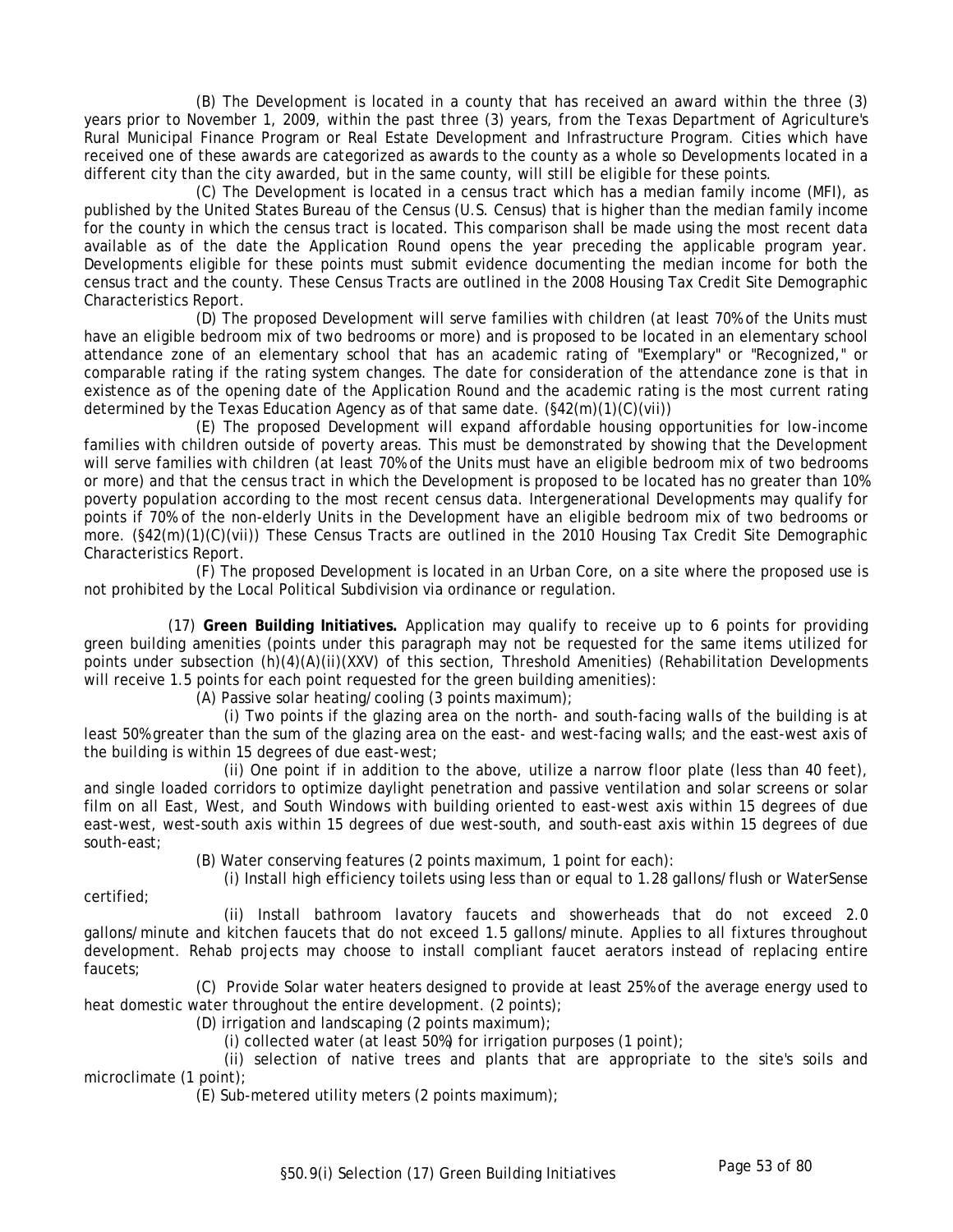(i) Sub-metered utility meters on rehab project without existing sub-meters or new construction senior project (2 points); or

(ii) Sub-metered utility meters on new construction project (excluding new construction senior project) (1 point);

(F) Energy efficiency (4 points maximum);

(i) Three points if the development includes Energy-Star qualified windows and glass doors exclusively; and insulation, and air barriers greater than or equal to Energy Star air barrier and insulation criteria; and HVAC and domestic hot water heaters, or insulation that exceeds Energy Star standards; or

(ii) Four points if the project promotes energy efficiency by meeting the requirements of Energy Star for Homes by either complying with the appropriate builder option package or a HERS score of 85;

(G) Thermally and draft efficient doors (SHGC of 0.40 or lower and U-value specified by climate zone according to the 2006 IECC) are used (2 points);

(H) Photovoltaic panels for electricity and design and wiring for the use of such panels (3 points maximum);

(i) Photovoltaic panels that total 10 kW (1 point);

(ii) Photovoltaic panels that total 20 kW (2 points);

(iii) Photovoltaic panels that total 30 kW (3 points);

(I) Construction waste management to divert a minimum of 50% of construction waste from landfills (1 point);

(J) Implementation of EPA's Best Management Practices for erosion and sedimentation control during construction (1 point);

(K) Recycling service provided throughout the compliance period (1 point);

(L) Water permeable walkways (at least 20% of walkways and parking) (1 point);

(M) Renewable materials, provide at least one of the following: bamboo flooring, wool carpet, linoleum flooring, straw board cabinetry, poplar OSB, or cotton batt insulation (1 point);

(N) Healthy flooring, provide at least one of the following for 50% of flooring. Finished concrete or ceramic tile resilient flooring material that is Floor Score Certified, applied with a Floor Score Certified adhesive and comes with a minimum 7-year wear through warranty (1 point);

(O) Healthy finish materials, use paints, stains, adhesives and sealants consistent with the Green Seal 11 standard or other applicable Green Seal standards (1 point).

(18) **Demonstration of Community Input other than Quantifiable Community Participation:** if an Application was awarded 12 points under paragraph (2) of this subsection, then that Application may receive up to 6 points for letters that qualify for points under subparagraph (A), (B) or (C) of this paragraph. An Application may not receive points under more than one of the subparagraphs (A) - (C) of this paragraph. All letters must be received by March 1, 2010 for the Application to receive these points. At no time will the Application receive a score lower than zero for this item.

(A) An Application may receive two points (maximum of 6 points) for each letter of support submitted from a community or civic organization that serves the community in which the Development Site is located. Letters of support must identify the specific Development and must state support of the specific Development at the proposed location. The community or civic organization must provide some documentation of its existence in the community in which the Development is located to include, but not be limited to, listing of services and/or members, brochures, annual reports, etc. Letters of support from organizations that are not active in the area that includes the location of the Development will not be counted. For purposes of this subparagraph, community and civic organizations do not include neighborhood organizations, governmental entities (excluding Special Management Districts), taxing entities or educational activities. Organizations that were created by a governmental entity or derive their source of creation from a governmental entity do not qualify under this item. For purposes of this item, educational activities include school districts, trade and vocational schools, charter schools and depending on how characterized could include day care centers; it would not include a PTA or PTO as that is a service organization even though it supports an educational activity. Should an Applicant elect this option and the Application receives letters in opposition by March 1, 2010, then two points will be subtracted from the score for each letter in opposition, provided that the letter is from an organization serving the community.

(B) An Application may receive 6 points for a letter of support, from a property owners association created for a master planned community whose boundaries include the development site that does not meet the requirements of a Neighborhood Organization for points under paragraph (2) of this subsection.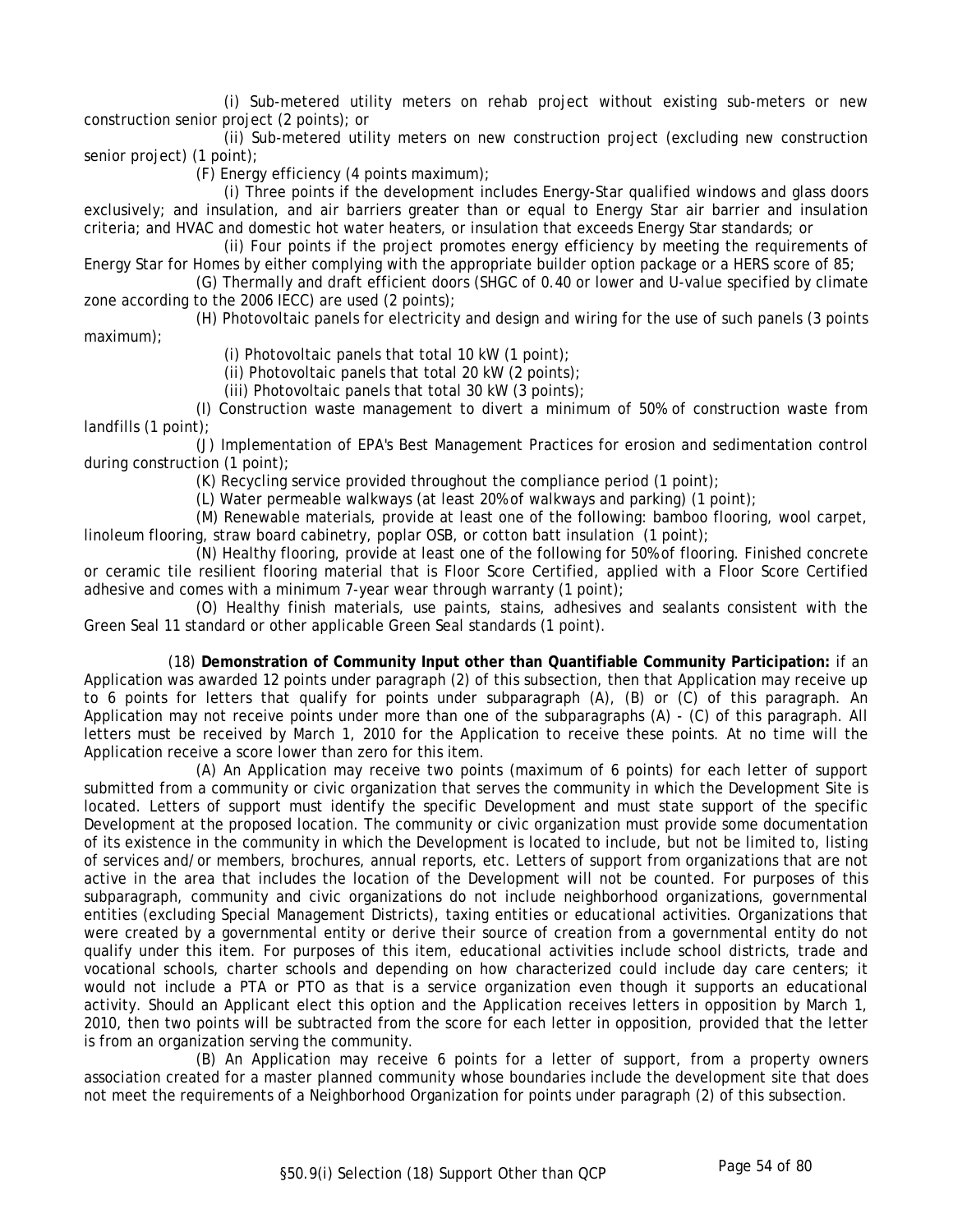(C) An Application may receive 6 points for a letter of support from a Special Management District, whose boundaries, as of March 1, 2010, include the Development Site and for which there is not a Neighborhood Organization on record with the county or state.

(19) **Developments in Census Tracts with No Other Existing Same Type Developments Supported by Tax Credits:** The Application may receive 6 points if the proposed Development is located in a census tract in which there are no other existing Developments supported by Housing Tax Credits that serve the same type of household, regardless of whether the development serves families, or elderly individuals (Intergenerational Housing is not a type of household as it relates to this paragraph). Applicant must provide evidence of the census tract in which the Development is located. (§2306.6725(b)(2)) These Census Tracts are outlined in the 2010 Housing Tax Credit Site Demographic Characteristics Report.

(20) **Affirmative Marketing for Veterans.** Applications may qualify to receive six points for this item. The Departmet will award these points to Applications that agree to affirmatively market to veterans through direct marketing or contracts with veteran's organizations. The Applicant will be required to identify how they will affirmatively market to veteran's and report to the Department in the annual housing report on the results of the marketing efforts to veterans.

(21) **Tenant Populations with Special Housing Needs.** Applications may qualify to receive 4 points for this item. (§42(m)(1)(C)(v)) The Department will award these points to Applications in which at least 10% of the Units are set aside for Persons with Special Needs. Throughout the Compliance Period, unless otherwise permitted by the Department, the Development Owner agrees to affirmatively market Units to Persons with Special Needs. In addition, the Department will require a minimum twelve-month period during which Units must either be occupied by Persons with Special Needs or held vacant. The twelve (12) month period will begin on the date each building receives its certificate of occupancy. For buildings that do not receive a Certificate of Occupancy, the twelve-month period will begin on the placed in service date as provided in the Cost Certification manual. After the twelve-month period, the Development Owner will no longer be required to hold Units vacant for households with special needs, but will be required to continue to affirmatively market Units to household with special needs.

(22) **Length of Affordability Period.** Applications may qualify to receive up to 4 points.  $(\frac{5}{5}2306.6725(a)(5); 2306.111(q)(3)(C); 2306.185(a)(1)$  and (c); 2306.6710(e)(2); and 42(m)(1)(B)(ii)(II)) In accordance with the Code, each Development is required to maintain its affordability for a 15-year compliance period and, subject to certain exceptions, an additional 15-year extended use period. Development Owners that are willing to extend the affordability period for a Development beyond the thirty (30) years required in the Code may receive points as follows:

(A) Add five (5) years of affordability after the extended use period for a total affordability period of thirty-five (35) years (2 points); or

(B) Add ten (10) years of affordability after the extended use period for a total affordability period of forty (40) years. (4 points)

(23) **Site Characteristics.** Development Sites, including scattered sites, will be evaluated based on proximity to amenities, the presence of positive site features and the absence of negative site features. Sites will be rated based on the criteria in subparagraphs (A) and (B) of this paragraph.

(A) Proximity of site to amenities. Developments Sites located within a one mile radius (twomile radius for Developments competing for a Rural Regional Allocation) of at least three services appropriate to the target population will receive four points. A site located within one-quarter mile of public transportation that is accessible to all residents including Persons With Disabilities and/or located within a community that has "on demand" transportation, special transit service, or specialized elderly transportation for Qualified Elderly Developments, will receive full points regardless of the proximity to amenities, as long as the Applicant provides appropriate evidence of the transportation services used to satisfy this requirement. If a Development is providing its own specialized van or on demand service, then this will be a requirement of the LURA. Only one service of each type listed in clauses (i) - (xiv) of this subparagraph will count towards the points. A map must be included identifying the Development Site and the location of the services. The services must be identified by name on the map. If the services are not identified by name, points will not be awarded. All services must exist or, if under construction, must be at least 50% complete by the date the Application is submitted. (4 points)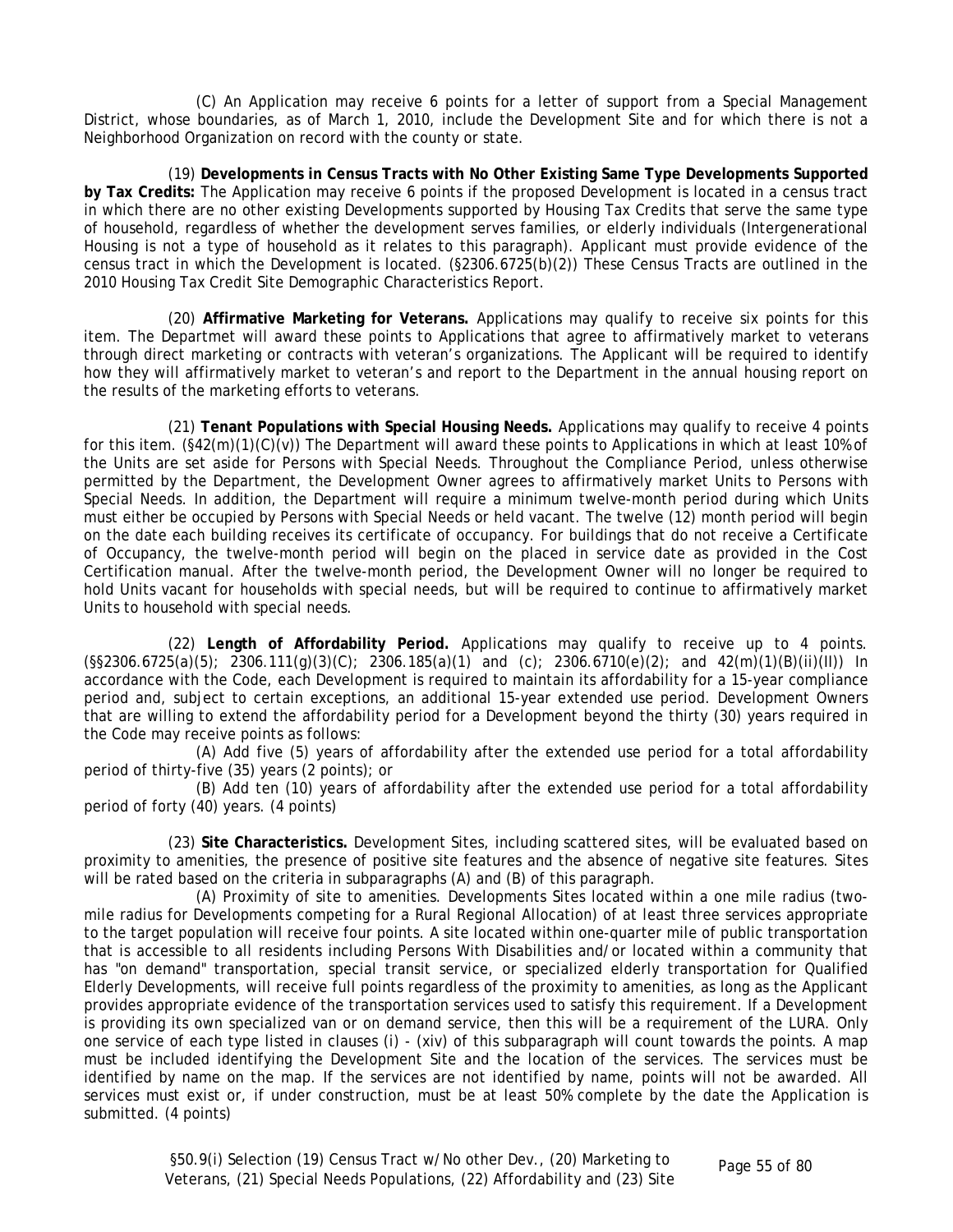(i) Full service grocery store or supermarket.

(ii) Pharmacy.

(iii) Convenience Store/Mini-market.

(iv) Department or Retail Merchandise Store.

(v) Bank/Credit Union.

(vi) Restaurant (including fast food).

(vii) Indoor public recreation facilities, such as civic centers, community centers, and

**libraries** 

(viii) Outdoor public recreation facilities such as parks, golf courses, and swimming pools. (ix) Hospital/medical clinic.

(x) Medical offices (physician, dentistry, optometry).

(xi) Public Schools (only eligible for Developments that are not Qualified Elderly

Developments).

(xii) Senior Center.

(xiii) Dry cleaners.

(xiv) Family video rental (Blockbuster, Hollywood Video, Movie Gallery).

(B) Negative Site Features. Development Sites with the following negative characteristics will have points deducted from their score. For purpose of this exhibit, the term 'adjacent' is interpreted as sharing a boundary with the Development Site. The distances are to be measured from all boundaries of the Development Site to all boundaries of the property containing the negative site feature. If an Applicant negligently fails to note a negative feature, double points will be deducted from the score or the Application may be terminated. If none of these negative features exist, the Applicant must sign a certification to that effect. (-6 points)

(i) Developments located adjacent to or within 300 feet of junkyards will have 1 point deducted from their score.

(ii) Developments located adjacent to or within 300 feet of active railroad tracks will have 1 point deducted from their score, unless the Applicant provides evidence that the city/community has adopted a Railroad Quiet Zone or the railroad in question is commuter or light rail. Rural Developments funded through TRDO-USDA are exempt from this point deduction.

(iii) Developments located adjacent to or within 300 feet of heavy industrial uses such as manufacturing plants will have 1 point deducted from their score.

(iv) Developments located adjacent to or within 300 feet of a solid waste or sanitary landfills will have 1 point deducted from their score.

(v) Developments where the buildings are located within the "fall line" of high voltage transmission power lines will have 1 point deducted from their score.

(vi) Developments where the buildings are located within the accident zones or clear zones for commercial or military airports will have 1 point deducted from their score.

(24) **Development Size.** The Development consists of not more than 36 Units (3 points).

(25) **Qualified Census Tracts with Revitalization.** Applications may qualify to receive 1 point for this item. (§42(m)(1)(B)(ii)(III)) Applications will receive the points for this item if the Development is located within a Qualified Census Tract and contributes to a concerted Community Revitalization Plan. Evidence of the Community Revitalization Plan (such evidence must include an ordinance, resolution, or otherwise recorded documentation of a vote taken by the local elected Governing Body specifically adopting the Community Revitalization Plan) and a letter from the chief executive officer or other local official with appropriate jurisdiction of the local Governing Body stating that the Development Site is located within the targeted development areas outlined in the Community Revitalization Plan must be submitted.

(26) **Sponsor Characteristics.** Applications may qualify to receive a maximum of 2 points for this item for qualifying under either subparagraph  $(A)$  or  $(B)$  of this paragraph.  $(\frac{5}{42}(m)(1)(C)(iv))$ 

(A) An Application will receive these two points for submitting a plan to use Historically Underutilized Businesses (HUB) in the development process consistent with the Historically Underutilized Business Guidelines for contracting with the State of Texas. The Applicant will be required to submit a report of the success of the plan as part of the cost certification documentation, in order to receive IRS Forms 8609.

(B) An Application will receive these points if there is evidence that a HUB that does not meet the experience requirements under subsection (g) of this section, as certified by the Texas Comptroller of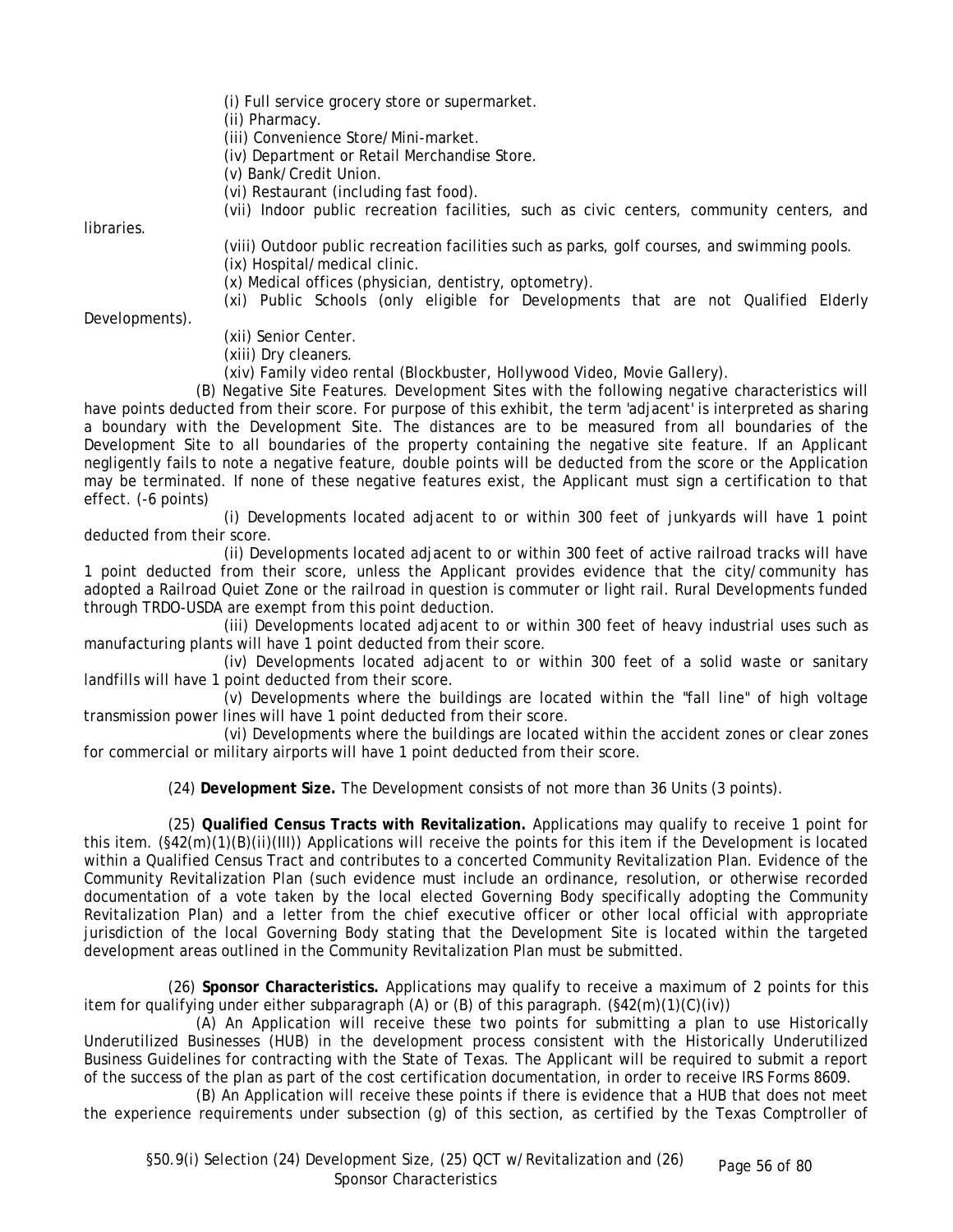Public Accounts, has at least 51% ownership interest in the General Partner and materially participates in the Development and operation of the Development throughout the Compliance Period. To qualify for these points, the Applicant must submit a certification from the Texas Comptroller of Public Accounts that the Person is a HUB at the close of the Application Acceptance Period. The HUB will be disqualified from receiving these points if any Principal of the HUB has developed, and received 8609's for, more than two Developments involving tax credits. Additionally, to qualify for these points, the HUB must partner with an experienced Developer (as defined by subsection (g) of this section); the experienced Developer, as an Affiliate, will not be subject to the credit limit described under §50.6(d) of this chapter for one Application per Application Round. For purposes of this section the experienced Developer may not be a Related Party to the HUB.

(27) **Developments Intended for Eventual Tenant Ownership--Right of First Refusal.** Applications may qualify to receive 1 point for this item. (§2306.6725(b)(1); §42(m)(1)(C)(viii)) Evidence that Development Owner agrees to provide a right of first refusal to purchase the Development upon or following the end of the Compliance Period for the minimum purchase price provided in, and in accordance with the requirements of, §42(i)(7) of the Code (the "Minimum Purchase Price"), to a Qualified Nonprofit Organization, the Department, or either an individual tenant with respect to a single family building, or a tenant cooperative, a resident management corporation in the Development or other association of tenants in the Development with respect to multifamily developments (together, in all such cases, including the tenants of a single family building, a "Tenant Organization"). Development Owner may qualify for these points by providing the right of first refusal in the following terms.

(A) Upon the earlier to occur of:

(i) The Development Owner's determination to sell the Development; or

(ii) The Development Owner's request to the Department, pursuant to  $\S42(h)(6)(E)(II)$  of the Code, to find a buyer who will purchase the Development pursuant to a "qualified contract" within the meaning of §42(h)(6)(F) of the Code, the Development Owner shall provide a notice of intent to sell the Development ("Notice of Intent") to the Department and to such other parties as the Department may direct at that time. If the Development Owner determines that it will sell the Development at the end of the Compliance Period, the Notice of Intent shall be given no later than two (2) years prior to expiration of the Compliance Period. If the Development Owner determines that it will sell the Development at some point later than the end of the Compliance Period, the Notice of Intent shall be given no later than two (2) years prior to date upon which the Development Owner intends to sell the Development.

(B) During the two (2) years following the giving of Notice of Intent, the Sponsor may enter into an agreement to sell the Development only in accordance with a right of first refusal for sale at the Minimum Purchase Price with parties in the following order of priority:

(i) During the first six-month period after the Notice of Intent, only with a Qualified Nonprofit Organization that is also a community housing development organization, as defined for purposes of the federal HOME Investment Partnerships Program at 24 C.F.R. §92.1 (a "CHDO") and is approved by the Department;

(ii) During the second six-month period after the Notice of Intent, only with a Qualified Nonprofit Organization or a Tenant Organization; and

(iii) During the second year after the Notice of Intent, only with the Department or with a Qualified Nonprofit Organization approved by the Department or a Tenant Organization approved by the Department;

(iv) If, during such two-year period, the Development Owner shall receive an offer to purchase the Development at the Minimum Purchase Price from one of the organizations designated in clauses (i) - (iii) of this subparagraph (within the period(s) appropriate to such organization), the Development Owner shall sell the Development at the Minimum Purchase Price to such organization. If, during such period, the Development Owner shall receive more than one offer to purchase the Development at the Minimum Purchase Price from one or more of the organizations designated in clauses (i) - (iii) of this subparagraph (within the period(s) appropriate to such organizations), the Development Owner shall sell the Development at the Minimum Purchase Price to whichever of such organizations it shall choose.

(C) After whichever occurs the later of:

(i) The end of the Compliance Period; or

(ii) Two (2) years from delivery of a Notice of Intent, the Development Owner may sell the Development without regard to any right of first refusal established by the LURA if no offer to purchase the Development at or above the Minimum Purchase Price has been made by a Qualified Nonprofit Organization, a Tenant Organization or the Department, or a period of one hundred twenty (120) days has expired from the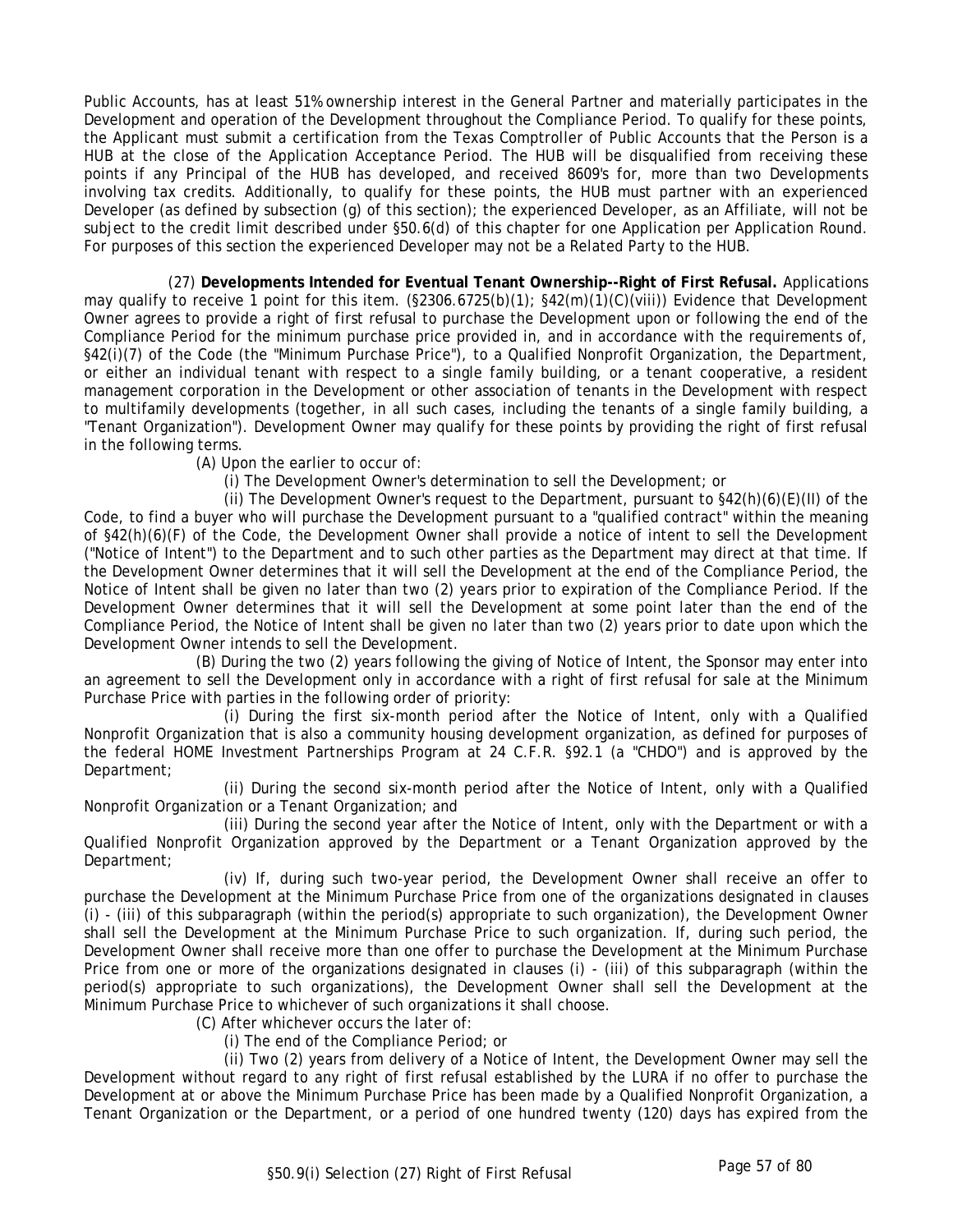date of acceptance of all such offers as shall have been received without the sale having occurred, provided that the failure(s) to close within any such 120-day period shall not have been caused by the Development Owner or matters related to the title for the Development.

(D) At any time prior to the giving of the Notice of Intent, the Development Owner may enter into an agreement with one or more specific Qualified Nonprofit Organizations and/or Tenant Organizations to provide a right of first refusal to purchase the Development for the Minimum Purchase Price, but any such agreement shall only permit purchase of the Development by such organization in accordance with and subject to the priorities set forth in subparagraph (B) of this paragraph.

(E) The Department shall, at the request of the Development Owner, identify in the LURA a Qualified Nonprofit Organization or Tenant Organization which shall hold a limited priority in exercising a right of first refusal to purchase the Development at the Minimum Purchase Price, in accordance with and subject to the priorities set forth in subparagraph (B) of this paragraph.

(F) The Department shall have the right to enforce the Development Owner's obligation to sell the Development as herein contemplated by obtaining a power-of-attorney from the Development Owner to execute such a sale or by obtaining an order for specific performance of such obligation or by such other means or remedy as shall be, in the Department's discretion, appropriate.

(28) **Leveraging of Private, State, and Federal Resources.** Applications may qualify to receive 1 point for this item. (§2306.6725(a)(3)) Funding sources used for points under paragraph (5) of this subsection, may not be used for this point item.

(A) Evidence must be submitted in the Application that the proposed Development has received or will receive loan(s), grant(s) or in-kind contributions from a private, state or federal resource, which include Capital Grant Funds and HOPE VI funds, that is equal to or greater than 2% (do not round) of the Total Housing Development Costs reflected in the Application.

(B) For in-kind contributions, evidence must be submitted in the Application from a private, state or federal resource which substantiates the value of the in-kind contributions. Development based rental subsidies from private, state or federal resource may qualify under this section if evidence of the remaining value of the contract is submitted from the source. The value of the contract does not include past subsidies.

(C) Qualifying funds awarded through local entities may qualify for points if the original source of the funds is from a private, state or federal source. If qualifying funds awarded through local entities are used for this item, a statement from the local entity must be provided that identifies the original source of funds.

(D) Applicants may only submit enough sources to substantiate the point request, and all sources must be included in the Sources and Uses form. For example, two sources may be submitted if each is for an amount equal to 1% of the Total Housing Development Cost. However, two sources may not be submitted if each source is for an amount equal to 2% of the Total Housing Development Cost.

(E) The funding must be in addition to the primary funding (construction and permanent loans) that is proposed to be utilized and cannot be issued from the same primary funding source or an affiliated source. The provider of the funds must attest to the fact that they are not the Applicant, the Developer, Consultant, Related Party or any individual or entity acting on behalf of the proposed Application and attest that none of the funds committed were first provided to the entity by the Applicant, the Developer, Consultant, Related Party or any individual or entity acting on behalf of the proposed Application, unless the Applicant itself is a Local Political Subdivision.

(F) The Development must have already applied for funding from the funding entity. Evidence to be submitted with the Application must include a copy of the commitment of funds or a copy of the application to the funding entity and a letter from the funding entity indicating that the application was received. At the time the executed Commitment Notice is required to be submitted, the Applicant or Development Owner must provide evidence of a commitment approved by the governing body of the entity for the sufficient financing to the Department. If the funding commitment from the private, state or federal source, identified in the Application, or qualifying substitute source, has not been received by the date the Department's Commitment Notice is to be submitted, the Application will be evaluated to determine if the loss of these points would have resulted in the Department's not committing the tax credits. If the loss of points would have made the Application noncompetitive, the Commitment Notice will be rescinded and the credits reallocated. If the Application would still be competitive even with the loss of points and the loss would not have impacted the recommendation for an award, the Application will be reevaluated for financial feasibility. If the Application is infeasible without the commitment from the private, state or federal source, the Commitment Notice will be rescinded and the credits reallocated. Funds from the Department's HOME and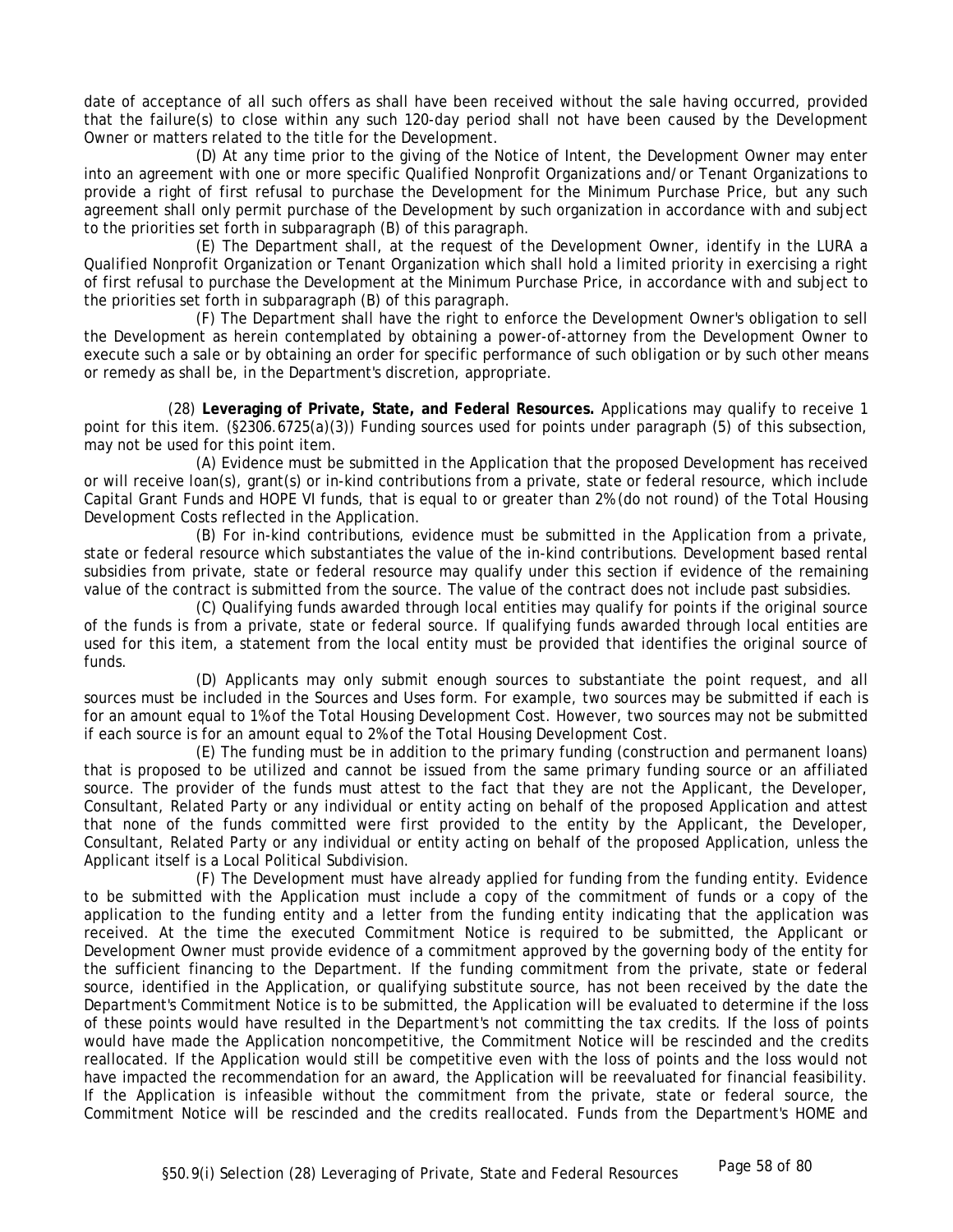Housing Trust Fund sources will only qualify under this category if there is a Notice of Funding Availability (NOFA) out for available funds and the Applicant is eligible under that NOFA.

(G) To qualify for this point, the Rent Schedule must show that at least 3% (not using normal rounding) of all Low-Income Units are designated to serve individuals or families with incomes at or below 30% of AMGI.

(29) **Third-Party Funding Commitment Outside of Qualified Census Tracts.** Applications may qualify to receive 1 point for this item. (§2306.6710(e)(1)) Evidence that the proposed Development has documented and committed Third-Party funding sources and the Development is located outside of a Qualified Census Tract. The provider of the funds must attest to the fact that they are not the Applicant, the Developer, Consultant, Related Party or any individual or entity acting on behalf of the proposed Application and attest that none of the funds committed were first provided to the entity by the Applicant, the Developer, Consultant, Related Party or any individual or entity acting on behalf of the proposed Application. The commitment of funds (an application alone will not suffice) must already have been received from the Third-Party funding source and must be equal to or greater than 2% (do not round) of the Total Development Costs reflected in the Application. Funds from the Department's HOME and Housing Trust Fund sources will not qualify under this category. The Third-Party funding source cannot be a loan from a commercial lender.

# (30) **Scoring Criteria Imposing Penalties.** (§2306.6710(b)(2))

(A) Penalties will be imposed on an Application if the Applicant has requested an extension of the Carryover or 10% Test deadline, and did not meet the original submission deadline, relating to Developments receiving a Housing Tax Credit commitment made in the Application Round preceding the current round. For each extension request made, the Applicant will receive a 5 point deduction. No penalty points or fees will be deducted for extensions that were requested on Developments that involved Rehabilitation when the Department is the primary lender, or for Developments that involve TRDO-USDA as a lender if TRDO-USDA or the Department is the cause for the Applicant not meeting the deadline.

(B) Penalties will be imposed on an Application if the Developer or Principal of the Applicant has been removed by the lender, equity provider, or limited partners in the past five (5) years for failure to perform its obligations under the loan documents or limited partnership agreement. An affidavit will be provided by the Applicant and the Developer certifying that they have not been removed as described, or requiring that they disclose each instance of removal with a detailed description of the situation. If an Applicant or Developer submits the affidavit, and the Department learns at a later date that a removal did take place as described, then the Application will be terminated and any Allocation made will be rescinded. The Applicant, Developers or Principals of the Applicant that are in court proceedings at the time of Application must disclose this information and the situation will be evaluated on a case-by-case basis. 3 points will be deducted for each instance of removal.

(C) Penalties will be imposed on an Application if Developer or Principal of the Applicant violates the Adherence to Obligations pursuant to subsection (c) of this section.

# (j) **Tie Breaker Factors**.

(1) In the event that two or more Applications receive the same number of points in any given Set-Aside category, Rural Regional Allocation or Urban Regional Allocation, or Uniform State Service Region, and are both practicable and economically feasible, the Department will utilize the factors in this paragraph, in the order they are presented, to determine which Development will receive a preference in consideration for a tax credit commitment.

(A) Applications involving any Rehabilitation or Reconstruction of existing Units will win this first tier tie breaker over Applications involving solely New Construction or Adaptive Reuse.

(B) The Application located in the municipality or, if located outside a municipality, the county that has the lowest state average of units per capita supported by Housing Tax Credits or private activity bonds at the time the Application Round begins as reflected in the Reference Manual will win this second tier tie breaker.

(C) The amount of requested tax credits per square foot of Net Rentable Area (the lower credits per square foot has preference).

(D) Developments that are intended for eventual tenant ownership. Such Developments must utilize a detached single family site plan and building design and have a business plan describing how the Development is intended to convert to tenant ownership at the end of the 15-year compliance period.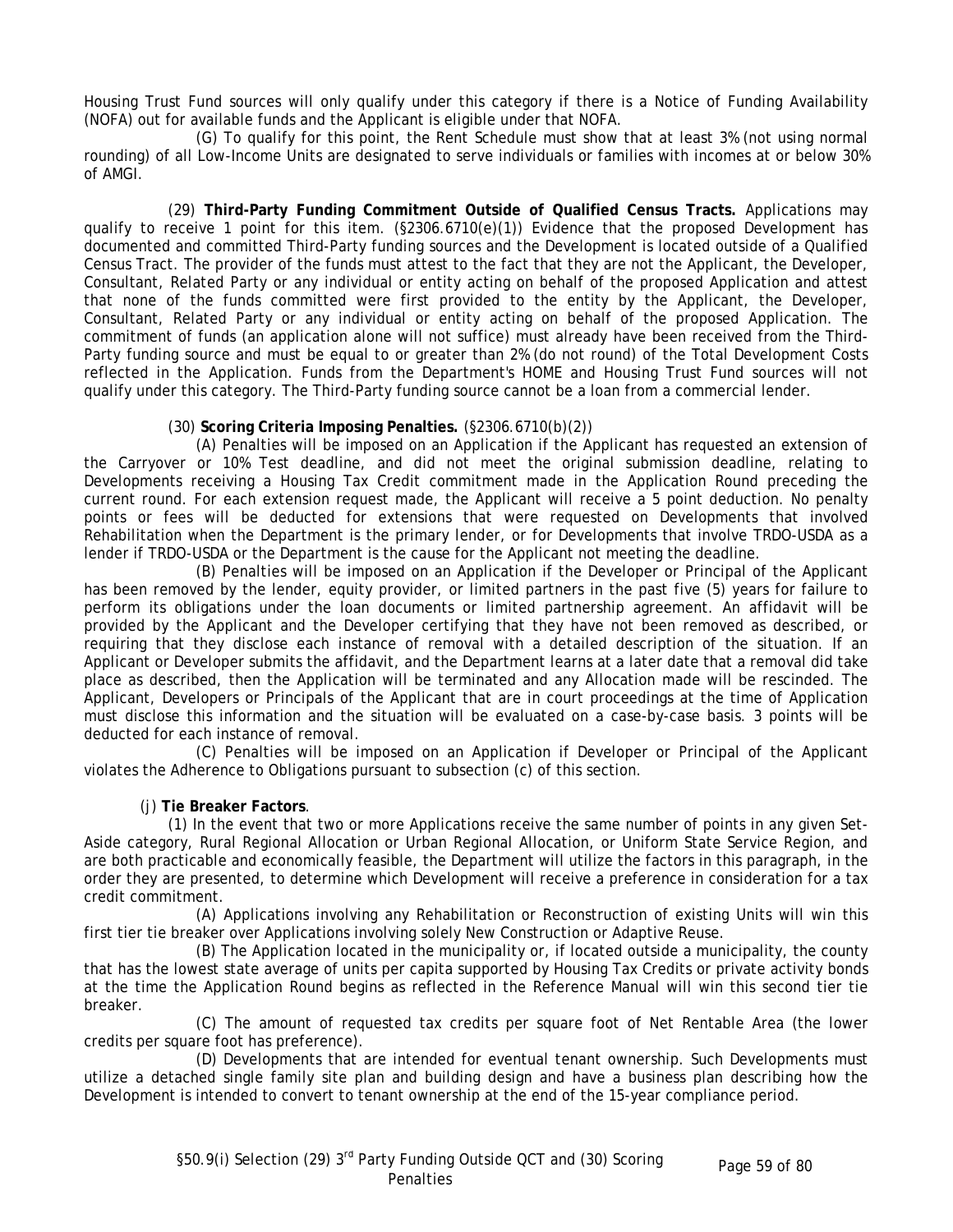(2) This paragraph identifies how ties will be handled when dealing with the restrictions on location identified in §50.5(a)(8) of this chapter (relating to Ineligibility), and in dealing with any issues relating to capture rate calculation. When two Tax-Exempt Bond Developments would violate one of these restrictions, and only one Development can be selected, the Department will utilize the reservation docket number issued by the Texas Bond Review Board in making its determination. When two Competitive Housing Tax Credits Applications in the Application Round would violate one of these restrictions, and only one Development can be selected, the Department will utilize the tie breakers identified in paragraph (1) of this subsection. When a Tax-Exempt Bond Development and a Competitive Housing Tax Credit Application in the Application Round would both violate a restriction, the following determination will be used:

(A) Tax-Exempt Bond Developments that receive their reservation from the Bond Review Board on or before April 30, 2010 will take precedence over the Housing Tax Credit Applications in the 2010 Application Round;

(B) Housing Tax Credit Applications approved by the Board for tax credits in July 2010 will take precedence over the Tax-Exempt Bond Developments that received their reservation from the Bond Review Board on or between May 3, 2010 and July 31, 2010; and

(C) After July 31, 2010, a Tax-Exempt Bond Development with a reservation from the Bond Review Board will take precedence over any Housing Tax Credit Application from the 2010 Application Round on the Waiting List. However, if no reservation has been issued by the date the Board approves an allocation to a Development from the Waiting List of Applications in the 2010 Application Round or a forward commitment, then the Waiting List Application or forward commitment will be eligible for its allocation.

(k) **Staff Recommendations**. (§2306.1112 and §2306.6731) After eligible Applications have been evaluated, ranked and underwritten in accordance with the QAP and the Rules, the Department staff shall make its recommendations to the Executive Award and Review Advisory Committee. The Committee will develop funding priorities and shall make commitment recommendations to the Board. Such recommendations and supporting documentation shall be made in advance of the meeting at which the issuance of Commitment Notices or Determination Notices shall be discussed. The Committee will provide written, documented recommendations to the Board which will address at a minimum the financial or programmatic viability of each Application and a list of all submitted Applications which enumerates the reason(s) for the Development's proposed selection or denial, including all factors provided in §50.10(a) of this chapter that were used in making this determination.

- (l) **Tax Credits Financed Under American Recovery and Reinvestment Act of 2009.** (§2306.6736)
	- (1) To the extent the Department receives federal funds under the American Recovery and Reinvestment Act of 2009 (Pub. L. No. 111-5) or any subsequent law (including any extension or renewal thereof) that requires the Department to award the federal funds in the same manner and subject to the same limitation as the awards of the housing tax credits, the following provisions apply.
	- (2) Any reference in this chapter to the administration of the housing tax credit program shall apply equally to the administration of such federal funds except:
		- (A) the Department may establish a separate application procedure for such funds, outside of the uniform application cycle referred to in §2306.111, Texas Government Code, and the deadlines established in §2306.6724, Texas Government Code, and any reference herein to the application period shall refer to the period beginning on the date the Department begins accepting applications for such funds and continuing until all such available funds are awarded;
		- (B) unless reauthorized, this section is repealed on August 31, 2011.

### **§50.10. Board Decisions; Waiting List; Forward Commitments.**

(a) **Board Decisions**. The Board's decisions shall be based upon the Department's and the Board's evaluation of the proposed Developments' consistency with the criteria and requirements set forth in this QAP and Rules.

(1) On awarding tax credits, the Board shall document the reasons for each Application's selection, including any discretionary factors used in making its determination, and the reasons for any decision that conflicts with the recommendations made by Department staff. The Board may not make, without good cause,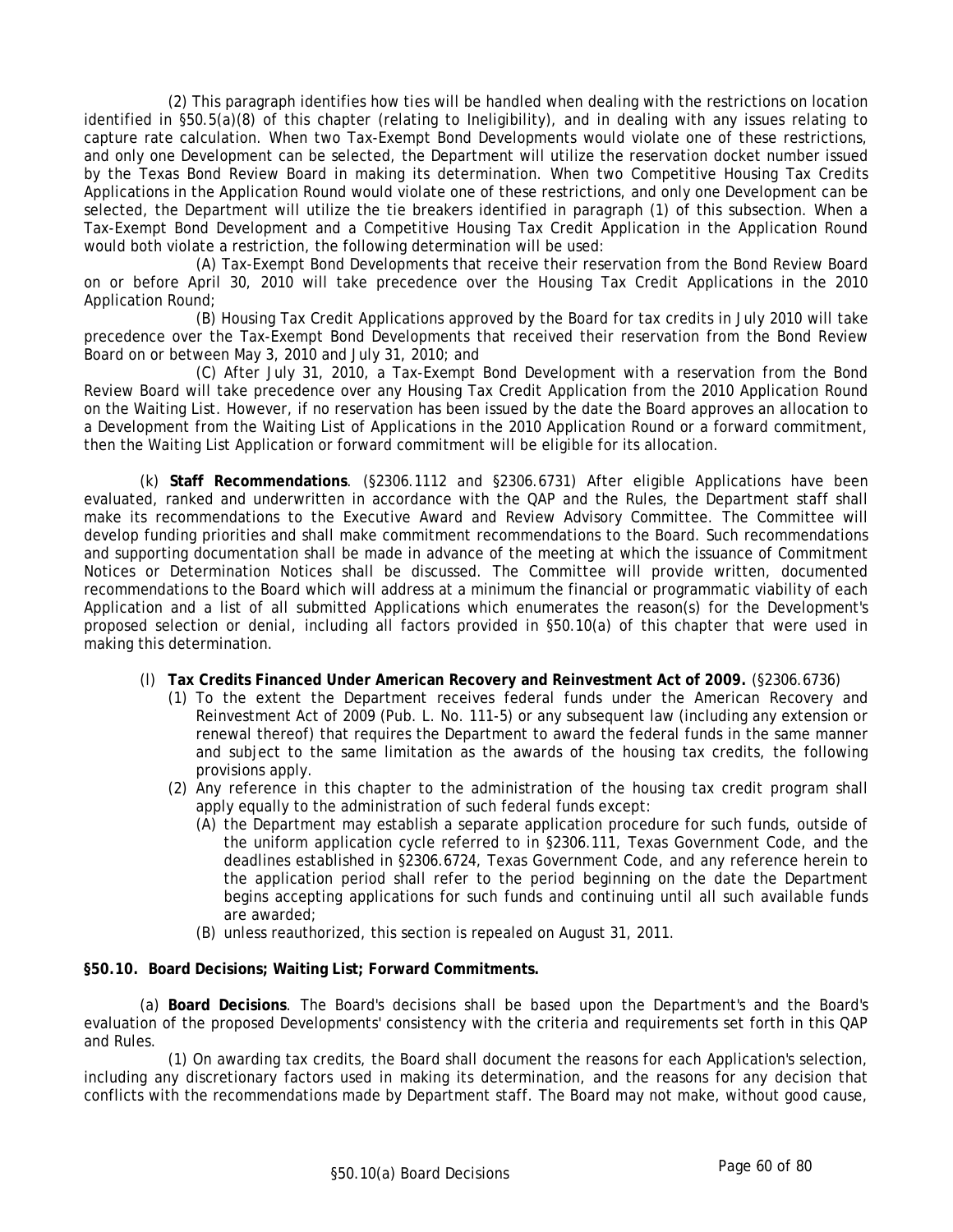a commitment decision that conflicts with the recommendations of Department staff. Good cause includes the Board's decision to apply discretionary factors.  $(\S$ \$2306.6725(c); 2306.6731; and 42(m)(1)(A)(iv))

(2) In making a determination to allocate tax credits, the Board shall be authorized to not rely solely on the number of points scored by an Application. It shall in addition, be entitled to take into account, as it deems appropriate, the discretionary factors listed in this paragraph. The Board may also apply these discretionary factors to its consideration of Tax-Exempt Bond Developments. If the Board disapproves or fails to act upon an Application, the Department shall issue to the Applicant a written notice stating the reason(s) for the Board's disapproval or failure to act. In making tax credit decisions (including those related to Tax-Exempt Bond Developments), the Board, in its discretion, may evaluate, consider and apply any one or more of the following discretionary factors: (§2306.111(g)(3))

(A) The Developer market study;

(B) The location;

(C) The compliance history of the Developer;

(D) The financial feasibility;

(E) The appropriateness of the Development's size and configuration in relation to the housing needs of the community in which the Development is located;

(F) The Development's proximity to other low-income housing Developments;

(G) The availability of adequate public facilities and services;

(H) The anticipated impact on local school districts;

(I) Zoning and other land use considerations;

(J) Any matter considered by the Board to be relevant to the approval decision and in furtherance of the Department's purposes; and

(K) Other good cause as determined by the Board.

(3) Before the Board approves any Application, the Department shall assess the compliance history of the Applicant with respect to all applicable requirements; and the compliance issues associated with the proposed Development, including compliance information provided by the Texas State Affordable Housing Corporation. The Committee shall provide to the Board a written report regarding the results of the assessments. The written report will be included in the appropriate Development file for Board and Department review. The Board shall fully document and disclose any instances in which the Board approves a Development Application despite any noncompliance associated with the Development or Applicant. (§2306.057)

(b) **Waiting List**. (§2306.6711(c) and (d)) If the entire State Housing Credit Ceiling for the applicable calendar year has been committed or allocated in accordance with this chapter, the Board shall generate, concurrently with the issuance of commitments, a waiting list of additional Applications ranked by score in descending order of priority based on Set-Aside categories and regional allocation goals. The Board may also apply discretionary factors in determining the Waiting List. If at any time prior to the end of the Application Round, one or more Commitment Notices expire or a sufficient amount of the State Housing Credit Ceiling becomes available, the Board shall issue a Commitment Notice to Applications on the waiting list subject to the amount of returned credits, the regional allocation goals and the Set-Aside categories, including the 10% Nonprofit Set-Aside allocation and 15% At-Risk Set-Aside allocation and 5% TRDO-USDA Set-Aside required under §42(h)(5) of the Code. At the end of each calendar year, all Applications which have not received a Commitment Notice shall be deemed terminated. The Applicant may re-apply to the Department during the next Application Acceptance Period.

(c) **Forward Commitments**. The Board may determine to issue commitments of tax credit authority with respect to Applications from the State Housing Credit Ceiling for the calendar year following the year of issuance (each a "forward commitment") to Applications submitted in accordance with the rules and timelines required under this rule and the Application Submission Procedures Manual. The Board will utilize its discretion in determining the amount of credits to be allocated as forward commitments and the reasons for those commitments considering score and discretionary factors. The Board may utilize the forward commitment authority to allocate credits to TRDO-USDA Developments which are experiencing foreclosure or loan acceleration at any time during the 2010 calendar year, also referred to as Rural Rescue Developments. Applications that are submitted under the 2010 QAP and granted a Forward Commitment of 2010 Housing Tax Credits are considered by the Board to comply with the 2010 QAP by having satisfied the requirements of this 2010 QAP, except for statutorily required QAP changes.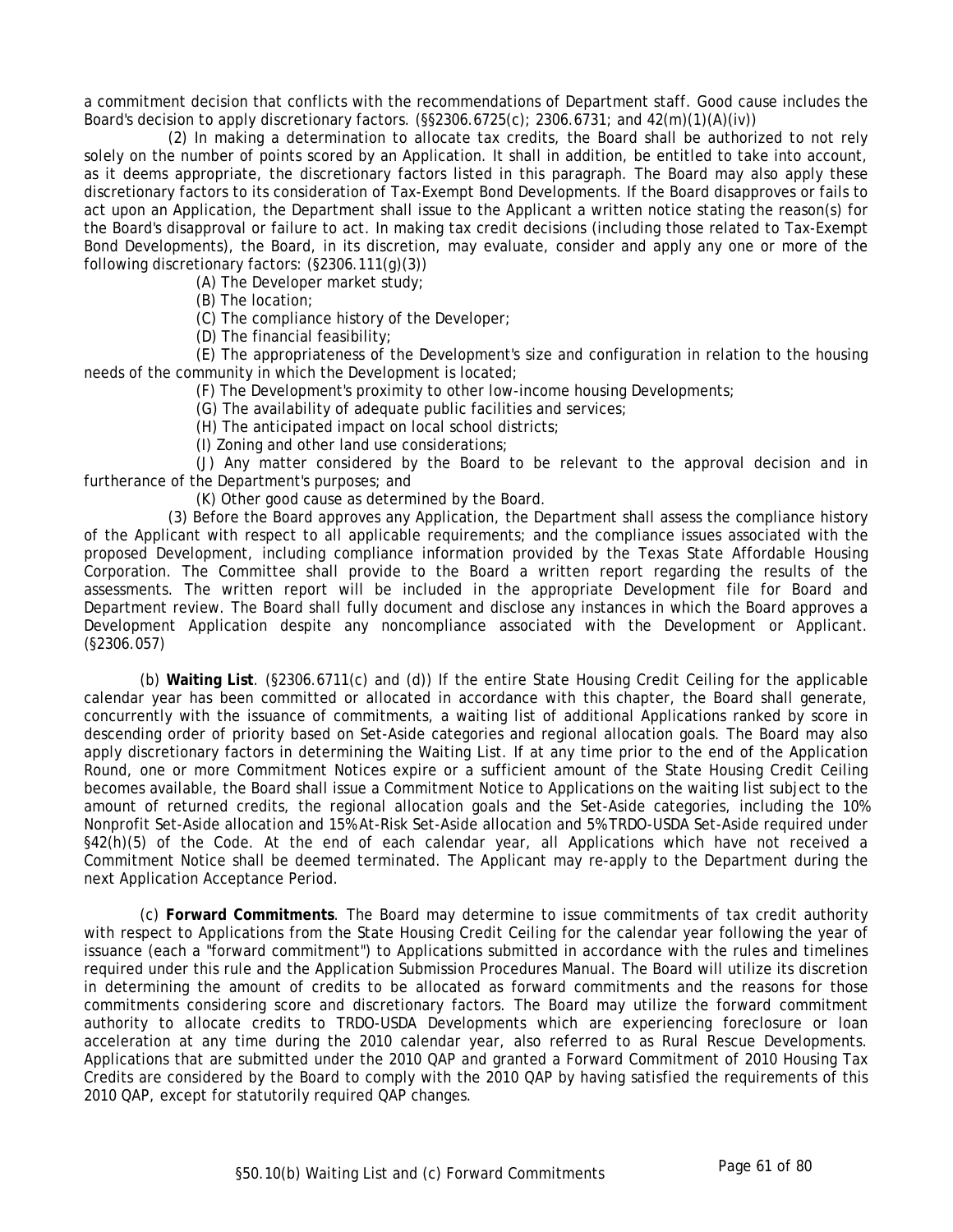(1) Unless otherwise provided in the Commitment Notice with respect to a Development selected to receive a forward commitment, actions which are required to be performed under this chapter by a particular date within a calendar year shall be performed by such date in the calendar year of the State Housing Credit Ceiling from which the credits are allocated.

(2) Any forward commitment made pursuant to this section shall be made subject to the availability of State Housing Credit Ceiling in the calendar year with respect to which the forward commitment is made. If a forward commitment shall be made with respect to a Development placed in service in the year of such commitment, the forward commitment shall be a "binding commitment" to allocate the applicable credit dollar amount within the meaning of §42(h)(1)(C)of the Code.

(3) If tax credit authority shall become available to the Department in a calendar year in which forward commitments have been awarded, the Department may allocate such tax credit authority to any eligible Development which received a forward commitment, in which event the forward commitment shall be canceled with respect to such Development.

**§50.11. Required Application Notifications, Receipt of Public Comment, and Meetings with Applicants; Viewing of Pre-Applications and Applications; Confidential Information.** 

### (a) **Required Application Notifications, Receipt of Public Comment, and Meetings with Applicants**.

(1) Within approximately fourteen (14) days after the close of the Pre-Application Acceptance Period, the Department shall publish a Pre-Application Submission Log on its website. Such log shall contain the Development name, address, Set-Aside, number of Units, requested credits, owner contact name and phone number. (§2306.6717(a)(1))

(2) Approximately thirty (30) days before the close of the Application Acceptance Period, the Department will release the evaluation and assessment of the Pre-Applications on its website.

(3) Not later than fourteen (14) days after the close of the Pre-Application Acceptance Period, or Application Acceptance Period for Applications for which no Pre-Application was submitted, the Department shall: (§2306.1114)

(A) Publish an Application submission log on its website.

(B) Give notice of a proposed Development in writing that provides the information required under clause (i) of this subparagraph to all of the individuals and entities described in clauses (ii) - (x) of this subparagraph. (§2306.6718(a) - (c))

(i) The following information will be provided in these notifications:

(I) The relevant dates affecting the Application including the date on which the Application was filed, the date or dates on which any hearings on the Application will be held and the date by which a decision on the Application will be made;

(II) A summary of relevant facts associated with the Development;

(III) A summary of any public benefits provided as a result of the Development, including rent subsidies and tenant services; and

(IV) The name and contact information of the employee of the Department designated by the director to act as the information officer and liaison with the public regarding the Application.

(ii) Presiding officer of the Governing Body of the political subdivision containing the Development (mayor or county judge) to advise such individual that the Development, or a part thereof, will be located in his/her jurisdiction and request any comments which such individual may have concerning such Development;

(iii) If the Department receives a letter from the mayor or county judge of an affected city or county that expresses opposition to the Development, the Department will give consideration to the objections raised and will offer to visit the proposed site or Development with the mayor or county judge or their designated representative within thirty (30) days of notification. The site visit must occur before the Housing Tax Credit can be approved by the Board. The Department will obtain reimbursement from the Applicant for the necessary travel and expenses at rates consistent with the state authorized rate; (General Appropriation Act, Article VII, Rider 5) (§42(m)(1))

(iv) Any member of the Governing Body of a political subdivision who represents the Area containing the Development. If the Governing Body has single-member districts, then only that member of the Governing Body for that district will be notified, however if the Governing Body has at-large districts, then all members of the Governing Body will be notified;

(v) State representative and state senator who represent the community where the Development is proposed to be located. If the state representative or senator host a community meeting, the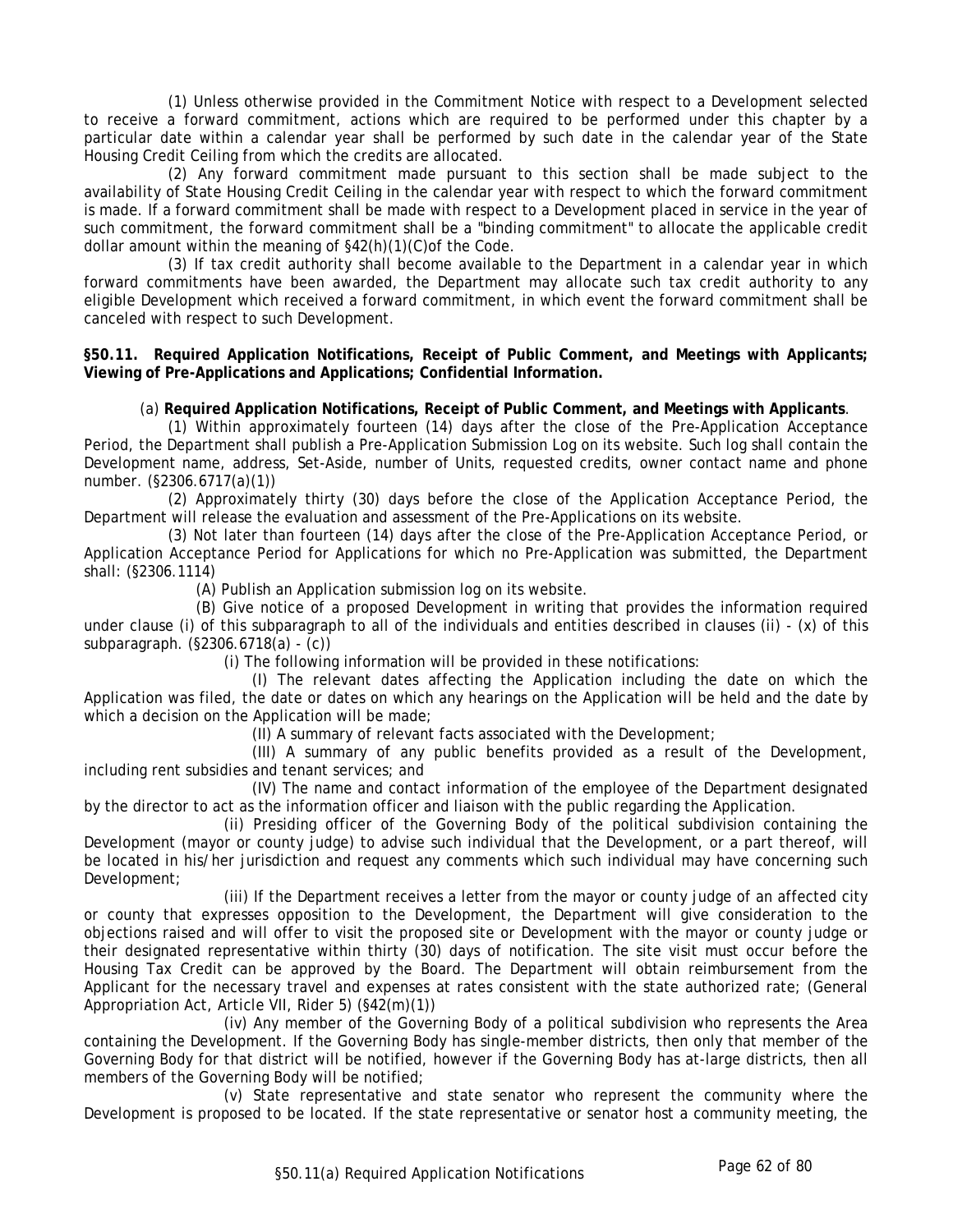Department, if timely notified, will ensure staff are in attendance to provide information regarding the Housing Tax Credit Program; (General Appropriation Act, Article VII, Rider 8(d))

(vi) United States representative who represents the community containing the Development;

(vii) Superintendent of the school district containing the Development;

(viii) Presiding officer of the board of trustees of the school district containing the Development;

(ix) Any Neighborhood Organizations on record with the state or county in which the Development is to be located and whose boundaries contain the proposed Development site or otherwise known to the Applicant or Department and on record with the state or county; and

(x) Advocacy organizations, social service agencies, civil rights organizations, tenant organizations, or others who may have an interest in securing the development of affordable housing that are registered on the Department's e-mail list service.

(C) The Department shall maintain an electronic mail notification service that will notify a subscriber, by ZIP code, of: (§2306.67171)

(i) The receipt of a Pre-Application or Application for a Development Site within such ZIP code within fourteen (14) days of receipt;

(ii) The publication of materials to be presented to the Board for the Pre-Application or Application referred to in clause (i) of this subparagraph; and

(iii) Any public hearing for the Pre-Application or Application referred to in clause (i) of this subparagraph.

(D) The elected officials identified in subparagraph (B) of this paragraph will be provided an opportunity to comment on the Application during the Application evaluation process. (§42(m)(1))

(4) The Department shall hold at least three public hearings in different Uniform State Service Regions of the state to receive comment on the submitted Applications and on other issues relating to the Housing Tax Credit Program for Competitive Housing Tax Credit Applications under the State Housing Credit Ceiling. (§2306.6717(c))

(5) The Department shall make available on the Department's website information regarding the Housing Tax Credit Program including notice of public hearings, meetings, Application Round opening and closing dates, submitted Applications, and Applications approved for underwriting and recommended to the Board, and shall provide that information to locally affected community groups, local and state elected officials, local housing departments, any appropriate newspapers of general or limited circulation that serve the community in which a proposed Development is to be located, nonprofit and for-profit organizations, onsite property managers of occupied Developments that are the subject of Applications for posting in prominent locations at those Developments, and any other interested persons including community groups, who request the information. (§2306.6717(b))

(6) Approximately forty (40) days prior to the date of the July Board meeting at which the issuance of Commitment Notices shall be discussed, the Department will notify each Applicant of the receipt of any opposition received by the Department relating to his or her Development at that time.

(7) Not later than the third working day after the date of completion of each stage of the Application process, including the results of the Application scoring and underwriting phases and the commitment phase, the results will be posted to the Department's website. (§2306.6717(a)(3))

(8) At least thirty (30) days prior to the date of the July Board meeting at which the issuance of Commitment Notices shall be discussed, the Department will:

(A) Provide the Application scores to the Board; and (§2306.6711(a))

(B) If feasible, post to the Department's website the entire Application, including all supporting documents and exhibits, the Application Log as further described in §50.19(b) of this chapter, a scoring sheet providing details of the Application score, and any other documents relating to the processing of the Application. (§2306.6717(a)(1) and (2))

(9) A summary of comments received by the Department on specific Applications shall be part of the documents required to be reviewed by the Board under this subsection if such comments are received thirty (30) business days prior to the date of the Board Meeting at which the issuance of Commitment Notices or Determination Notices shall be discussed. Comments received after this deadline will not be part of the documentation submitted to the Board. However, a public comment period will be available prior to the Board's decision, at the Board meeting where tax credit commitment decisions will be made.

(10) Not later than the 120th day after the date of the initial issuance of Commitment Notices for Housing Tax Credits, the Department shall provide an Applicant who did not receive a commitment for Housing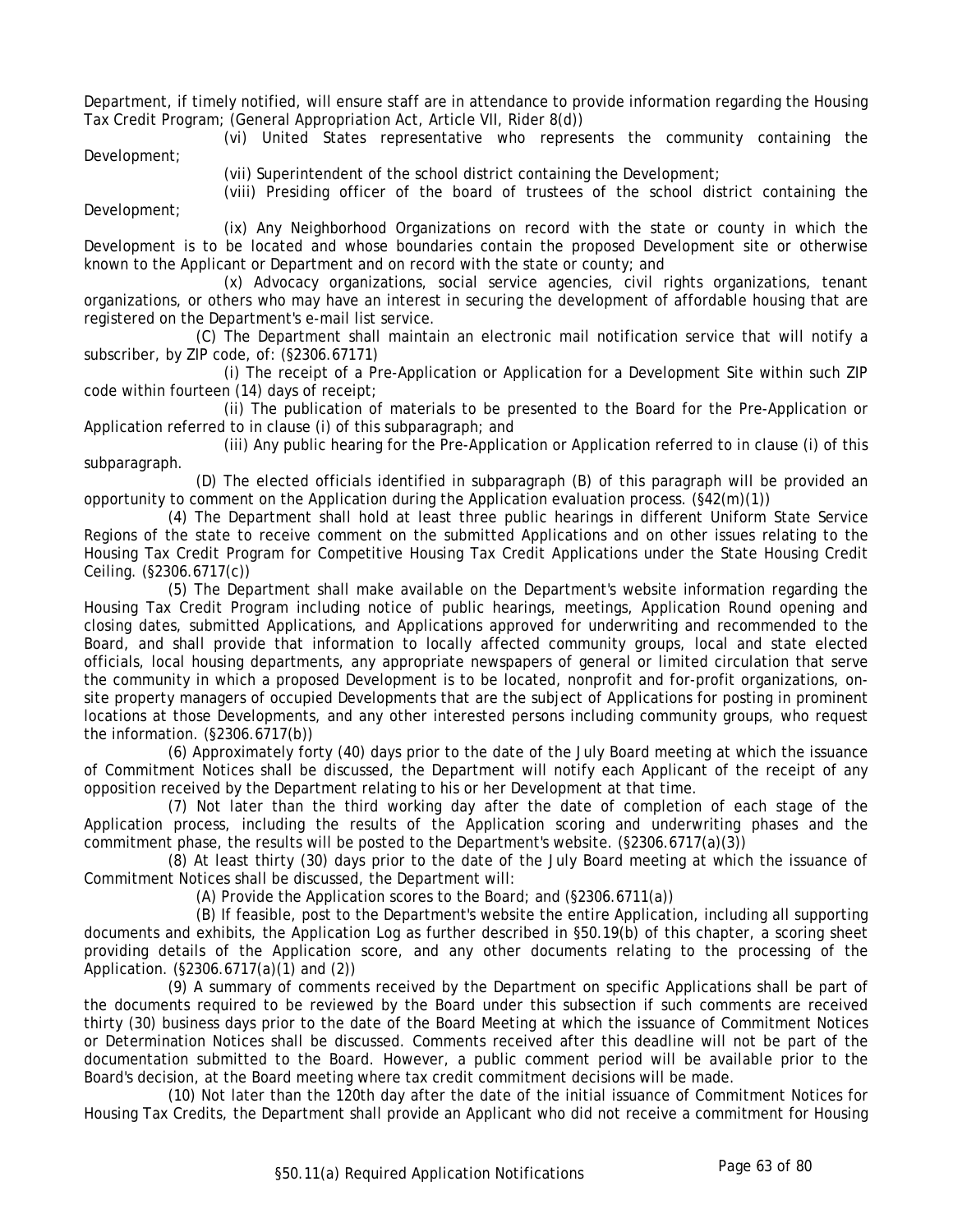Tax Credits with an opportunity to meet and discuss with the Department the Application's deficiencies, scoring and underwriting. (§2306.6711(e))

(b) **Viewing of Pre-Applications and Applications**. Pre-Applications and Applications for tax credits are public information and are available upon request after the Pre-Application and Application Acceptance Periods close, respectively. All Pre-Applications and Applications, including all exhibits and other supporting materials, except Personal Financial Statements and Social Security numbers, will be made available for public disclosure after the Pre-Application and Application periods close, respectively. The content of Personal Financial Statements may still be made available for public disclosure upon request if the Attorney General's office deems it is not protected from disclosure by the Texas Public Information Act.

(c) **Confidential Information**. The Department may treat the financial statements of any Applicant as confidential and may elect not to disclose those statements to the public. A request for such information shall be processed in accordance with §552.305 of the Texas Government Code. (§2306.6717(d))

**§50.12. Tax-Exempt Bond Developments: Filing of Applications; Applicability of Rules; Supportive Services; Financial Feasibility Evaluation; Satisfaction of Requirements.** 

(a) **Filing of Applications for Tax-Exempt Bond Developments**. Applications for a Tax-Exempt Bond Development may be submitted to the Department as described in paragraphs (1) and (2) of this subsection:

(1) Applicants which receive advance notice of a Program Year 2010 reservation as a result of the Texas Bond Review Board's (TBRB) lottery for the private activity volume cap must file a complete Application not later than 12:00 p.m. on December 30, 2009. Such filing must be accompanied by the Application fee described in §50.20 of this chapter;

(2) Applicants which receive advance notice of a Program Year 2010 reservation after being placed on the waiting list as a result of the TBRB lottery for private activity volume cap must submit Volume 1 and Volume 2 of the Application and the Application fee described in §50.20 of this chapter prior to the Applicant's bond reservation date as assigned by the TBRB. Those Applications designated as Priority 3 by the TBRB must submit Volumes I and II within fourteen (14) days of the bond reservation date if the Applicant intends to apply for tax credits regardless of the Issuer. Any outstanding documentation required under this section regardless of Priority must be submitted to the Department at least sixty (60) days prior to the Board meeting at which the decision to issue a Determination Notice would be made unless a waiver is requested by the Applicant. The Department staff will have limited discretion to recommend an Application with appropriate justification of the late submission;

(3) Applications involving multiple sites must submit the required information as outlined in the Application Submission Procedures Manual. The Application will be considered to be one Application as identified in Chapter 1372, Texas Government Code.

(b) **Applicability of Rules for Tax-Exempt Bond Developments**. Tax-Exempt Bond Development Applications are subject to all rules in this chapter, with the only exceptions being the following sections: §50.4 of this chapter (regarding State Housing Credit Ceiling), §50.7 of this chapter (regarding Regional Allocation and Set-Asides), §50.8 of this chapter (regarding Pre-Application), §50.9(d) and (f) of this chapter (regarding Evaluation Processes for Competitive Applications and Rural Rescue Applications), §50.9(i) of this chapter (regarding Selection Criteria), §50.10(b) and (c) of this chapter (regarding Waiting List and Forward Commitments), and §50.14(a) and (b) of this chapter (regarding Carryover and 10% Test). Such Developments requesting a Determination Notice in the current calendar year must meet all Threshold Criteria requirements stipulated in §50.9(h) of this chapter. Such Developments which received a Determination Notice in a prior calendar year must meet all Threshold Criteria requirements stipulated in the QAP and Rules in effect for the calendar year in which the Determination Notice was issued; provided, however, that such Developments shall comply with all procedural requirements for obtaining Department action in the current QAP and Rules; and such other requirements of the QAP and Rules as the Department determines applicable. Applicants will be required to meet all conditions of the Determination Notice by the time the construction loan is closed unless otherwise specified in the Determination Notice. Applicants must meet the requirements identified in §50.15 of this chapter. No later than sixty (60) days following closing of the bonds, the Development Owner must also submit a Management Plan and an Affirmative Marketing Plan (as further described in the Carryover Allocation Procedures Manual), and evidence must be provided at this time of attendance of the Development Owner or management company at Department-approved Fair Housing training relating to leasing and management issues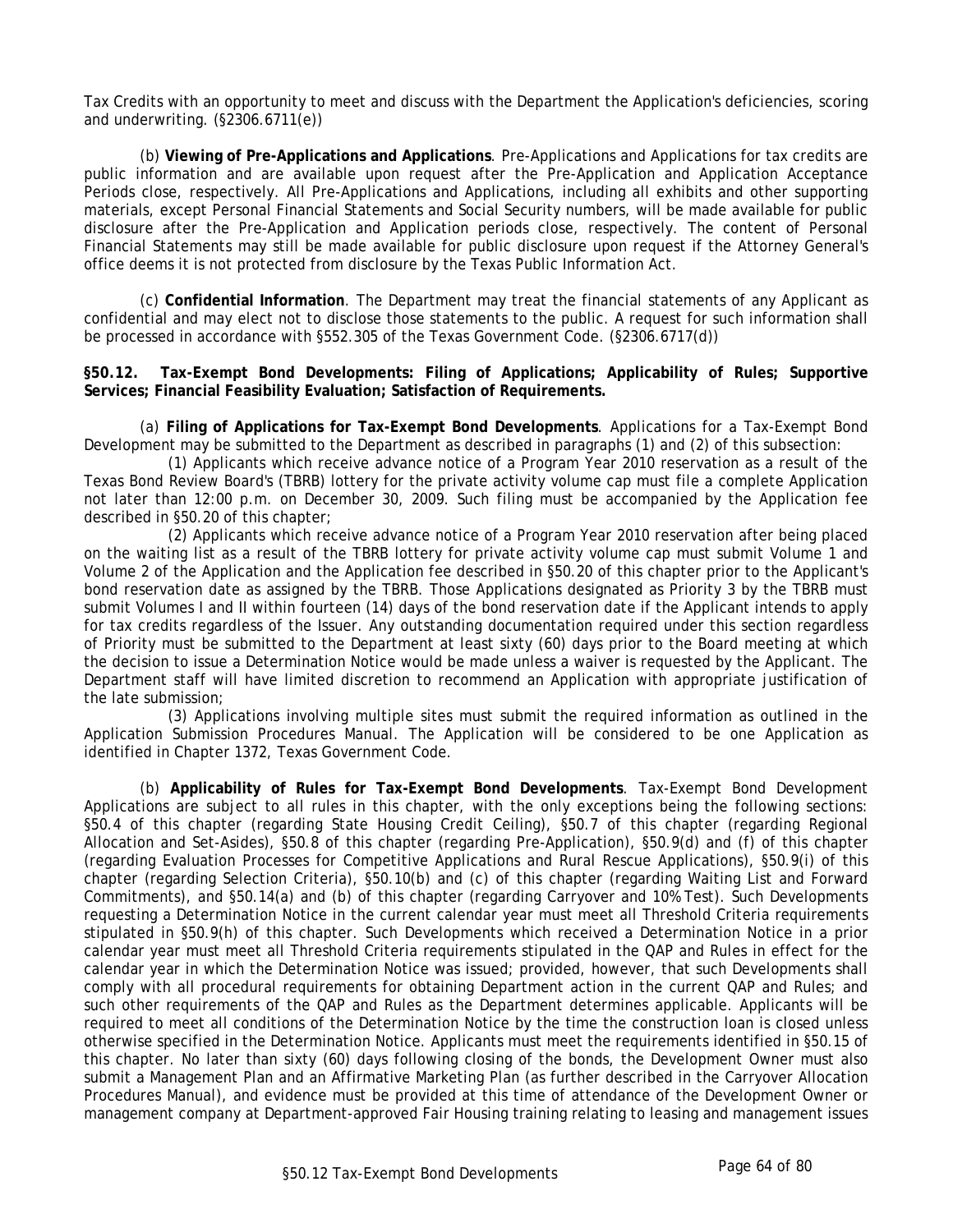for at least five (5) hours and the Development architect and engineer at Department-approved Fair Housing training relating to design issues for at least five (5) hours. Certifications must not be older than two (2) years. Applications that receive a reservation from the TBRB on or before December 31, 2009 will be required to satisfy the requirements of the 2009 QAP; Applications that receive a reservation from the TBRB on or after January 1, 2010 will be required to satisfy the requirements of the 2010 QAP.

(c) **Supportive Services for Tax-Exempt Bond Developments**. Tax-Exempt Bond Development Applications must provide an executed agreement with a qualified service provider for the provision of special supportive services that would otherwise not be available for the tenants. No fees may be charged to the tenants for any of the services. Services must be provided on-site or transportation to off-site services must be provided. The provision of these services will be included in the LURA. Acceptable services as described in paragraphs (1) - (3) of this subsection include:

(1) The services must be in at least one of the following categories: child care, transportation, notary public service, basic adult education, legal assistance, counseling services, GED preparation, English as a second language classes, vocational training, home buyer education, credit counseling, financial planning assistance or courses, health screening services, health and nutritional courses, organized team sports programs, youth programs, scholastic tutoring, social events and activities, community gardens or computer facilities;

(2) Any other program described under Title IV-A of the Social Security Act (42 U.S.C. §§601 et seq.) which enables children to be cared for in their homes or the homes of relatives; ends the dependence of needy families on government benefits by promoting job preparation, work and marriage; prevents and reduces the incidence of out-of wedlock pregnancies; and encourages the formation and maintenance of two-parent families; or

(3) Any other services approved in writing by the Issuer. The plan for tenant supportive services submitted for review and approval of the Issuer must contain a plan for coordination of services with state workforce development and welfare programs. The coordinated effort will vary depending upon the needs of the tenant profile at any given time as outlined in the plan.

(d) **Financial Feasibility Evaluation for Tax-Exempt Bond Developments**. Section 42(m)(2)(D), Internal Revenue Code, requires the bond issuer (if other than the Department) to ensure that a Tax-Exempt Bond Development does not receive more tax credits than the amount needed for the financial feasibility and viability of a Development throughout the Compliance Period. Treasury Regulations prescribe the occasions upon which this determination must be made. In light of the requirement, issuers may either elect to underwrite the Development for this purpose in accordance with the QAP and the Underwriting Rules and Guidelines, §1.32 of this title or request that the Department perform the function. If the issuer underwrites the Development, the Department will, nonetheless, review the underwriting report and may make such changes in the amount of credits which the Development may be allowed as are appropriate under the Department's guidelines. The Determination Notice issued by the Department and any subsequent IRS Form(s) 8609 will reflect the amount of tax credits for which the Development is determined to be eligible in accordance with this subsection, and the amount of tax credits reflected in the IRS Form 8609 may be greater or less than the amount set forth in the Determination Notice, based upon the Department's and the bond issuer's determination as of each building's placement in service. Any increase of tax credits, from the amount specified in the Determination Notice, at the time of each building's placement in service will only be permitted if it is determined by the Department, as required by §42(m)(2)(D) of the Code, that the Tax-Exempt Bond Development does not receive more tax credits than the amount needed for the financial feasibility and viability of a Development throughout the Compliance Period. Increases to the amount of tax credits that exceed 110% of the amount of credits reflected in the Determination Notice are contingent upon approval by the Board. Increases to the amount of tax credits that do not exceed 110% of the amount of credits reflected in the Determination Notice may be approved administratively by the Executive Director.

(e) **Satisfaction of Requirements for Tax-Exempt Bond Developments**. If the Department staff determines that all requirements of this QAP and Rules have been met, the Department will recommend that the Board authorize the issuance of a Determination Notice. The Board, however, may utilize the discretionary factors identified in §50.10(a) of this chapter in determining if they will authorize the Department to issue a Determination Notice to the Development Owner. The Determination Notice, if authorized by the Board, will confirm that the Development satisfies the requirements of the QAP and Rules in accordance with the  $§42(m)(1)(D)$  of the Code.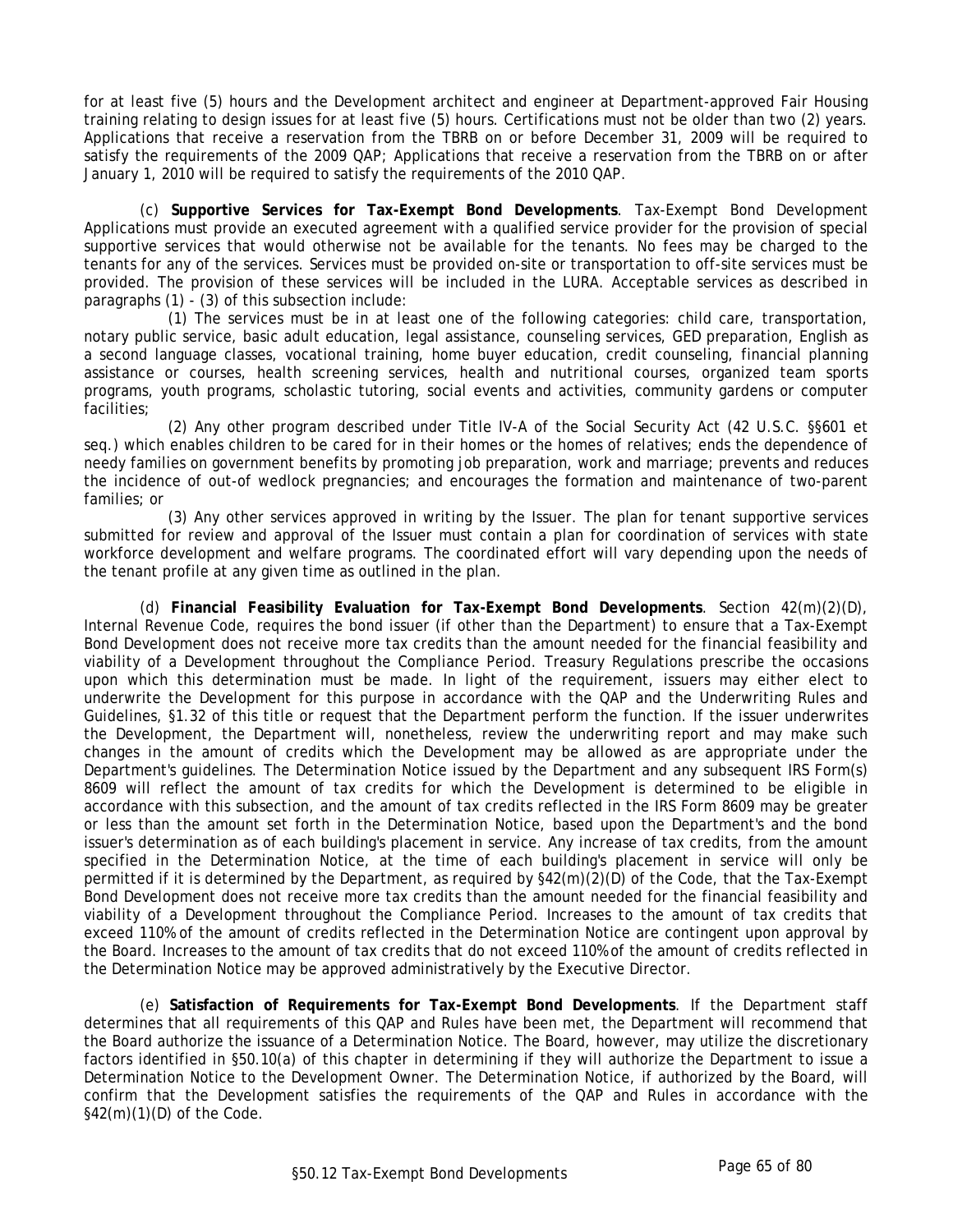(f) **Certification of Tax Exempt Applications with New Docket Numbers**. Applications that are processed through the Department review and evaluation process and receive an affirmative Board Determination, but do not close the bonds prior to the bond reservation expiration date, and subsequently have that docket number withdrawn from the TBRB, may have their Determination Notice reinstated. The Applicant would need to receive a new docket number from the TBRB. One of the following must apply:

(1) The new docket number must be issued in the same program year as the original docket number and must not be more than four (4) months from the date the original application was withdrawn from the TBRB. The application must remain unchanged. This means that at a minimum, the following cannot have changed: site control, total number of units, unit mix (bedroom sizes and income restrictions), design/site plan documents, financial structure including bond and Housing Tax Credit amounts, development costs, rent schedule, operating expenses, sources and uses, ad valorem tax exemption status, target population, scoring criteria (TDHCA issues) or TBRB priority status including the effect on the inclusive capture rate. Note that the entities involved in the Applicant entity and Developer cannot change; however, the certification can be submitted even if the lender, syndicator or issuer changes, as long as the financing structure and terms remain unchanged. Notifications under §50.9(h)(8) of this chapter are not required to be reissued. In the event that the Department's Board has already approved the Application for tax credits, the Application is not required to be presented to the Board again (unless there is public opposition) and a revised Determination Notice will be issued once notice of the assignment of a new docket number has been provided to the Department and the Department has confirmed that the capture rate and market demand remain acceptable. This certification must be submitted no later than thirty (30) days after the date the TBRB issues the new docket number and no later than thirty (30) days before the anticipated closing. In the event that the Department's Board has not yet approved the Application, the Application will continue to be processed and ultimately provided to the Board for consideration. This certification must be submitted no later than thirty (30) days after the date the TBRB issues the new docket number and no later than forty-five (45) days before the anticipated Department's Board meeting date; or

(2) If there are changing to the Application as referenced in paragraph (1) of this subsection, the Applicant will be required to submit a new Application in full, along with the applicable fees, to be reviewed and evaluated in its entirety for a new determination notice to be issued.

**§50.13. Commitment and Determination Notices; Agreement and Election Statement; Documentation Submission Requirements.**

(a) **Commitment and Determination Notices**. If the Board approves an Application for a Housing Tax Credit Allocation, the Department will:

(1) If the Application is for a commitment from the State Housing Credit Ceiling, issue a Commitment Notice to the Development Owner which shall:

(A) Confirm that the Board has approved the Application; and

(B) State the Department's commitment to make a Housing Credit Allocation to the Development Owner in a specified amount, subject to the feasibility determination described in §50.16 of this chapter, and compliance by the Development Owner with the remaining requirements of this chapter and any other terms and conditions set forth therein by the Department. This commitment shall expire on the date specified therein unless the Development Owner indicates acceptance of the commitment by executing the Commitment Notice, pays the required fee specified in §50.20 of this chapter, and satisfies any other conditions set forth therein by the Department. The Commitment Notice expiration date may not be extended;

(2) If the Application regards a Tax-Exempt Bond Development, issue a Determination Notice to the Development Owner which shall:

(A) Confirm the Board's determination that the Development satisfies the requirements of this QAP; and

(B) State the Department's commitment to issue IRS Form(s) 8609 to the Development Owner in a specified amount, subject to the requirements set forth in §50.12 of this chapter and compliance by the Development Owner with all applicable requirements of this chapter and any other terms and conditions set forth therein by the Department. The Determination Notice shall expire on the date specified therein unless the Development Owner indicates acceptance by executing the Determination Notice and paying the required fee specified in §50.20 of this chapter. The Determination Notice shall also expire unless the Development Owner satisfies any conditions set forth therein by the Department. The Determination Notice expiration date may not be extended;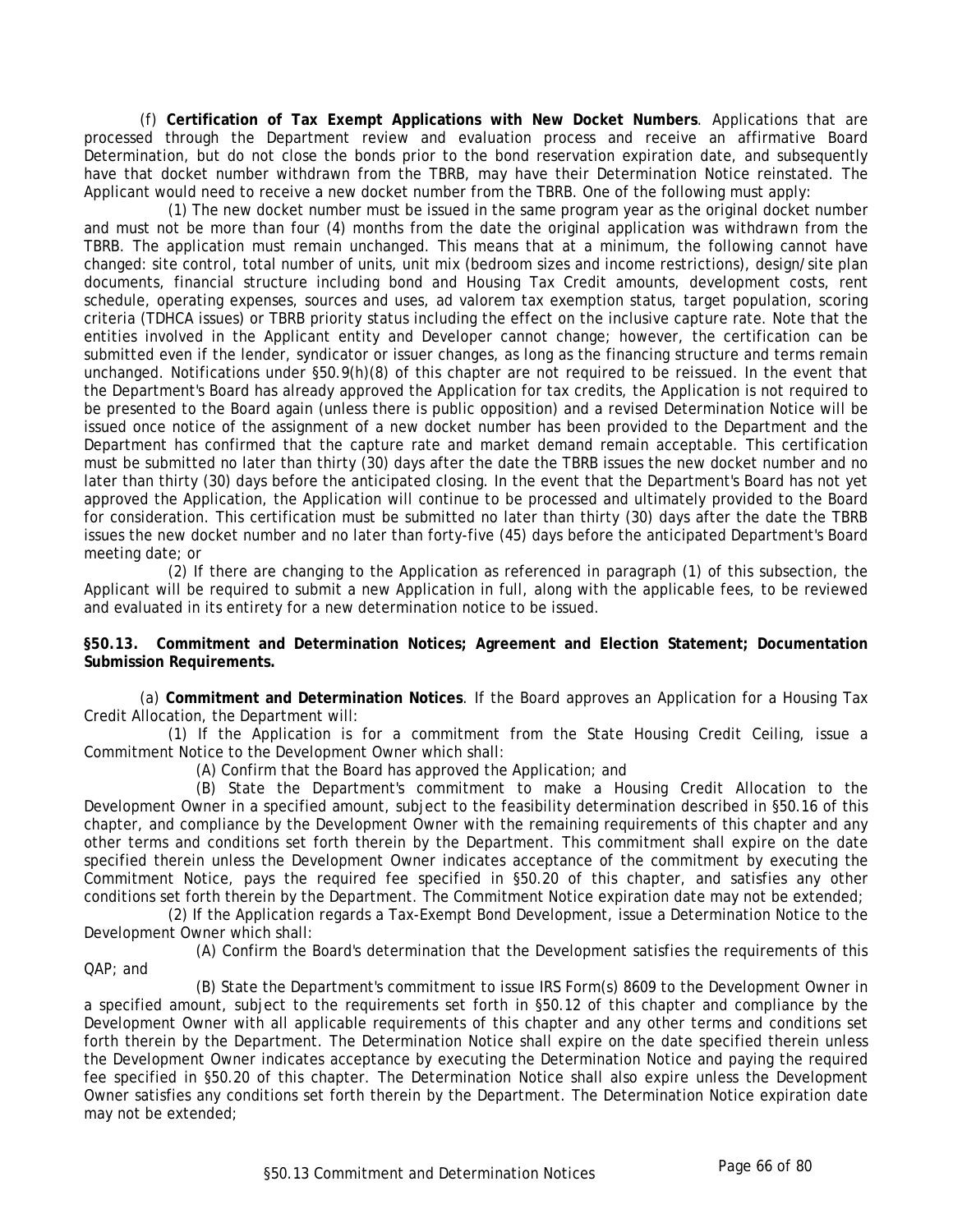(3) Notify, in writing, the mayor or other equivalent chief executive officer of the municipality in which the Property is located informing him/her of the Board's issuance of a Commitment Notice or Determination Notice, as applicable;

(4) A Commitment or Determination Notice shall not be issued with respect to any Development for an unnecessary amount or where the cost for the total development, acquisition, construction or Rehabilitation exceeds the limitations established from time to time by the Department and the Board, unless the Department staff make a recommendation to the Board based on the need to fulfill the goals of the Housing Tax Credit Program as expressed in this QAP and Rules, and the Board accepts the recommendation. The Department's recommendation to the Board shall be clearly documented;

(5) A Commitment or Determination Notice shall not be issued with respect to the Applicant, the Development Owner, the General Contractor, or any Affiliate of the General Contractor that is active in the ownership or Control of one or more other low-income rental housing properties in the state of Texas administered by the Department that is in Material Noncompliance with the LURA (or any other document containing an Extended Low-income Housing Commitment) or the program rules in effect for such property, as described in Chapter 60 of this title;

(6) The executed Commitment or Determination Notice must be returned to the Department on the date specified within the Commitment Notice or Determination Notice, which shall be no earlier than ten (10) days after the effective date of the Notice.

(b) **Agreement and Election Statement**. Together with the Development Owner's acceptance of the Carryover Allocation, the Development Owner may execute an Agreement and Election Statement, in the form prescribed by the Department, for the purpose of fixing the Applicable Percentage for the Development as that for the month in which the Carryover Allocation was accepted (or the month the bonds were closed for Tax-Exempt Bond Developments), as provided in the §42(b)(2) of the Code. Current Treasury Regulations, §1.42- $8(a)(1)(v)$ , suggest that in order to permit a Development Owner to make an effective election to fix the Applicable Percentage for a Development (receiving credits from the State Housing Credit Ceiling), the Carryover Allocation Document must be executed by the Department and the Development Owner within the same month. The Department staff will cooperate with a Development Owner, as possible or reasonable; to assure that the Carryover Allocation Document can be so executed.

(c) **Documentation Submission Requirements at Commitment of Funds**. No later than the date the Commitment Notice or Determination Notice is executed by the Applicant and returned to the Department with the appropriate Commitment or Determination Fee as further described in §50.20(f) of this chapter, the following documents must also be provided to the Department. Failure to provide these documents may cause the Commitment or Determination to be rescinded. For each Applicant all of the following must be provided:

(1) Evidence that the entity has the authority to do business in Texas in the form of a Certificate of Filing from the Texas Office of the Secretary of State;

(2) A Certificate of Account Status from the Texas Comptroller of Public Accounts or, if such a Certificate is not available because the entity is newly formed, a statement to such effect; and a Certificate of Organization from the Texas Office of the Secretary of State;

(3) Copies of the entity's governing documents, including, but not limited to, its Articles of Incorporation, Articles of Organization, Certificate of Limited Partnership, Bylaws, Regulations and/or Partnership Agreement; and

(4) Evidence that the signer(s) of the Application have the authority to sign on behalf of the Applicant in the form of a corporate resolution or by-laws which indicate same from the sub-entity in Control and that those Persons signing the Application constitute all Persons required to sign or submit such documents.

**§50.14. Carryover; 10% Test; Commencement of Substantial Construction.** 

(a) **Carryover**. All Developments which received a Commitment Notice, and will not be placed in service and receive IRS Form 8609 in the year the Commitment Notice was issued, must submit the Carryover documentation to the Department no later than November 2 of the year in which the Commitment Notice is issued pursuant to §42(h)(1)(C) of the Code.

 (1) Commitments for credits will be terminated if the Carryover documentation, or an approved extension, has not been received by this deadline. In the event that a Development Owner intends to submit the Carryover documentation in any month preceding November of the year in which the Commitment Notice is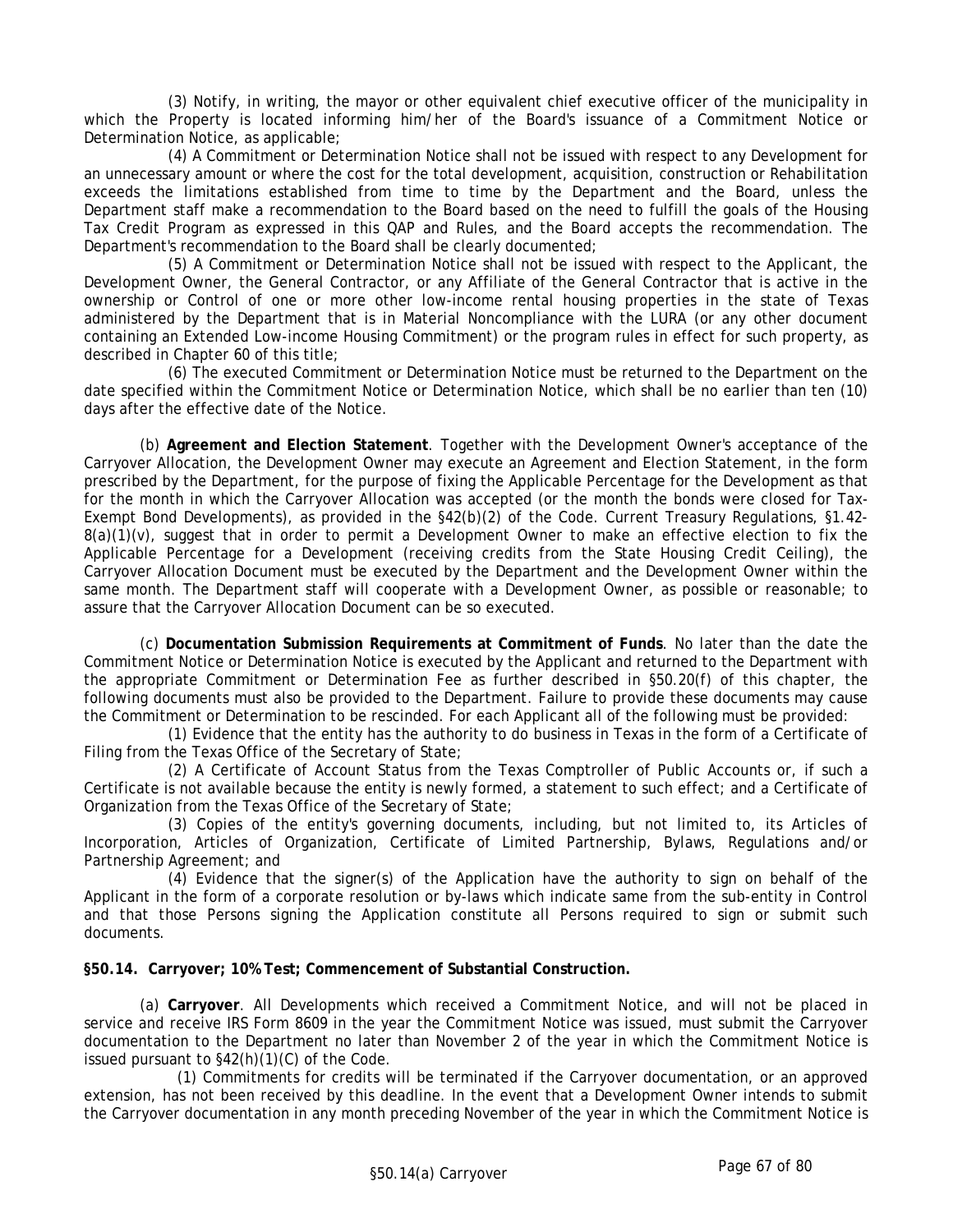issued, in order to fix the Applicable Percentage for the Development in that month, it must be submitted no later than the first Friday in the preceding month.

 (2) If the financing structure, syndication rate, amount of debt or syndication proceeds are revised at the time of Carryover from what was proposed in the original Application, applicable documentation of such changes must be provided and the Development may be reevaluated by the Department.

 (3) The Carryover Allocation format must be properly completed and delivered to the Department as prescribed by the Carryover Allocation Procedures Manual.

 (4) All Carryover Allocations will be contingent upon the Development Owner providing evidence that the Development site is still under control of the Development Owner. For purposes of this paragraph, site control must be identical to the same Development Site that was submitted at the time of Application Submission.

 (5) The Department will not execute a Carryover Allocation Agreement with any Development Owner having any member in Material Noncompliance on October 1, 2010.

(b) **10% Test**. No later than six (6) months from the date the Carryover Allocation Document is executed by the Department and the Development Owner, more than 10% of the Development Owner's reasonably expected basis must have been incurred pursuant to §42(h)(1)(E)(i) and (ii) of the Internal Revenue Code (as amended by The Housing and Economic Recovery Act of 2008) and Treasury Regulations, §1.42-6. The evidence to support the satisfaction of this requirement must be submitted to the Department no later than July 1 of the year following the execution of the Carryover Allocation Document in a format prescribed by the Department. At the time of submission of the documentation, the Development Owner must also submit a Management Plan and an Affirmative Marketing Plan as further described in the Carryover Allocation Procedures Manual. Evidence must be provided at this time of attendance of the Development Owner or management company at Department-approved Fair Housing training relating to leasing and management issues for at least five (5) hours and the Development architect and engineer at Department-approved Fair Housing training relating to design issues for at least five (5) hours on or before the time the 10% Test Documentation is submitted. Certifications must not be older than two (2) years from the date of submission of the 10% Test Documentation. The 10% Test Documentation will be contingent upon the following, in addition to all other conditions placed upon the Application in the Commitment Notice:

(1) Evidence that the Development Owner has purchased, transferred, leased or otherwise has ownership of, the Development Site;

(2) A current original plat or survey of the land, prepared by a duly licensed Texas Registered Professional Land Surveyor. Such survey shall conform to standards prescribed in the Manual of Practice for Land Surveying in Texas as promulgated and amended from time to time by the Texas Surveyors Association as more fully described in the Carryover Procedures Manual;

(3) For all Developments involving New Construction or Adaptive Reuse, evidence of the availability of all necessary utilities/services to the Development site must be provided. Necessary utilities include natural gas (if applicable), electric, trash, water, and sewer. Such evidence must be a letter or a monthly utility bill from the appropriate municipal/local service provider. If utilities are not already accessible, then the letter must clearly state: an estimated time frame for provision of the utilities, an estimate of the infrastructure cost necessary to obtain service, and an estimate of any portion of that cost that will be borne by the Development Owner. Letters must be from an authorized individual representing the organization which actually provides the services. Such documentation should clearly indicate the Development Site. If utilities are not already accessible (undeveloped areas), then the letter should not be older than three (3) months from the first day of the Application Acceptance Period;

(4) The Development Owner must submit evidence of having commenced and continued substantial construction activities as defined in Chapter 60 of this title.

### **§50.15. LURA, Cost Certification.**

(a**) Land Use Restriction Agreement (LURA**). The Development Owner must request a LURA from the Department no later than the date specified in Chapter 60 of this title, the Department's Compliance Rules. The Development Owner must complete, date, sign and acknowledge before a notary public the LURA and send the original to the Department for execution. The initial compliance and monitoring fee must be included, accompanied by a statement, signed by the Owner, indicating the start of the Development's Credit Period and the earliest placed in service date for the Development buildings. After receipt of the signed LURA from the Department, the Development Owner shall then record the LURA, along with any and all exhibits attached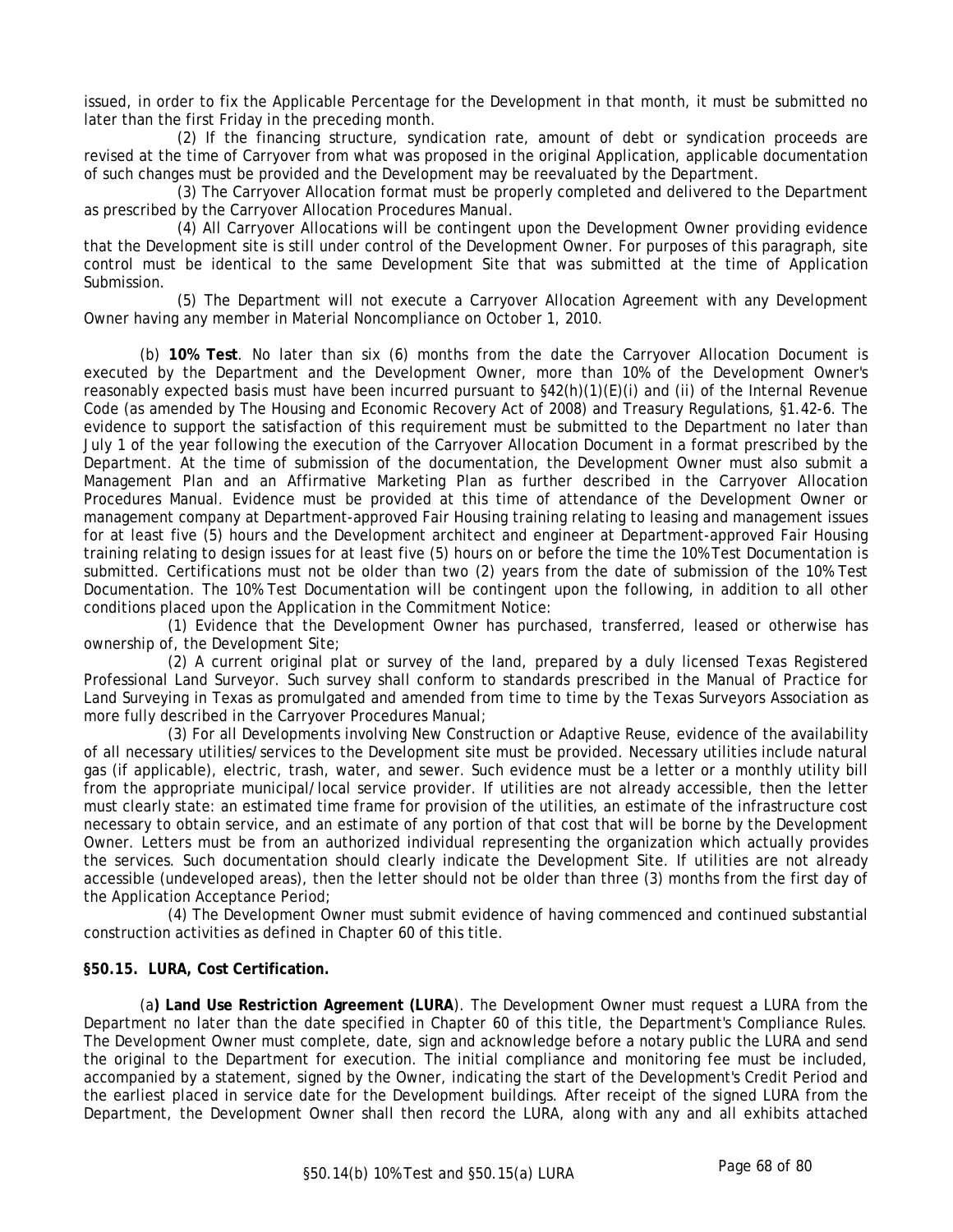thereto, in the real property records of the county where the Development is located and return the original document, duly certified as to recordation by the appropriate county official, to the Department no later than the date that the Cost Certification Documentation is submitted to the Department. If any liens (other than mechanics' or materialmen's liens) shall have been recorded against the Development and/or the Property prior to the recording of the LURA, the Development Owner shall obtain the subordination of the rights of any such lienholder, or other effective consent, to the survival of certain obligations contained in the LURA, which are required by §42(h)(6)(E)(ii) of the Code to remain in effect following the foreclosure of any such lien. Receipt of such certified recorded original LURA by the Department is required prior to issuance of IRS Form 8609. A representative of the Department, or assigns, shall physically inspect the Development for compliance with the Application and the representations, warranties, covenants, agreements and undertakings contained therein. Such inspection will be conducted before the IRS Form 8609 is issued for a building, but it shall be conducted in no event later than the end of the second calendar year following the year the last building in the Development is placed in service. The Development Owner for Tax-Exempt Bond Developments shall obtain a subordination agreement wherein the lien of the mortgage is subordinated to the LURA. The LURA shall contain any provision which requires the Development Owner to restrict rents and incomes at any AMGI level, as approved by the Board. The restricted gross rents for any AMGI level outlined in the LURA will be calculated in accordance with §42(g)(2)(A), Internal Revenue Code.

(b) **Cost Certification**. The Cost Certification Procedures Manual sets forth the documentation required for the Department to perform a feasibility analysis in accordance with §42(m)(2)(C)(i)(II), Internal Revenue Code, and determine the final Credit to be allocated to the Development.

(1) To request IRS Forms 8609, Developments must have:

(A) Placed in Service by December 31 of the year the Commitment Notice was issued if a Carryover Allocation was not requested and received; or December 31 of the second year following the year the Carryover Allocation Agreement was executed;

(B) Scheduled a final construction inspection in accordance with Chapter 60 of this title, the Department's Compliance Monitoring Policies and Procedures;

(C) Informed the Department of and received written approval for all Development amendments in accordance with §50.17(c) of this chapter;

(D) Submitted to the Department the LURA in accordance with subsection (a) of this section;

(E) Paid all applicable Department fees; and

(F) Prepared all Cost Certification documentation as more fully described in the Cost Certification Procedures Manual including:

(i) Carryover Allocation Agreement/Determination Notice and Election Statement;

(ii) Owner's Statement of Certification;

(iii) Owner Summary;

(iv) Evidence of Nonprofit and CHDO Participation;

(v) Evidence of Historically Underutilized Business (HUB) Participation;

(vi) Development Summary;

(vii) As-Built Survey;

(viii) Closing Statement;

(ix) Title Policy;

(x) Evidence of Placement in Service;

(xi) Independent Auditor's Reports;

(xii) Total Development Cost Schedule;

(xiii) AIA Form G702 and G703, Application and Certificate for Payment;

(xiv) Rent Schedule;

(xv) Utility Allowance;

(xvi) Annual Estimated Operating Expenses and 15-Year Proforma;

(xvii) Current Annual Operating Statement and Rent Roll;

(xviii) Final Sources of Funds;

(xix) Executed Limited Partnership Agreement;

(xx) Loan Agreement or Firm Commitment;

(xxi) Architect's Certification of Fair Housing Requirements; and

(xxii) TDHCA Compliance Workshop Certificate.

(2) Required Cost Certification documentation must be received by the Department no later than January 15 following the year the Credit Period begins. Any Developments issued a Commitment Notice or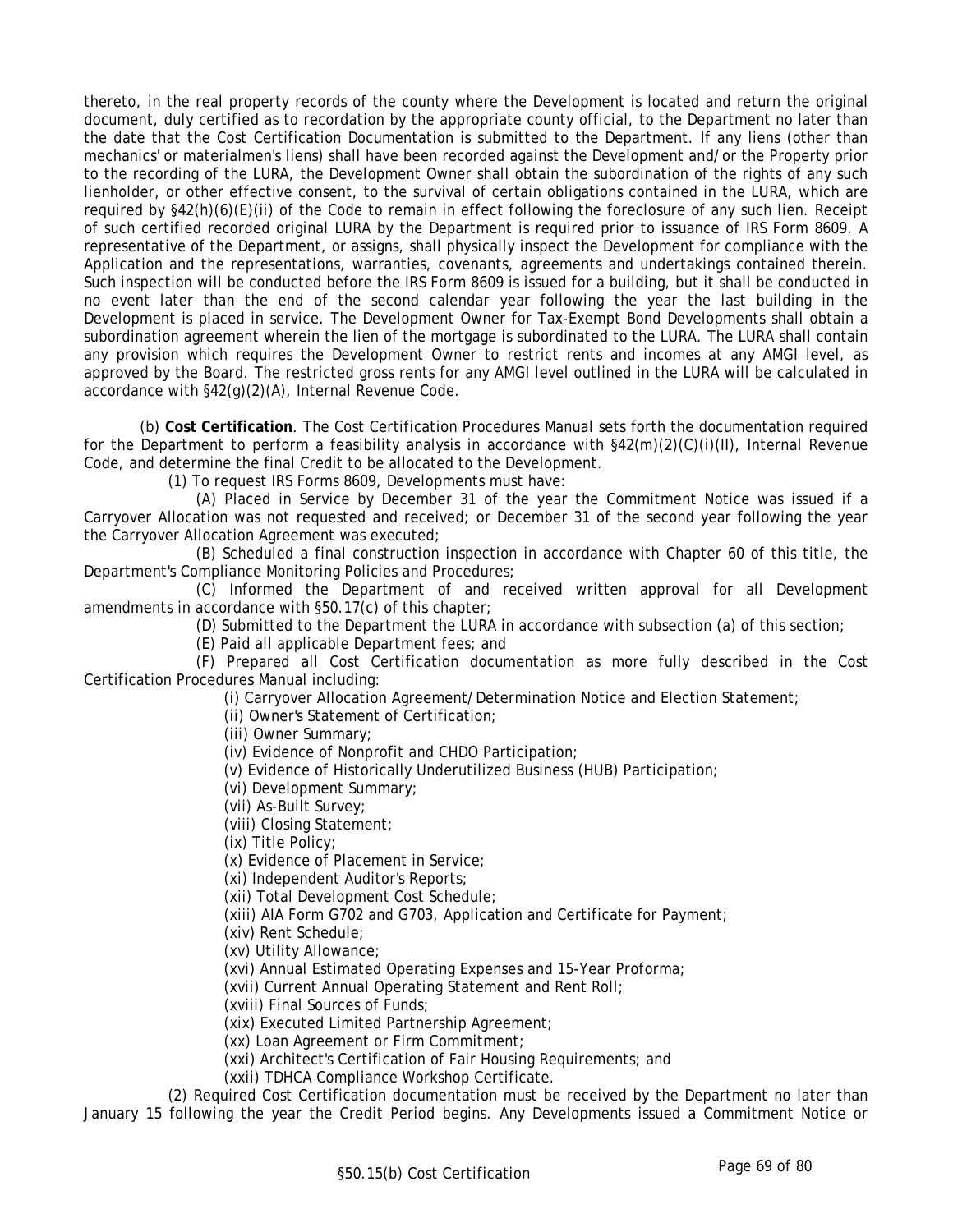Determination Notice that fails to submit its Cost Certification documentation by this deadline will be reported to the IRS and the Owner will be required to submit a request for extension consistent with §50.20(l) of this chapter;

(3) The Department will perform an initial evaluation of the Cost Certification documentation within forty-five (45) days from the date of receipt and notify the Development Owner in a deficiency letter of all additional required documentation. Any deficiency letters issued to the Development Owner pertaining to the Cost Certification documentation will also be copied to the syndicator. The Department will issue IRS Forms 8609 no later than ninety (90) days from the date that all required documents have been received;

(4) The Department will perform an evaluation to determine if the Applicant is in Material Noncompliance with the LURA (or any other document containing an Extended Low-income Housing Commitment) or the program rules in effect for the subject property, as described in Chapter 60 of this title, prior to issuance of IRS Forms 8609.

### **§50.16. Housing Credit Allocations.**

(a) In making a commitment of a Housing Credit Allocation under this chapter, the Department shall rely upon information contained in the Application to determine whether a building is eligible for the credit under the §42 of the Code. The Development Owner shall bear full responsibility for claiming the credit and assuring that the Development complies with the requirements of §42 of the Code. The Department shall have no responsibility for ensuring that a Development Owner who receives a Housing Credit Allocation from the Department will qualify for the tax credit.

(b) The Housing Credit Allocation Amount shall not exceed the dollar amount the Department determines is necessary for the financial feasibility and the long term viability of the Development throughout the affordability period. (§2306.6711(b)) Such determination shall be made by the Department at the time of issuance of the Commitment Notice or Determination Notice; at the time the Department makes a Housing Credit Allocation; and as of the date each building in a Development is placed in service. Any Housing Credit Allocation Amount specified in a Commitment Notice, Determination Notice or Carryover Allocation Document is subject to change by the Department based upon such determination. Such a determination shall be made by the Department based on its evaluation and procedures, considering the items specified in §42(m)(2)(B) of the Code, and the Department in no way or manner represents or warrants to any Applicant, sponsor, investor, lender or other entity that the Development is, in fact, feasible or viable.

(c) The General Contractor hired by the Development Owner must meet specific criteria as defined by the General Appropriation Act, Article VII, Rider 8(c). A General Contractor hired by a Development Owner or a Development Owner, if the Development Owner serves as General Contractor must demonstrate a history of constructing similar types of housing without the use of federal tax credits. Evidence must be submitted to the Department, in accordance with §50.9(h)(4)(I) of this chapter, which sufficiently documents that the General Contractor has constructed some housing without the use of Housing Tax Credits. This documentation will be required as a condition of the Commitment Notice or Carryover Allocation Agreement, and must be complied with prior to commencement of construction and at cost certification and final allocation of credits.

(d) An allocation will be made in the name of the Development Owner identified in the related Commitment Notice or Determination Notice. If an allocation is made to a member or Affiliate of the ownership entity proposed at the time of Application, the Department will transfer the allocation to the ownership entity as consistent with the intention of the Board when the Development was selected for an award of tax credits. Any other transfer of an allocation will be subject to review and approval by the Department consistent with §50.17(c) of this chapter. The approval of any such transfer does not constitute a representation to the effect that such transfer is permissible under §42 of the Code or without adverse consequences thereunder, and the Department may condition its approval upon receipt and approval of complete current documentation regarding the owner including documentation to show consistency with all the criteria for scoring, evaluation and underwriting, among others, which were applicable to the original Applicant.

(e) The Department shall make a Housing Credit Allocation, either in the form of IRS Form 8609, with respect to current year allocations for buildings placed in service, or in the Carryover Allocation Document, for buildings not yet placed in service, to any Development Owner who holds a Commitment Notice which has not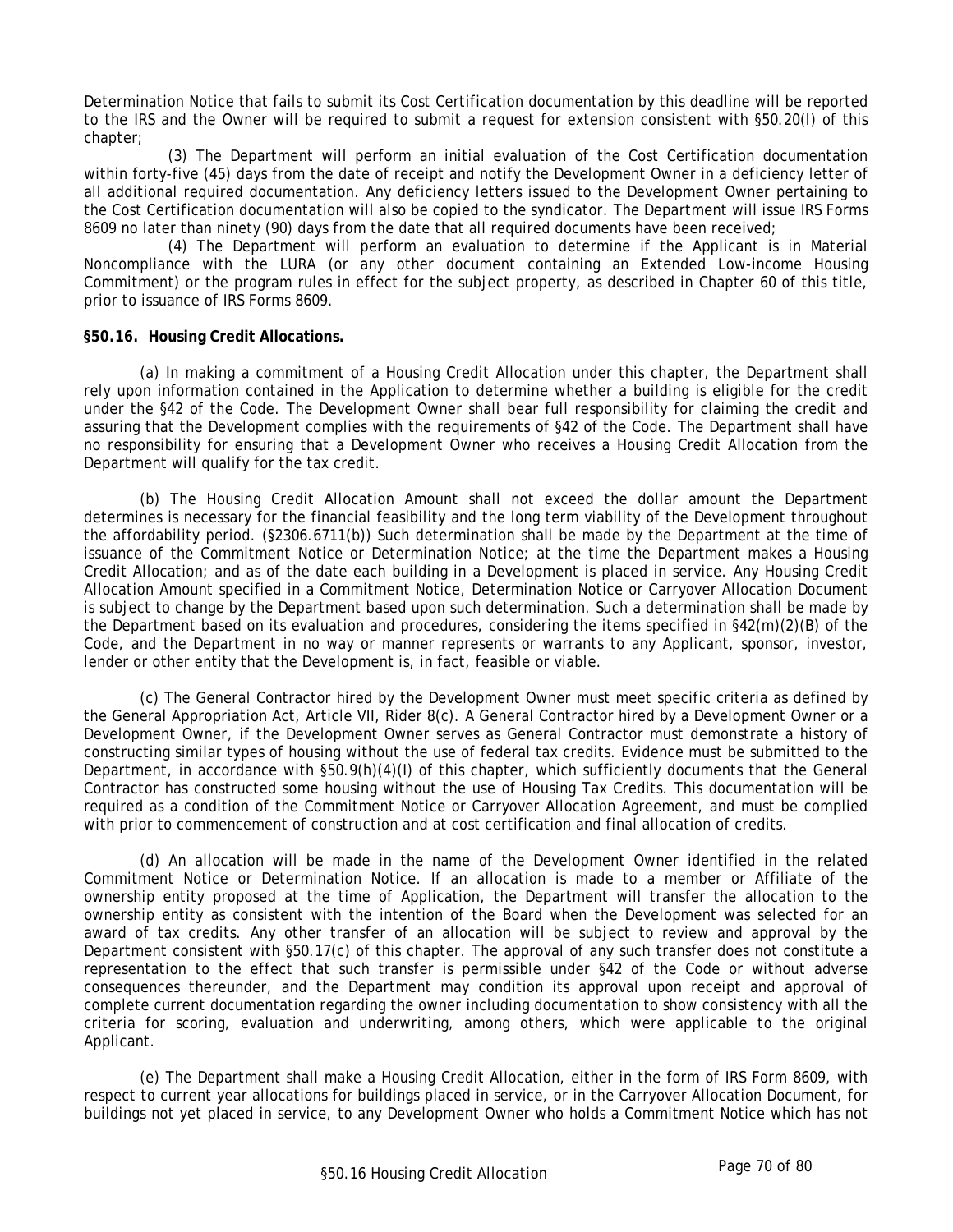expired, and for which all fees as specified in §50.20 of this chapter have been received by the Department and with respect to which all applicable requirements, terms and conditions have been met. For Tax-Exempt Bond Developments, the Housing Credit Allocation shall be made in the form of a Determination Notice. For an IRS Form 8609 to be issued with respect to a building in a Development with a Housing Credit Allocation, satisfactory evidence must be received by the Department that such building is completed and has been placed in service in accordance with the provisions of the Department's Cost Certification Procedures Manual. The Cost Certification documentation requirements will include a certification and inspection report prepared by a Third-Party accessibility specialist to certify that the Development meets all required accessibility standards. IRS Form 8609 will not be issued until the certifications are received by the Department. The Department shall mail or deliver IRS Form 8609 (or any successor form adopted by the Internal Revenue Service) to the Development Owner, with Part I thereof completed in all respects and signed by an authorized official of the Department. The delivery of the IRS Form 8609 will occur only after the Development Owner has complied with all procedures and requirements listed within the Cost Certification Procedures Manual. Regardless of the year of Application to the Department for Housing Tax Credits, the current year's Cost Certification Procedures Manual must be utilized when filing all cost certification materials. A separate Housing Credit Allocation shall be made with respect to each building within a Development which is eligible for a tax credit; provided, however, that where an allocation is made pursuant to a Carryover Allocation Document on a Development basis in accordance with, §42(h)(1)(F) of the Code, a housing credit dollar amount shall not be assigned to particular buildings in the Development until the issuance of IRS Form 8609s with respect to such buildings. The Department may delay the issuance of IRS Form 8609 if any Development violates the representations of the Application.

(f) In making a Housing Credit Allocation, the Department shall specify a maximum Applicable Percentage, not to exceed the Applicable Percentage for the building permitted by §42(b) of the Code, and a maximum Qualified Basis amount. In specifying the maximum Applicable Percentage and the maximum Qualified Basis amount, the Department shall disregard the first-year conventions described in §42(f)(2)(A) and §42(f)(3)(B) of the Code. The Housing Credit Allocation made by the Department shall not exceed the amount necessary to support the extended low-income housing commitment as required by §42(h)(6)(C)(i) of the Code.

(g) Development inspections shall be required to show that the Development is built or rehabilitated according to construction Threshold Criteria and Development characteristics identified at application. At a minimum, all Development inspections must meet Uniform Physical Condition Standards (UPCS) as referenced in Treasury Regulation §1.42-5(d)(2)(ii) and include an inspection for quality during the construction process while defects can reasonably be corrected and a final inspection at the time the Development is placed in service. All such Development inspections shall be performed by the Department or by an independent Third Party inspector acceptable to the Department. The Development Owner shall pay all fees and costs of said inspections as described in §50.20 of this chapter. Details regarding the construction inspection process are set forth in the Department Rule Chapter 60 of this title, the Department's Compliance Monitoring Policies and Procedures. (§2306.081; General Appropriation Act, Article VII, Rider 8(b))

(h) After the entire Development is placed in service, which must occur prior to the deadline specified in the Carryover Allocation Document and as further outlined in §50.15 of this chapter, the Development Owner shall be responsible for furnishing the Department with documentation which satisfies the requirements set forth in the Cost Certification Procedures Manual. For purposes of this title, and consistent with IRS Notice 88- 116, the placed in service date for a new or existing building used as residential rental property is the date on which the building is ready and available for its specifically assigned function and more specifically when the first Unit in the building is certified as being suitable for occupancy in accordance with state and local law and as certified by the appropriate local authority or registered architect as ready for occupancy. The Cost Certification must be submitted for the entire Development; therefore partial Cost Certifications are not allowed. The Department may require copies of invoices and receipts and statements for materials and labor utilized for the New Construction or Rehabilitation and, if applicable, a closing statement for the acquisition of the Development as well as for the closing of all interim and permanent financing for the Development. If the Development Owner does not fulfill all representations and commitments made in the Application, the Department may make reasonable reductions to the tax credit amount allocated via the IRS Form 8609, may withhold issuance of the IRS Form 8609s until these representations and commitments are met, and/or may terminate the allocation, if appropriate corrective action is not taken by the Development Owner.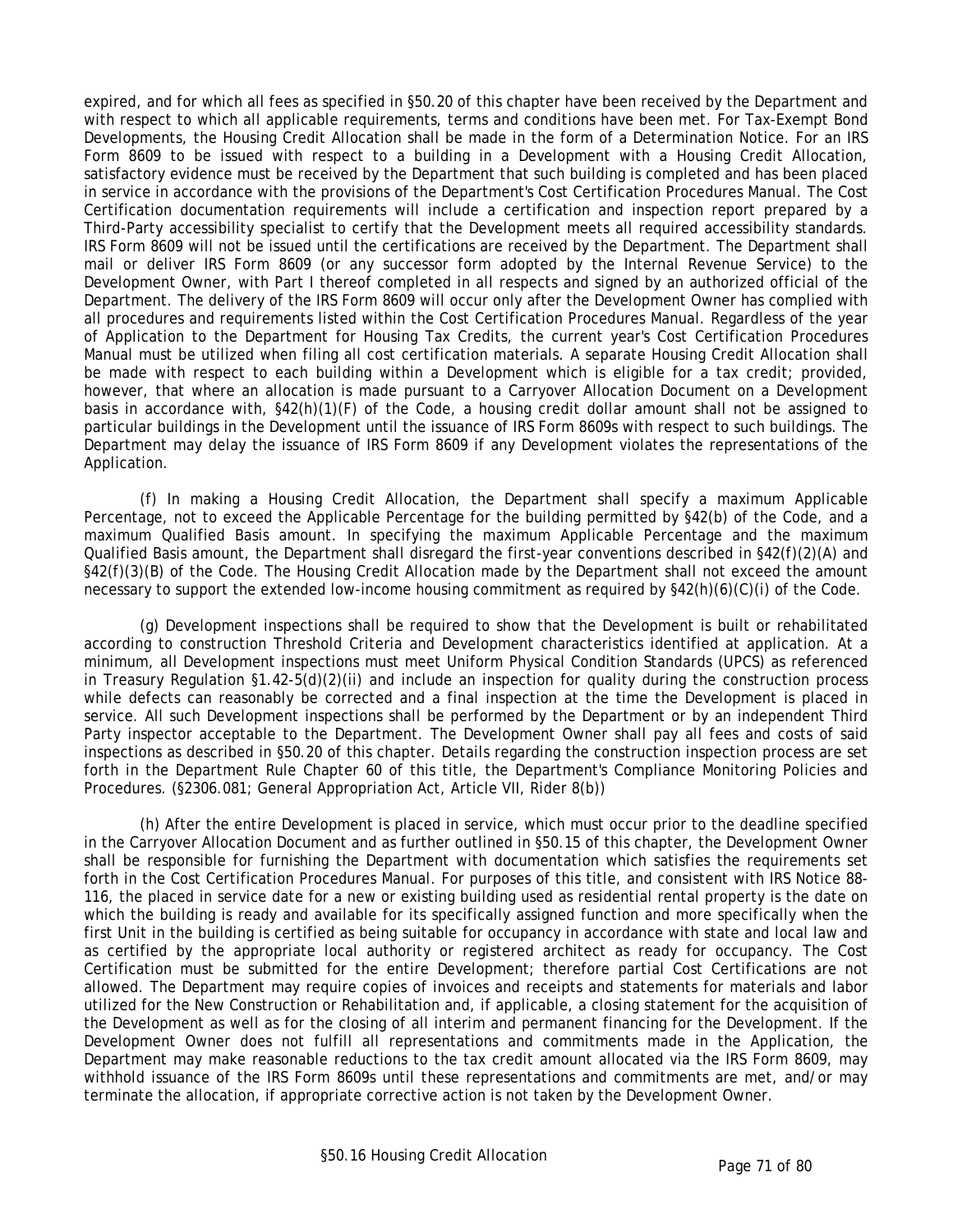(i) The Board at its sole discretion may allocate credits to a Development Owner in addition to those awarded at the time of the initial Carryover Allocation in instances where there is bona fide substantiation of cost overruns and the Department has made a determination that the allocation is needed to maintain the Development's financial viability.

(j) The Department may, at any time and without additional administrative process, determine to award credits to Developments previously evaluated and awarded credits if it determines that such previously awarded credits are or may be invalid and the owner was not responsible for such invalidity.

(k) If an Applicant returns a full credit allocation after the Carryover Allocation deadline required for that allocation, the Department will impose a penalty on the score for any Competitive Housing Tax Credit Applications submitted by that Applicant or any Affiliate of that Applicant for any Application in an Application Round occurring concurrent to the return of credits or if no Application Round is pending the Round immediately following the return of credits unless otherwise exempted in accordance with the Board's policy pursuant to the implementation of The Housing and Economic Recovery Act of 2008, H.R. 3221, in September 2008. The penalty will be assessed in an amount that reduces the Applicant's final awarded score by an additional 20%.

**§50.17. Board Reevaluation, Appeals Process; Provision of Information or Challenges Regarding Applications; Amendments; Housing Tax Credit and Ownership Transfers; Sale of Tax Credit Properties; Withdrawals; Cancellations; Alternative Dispute Resolution.**

(a) **Board Reevaluation**. (§2306.6731(b)) Regardless of development stage, the Board shall reevaluate a Development that undergoes a substantial change between the time of initial Board approval of the Development and the time of issuance of a Commitment Notice or Determination Notice for the Development. For the purposes of this subsection, substantial change shall be those items identified in subsection (d)(4) of this section. The Board may revoke any Commitment Notice or Determination Notice issued for a Development that has been unfavorably reevaluated by the Board.

(b) **Appeals Process**. (§2306.6715) An Applicant may appeal decisions made by the Department as follows.

(1) The decisions that may be appealed are identified in subparagraphs (A) - (D) of this paragraph.

- (A) A determination regarding the Application's satisfaction of:
	- (i) Eligibility Requirements;
	- (ii) Disqualification or debarment criteria;
	- (iii) Pre-Application or Application Threshold Criteria;
	- (iv) Underwriting Criteria;
- (B) The scoring of the Application under the Application Selection Criteria; and

(C) A recommendation as to the amount of Housing Tax Credits to be allocated to the

Application;

(D) Any Department decision that results in termination of an Application.

(2) An Applicant may not appeal a decision made regarding an Application filed by another Applicant.

(3) An Applicant must file its appeal in writing with the Department not later than the seventh day after the date the Department publishes the results of any stage of the Application evaluation process identified in §50.9 of this chapter. In the appeal, the Applicant must specifically identify the Applicant's grounds for appeal, based on the original Application and additional documentation filed with the original Application. If the appeal relates to the amount of Housing Tax Credits recommended to be allocated, the Department will provide the Applicant with the underwriting report upon request.

(4) The Executive Director of the Department shall respond in writing to the appeal not later than the 14th day after the date of receipt of the appeal. If the Applicant is not satisfied with the Executive Director's response to the appeal, the Applicant may appeal directly in writing to the Board, provided that an appeal filed with the Board under this subsection must be received by the Board before:

(A) The seventh day preceding the date of the Board meeting at which the relevant commitment decision is expected to be made; or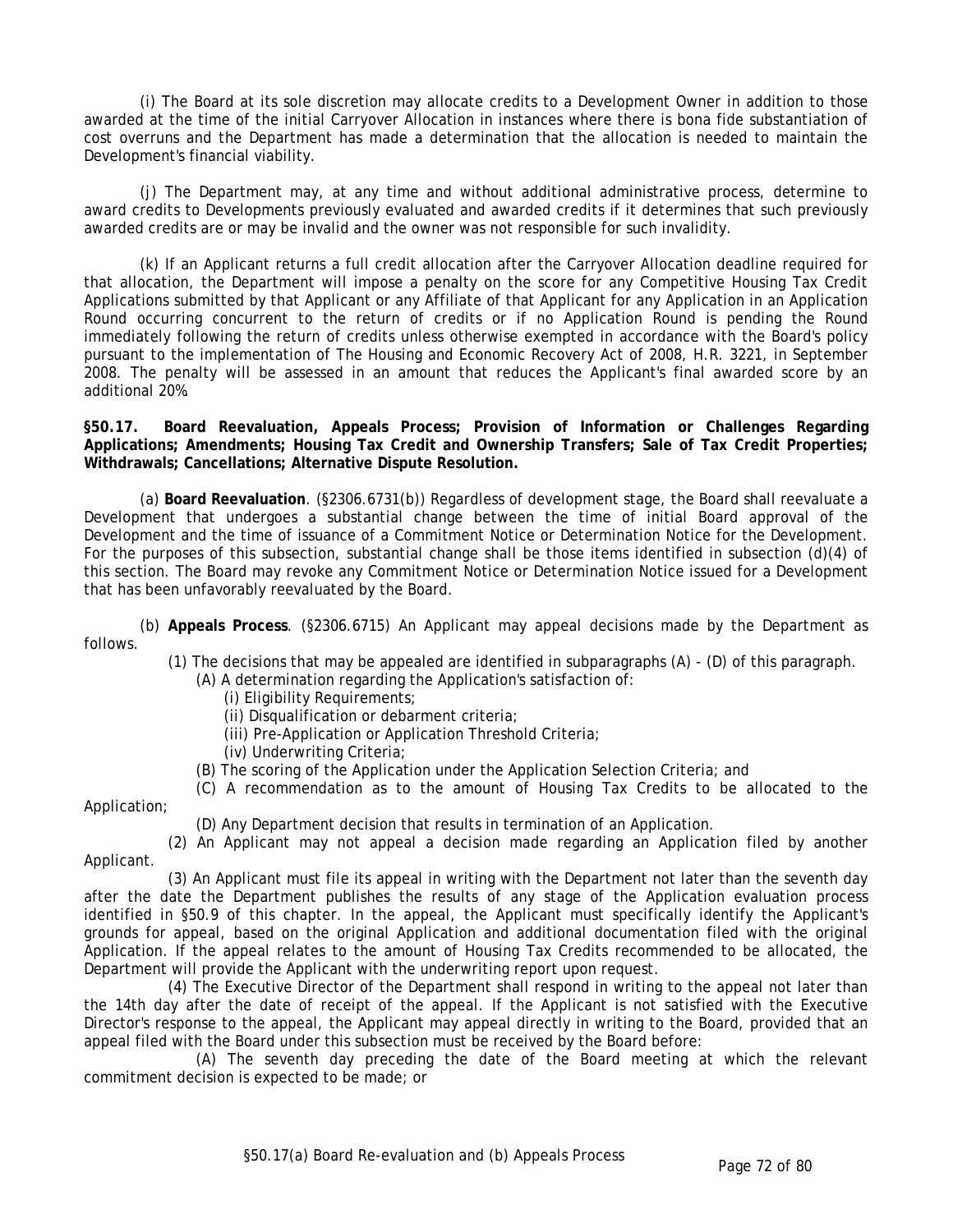(B) The third day preceding the date of the Board meeting described by subparagraph (A) of this paragraph, if the Executive Director does not respond to the appeal before the date described by subparagraph (A) of this paragraph;

(5) Board review of an appeal under paragraph (4) of this subsection is based on the original Application and additional documentation filed with the original Application. The Board may not review any information not contained in or filed with the original Application. The decision of the Board regarding the appeal is final;

(6) The Department will post to its website an appeal filed with the Department or Board and any other document relating to the processing of the appeal. (§2306.6717(a)(5))

(c) **Provision of Information or Challenges Regarding Applications from Unrelated Entities to the Application**. The Department will address information or challenges received from unrelated entities to a specific 2010 active Application, utilizing a preponderance of the evidence standard, as stated in paragraphs (1) - (3) of this subsection, provided the information or challenge includes a contact name, telephone number, fax number and e-mail address of the person providing the information or challenge and must be received by the Department no later than June 15, 2010:

(1) Within fourteen (14) business days of the receipt of the information or challenge, the Department will post all information and challenges received (including any identifying information) to the Department's website;

(2) Within seven (7) business days of the receipt of the information or challenge, the Department will notify the Applicant related to the information or challenge. The Applicant will then have seven (7) business days to respond to all information and challenges provided to the Department; and

(3) Within fourteen (14) business days of the receipt of the response from the Applicant, the Department will evaluate all information submitted and other relevant documentation related to the investigation. This information may include information requested by the Department relating to this evaluation. The Department will post its determination summary to its website. Any determinations made by the Department cannot be appealed by any party unrelated to the Applicant.

### (d) **Amendment of Application Subsequent to Allocation by Board**. (§2306.6712 and §2306.6717(a)(4))

(1) If a proposed modification would materially alter a Development approved for an allocation of a Housing Tax Credit, or if the Applicant has altered any selection criteria item for which it received points, the Department shall require the Applicant to file a formal, written request for an amendment to the Application.

(2) The Executive Director of the Department shall require the Department staff assigned to underwrite Applications to evaluate the amendment and provide an analysis and written recommendation to the Board. The appropriate party monitoring compliance during construction in accordance with §50.18 of this chapter (relating to Compliance Monitoring and Material Noncompliance) shall also provide to the Board an analysis and written recommendation regarding the amendment. For amendments which require Board approval, the amendment request must be received by the Department at least thirty (30) days prior to the Board meeting where the amendment will be considered.

(3) The Board must vote on whether to approve an amendment. The Board by vote may reject an amendment and, if appropriate, rescind a Commitment Notice or terminate the allocation of Housing Tax Credits and reallocate the credits to other Applicants on the Waiting List if the Board determines that the modification proposed in the amendment:

(A) would materially alter the Development in a negative manner; or

(B) would have adversely affected the selection of the Application in the Application Round.

(4) Material alteration of a Development includes, but is not limited to:

(A) a significant modification of the site plan;

(B) a modification of the number of units or bedroom mix of units;

(C) a substantive modification of the scope of tenant services;

(D) a reduction of 3% or more in the square footage of the units or common areas;

(E) a significant modification of the architectural design of the Development;

(F) a modification of the residential density of the Development of at least 5%;

(G) an increase or decrease in the site acreage of greater than 10% from the original site under control and proposed in the Application; and

(H) any other modification considered significant by the Board.

(5) In evaluating the amendment under this subsection, the Department staff shall consider whether the need for the modification proposed in the amendment was: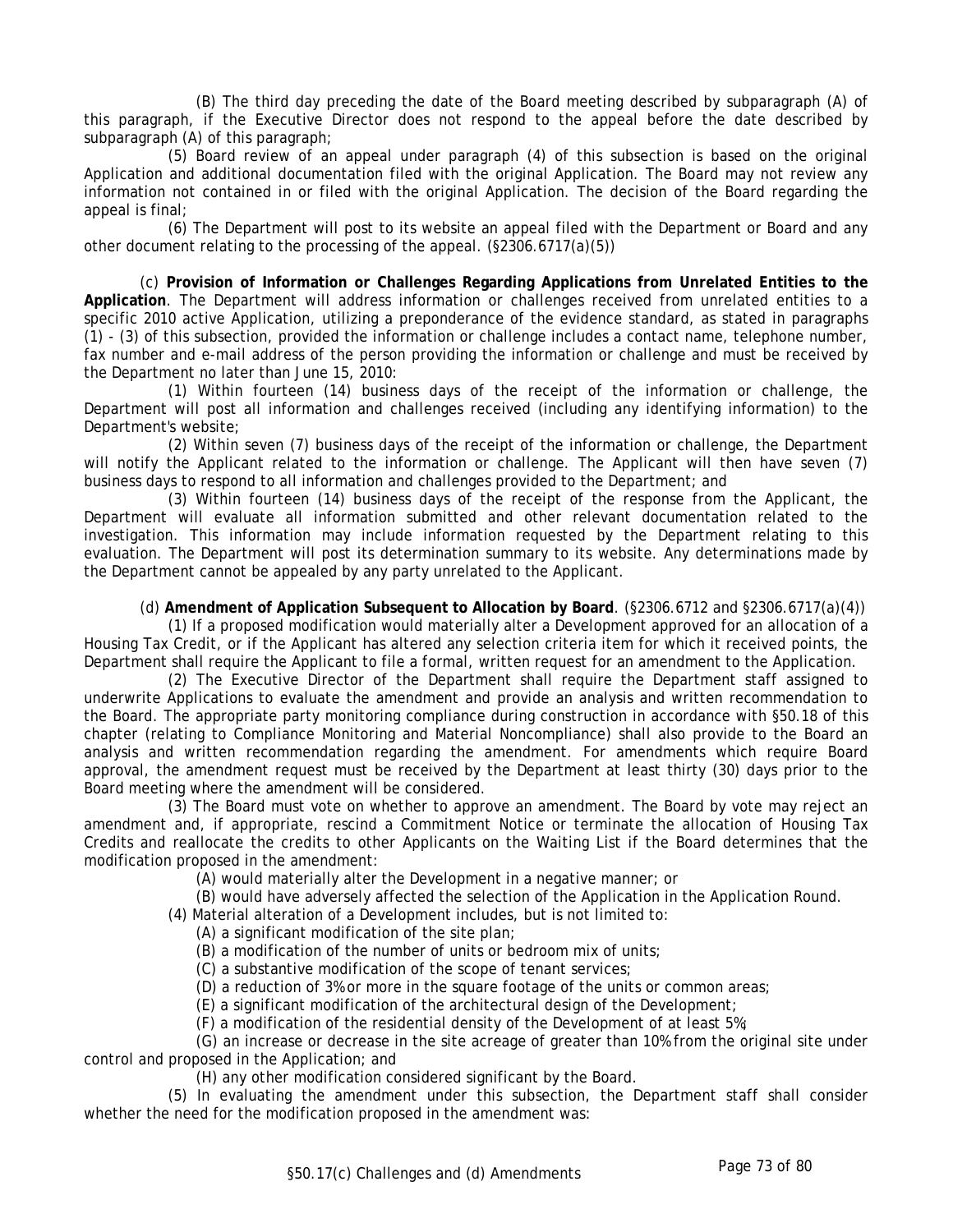(A) Reasonably foreseeable by the Applicant at the time the Application was submitted; or

- (B) Preventable by the Applicant.
- (6) This section shall be administered in a manner that is consistent with §42 of the Code.

(7) Before the 15th day preceding the date of Board action on the amendment, notice of an amendment and the recommendation of the Executive Director and monitor regarding the amendment will be posted to the Department's website and the Applicant will be notified of the posting.

(8) In the event that an Applicant or Developer seeks to be released from the commitment to serve the income level of tenants targeted in the Real Estate Analysis Report at the time of the Commitment Notice issuance, as approved by the Board, the following procedure will apply. For amendments that involve a reduction in the total number of Low-Income Units being served, or a reduction in the number of Low-Income Units at any level of AMGI, as approved by the Board, evidence must be presented to the Department that includes written confirmation from the lender and syndicator that the Development is infeasible without the adjustment in Units. The Board may or may not approve the amendment request; however, any affirmative recommendation to the Board is contingent upon concurrence from the Real Estate Analysis Division that the Unit adjustment (or an alternative Unit adjustment) is necessary for the continued feasibility of the Development. Additionally, if it is determined by the Department that the allocation of credits would not have been made in the year of allocation because the loss of low-income targeting points would have resulted in the Application not receiving an allocation, and the amendment is approved by the Board, the approved amendment will carry a penalty that prohibits the Applicant and all Persons or entities with any ownership interest in the Application (excluding any tax credit purchaser/syndicator), from participation in the Housing Tax Credit Program (for both the Competitive Housing Tax Credit Developments and Tax-Exempt Bond Developments) for twenty-four (24) months from the time that the amendment is approved.

(e) **Housing Tax Credit and Ownership Transfers**. (§2306.6713) A Development Owner may not transfer an allocation of Housing Tax Credits or ownership of a Development supported with an allocation of Housing Tax Credits to any Person including an Affiliate of the Development Owner unless the Development Owner obtains the Executive Director's prior, written approval of the transfer. The Executive Director may not unreasonably withhold approval of the transfer.

(1) Transfers (other than an Affiliate included in the ownership structure) will not be approved prior to the issuance of IRS Forms 8609 unless the Development Owner can provide evidence that a hardship is creating the need for the transfer (potential bankruptcy, removal by a partner, etc.). A Development Owner seeking Executive Director approval of a transfer and the proposed transferee must provide to the Department a copy of any applicable agreement between the parties to the transfer, including any third-party agreement with the Department.

(2) A Development Owner seeking Executive Director approval of a transfer must provide the Department with documentation requested by the Department, including but not limited to, a list of the names of transferees and Related Parties; and detailed information describing the experience and financial capacity of transferees and related parties. All transfer requests must disclose the reason for the request. The Development Owner shall certify to the Executive Director that the tenants in the Development have been notified in writing of the transfer before the 30th day preceding the date of submission of the transfer request to the Department. Not later than the fifth working day after the date the Department receives all necessary information under this section, the Department shall conduct a qualifications review of a transferee to determine the transferee's past compliance with all aspects of the Housing Tax Credit Program, LURAs; and the sufficiency of the transferee's experience with Developments supported with Housing Credit Allocations. If the viable operation of the Development is deemed to be in jeopardy by the Department, the Department may authorize changes that were not contemplated in the Application.

(3) As it relates to the Credit Cap further described in §50.6(d) of this chapter, the credit cap will not be applied in the following circumstances:

(A) In cases of transfers in which the syndicator, investor or limited partner is taking over ownership of the Development and not merely replacing the general partner; or

(B) In cases where the General Partner is being replaced if the award of credits was made at least five (5) years prior to the transfer request date.

(f) **Sale of Certain Tax Credit Properties**. Consistent with §2306.6726, Texas Government Code, not later than two (2) years before the expiration of the Compliance Period, a Development Owner who agreed to provide a right of first refusal under §2306.6725(b)(1), Texas Government Code and who intends to sell the property shall notify the Department of its intent to sell.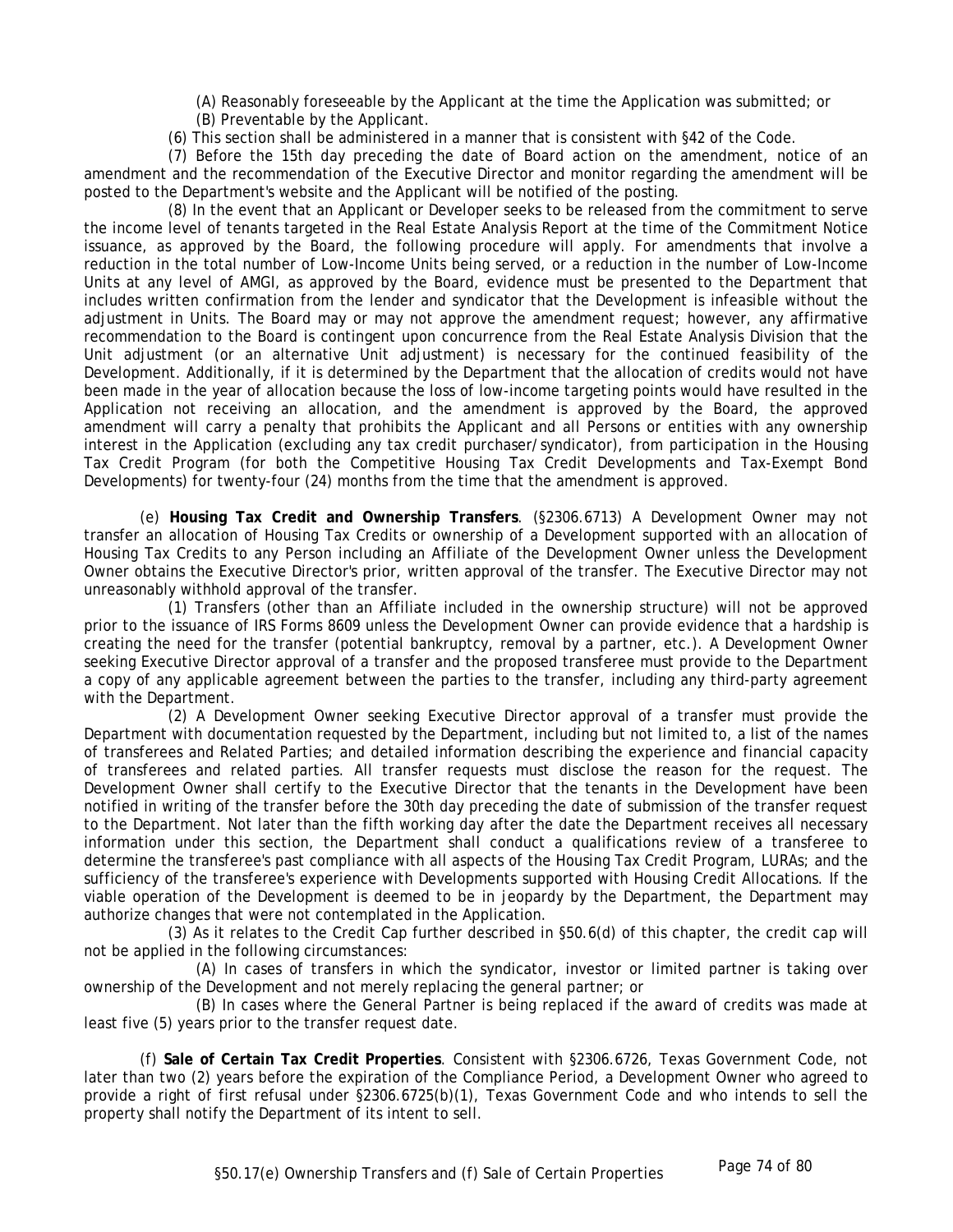(1) The Development Owner shall notify Qualified Nonprofit Organizations and tenant organizations of the opportunity to purchase the Development. The Development Owner may:

(A) During the first six-month period after notifying the Department, negotiate or enter into a purchase agreement only with a Qualified Nonprofit Organization that is also a community housing development organization as defined by the Federal Home Investment Partnership Program (HOME);

(B) During the second six-month period after notifying the Department, negotiate or enter into a purchase agreement with any Qualified Nonprofit Organization or tenant organization; and

(C) During the year before the expiration of the compliance period, negotiate or enter into a purchase agreement with the Department or any Qualified Nonprofit Organization or tenant organization approved by the Department.

(2) Notwithstanding items for which points were received consistent with §50.9(i) of this chapter (relating to Selection Criteria), a Development Owner may sell the Development to any purchaser after the expiration of the compliance period if a Qualified Nonprofit Organization or tenant organization does not offer to purchase the Development at the minimum price provided by §42(i)(7) of the Code, and the Department declines to purchase the Development.

(g) **Withdrawals.** An Applicant may withdraw an Application prior to receiving a Commitment Notice, Determination Notice, Carryover Allocation Document or Housing Credit Allocation, or may cancel a Commitment Notice or Determination Notice by submitting to the Department a notice, as applicable, of withdrawal or cancellation, and making any required statements as to the return of any tax credits allocated to the Development at issue.

(h) **Cancellations**. The Department may cancel a Commitment Notice, Determination Notice or Carryover Allocation prior to the issuance of IRS Form 8609 with respect to a Development if:

 (1) The Applicant or the Development Owner, or the Development, as applicable, fails to meet any of the conditions of such Commitment Notice or Carryover Allocation or any of the undertakings and commitments made by the Development Owner in the Applications process for the Development;

 (2) Any statement or representation made by the Development Owner or made with respect to the Development Owner or the Development is untrue or misleading;

 (3) An event occurs with respect to the Applicant or the Development Owner which would have made the Development's Application ineligible for funding pursuant to §50.5 of this chapter if such event had occurred prior to issuance of the Commitment Notice or Carryover Allocation; or

 (4) The Applicant or the Development Owner or the Development, as applicable, fails to comply with these Rules or the procedures or requirements of the Department.

(i) **Alternative Dispute Resolution (ADR) Policy**. In accordance with §2306.082, Texas Government Code, it is the Department's policy to encourage the use of appropriate alternative dispute resolution procedures ("ADR") under the Governmental Dispute Resolution Act, Chapter 2010, Texas Government Code, to assist in resolving disputes under the Department's jurisdiction. As described in Chapter 154, Civil Practices and Remedies Code, ADR procedures include mediation. Except as prohibited by the Department's ex parte communications policy, the Department encourages informal communications between Department staff and Applicants, and other interested persons, to exchange information and informally resolve disputes. The Department also has administrative appeals processes to fairly and expeditiously resolve disputes. If at any time an Applicant or other person would like to engage the Department in an ADR procedure, the person may send a proposal to the Department's Dispute Resolution Coordinator. For additional information on the Department's ADR Policy, see the Department's General Administrative Rule on ADR at §1.17 of this title.

### **§50.18. Compliance Monitoring and Material Noncompliance.**

Section  $42(m)(1)(B)(iii)$  of the Code, requires the Department as the housing credit agency to include in its QAP a procedure that the Department will follow in monitoring Developments for compliance with the provisions of §42 of the Code and in notifying the IRS of any noncompliance of which the Department becomes aware. Detailed compliance rules and procedures for monitoring are set forth in Chapter 60 of this title.

### **§50.19. Department Records; Application Log; IRS Filings.**

(a) **Department Records**. At all times during each calendar year the Department shall maintain a record of the following: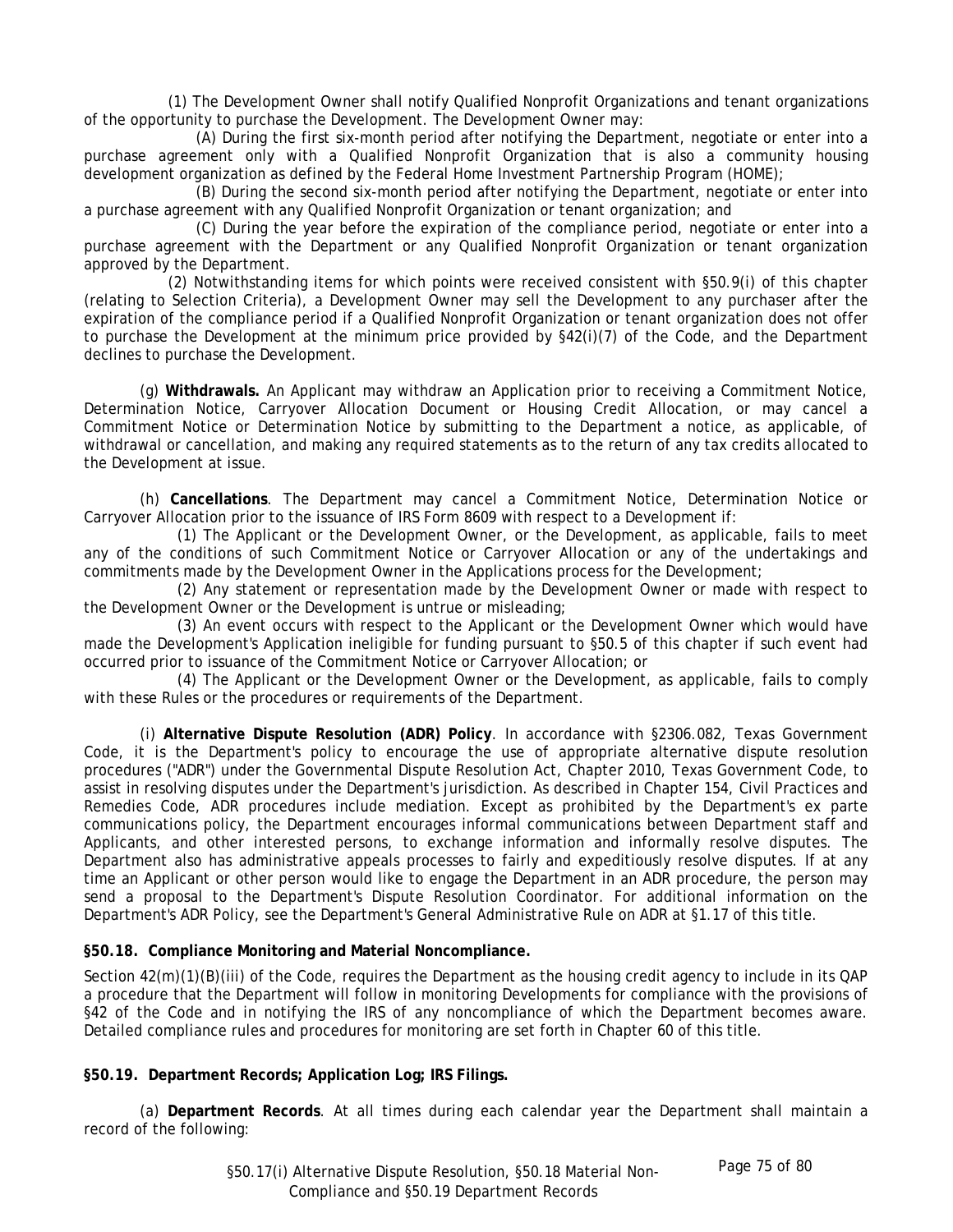(1) The cumulative amount of the State Housing Credit Ceiling that has been committed pursuant to Commitment Notices during such calendar year;

(2) The cumulative amount of the State Housing Credit Ceiling that has been committed pursuant to Carryover Allocation Documents during such calendar year;

(3) The cumulative amount of Housing Credit Allocations made during such calendar year; and

(4) The remaining unused portion of the State Housing Credit Ceiling for such calendar year.

(b) **Application Log**. (§2306.6702(a)(3) and §2306.6709) The Department shall maintain for each Application an Application Log that tracks the Application from the date of its submission. The Application Log will contain, at a minimum, the information identified in paragraphs (1) - (9) of this subsection.

(1) The names of the Applicant and all General Partners of the Development Owner, the owner contact name and phone number, and full contact information for all members of the Development Team;

(2) The name, physical location, and address of the Development, including the relevant Uniform State Service Region of the state;

(3) The number of Units and the amount of Housing Tax Credits requested for allocation by the Department to the Applicant;

(4) Any Set-Aside category under which the Application is filed;

(5) The requested and awarded score of the Application in each scoring category adopted by the Department under the Qualified Allocation Plan;

(6) Any decision made by the Department or Board regarding the Application, including the Department's decision regarding whether to underwrite the Application and the Board's decision regarding whether to allocate Housing Tax Credits to the Development;

(7) The names of individuals making the decisions described by paragraph (6) of this subsection, including the names of Department staff scoring and underwriting the Application, to be recorded next to the description of the applicable decision;

(8) The amount of Housing Tax Credits allocated to the Development; and

(9) A dated record and summary of any contact between the Department staff, the Board, and the Applicant or any Related Parties.

(c) **IRS Filings**. The Department shall mail to the Internal Revenue Service, not later than the 28th day of the second calendar month after the close of each calendar year during which the Department makes Housing Credit Allocations, a copy of each completed (as to Part I) IRS Form 8609, the original of which was mailed or delivered by the Department to a Development Owner during such calendar year, along with a single completed IRS Form 8610, Annual Low-income Housing Credit Agencies Report. When a Carryover Allocation is made by the Department, a copy of the Carryover Allocation Agreement will be mailed or faxed to the Development Owner by the Department. The original of the Carryover Allocation Document will be retained by the Department and IRS Form 8610 Schedule A will be filed by the Department with IRS Form 8610 for the year in which the allocation is made. The Department shall be authorized to vary from the requirements of this section to the extent required to adapt to changes in IRS requirements.

### **§50.20. Program Fees; Refunds; Public Information Requests; Adjustments of Fees and Notification of Fees; Extensions; Penalties.**

(a) **Timely Payment of Fees**. All fees must be paid as stated in this section, unless the Executive Director has granted a waiver for specific extenuating and extraordinary circumstances. To be eligible for a waiver, the Applicant must submit a request for a waiver no later than ten (10) business days prior to the deadlines as stated in this section. Any fees, as further described in this section, that are not timely paid will cause an Applicant to be ineligible to apply for tax credits and additional tax credits and ineligible to submit extension requests, ownership changes and Application amendments. Payments made by check, for which insufficient funds are available, may cause the Application, Commitment or Allocation to be terminated.

(b) **Pre-Application Fee**. Each Applicant that submits a Pre-Application shall submit to the Department, along with such Pre-Application, a non refundable Pre-Application fee, in the amount of \$10 per Unit. Units for the calculation of the Pre-Application Fee include all Units within the Development, including tax credit, market rate and owner-occupied Units. Pre-Applications without the specified Pre-Application Fee in the form of a check will not be accepted. Pre-Applications in which a CHDO or Qualified Nonprofit Organization intends to serve as the Managing General Partner of the Development Owner, or Control the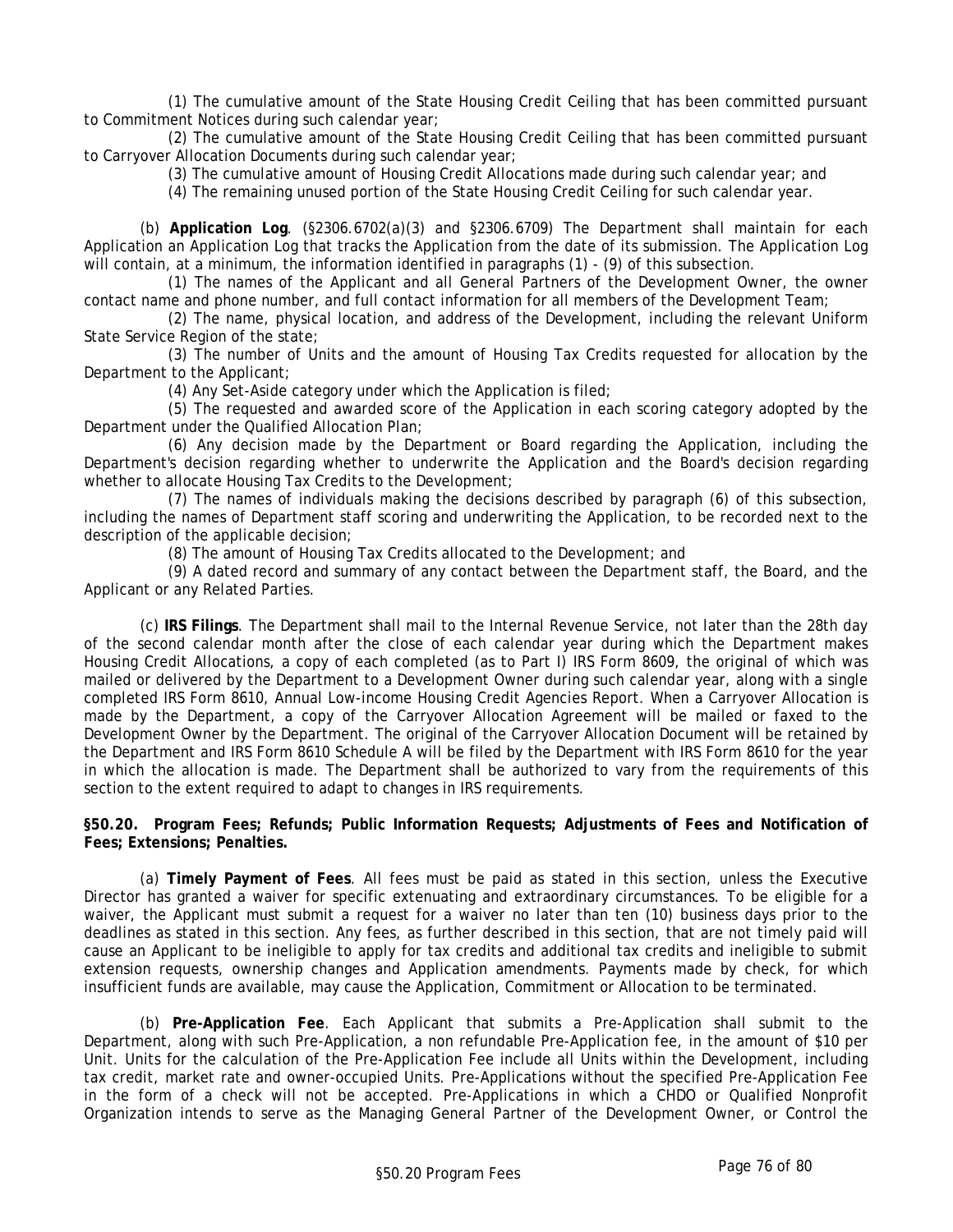Managing General Partner of the Development Owner, will receive a discount of 10% off the calculated Pre-Application fee. (General Appropriation Act, Article VII, Rider 7; §2306.6716(d)) For Tax Exempt Bond Developments with the Department as the issuer, the Applicant shall submit the following fees: \$1,000 (payable to TDHCA), \$2,000 (payable to Vinson & Elkins, Bond Counsel), and \$5,000 (payable to the Texas Bond Review Board).

(c) **Application Fee**. Each Applicant that submits an Application shall submit to the Department, along with such Application, an Application fee. For Applicants having submitted a Pre-Application which met Pre-Application Threshold and for which a Pre-Application fee was paid, the Application fee will be \$20 per Unit. For Applicants not having submitted a Pre-Application, the Application fee will be \$30 per Unit. Units for the calculation of the Application Fee include all Units within the Development, including tax credit, market rate and owner-occupied Units. Applications without the specified Application Fee in the form of a check will not be accepted. Applications in which a CHDO or Qualified Nonprofit Organization intends to serve as the Managing General Partner of the Development Owner, or Control the Managing General Partner of the Development Owner, will receive a discount of 10% off the calculated Application fee. (General Appropriation Act, Article VII, Rider 7; §2306.6716(d)) For Tax Exempt Bond Developments with the Department as the Issuer the Applicant shall submit a tax credit application fee of \$30 per unit and bond application fee of \$10,000. For Tax-Exempt Bond Development refunding Applications, with the Department as the issuer, the Application Fee will be \$10,000 unless the refunding is not required to have a TEFRA public hearing, in which case the fee will be \$5,000. Those Applications utilizing a local issuer only need to submit the tax credit application fee.

(d) **Refunds of Pre-Application or Application Fees**. (§2306.6716(c)) Upon written request from the Applicant, the Department shall refund the balance of any fees collected for a Pre-Application or Application that is withdrawn by the Applicant or that is not fully processed by the Department. The amount of refund on Pre-Applications not fully processed by the Department will be commensurate with the level of review completed. Intake and data entry will constitute 50% of the review, and Threshold review prior to a deficiency issued will constitute 30% of the review. Deficiencies submitted and reviewed constitute 20% of the review. The amount of refund on Applications not fully processed by the Department will be commensurate with the level of review completed. Intake and data entry will constitute 20% of the review, the site visit will constitute 20% of the review, Eligibility and Selection review will constitute 20%, and Threshold review will constitute 20% of the review, and underwriting review will constitute 20%. The Department must provide the refund to the Applicant not later than the 30th day after the date of request.

(e) **Third Party Underwriting Fee**. Applicants will be notified in writing prior to the evaluation of a Development by an independent external underwriter in accordance with §50.9(d)(6), (e)(3), and (f)(6) of this chapter if such a review is required. The fee must be received by the Department prior to the engagement of the underwriter. The fees paid by the Development Owner to the Department for the external underwriting will be credited against the commitment fee established in subsection (f) of this section, in the event that a Commitment Notice or Determination Notice is issued by the Department to the Development Owner.

(f) **Commitment or Determination Notice Fee**. Each Development Owner that receives a Commitment Notice or Determination Notice shall submit to the Department, not later than the expiration date on the Commitment or Determination notice, a Commitment or Determination fee equal to 5% of the annual Housing Credit Allocation amount. The Commitment or Determination fee shall be paid by check. If a Development Owner of an Application awarded Competitive Housing Tax Credits has paid a Commitment Fee and returns the credits by November 1, 2010, the Development Owner may receive a refund of 50% of the Commitment Fee. If a Development Owner of an Application awarded Housing Tax Credits associated with Tax-Exempt Bonds has paid a Determination Fee and is not able close on the bond transaction within ninety (90) days of the issuance date of the Determination Notice, the Development Owner may receive a refund of 50% of the Determination Fee. The Determination Fee will not be refundable after ninety (90) days of the issuance date of the Determination Notice.

(g) **Compliance Monitoring Fee**. Upon receipt of the cost certification, the Department will invoice the Development Owner for compliance monitoring fees. The amount due will equal \$40 per tax credit unit. The fee will be collected, retroactively if applicable, beginning with the first year of the credit period. The invoice must be paid prior to the issuance of form 8609. Subsequent anniversary dates on which the compliance monitoring fee payments are due shall be determined by the month the first building is placed in service. For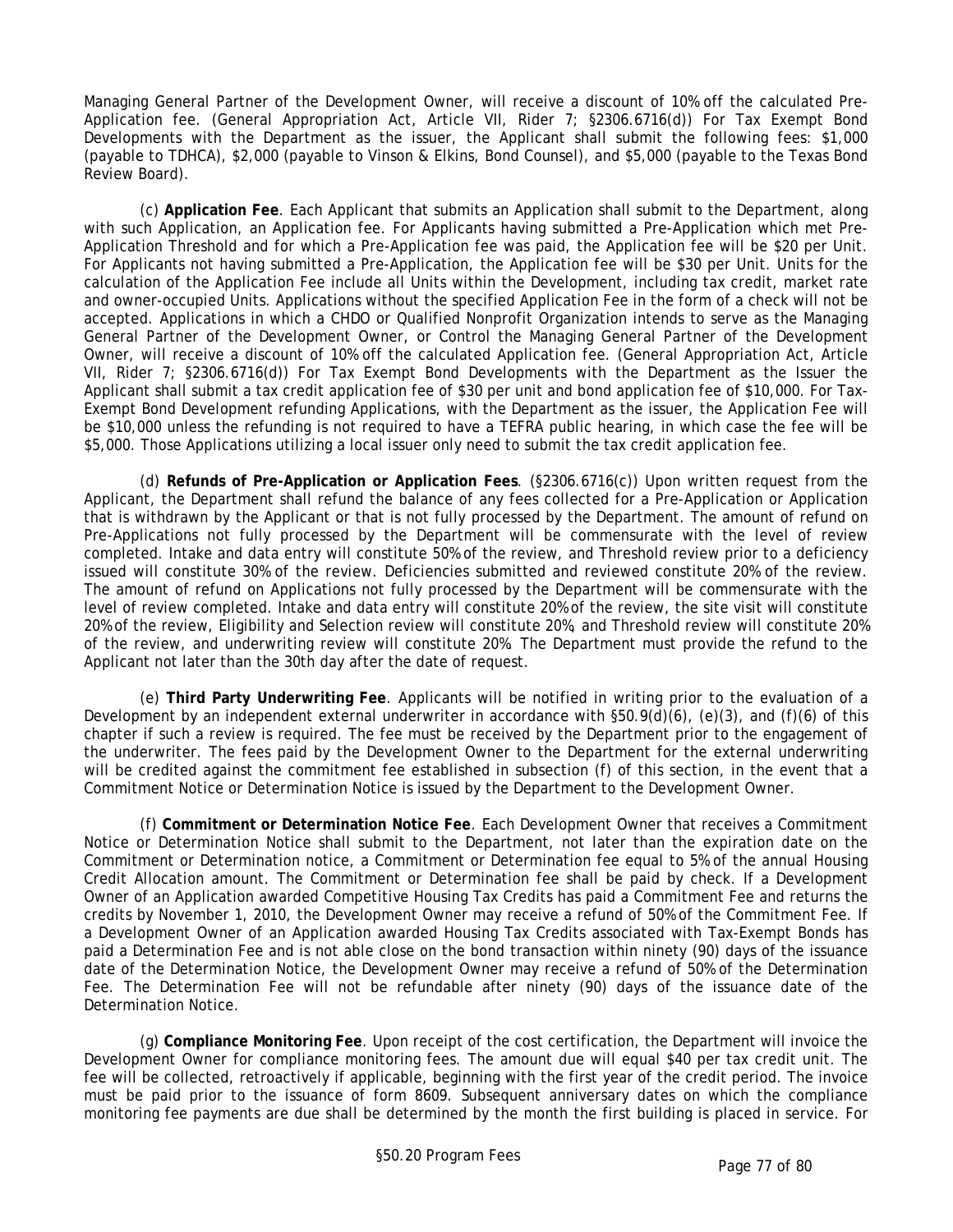Tax-Exempt Bond Developments with the Department as the issuer, the annual tax credit compliance fee will be paid annually in advance (for the duration of the compliance or affordability period) and is equal to \$40/Unit beginning two (2) years from the first payment date of the bonds; the asset management fee is paid in advance and is equal to \$25/Unit beginning two (2) years from the first payment date, if applicable. Compliance fees may be adjusted from time to time by the Department.

(h) **Building Inspection Fee**. The Building Inspection Fee must be paid at the time the Commitment Fee is paid. The Building Inspection Fee for all Developments is \$750. Inspection fees in excess of \$750 may be charged to the Development Owner not to exceed an additional \$250 per Development.

(i) **Tax-Exempt Bond Credit Increase Request Fee**. As further described in §50.12 of this chapter, requests for increases to the credit amounts to be issued on IRS Forms 8609 for Tax-Exempt Bond Developments must be submitted with a request fee equal to 5% of the amount of the credit increase for one (1) year.

(j) **Public Information Requests**. Public information requests are processed by the Department in accordance with the provisions of the Government Code, Chapter 552. The Department uses the guidelines promulgated by the Office of the Attorney General to determine the cost of copying, and other costs of production.

(k) **Periodic Adjustment of Fees by the Department and Notification of Fees**. (§2306.6716(b)) All fees charged by the Department in the administration of the tax credit program will be revised by the Department from time to time as necessary to ensure that such fees compensate the Department for its administrative costs and expenses. The Department shall publish each year an updated schedule of Application fees that specifies the amount to be charged at each stage of the Application process. Unless otherwise determined by the Department, all revised fees shall apply to all Applications in process and all Developments in operation at the time of such revisions.

### (l) **Extension and Amendment Requests**.

(1) All extension requests relating to the Carryover, Documentation for 10% Test, Substantial Construction Commencement, Placed in Service or Cost Certification requirements shall be submitted to the Department in writing and be accompanied by a mandatory non-refundable extension fee in the form of a check in the amount of \$2,500. Such requests must be submitted to the Department no later than the date for which an extension is being requested. All requests for extensions totaling less than six (6) months may be approved by the Executive Director and are not required to have Board approval. For extensions that require Board approval, the extension request must be received by the Department at least fifteen (15) business days prior to the Board meeting where the extension will be considered. The extension request shall specify a requested extension date and the reason why such an extension is required. Carryover extension requests shall not request an extended deadline later than December 1st of the year the Commitment Notice was issued. The Department, in its sole discretion, may consider and grant such extension requests for all items. If an extension is required at Cost Certification, the fee of \$2,500 must be received by the Department to qualify for issuance of Forms 8609.

(2) Amendment requests must be submitted consistent with §50.17(d) of this chapter. Amendment requests shall be submitted to the Department in writing and be accompanied by a mandatory non-refundable amendment fee in the form of a check in the amount of \$2,500. The amendment request will not be considered received until the corresponding fee is received.

(3) The Board may waive extension or amendment fees for good cause.

(m) Penalties. Development Owners who have more tax credits allocated to them than they can substantiate through Cost Certification will return those excess tax credits prior to issuance of 8609's. For Competitive Housing Tax Credit Developments, a penalty fee equal to the one year credit amount of the lost credits (10% of the total unused tax credit amount) will be required to be paid by the Owner prior to the issuance of form 8609's if the tax credits are not returned, and 8609's issued, within one hundred eighty (180) days of the end of the first year of the credit period. This penalty fee may be waived without further Board action if the Department recaptures and re-issues the returned tax credits in accordance with §42, Internal Revenue Code.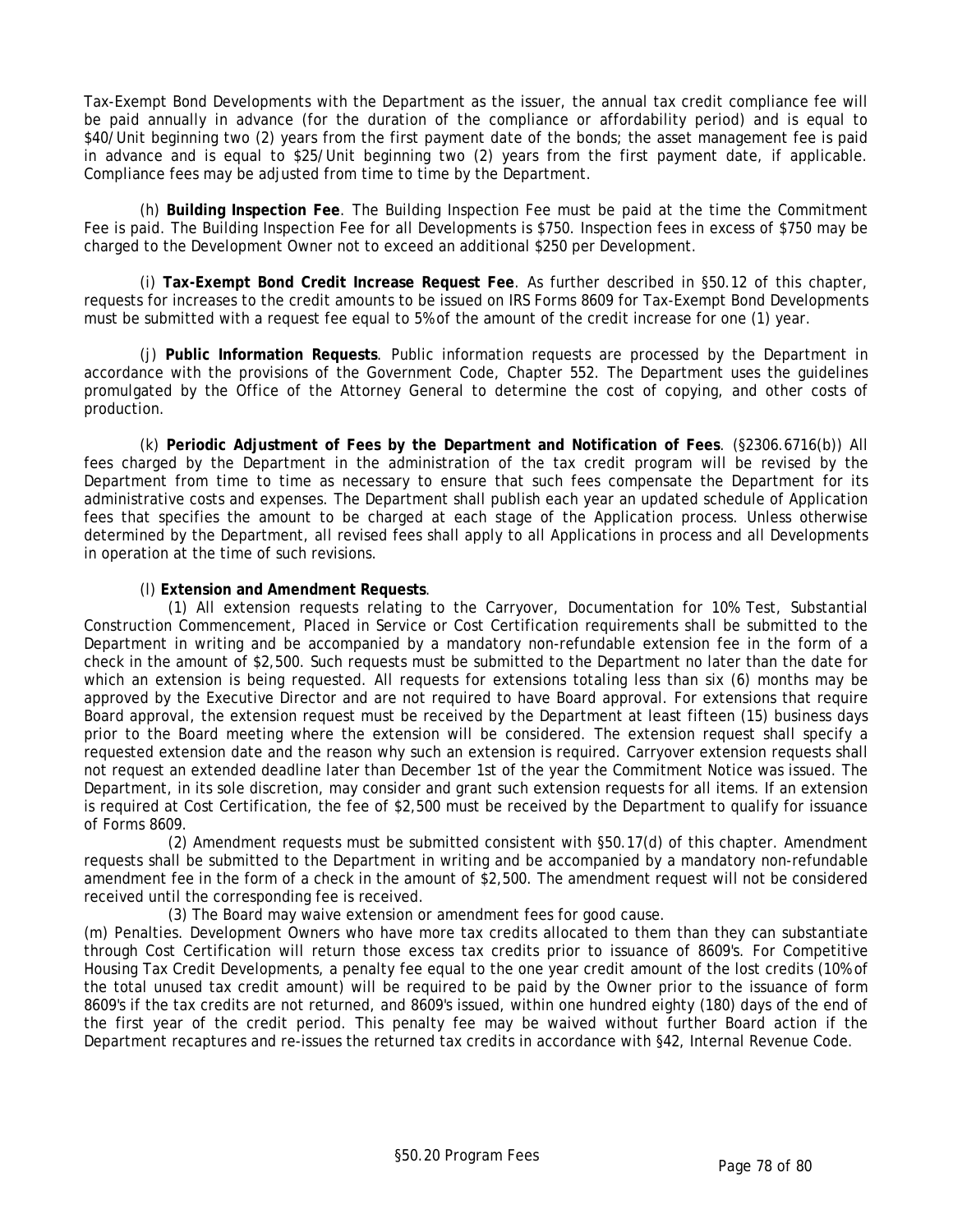### **§50.21. Manner and Place of Filing All Required Documentation.**

(a) All Applications, letters, documents, or other papers filed with the Department must be received only between the hours of 8:00 a.m. and 5:00 p.m. on any day which is not a Saturday, Sunday or a holiday established by law for state employees.

(b) All notices, information, correspondence and other communications under this chapter shall be deemed to be duly given if delivered or sent and effective in accordance with this subsection. Such correspondence must reference that the subject matter is pursuant to the Tax Credit Program and must be addressed to the Housing Tax Credit Program, Texas Department of Housing and Community Affairs, P.O. Box 13941, Austin, Texas 78711-3941 or for hand delivery or courier to 221 East 11th Street, Austin, Texas 78701 or more current address of the Department as released on the Department's website. Every such correspondence required or contemplated by this chapter to be given, delivered or sent by any party may be delivered in person or may be sent by courier, telecopy, express mail, telex, telegraph or postage prepaid certified or registered air mail (or its equivalent under the laws of the country where mailed), addressed to the party for whom it is intended, at the address specified in this subsection. Regardless of method of delivery, documents must be received by the Department no later than 5:00 p.m. for the given deadline date. Notice by courier, express mail, certified mail, or registered mail will be considered received on the date it is officially recorded as delivered by return receipt or equivalent. Notice by telex or telegraph will be deemed given at the time it is recorded by the carrier in the ordinary course of business as having been delivered, but in any event not later than one business day after dispatch. Notice not given in writing will be effective only if acknowledged in writing by a duly authorized officer of the Department.

(c) If required by the Department, Development Owners must comply with all requirements to use the Department's website to provide necessary data to the Department.

# **§50.22. Waiver and Amendment of Rules.**

(a) The Board, in its discretion, may waive any one or more of these Rules if the Board finds that a waiver is appropriate to fulfill the purposes or policies of Chapter 2306, Texas Government Code, or for other good cause, as determined by the Board.

(b) Section 1.13 of this title may be waived for any person seeking any action by filing a request with the Board.

(c) The Department may amend this chapter and the Rules contained herein at any time in accordance with Chapter 2001, Texas Government Code.

## **§50.23. Deadlines for Allocation of Housing Tax Credits. (§2306.6724)**

(a) Not later than September 30 of each year, the Department shall prepare and submit to the Board for adoption the draft QAP required by federal law for use by the Department in setting criteria and priorities for the allocation of tax credits under the Housing Tax Credit program.

(b) The Board shall adopt and submit to the Governor the QAP not later than November 15 of each year.

(c) The Governor shall approve, reject, or modify and approve the QAP not later than December 1 of each year. (§2306.67022; §42(m)(1))

(d) The Board shall annually adopt a manual, corresponding to the QAP, to provide information on how to apply for Housing Tax Credits.

(e) Applications for Housing Tax Credits to be issued a Commitment Notice during the Application Round in a calendar year must be submitted to the Department not later than March 1.